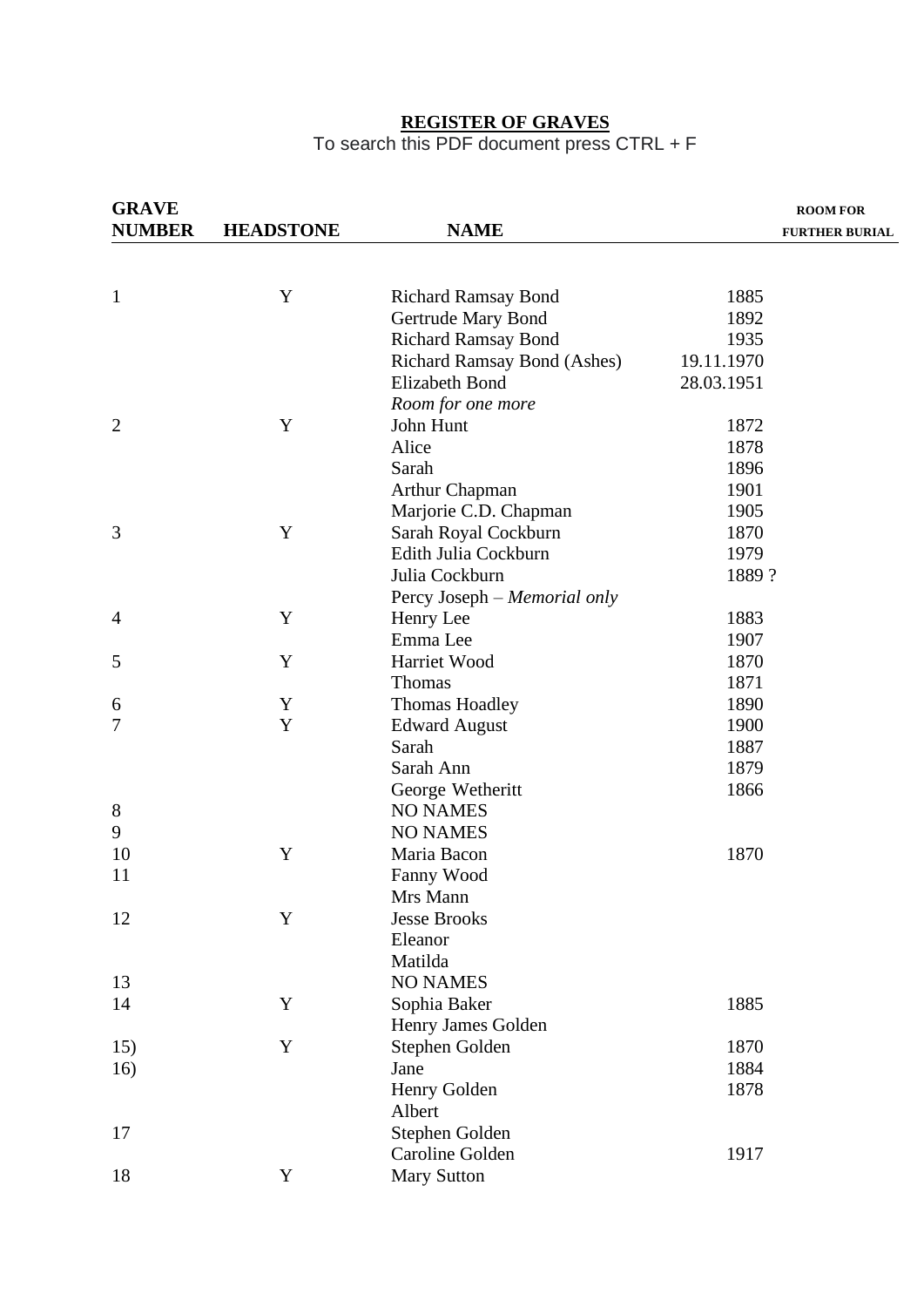| $19 - 21$ |             | <b>NO NAMES</b>                      |                        |   |
|-----------|-------------|--------------------------------------|------------------------|---|
| 22        | Y           | Mary Elliott                         | 1878                   |   |
| $23 - 24$ |             | <b>NO NAMES</b>                      |                        |   |
| 25        | Y           | Eva Alice Irvin                      | 1883                   |   |
|           |             | William Geo Irvin                    | 1900                   |   |
| 26        | Y           | Sarah Hickman                        | 1884                   | Y |
|           |             | John Gregory Hickman                 |                        |   |
|           |             |                                      |                        |   |
| $27 - 32$ |             | <b>Brazier</b> family                |                        |   |
| $33 - 35$ |             | <b>NO NAMES</b>                      |                        |   |
| 36        | Y           | Mary Lucas                           | 1755                   |   |
| 37        | Y           | William Lucas                        | 1809                   |   |
|           |             | Eliza Lucas                          | 1750                   |   |
| $38 - 47$ |             | <b>NO NAMES</b>                      |                        |   |
| $48 - 50$ |             | Dean Family                          |                        |   |
| 51        | Y           | Eliz Dean                            | 1882                   |   |
| 52        |             | <b>NO NAMES</b>                      |                        |   |
| 53        | $\mathbf Y$ | <b>Richard Chilly</b>                | $\boldsymbol{?}$<br>18 | Y |
| 54        |             | William Davis                        |                        | Y |
| 55        |             | Thomas Davis and wife                |                        |   |
| 56        |             | <b>Evelyn Davis</b>                  |                        |   |
| 57        | $\mathbf Y$ |                                      | 1882                   |   |
|           |             | <b>Prudence Mary Symes</b>           |                        |   |
| $58 - 60$ |             | <b>NO NAMES</b>                      |                        |   |
| 61        |             | Maria Layzell                        | 1888                   |   |
|           |             | Susannah Layzell                     | 1918                   |   |
| 62        |             | <b>Simmons</b>                       |                        |   |
| 63        | $\mathbf Y$ | Lee (Esther Emma)                    | 1892                   |   |
| 64        |             | <b>NO NAMES</b>                      |                        |   |
| 65        | Y           | John Whymark                         |                        |   |
|           |             | Rachel Whymark                       | 1915                   |   |
| 66        | Y           | Whymark (Samuel)                     | 1888                   |   |
| 67        |             | <b>NO NAMES</b>                      |                        |   |
| 68        | Y           | <b>Beatrice Eleanor Webb</b>         | 1867                   |   |
| 69        |             | <b>Charlie Alice</b>                 |                        |   |
|           |             | Mary Ann Alliss                      | 1936                   |   |
| 70        |             | Mrs Alice                            |                        |   |
| 71        |             | <b>NO NAMES</b>                      |                        |   |
| 72        |             |                                      |                        |   |
|           |             | Henry Housego                        |                        |   |
| 73        | Y           | <b>Beatrice Housego</b>              | 1894                   |   |
| 74        | Y           | S.M.                                 | 1810                   |   |
| 75        | Y           | WL.                                  | 1781                   |   |
|           |             | EL 17                                |                        |   |
|           |             | R.L.                                 | 1820                   |   |
| $76 - 79$ |             | <b>NO NAMES</b>                      |                        |   |
| 80        | Y           | W.L.                                 | 1755                   |   |
| $81 - 86$ |             | <b>NO NAMES</b>                      |                        |   |
| 87        | Y           | Lucas                                |                        |   |
| 88        | Y           | William Lucas                        | 1755                   |   |
| 89        | Y           | Saker (Happy is the Child that dieth | 1794                   |   |
|           |             | Before sin hath it overcome)         |                        |   |
| $90 - 91$ |             | <b>NO NAMES</b>                      |                        |   |
|           |             |                                      |                        |   |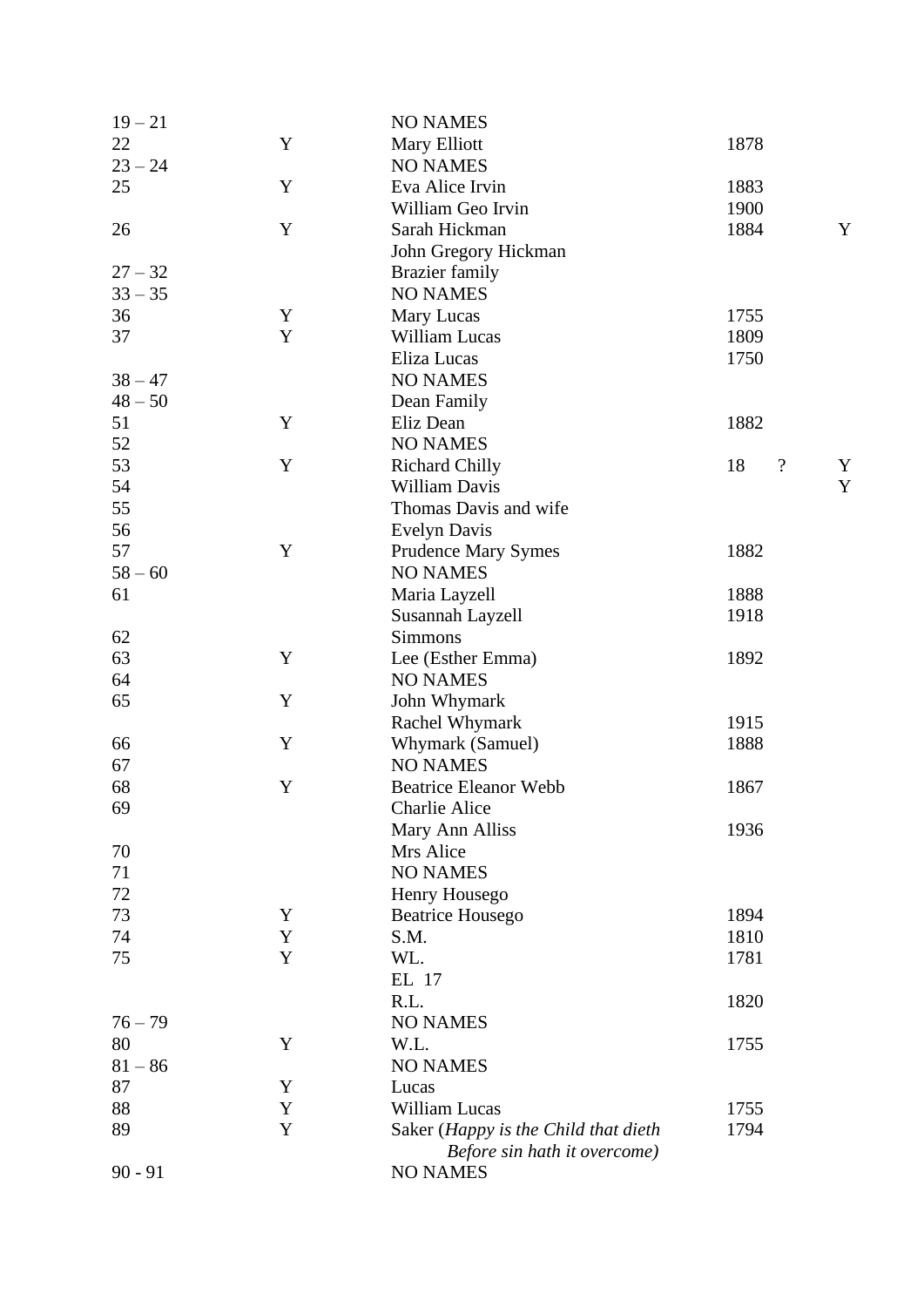| 92          | Y | L.S.                        | 1839        |
|-------------|---|-----------------------------|-------------|
|             |   | J.S.                        | 1810        |
| $93 - 99$   |   | <b>NO NAMES</b>             |             |
| 100         |   | <b>Robert Alliss Peters</b> |             |
| $101 - 113$ |   | <b>NO NAMES</b>             |             |
| 114         |   | Russell                     |             |
| $115 - 131$ |   | <b>NO NAMES</b>             |             |
| 132         |   | Mrs Mark Tamplin            |             |
|             |   | Mark Tamplin                |             |
| $133 - 178$ |   | <b>NO NAMES</b>             |             |
| 179         |   | Son of Geo. Jeffries        |             |
| 180         |   | George Jeffrey              |             |
|             |   | Mrs Mary Ann Jeffries       |             |
|             |   | Mary Ann Puttick            |             |
| $181 - 193$ |   | <b>NO NAMES</b>             |             |
| 194         | Y | Robert Gilen                |             |
| 195         |   | R.W.                        | 1677        |
|             |   | ? Richard Wood of Westerham | Oct 19 1677 |
| 196         |   | Elizabeth Quiddingtan       | May 12 1677 |
| $197 - 201$ |   | <b>NO NAMES</b>             |             |
| 202         | Y | Allan Gatland               | 1892        |
| $203 - 210$ |   | <b>NO NAMES</b>             |             |
| 211         |   | Sarah & Kate Hoad           | 1888        |
| 212         |   | Eliza Hunt                  | 1888        |
| 213         |   | Charlotte & Amy Hoad        | 1888        |
| $214 - 215$ |   | <b>NO NAMES</b>             |             |
| 216         |   | John Hoad                   |             |
| $217 - 264$ |   | <b>NO NAMES</b>             |             |
| 265         |   | James Edwards               |             |
| 266         |   | Mrs Thorn                   |             |
| 267         |   | <b>Philip Best</b>          |             |
| 268         | Y | Mary Johnson                |             |
| 269         | Y | Samuel Johnson              | 1862        |
|             |   | Eliz. Johnson               |             |
| 270         | Y | Rev. John George Wodsworth  |             |
|             |   | Ellen Wodsworth             |             |
| 271         |   | <b>NO NAMES</b>             |             |
| 272         |   | George Sales                |             |
|             |   | <b>John Thomas Sales</b>    |             |
|             |   | <b>Agnes Sales</b>          | 1923        |
|             |   | Grave enlarged 09           |             |
| 273         | Y | John Saker                  | 1898        |
| $274 - 287$ |   | <b>NO NAMES</b>             |             |
| 288         |   | Payne                       |             |
| 289         |   | Payne children              |             |
| $290 - 291$ |   | <b>NO NAMES</b>             |             |
| 292         |   | <b>George Holland</b>       |             |
| $293 - 296$ |   | <b>NO NAMES</b>             |             |
| 297         |   | John Smith                  |             |
|             |   | Ann Smith                   |             |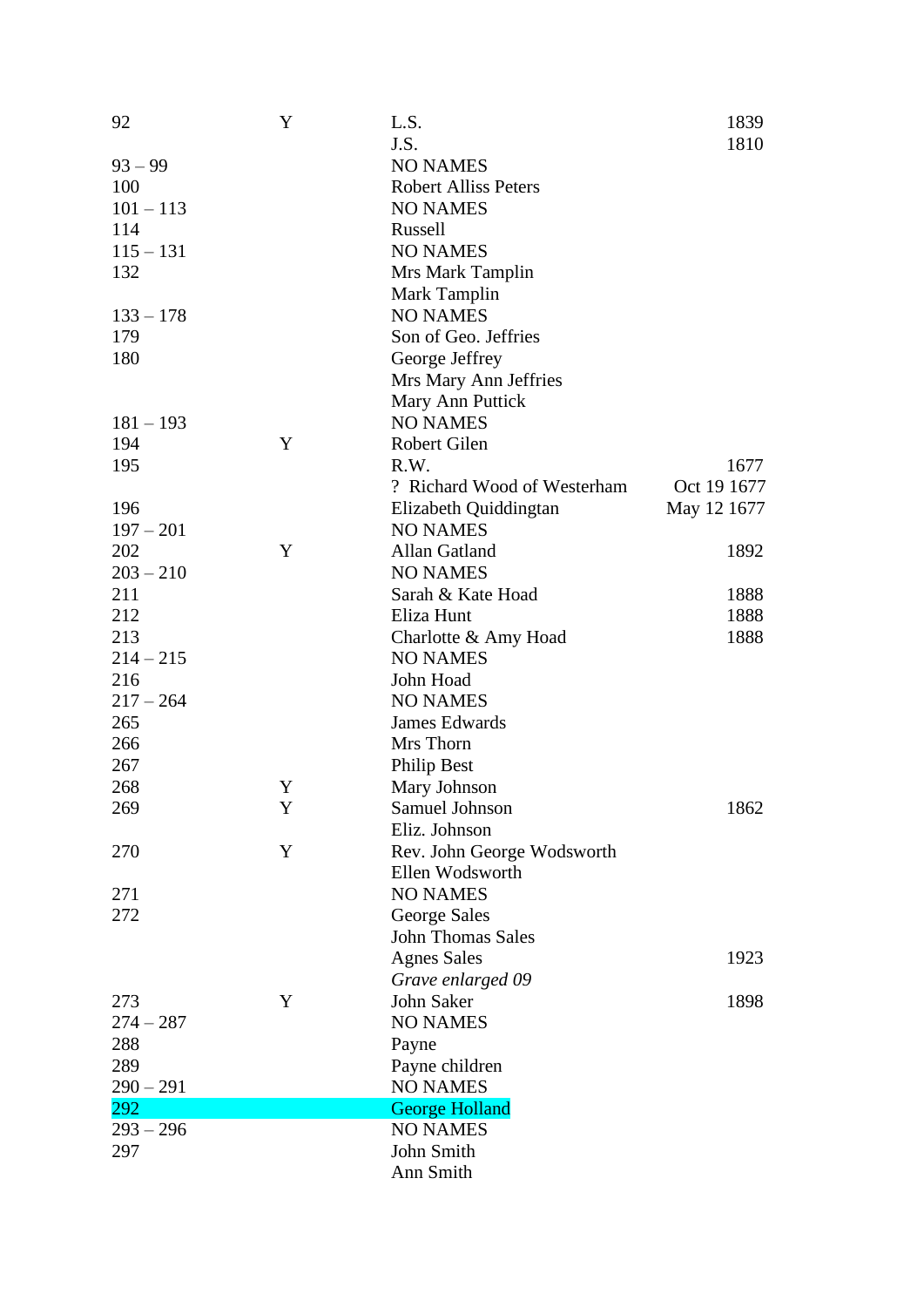|             |             | <b>Thomas Smith</b>          | 1914 |       |
|-------------|-------------|------------------------------|------|-------|
| 298         | Y           | Kate Orrell Church           |      | (9ft) |
| 299         |             | <b>Richard Sales</b>         |      |       |
| 300         |             | <b>Enoch Payne</b>           |      |       |
|             |             | Miriam Payne                 | 1918 |       |
| $301 - 304$ |             | <b>NO NAMES</b>              |      |       |
| 305         | $\mathbf Y$ | Henry Atkinson Tuzo          | 1890 |       |
|             |             | Laetitia Mary Ann Maria Tuzo | 1930 | Y     |
| 307         |             | <b>NO NAMES</b>              |      |       |
| 308         |             | Mrs Sales                    |      |       |
| 309         | Y           | <b>Jesse Sales</b>           |      |       |
| 312         | Y           | <b>Salley Sampson</b>        | 1868 |       |
| 313         |             | <b>Sampson Family</b>        |      |       |
| 314         |             | <b>Sampson Family</b>        |      |       |
| 315         |             | David Herbert                |      |       |
|             |             |                              |      |       |
| 316         | $\mathbf Y$ | Roger Meryon Procter         | 1897 |       |
|             |             | <b>Arthur Hugh Procter</b>   |      |       |
| 317         | Y           | Joseph Edward Collister      | 1894 |       |
| 318         | $\mathbf Y$ | John Sherborn                | 1859 |       |
|             |             | Sarah Holgate                | 1862 |       |
| 330         |             | Payne                        |      |       |
| 331         |             | Payne                        |      |       |
| 332         |             | Helen Grace Wyndham-Tarn     | 1954 |       |
| 332a        |             | Arthur Wyndham-Tarn          | 1941 |       |
| 339         |             | Edwards                      |      |       |
| 342         |             | Harbour                      |      |       |
| 344 - 353   |             | <b>Sampson Family</b>        |      |       |
| 354         |             | Mrs Gorringe                 |      |       |
| $355 - 361$ | Y           | <b>Field Family</b>          |      |       |
| 363         |             | Mrs Alldis                   |      |       |
|             |             | Henry Kingwell Alldis        | 1931 |       |
| 365         | Y           | John Brooke                  |      |       |
|             |             | Ellen Baker                  |      |       |
|             |             | <b>Albert Baker</b>          |      |       |
|             |             | <b>James Baker</b>           |      |       |
| 370         | $\mathbf Y$ | Sarah Elizabeth Prince       |      |       |
| 371         |             | Garland (Child)              |      |       |
| 373         | Y           | Mary Luisa Ward              | 1892 |       |
| 374         | $\mathbf Y$ | Maria Ward                   | 1919 |       |
|             |             | Dorcas Ward                  | 1891 |       |
|             |             | Sarah Orcham                 | 1876 |       |
|             |             | Eliz Ward                    | 1883 |       |
|             |             | <b>Richard Ward</b>          | 1878 |       |
|             |             | Joel Ward                    | 1905 |       |
|             |             | John Ward                    | 1910 |       |
|             |             | <b>Ann Sarah Windross</b>    | 1925 |       |
| 375         | Y           | Frank Churchill              | 1883 |       |
|             |             | Louisa Churchill             | 1938 |       |
| 376         | Y           | Owen Rich                    |      |       |
| 379         | Y           |                              | 1824 |       |
|             |             | <b>Thomas Harling</b>        |      |       |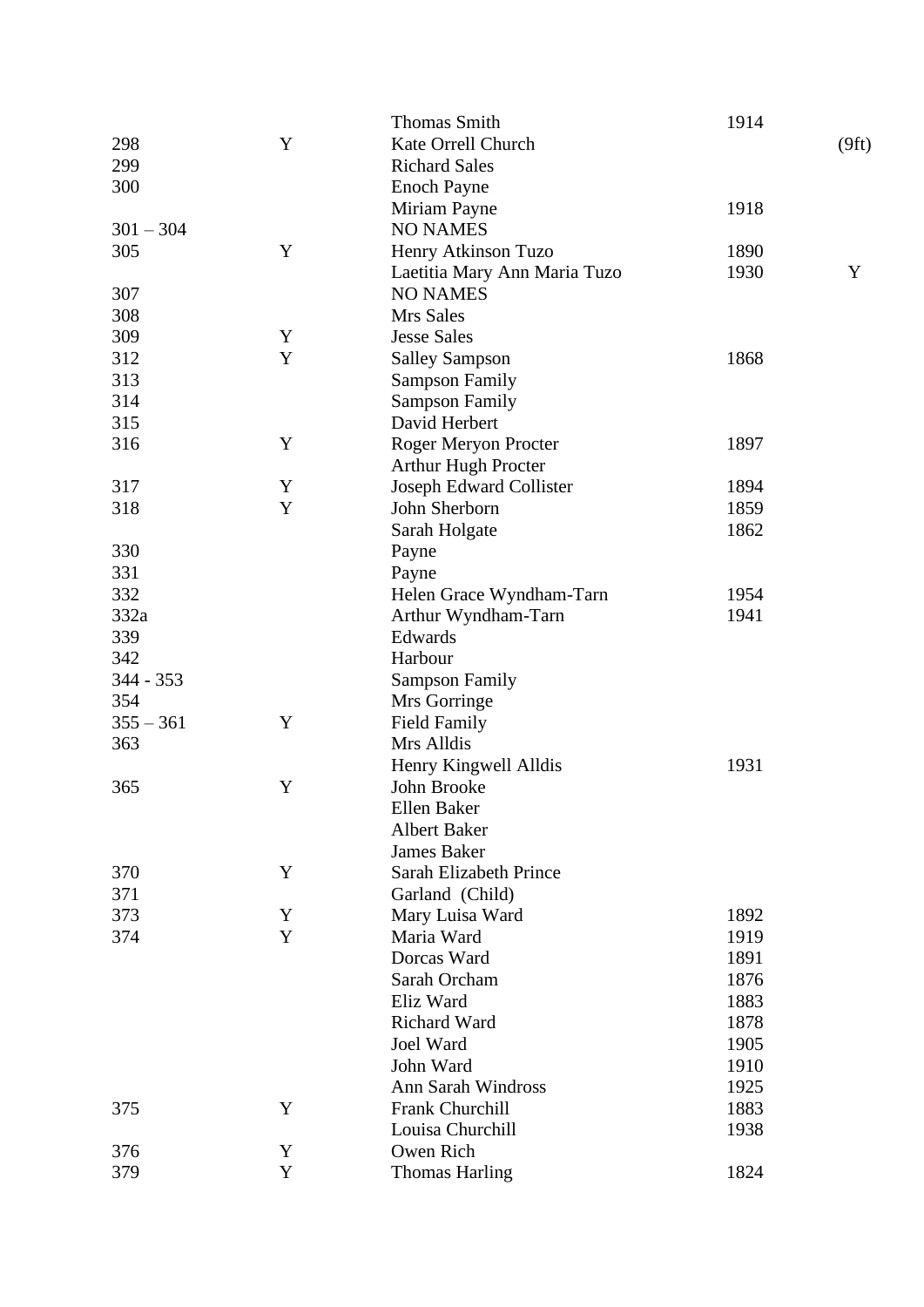| 380 | Y           | Thomas & Mary Young            | 1796         |
|-----|-------------|--------------------------------|--------------|
| 383 |             | Joseph Cowler & Wife           |              |
| 384 |             | Mrs Cowler                     |              |
|     |             | Henry Cowlard                  |              |
| 386 | Y           | Mary Amelia Baker              | 1873         |
|     |             | Henry Baker                    |              |
| 387 | Y           | Elizabeth Tyler                | 1751         |
| 390 | Y           | <b>Thomas Nash</b>             | 1737         |
|     |             |                                |              |
|     |             | Olive Nash                     |              |
| 391 | Y           | Eliza Cooper                   | 1866         |
| 392 | Y           | Lean                           | 1820         |
| 393 | Y           | Sarah Howell                   | 1834         |
|     |             | Sarah Sayer                    |              |
|     |             | <b>Richard Sayer</b>           |              |
| 394 | Y           | <b>Elizabeth Marriott</b>      | 1895         |
| 395 | $\mathbf Y$ | Rev. John Dalton               | 1862         |
|     |             | Ann Dalton                     | 1865         |
|     |             | <b>Edward Dalton</b>           | 1837         |
| 397 |             | Lancaster                      |              |
| 399 | Y           | <b>Ellen Botting</b>           | 1898         |
|     |             | <b>William Botting</b>         | 1914         |
| 403 | Y           | Francis Lucy Townsend          | 1892         |
| 405 | Y           | Eliza Wilmhurst                | 1875         |
|     |             | Rebecca Smith                  | 1895         |
| 406 | Y           | Robert Allen                   | 1836         |
| 409 |             | Hodgson                        |              |
| 412 | $\mathbf Y$ | <b>Elizabeth Curtes</b>        | 1829         |
|     |             | Ann Allen                      |              |
|     |             | John Allen                     |              |
| 413 | Y           | William Illty                  |              |
| 416 | Y           | <b>Elizabeth Baker</b>         |              |
| 420 | Y           | Henry Leppard                  | 1900         |
|     |             |                                |              |
|     |             | <b>Albert Leppard</b>          | 1918<br>1983 |
|     |             | Dorothy Leppard                |              |
|     |             | Henry Maurice Leppard (Ashes)  | 18.01.1995   |
| 421 |             | Mrs Leppard                    | 1918         |
|     |             | Sophia Harris                  |              |
| 422 | Y           | John James Leppard             | 1887         |
| 423 | Y           | George Deighton                |              |
| 429 | Y           | Mrs Chandler                   |              |
|     |             | <b>Charles Edward Chandler</b> | 1934         |
| 432 | Y           | Lionel Jennings                | 1752         |
| 433 | Y           | <b>Thomas Frame</b>            | 1780         |
| 434 | Y           | Hannah Frame                   | 1796         |
| 436 | Y           | Jane Plack                     | 1765         |
| 437 | Y           | William Peke                   | 1735         |
| 442 | Y           | Henry Baker                    |              |
|     |             | Mary Baker                     |              |
| 453 | Y           | Marian Berg                    | 1900         |
| 454 |             | Marjorie Kate Bex              |              |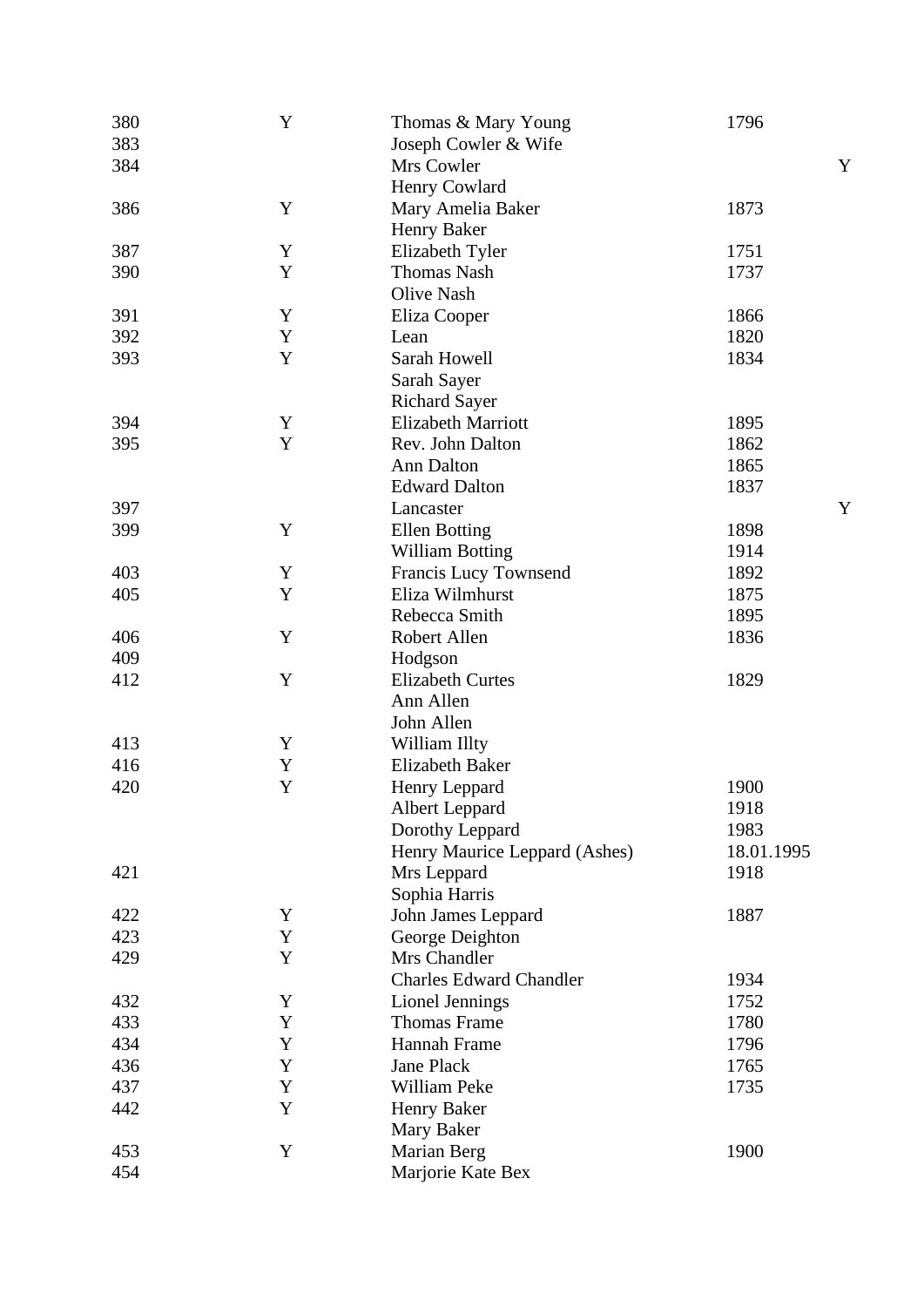| 455  |   | Sarah Rymer Baker                |            |
|------|---|----------------------------------|------------|
|      |   | George Thomas Baker              | 1916       |
| 456  | Y | <b>Finlay Alexander Macrae</b>   | 1899       |
| 457  | Y | <b>Isaac Dudley</b>              | 1864       |
|      |   | <b>Thomas France</b>             | 1780       |
| 465  | Y | James Mitchell                   |            |
| 466  | Y | Sarah Williams                   |            |
|      |   | Henry Williams                   |            |
|      |   | <b>Charlotte Williams</b>        |            |
|      |   | Annie Eliza Williams             | 29.08.1958 |
| 467  | Y | Sarah Williams                   |            |
|      |   | William Williams                 |            |
|      |   | <b>Charlotte Williams</b>        |            |
| 468  |   | Williams                         |            |
|      |   | Harriett Ann Williams            | 1926       |
| 468a |   | <b>Frederick Arthur Williams</b> | 1912       |
| 469  |   | <b>Brooks</b>                    |            |
| 490  | Y | Annie Ward                       |            |
| 493  | Y | Sarah Ward                       |            |
|      |   | William Ward                     |            |
|      |   | John Ward                        |            |
| 495  | Y | Ann Quiddinton                   |            |
| 497  | Y | Amy Snoud                        |            |
|      |   | <b>James Snoud</b>               |            |
| 498  | Y | <b>Patience Davey</b>            |            |
| 499  |   | John Sharp                       | 27.03.1693 |
| 501  | Y | William Titcombe                 |            |
| 502  | Y | Mary Finch                       |            |
| 503  | Y | E.S                              |            |
| 505  | Y | <b>James Atkins</b>              |            |
|      |   | Elizabeth Isabel Atkins          |            |
|      |   | Sarah Atkins                     |            |
| 528a |   | <b>Edmund Hugh Hodgkinson</b>    | 1943       |
| 540  | Y | Jane Newnham                     | 1862       |
| 541  |   | Sir George Hodgkinson            | 1886       |
|      |   | Lady Hodgkinson                  | 1864       |
| 543  | Y | <b>Edward Wacer</b>              |            |
| 549  | Y | Cordelia Wright                  |            |
| 550  |   | Mrs Smith                        |            |
|      |   | Martha Smith                     | 1915       |
| 551  | Y | Mary Ann Smith                   |            |
|      |   | George Robert Smith              |            |
|      |   | John Smith                       |            |
| 552  | Y | Harriet Ada Payne                |            |
| 555  |   | Mrs Sexton                       |            |
|      |   | William Sexton                   |            |
| 562  |   | Gypsy Child                      |            |
| 565  |   | George Peters & Wife             | 1922       |
| 566  | Y | Celia Amy Williamson             | 1900       |
| 572  |   | Isaac Smith                      |            |
|      |   |                                  |            |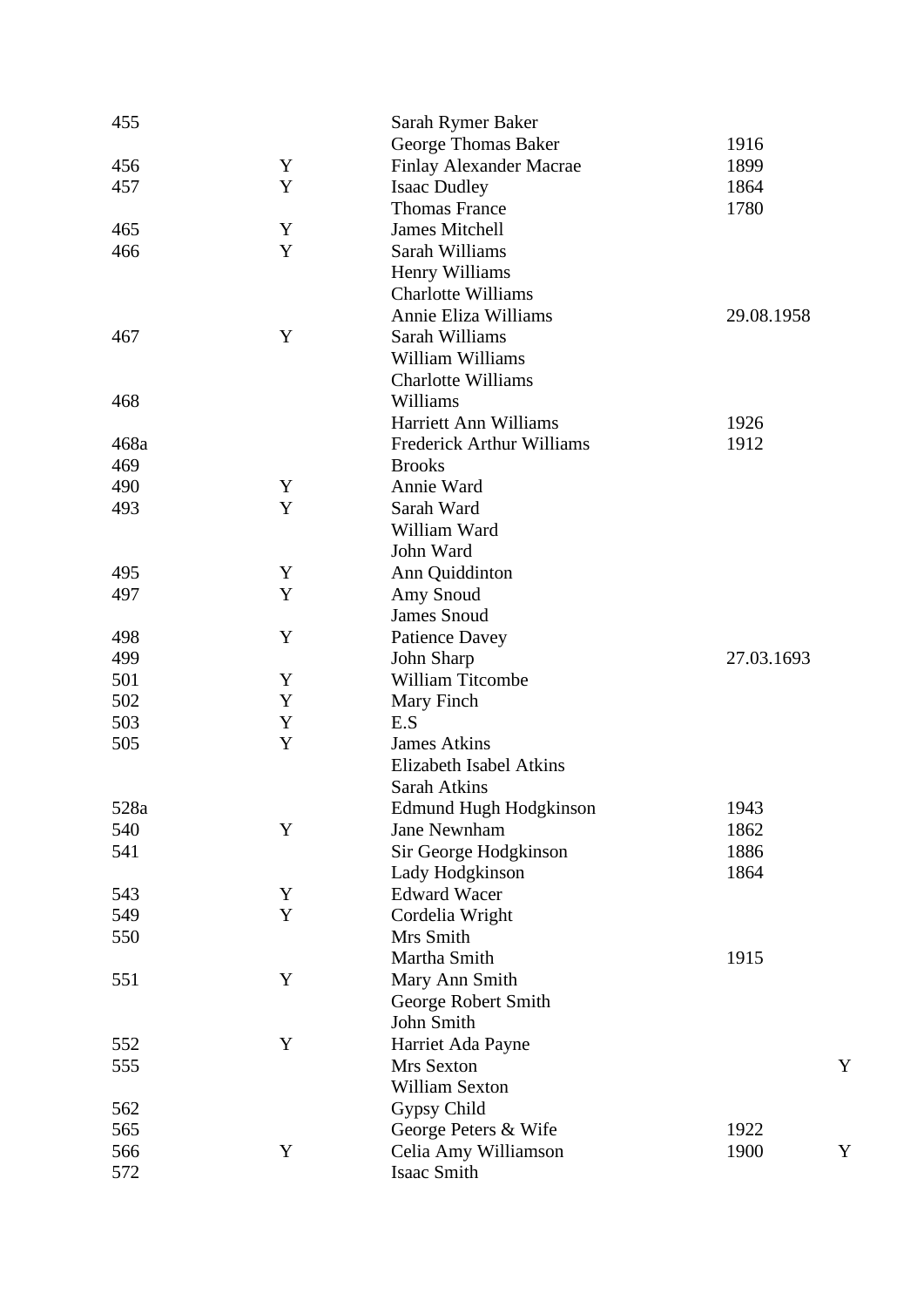| 574 - 576   |   | <b>Roffey Family</b>          |            |
|-------------|---|-------------------------------|------------|
| 577         |   | People                        |            |
| 578         |   | <b>Roffey Family</b>          |            |
| 579         |   | Ellen Roffey                  |            |
|             |   | Kate Hutchinson (Ashes)       | 1966       |
|             |   | Ivy Kate Harris (Ashes)       | 1981       |
| $580 - 581$ |   | <b>Roffey Family</b>          |            |
| 582         | Y | Marian Berg                   | 1900       |
| 583         |   | Mrs Dale                      |            |
| 588         |   | John Long                     |            |
|             |   | Amy Long                      | 1915       |
| 594         |   | Mrs Hunt                      |            |
| 595         |   | Mrs Latham                    |            |
| 597         |   | John Peckett                  | 1900       |
|             |   | Hannah Peckett                | 1912       |
| 599         |   | Mrs Pearson                   |            |
|             |   | Helen Pearson                 |            |
| 600         | Y | Richard Jarvis                | 1900       |
|             |   | Harriett Jarvis               |            |
| 601         |   | Sarah Southern                |            |
| 602         | Y | <b>Alfred Scott</b>           | 1900       |
|             |   | <b>Eliza Scott</b>            | 1916       |
| 603         |   | John Hodgson                  | 1899       |
|             |   | Sarah Hodgson                 | 1916       |
| 604         |   | Sidney J. Hodgson             |            |
|             |   | <b>Robert Oswald Hurdle</b>   |            |
| 605         | Y | Sarah Elizabeth Wren          | 1897       |
| 606         |   | Harriet Field                 |            |
|             |   | Alfred Field                  |            |
| 607         |   | <b>Susan Lancaster</b>        | 1916       |
| 608         |   | <b>Field Family</b>           |            |
| 609         |   | Clarke (Child)                |            |
| 610         | Y | John Durrant                  | 1789       |
| 613         |   | Ellis Gatland                 | 1902       |
|             |   | Isabella Gatland              |            |
| 614         | Y | <b>Matthew Charles Bazley</b> |            |
|             |   | Mary Ann Bazley               |            |
| 615         |   | Dorah Sybil Clarke            |            |
| 617         |   | Alexander Lee                 |            |
| 618         |   | <b>Charles Davis</b>          | 1899       |
| 619         |   | Davis                         |            |
| 620         |   | <b>Ann Stokes</b>             |            |
| 623         |   | Sarah Wichelow                |            |
|             |   | Joseph Henry Wichelow         | 21.12.1951 |
| 624         |   | George Gore                   |            |
| 625         |   | William Henry Hinton          | 1902       |
|             |   | Alice Hinton                  | 1929       |
| 626         |   | Mabel Wade                    |            |
| 627         |   | George Smith                  |            |
| 628         |   | Elizabeth Janet Dale          |            |
|             |   |                               |            |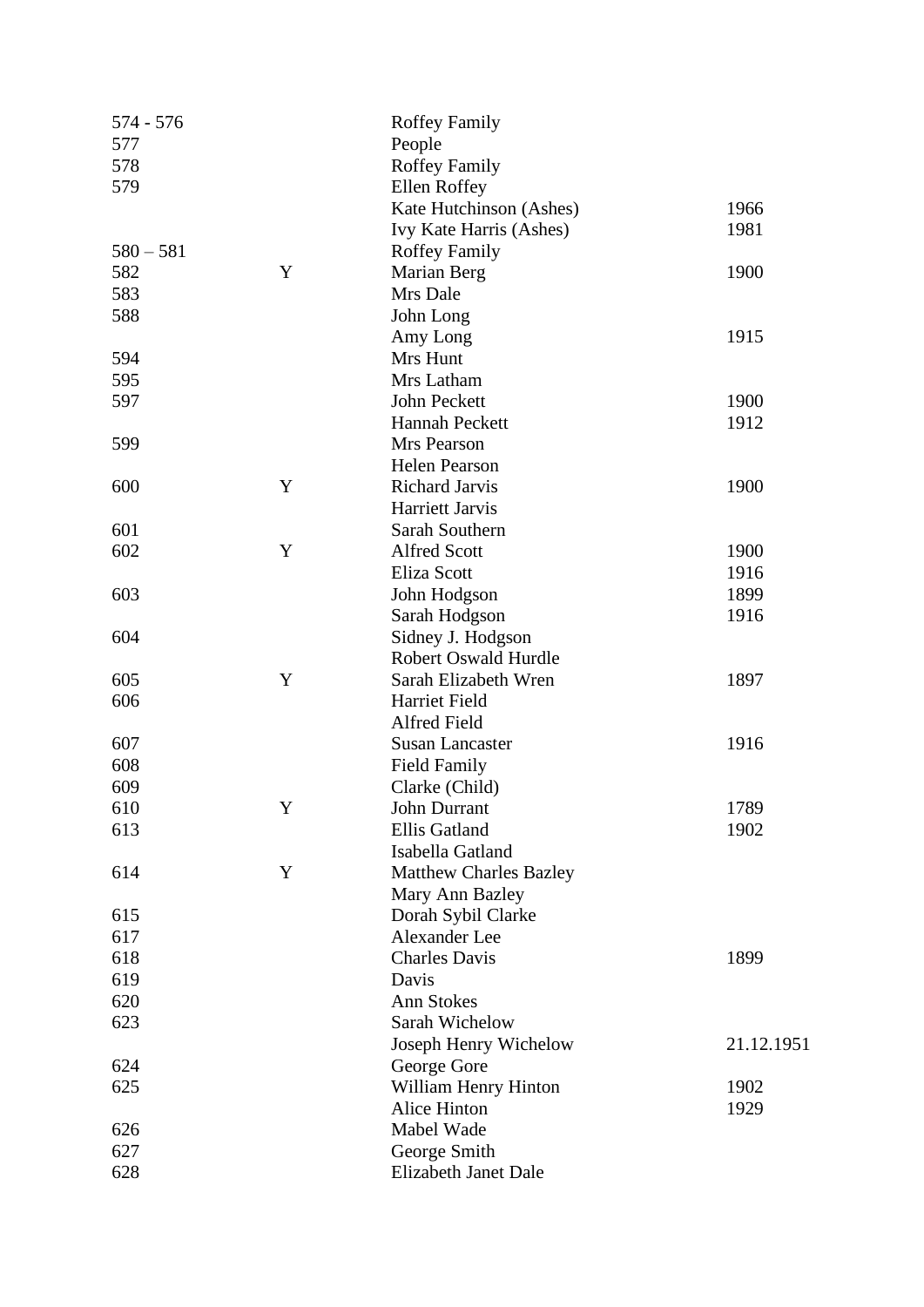|                | William Knight Dale                      | 1937       |   |
|----------------|------------------------------------------|------------|---|
| 628b           | <b>Ernest Dale</b>                       |            |   |
| 629            | <b>James Macaulay</b>                    |            | Y |
|                | Fanny Macaulay                           |            |   |
| 630            | <b>Stephen Marris</b>                    |            |   |
| 631            | Frederick Will Randolph Blanchard        |            |   |
| 632            | Francis Huskisson                        |            |   |
|                | <b>Emily Mary Huskisson</b>              |            |   |
|                | Caroline Louisa Mary Huskisson (Ashes)   | 28.04.1951 |   |
| 632a           | <b>Francis Samuel Huskisson</b>          |            |   |
|                | William Huskisson(Ashes)                 | 11.09.1946 |   |
| 633            | Ada Dean                                 |            |   |
| 634            | Ann Tidy                                 |            |   |
|                | Frank Tidy                               | 1923       |   |
| 635 (next 374) | Annie Coy                                |            |   |
| 636            | Dorothy Peckett                          |            |   |
| 637 (next 505) | Leslie George Peters                     |            |   |
| 638            | Hilda E. Peckett                         |            |   |
| 639            | <b>William Andrews</b>                   |            |   |
| 640            | Percy Matthews                           |            |   |
| 641            | Martha M. Elliott                        | 1903       | Y |
|                | <b>Charles Elliott</b>                   | 1912       |   |
| 642            | Henrietta Polyblank                      |            |   |
|                | Ellen Fox                                | 1915       |   |
|                | <b>Charles Fox</b>                       | 1916       |   |
| 643 (next 542) | Eveline Isabelle Hodgkinson              |            |   |
| 644            | Edith M. Waters                          |            |   |
| 645            | Mary Wood                                |            |   |
| 646            | Ann Hales                                |            |   |
| 647            | Emma Mary Fox                            | 1939       |   |
|                | Kate Frances Fox (Ashes)                 | 25.11.1949 |   |
|                | <b>Jessie Wilson Fox</b>                 | 09.08.1950 |   |
| 648            | Adelaide Woods                           |            |   |
| 649            |                                          |            |   |
| 650            | Sydney John Riches<br>Alice Grace Martin |            |   |
| 651            | <b>Edward Lancaster</b>                  |            |   |
|                | Ann Cox                                  |            |   |
| 652            |                                          |            |   |
| 653            | <b>Charlotte Jane Tucker</b>             |            |   |
| 654            | Frederick Robert Bridge                  |            |   |
| 655            | Jim Talbot                               |            |   |
| 656            | <b>Hilda Matthews</b>                    |            |   |
| 657            | Margaret Flora Lawrence                  |            | Y |
| 658            | Gwendoline Whatley                       |            |   |
| 659            | <b>Catherine Pantling</b>                |            | Y |
| 660            | <b>Hetty Davis</b>                       |            |   |
| 661            | <b>Richard Hewitt</b>                    | 1905       | Y |
|                | Ann Hewitt                               | 1915       | Y |
| 662            | Ann Chandler                             |            |   |
| 663            | <b>Charles Standing</b>                  |            |   |
| 664            | William Ernest Worcester                 |            |   |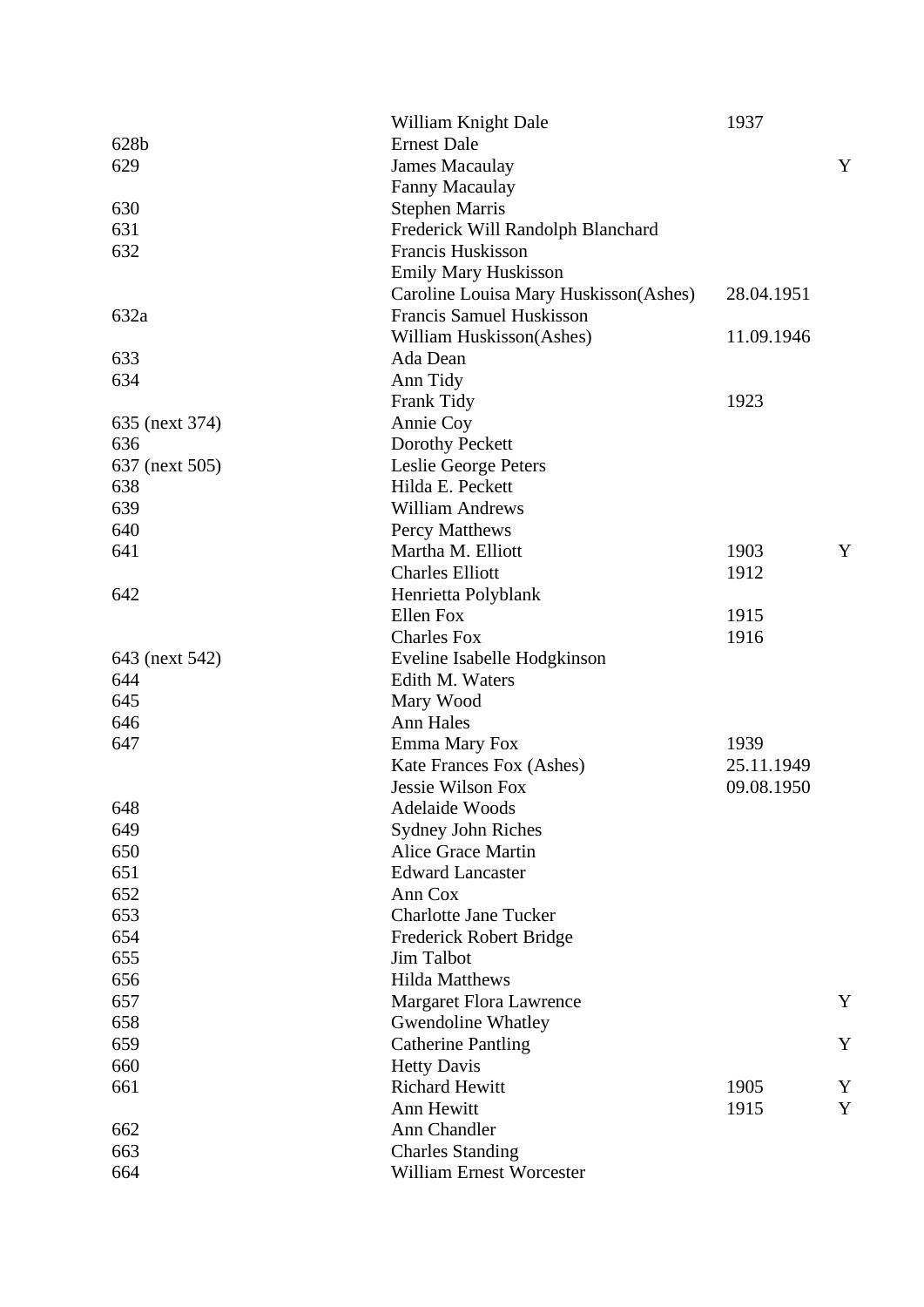| 665           | Emma Day                       |            |             |
|---------------|--------------------------------|------------|-------------|
| 666           | Kathleen Doris Peters          |            |             |
| 667           | Luke Scott                     |            | Y           |
| 668 (next 45) | Ansell                         |            |             |
| 669           | <b>Edward Frederick Farcey</b> |            |             |
| 670           | <b>Charles Beadle</b>          |            |             |
| 671           | Sarah Smith                    |            | Y           |
|               | <b>Susan Smith</b>             | 1919       | Y           |
|               | Mary F. Smith                  | 1920       | 8'5''       |
|               | <b>Fanny Smith</b>             | 1926       |             |
| 672           | William Williams               |            | Y           |
| 673           | <b>James Edwards</b>           |            |             |
|               | Lucy Edwards                   | 1916       |             |
| 674           | Frank Churchill                |            | Y           |
| 675           | <b>Arthur Gatland</b>          |            |             |
| 676           | Stillborn                      |            |             |
| 677           | Henry Roffey                   |            | Y           |
|               | Ellen Roffey (aged 102)        | 1947       | $\mathbf Y$ |
| 678           | William Blanchard              |            | $\mathbf Y$ |
|               | May Ann Hutchins Blanchard     | 1914       | Y           |
| 679           | <b>Frances Payne</b>           |            |             |
|               | Eli Payne                      | 11.07.1933 |             |
| 680           | <b>Heziah Curtis</b>           |            |             |
| 681 (near 73) | <b>Herbert Ansell</b>          |            |             |
| 682           | William Percy Ready            |            | Y           |
|               | Jane Elizabeth Ready           |            | Y           |
| 683           | George Gasson                  |            |             |
| 684           | Laurence Cooper                |            |             |
| 685           | William Lighton                |            |             |
|               | Mary Elizabth Lighton          |            |             |
| 686           | <b>Hubert James Curtis</b>     | 1907       | Y(11)       |
|               | <b>Richard Henry Curtis</b>    | 1919       |             |
| 687           | <b>Henry Knowles</b>           |            |             |
| 688           | Caroline Lewis                 |            |             |
|               |                                |            |             |
| 689           | Sidney Lowder                  |            |             |
| 690           | <b>Charles Whatley</b>         |            |             |
|               | <b>Elice Mary Whatley</b>      | 1912       |             |
| 691           | Lucy Lowder                    |            |             |
| 692           | Lucy Saker                     |            |             |
| 693           | Louisa Frances Kate Pankhurst  |            |             |
| 694           | Harry Beadle                   |            |             |
| 695           | Adam Beadle                    |            |             |
| 696           | <b>Albert Arthur Wilson</b>    |            |             |
| 697           | <b>Frederick R. Matthews</b>   |            |             |
| 698           | <b>Alice Rose Peters</b>       |            |             |
| 699           | Eliza Taylor                   |            |             |
| 700           | <b>Walter Arthur Jackson</b>   |            |             |
| 701           | <b>Charles Edwin Martin</b>    |            |             |
| 702           | Susanna Beadle                 |            |             |
|               | William Beadle                 | 1912       |             |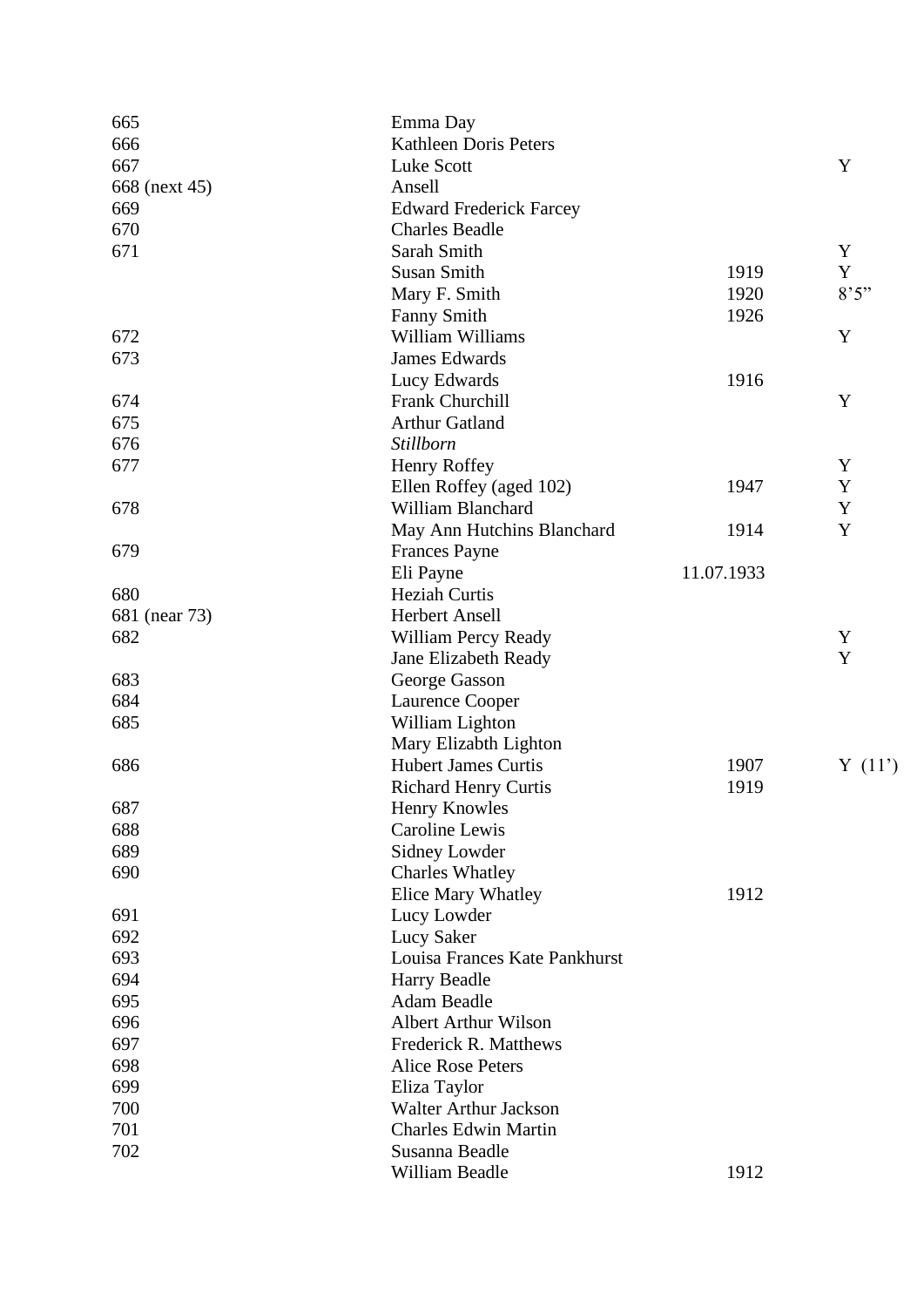| 703  | David Scott                                      |           | Y              |
|------|--------------------------------------------------|-----------|----------------|
| 704  | John Henry Lee                                   |           | Y              |
| 705  | Caroline Louisa Lee<br><b>James Crane</b>        | 1942      | Full           |
| 706  |                                                  |           |                |
| 707  | George Alexander Jackson<br>Edith Martha Jackson |           | Y              |
|      |                                                  |           |                |
| 708  | Annie Fisher                                     | 1908      |                |
|      | Mary Fisher                                      | 1912      |                |
|      | Elsie Mabel Fisher                               | 1929      |                |
|      | Constance Rubie Meakin (ashes at foot)           | 1949      | Full           |
| 709  | Sarah Burke                                      |           |                |
|      | Daniel Burke                                     | 1913      |                |
| 710  | William Newton Coupland                          |           | Y              |
|      | <b>Harriet Coles</b>                             | 1914      | $\mathbf Y$    |
|      | <b>Robert Coles</b>                              | 1928      | $Y$ 9'         |
| 711  | Suzanna Stringer                                 |           |                |
| 712  | John Thackeray Clark                             |           |                |
| 713  | George Lee                                       |           |                |
| 714  | <b>Arthur Beadle</b>                             |           |                |
| 715  | <b>Eleanor May Dilloway</b>                      |           | Y              |
| 716  | John Harrup                                      | 1908      | $\mathbf Y$    |
|      | Emma Harrup                                      | 1935      | $\mathbf Y$    |
| 717  | Lydia Eliz. Al. Byron                            |           | Y              |
| 717A | <b>Margery Jones</b>                             | 1938      | 7 <sup>5</sup> |
|      | <b>Arthur Cecil Jones</b>                        | 1939      |                |
| 718  | Charles Whiffin                                  |           |                |
| 719  | John Berry                                       |           | Y              |
|      | Reginald J. Wise                                 | 1917      | $\mathbf Y$    |
|      | Annie Berry                                      | 1938      | Y              |
| 720  | Thomas George Peckett                            |           |                |
| 721  | <b>Harriet Young</b>                             |           | Y              |
| 722  | George Cooper                                    |           |                |
|      | William Cooper                                   | 1915      | Y              |
|      | <b>Ted Cooper</b>                                | 1917      |                |
| 723  | John Edwin Riches                                |           | Y              |
| 724  | <b>Alfred Beadle</b>                             |           |                |
| 725  | Miriam Rhodes                                    |           |                |
|      | Rose Godwin                                      |           |                |
| 726  | Eliza Standing                                   |           |                |
| 727  | <b>Thomas Davis</b>                              |           |                |
| 728  | <b>Bessie Albertha Snook</b>                     |           |                |
| 729  | <b>Louis Sales</b>                               |           |                |
| 730  | <b>Florence Annie Jones</b>                      |           |                |
| 731  | Kate Esther Tamplin                              |           | Y              |
|      | Ada Tamplin                                      | 1.02.1941 | Y              |
| 732  | James Jeffrey                                    |           |                |
| 733  | Frederick Edwin Willington                       |           |                |
| 734  | Mary Ann Gatland                                 |           | Y              |
|      | George J.E. Prince                               | 1921      | Y              |
|      |                                                  |           |                |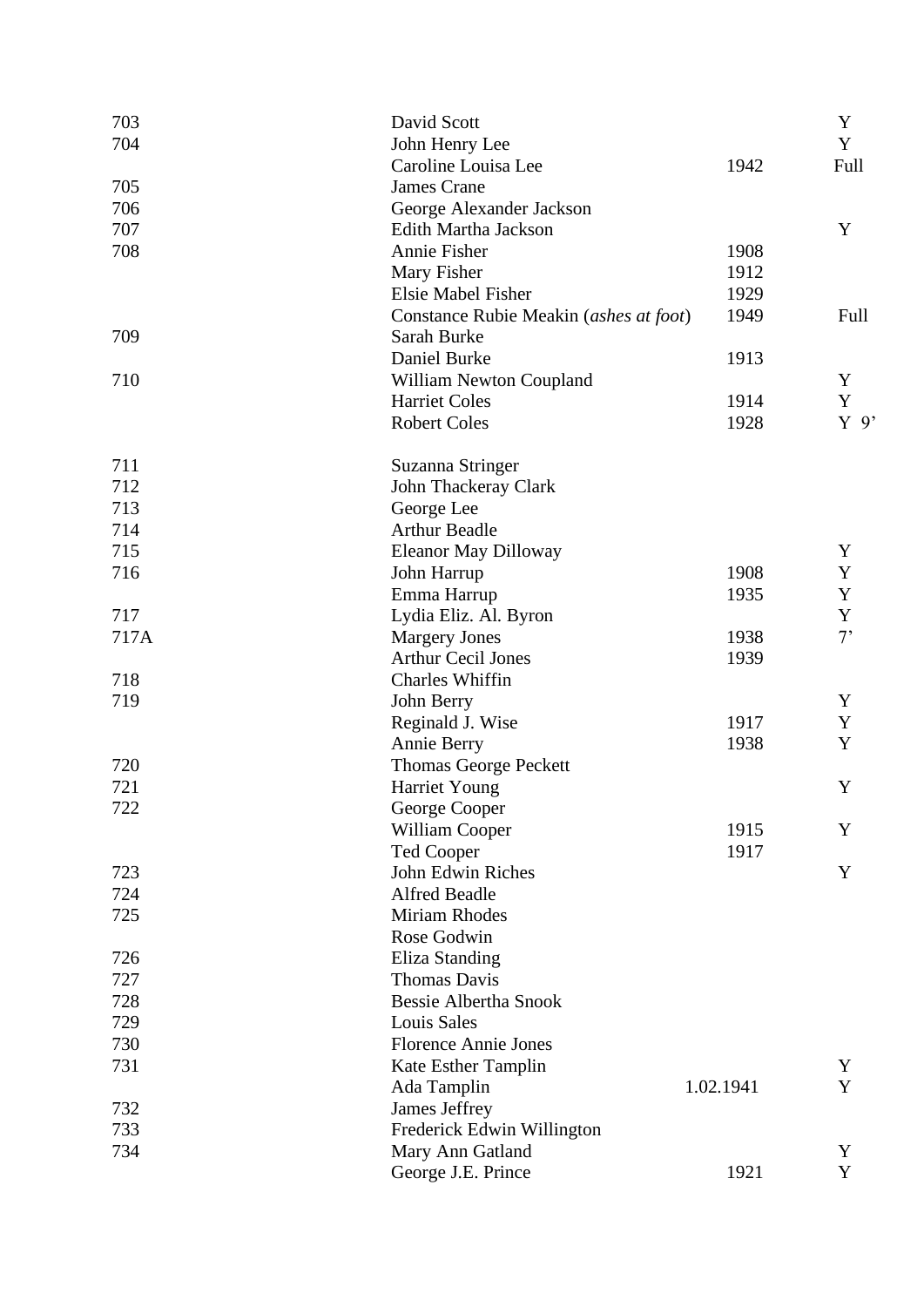| 735                     | George Stringer                     |            |      |
|-------------------------|-------------------------------------|------------|------|
| 736                     | <b>Elizabeth Fanny Ellen Ames</b>   |            | Y    |
|                         | Amy E. Ames                         | 1918       | Y    |
| 737                     | <b>Edith Annie Harris</b>           |            |      |
| 738                     | <b>Sarah Ann Bowers</b>             |            | Y    |
| 739                     | <b>Herbert Stanley Yates</b>        |            |      |
| 740                     | Ada Elizabeth Quittenton            |            | Y 8' |
|                         | <b>Richard Quittenton</b>           | 1939       |      |
| 740                     | Martha Sly                          |            |      |
| 741                     | Alfred Henry Sly                    | 1914       | Y    |
|                         | Margaret Emily Sly (urn with ashes) | 1960       | Y    |
| 742                     | Mary Ann Chennell                   |            | Y    |
|                         | John Chennell                       | 1912       |      |
| 743                     | <b>Florence Mary Field</b>          |            | Y    |
| 744                     | Lewis James Barton                  |            | Y    |
|                         | <b>Elizabeth Barton</b>             | 1920       |      |
| 745                     | George Edward Armstrong             |            | Y    |
| 746                     | Harry Reginald Victor Farley        |            |      |
| 747                     | <b>Gladys Maud Preston</b>          |            |      |
| 748                     | <b>Albert Leonard Beagley</b>       |            |      |
| 749                     | Eliza Southern                      |            | Y    |
| 750                     | Henry Peopall                       |            | Y    |
| 751                     |                                     |            | Y    |
|                         | Stephen John Golden                 | 1918       |      |
|                         | George Golden                       |            |      |
| 752                     | Vera Audrey Payne                   |            |      |
| 753                     | <b>Winifred Mary Botting</b>        |            |      |
| 754                     | <b>Florence Margaret Yatis</b>      |            |      |
| 755                     | George Frederick Payne              |            |      |
|                         | Cyril Philip Payne                  |            |      |
| 756                     | Thomas George William Forster       |            |      |
|                         | <b>Harriett Forster</b>             | 07.04.1952 |      |
| 757                     | <b>Lucy Mary Sales</b>              |            |      |
| 758                     | Dorothy Swan                        |            |      |
|                         | Ashes of Mary Edmonds Swan          | Jan 1951   |      |
| 759                     | Martha Tamplin                      |            |      |
| 759 (See previous page) | <b>Leonard Tamplin</b>              | 1919       |      |
| 760                     | Norman Allen Jackson                |            |      |
| 761                     | George Siney                        |            |      |
|                         | Fanny Eva Siney                     |            |      |
| 762                     | Harriett Bradford                   |            |      |
|                         | William Bradford                    | 1918       |      |
| 763                     | George Henry Stevens                |            |      |
|                         | <b>Clifford Stevens</b>             | 1915       |      |
| 765                     | Dorothy Long                        | 1912       |      |
|                         | Bertha Gladys Long                  |            |      |
| 766                     | Clara Joyce Margaret Ware           | 1912       |      |
| 767                     | Martin John Tamplin                 | 1912       |      |
|                         | Mary Ann Tamplin                    | 1924       |      |
| 768                     | Harriett Melina Scrase              | 1912       |      |
| 769                     | John Phillips                       | 1912       |      |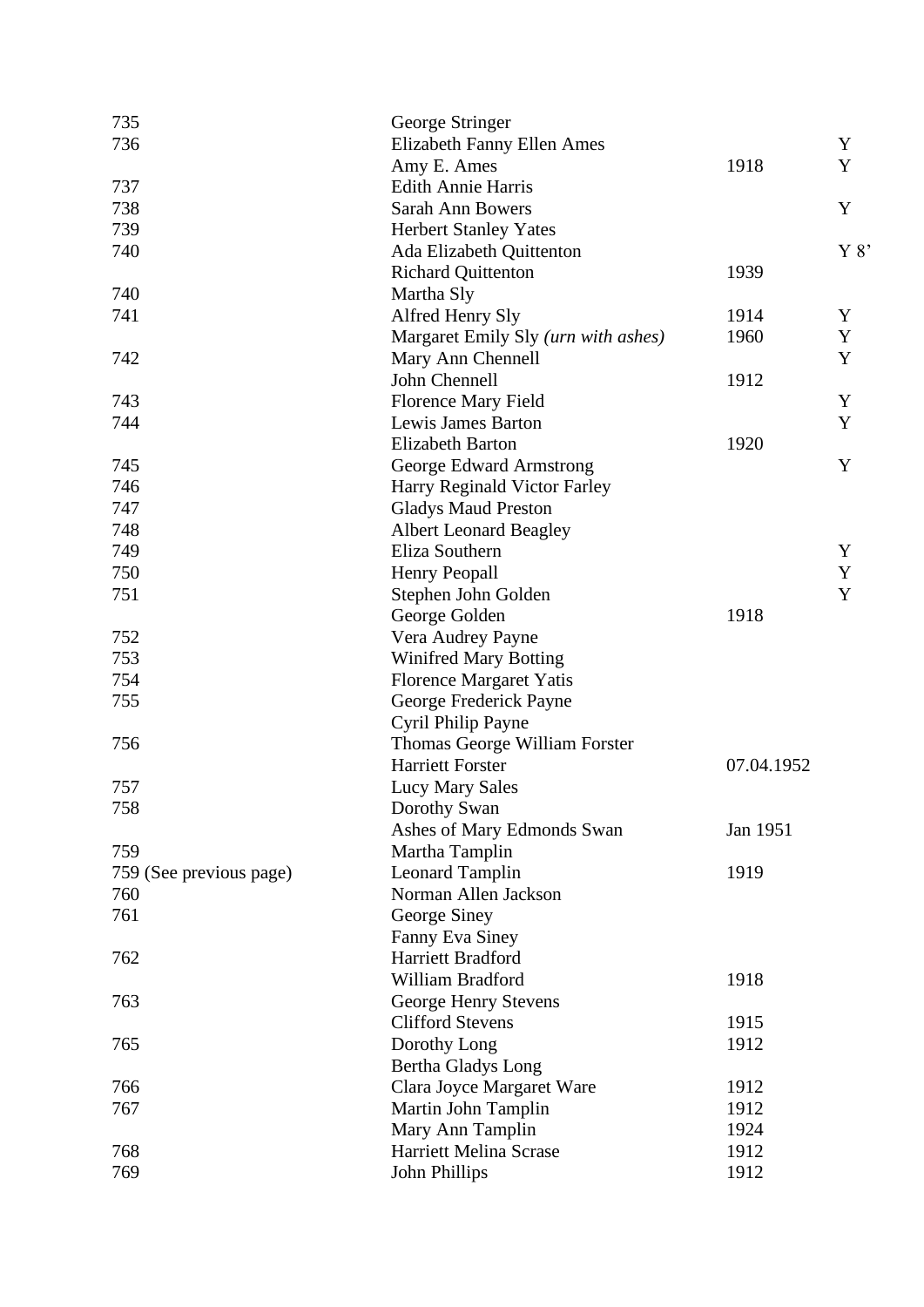| 770               | <b>Frank Lucas Simmons</b>       | 1912 |
|-------------------|----------------------------------|------|
| 771               | Percy William Stock              | 1912 |
| 772               | Gladys Lilian Vansittart         |      |
| 773               | <b>Richard Standing</b>          |      |
| 774               | Henry Bradford                   |      |
| 775               | Ada Elizabeth Allen              |      |
| 776               | William Edward Taylor            |      |
| 777               | <b>Susan Edwards</b>             | 1913 |
| 778               | Maria Salme Alber<br>Y           | 1913 |
| 779               | <b>James Henry Gardiner</b>      | 1913 |
| 780               | John Holder                      | 1913 |
| 781               | Dorothy Burton                   | 1914 |
| 782               | Veronica Christabel Brackenbury  | 1914 |
| 783               | <b>William Thomas Bayliss</b>    | 1914 |
|                   | Mary Ann Bayliss                 | 1942 |
| 784               | Sarah Ann Marden                 | 1914 |
| 785               | <b>Beatrice Mary Taylor</b>      | 1914 |
| 786               | Joseph Wilson Swan               | 1914 |
|                   | Hannah Swan                      | 1918 |
| 787               | <b>Matthew Henry Tamplin</b>     | 1914 |
|                   | <b>Albert Henry Tamplin</b>      | 1917 |
|                   | Ashes of James Morris Tamplin    | 1960 |
| 788               | Jane Whiffin                     | 1914 |
| 789               | George Riches                    | 1914 |
| 790               | <b>Richard Hersee</b>            | 1914 |
| 791               | Jeanette Elsie Pepper            | 1914 |
| 792 (next to 666) | <b>Winifred Mary Peters</b>      | 1914 |
| 793               | <b>Edward Daniel Bryan</b>       | 1914 |
| 794               | John Peters                      | 1914 |
| 795               | John Grose Creeper               | 1914 |
| 796               | Sam Shoebridge                   | 1914 |
| 797               | <b>Robert Haines</b>             | 1914 |
| 798               | Iris Lily Oliver                 | 1914 |
| 799               | Alfred Shoebridge                | 1915 |
| 780               | Mary Jane Horncastle             | 1915 |
|                   | <b>Edward James Horncastle</b>   | 1929 |
| 801               | <b>Alfred Norman Hoad</b>        | 1915 |
| 802               |                                  | 1915 |
| 803               | Sarah Ann Creeper<br>Nellie Nash |      |
| 804               |                                  | 1915 |
|                   | Henry Elworthy                   |      |
|                   | Clara Hamilton Elworthy          | 1938 |
| 805               | <b>Ronald Stanley Killick</b>    | 1915 |
| 806               | <b>Elizabeth Martin</b>          | 1915 |
|                   | <b>Edward Francis Martin</b>     |      |
| 807               | Maria White                      | 1915 |
|                   | Louisa White (urn with ashes)    | 1938 |
| 808               | Henry Dennis Peopall             | 1915 |
|                   | <b>Jessie Frances Peopall</b>    | 1926 |
| 809               | <b>Amos Barnes</b>               | 1915 |
|                   | <b>Edith Barnes</b>              | 1947 |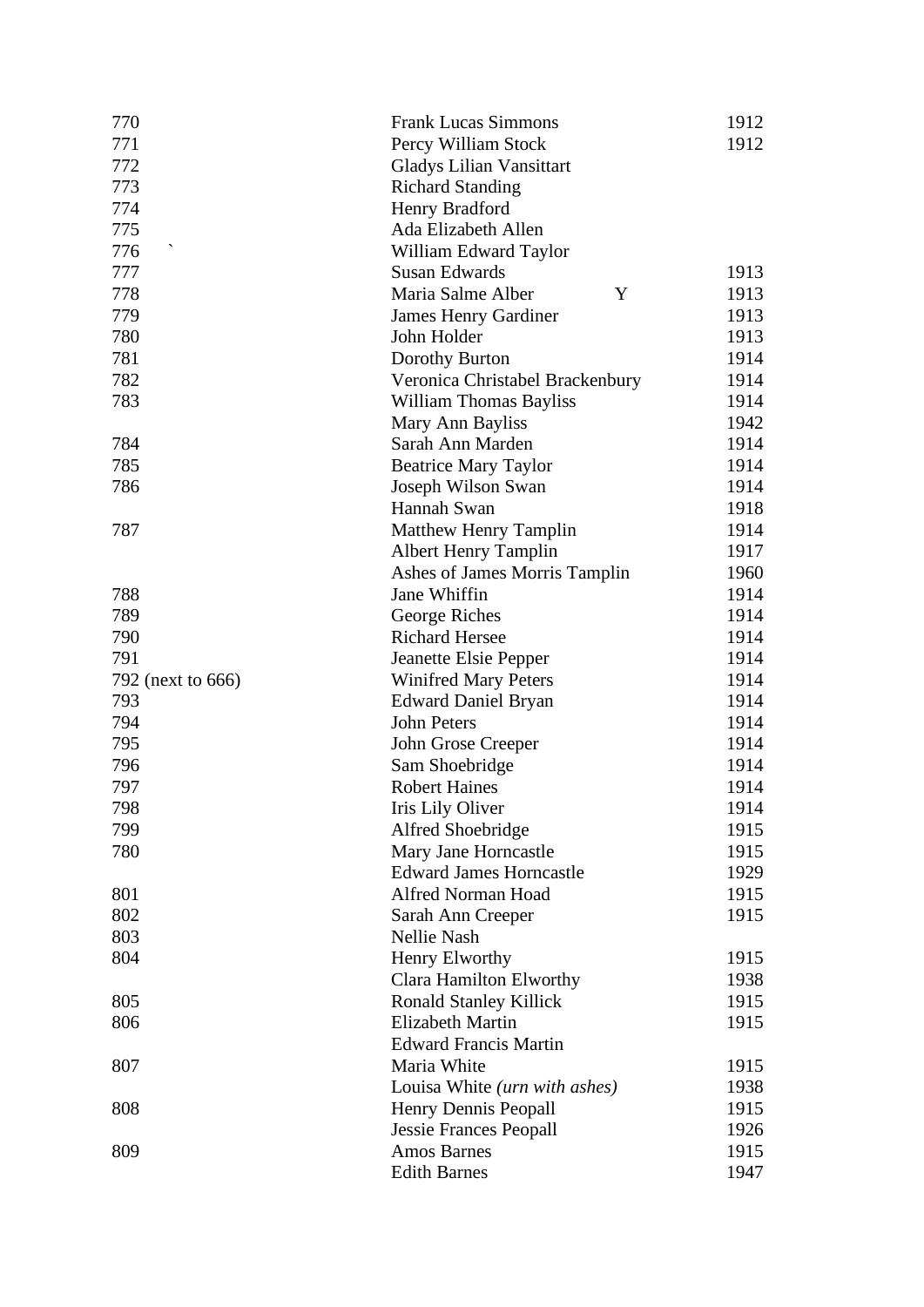| 810            | Annie Browning                              | 1915         |
|----------------|---------------------------------------------|--------------|
|                | <b>Edward Browning</b>                      | 1918         |
| 811            | <b>Edith Churchill</b>                      | 1915         |
|                | Alfred Churchill                            | 1940         |
|                | Alice Churchill                             | 13.4.1959    |
| 812            | Victoria Allen                              | 1915         |
|                | George William Allen                        | 1927         |
| 813            | <b>Alfred Springett</b>                     | 1915         |
|                | Sophy Jane Springett                        | 1930         |
| 814            | Daniel Harding Henry Church                 | 1915         |
|                | Margaret Mary Alla Church                   | 1932         |
| 815            | Jane Holloway                               | 1915         |
| 816            | <b>Nelly Hopkins</b>                        | 1915         |
|                | <b>Susan Winters</b>                        | 1919         |
| 817 (near 566) | William John Stuart                         | 1915         |
|                | Hannah Stuart                               | 1926         |
| 818            | <b>Beatrice Mary Sales</b>                  | 1915         |
| 819            | John Burk                                   | 1915         |
| 820            | Eve Caroline Dunn                           | 1915         |
|                | <b>Charles Dunn</b>                         | 1923         |
| 821            | <b>Elizabeth Dainty</b>                     | 1915         |
| 822            | <b>Maud Beatrice Peters</b>                 | 1915         |
| 823            | <b>Elizabeth Pepper</b>                     | 1916         |
|                | <b>Ebenezer Mark Pepper</b>                 | 1929         |
| 824            | <b>James Lindsey Travers</b>                | 1916         |
| 825            | Dorothy Mary Killick                        | 1916         |
| 826            | Alexandra Amy Stockman                      | 1916         |
|                | Tom Sargent Stockman                        | 1925         |
|                | Edith Sarah Stockman                        | 09.04.1955   |
| 827            | <b>Emily Mary Woodward</b>                  | 1916         |
| 828            | <b>Esther Elizabeth Rhodes</b>              | 1916         |
|                | <b>Edward Rhodes</b>                        | 1926         |
| 829            | Lucy Dyson                                  | 1916         |
| 830            | <b>Charles Stuart</b>                       | 1916         |
| 831            | Edward D.R.O'Regan                          | 1916         |
|                | T.M.O'Regan                                 | 1921         |
| 832            | Stanley R. Hodgson                          | 1916         |
| 834            | Henry Rogers                                | 1916         |
|                | <b>Florence Sarah Rogers</b>                | 1936         |
| 835            | Mary Anderson Wood                          | 1916         |
|                |                                             |              |
| 836            | Henry Wood                                  | 1918<br>1917 |
|                | <b>Ernest George Long</b><br>An Unknown Man |              |
| 837            |                                             | 1917         |
| 838            | <b>Henry Hankins</b>                        | 1917         |
|                | Doris Winifred Underwood                    | 1917         |
|                | Caroline Eliza Mary Hankins                 | 1930         |
| 839            | <b>William Botting</b>                      | 1917         |
| 840            | Lilian Mabel Broughall                      | 1917         |
| 841            | George Luke Hodgkinson                      | 1917         |
|                | near S.E corner of church                   |              |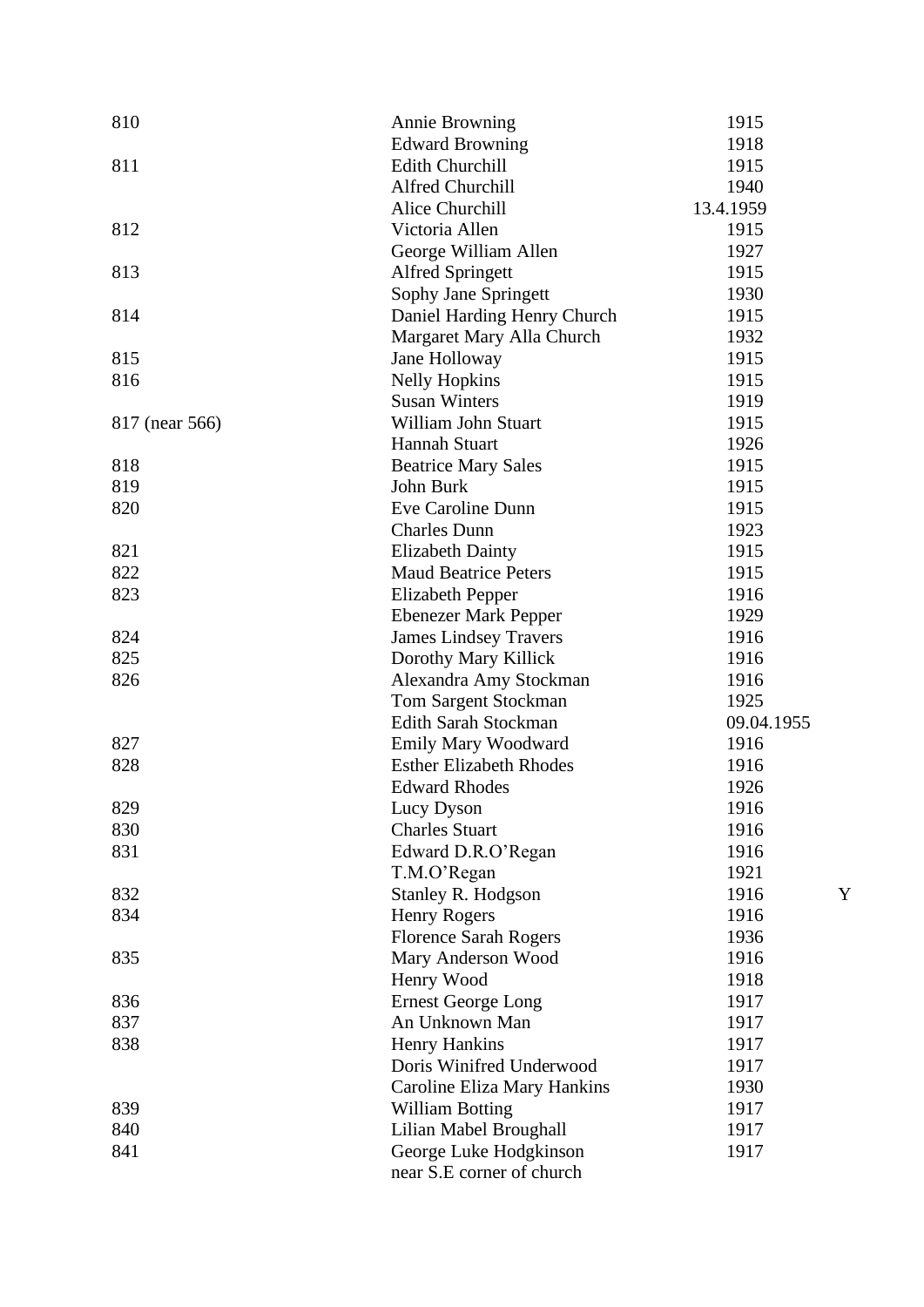| 842               | Eileen Cecily Underwood        | 1917 |
|-------------------|--------------------------------|------|
| 843               | Mary Ann Davis                 | 1917 |
| 844               | Frederick William Broughall    | 1918 |
| 845               | <b>Emily Noel</b>              | 1918 |
| 846               | <b>Richard Eric Cross</b>      | 1918 |
| 847               | Ruby May Oliver                | 1918 |
| 848               | <b>Dorothy Streeves</b>        | 1918 |
| 849               | Jane Pike                      | 1918 |
| 850               | William Charles Botting        | 1919 |
|                   | <b>Frederick James Botting</b> | 1926 |
| 851               | <b>Emily Barrett Stevens</b>   | 1919 |
|                   | <b>James Bradford Stevens</b>  | 1923 |
| 852               | Alfred R. Harris               | 1919 |
| 853               | Emma Brazier                   | 1919 |
|                   | <b>James Brazier</b>           | 1922 |
| 854               | <b>William Alfred Sales</b>    | 1919 |
| 855               | Bernard F. Harris              | 1913 |
| 856               | <b>Edmond Crosley Quiggin</b>  | 1920 |
| 857 (next to 469) | Henry Williams                 | 1920 |
| 858               | Rose Beatrice Emma Sladden     | 1920 |
| 859 (next to 365) | <b>Caroline Stevens</b>        | 1920 |
| 860 (next to 132) | Harriett North                 | 1920 |
| 861               | William Alfred Reed            | 1921 |
| 862               | <b>Walter Henry Martin</b>     | 1921 |
| 863               | Thomas Henry Taylor            | 1922 |
| 864               | <b>Irene Mary Buck</b>         | 1922 |
| 865               | Vera M. Williamson             | 1922 |
| 866               | John Reginald Southerden       | 1923 |
|                   | Gertrude Elizabeth Southerden  | 1974 |
| 867               | Saxon Hyde Jones               | 1926 |
| 868               | Mary Byng                      | 1927 |
| 869               | <b>Gerald Montague Ashmore</b> | 1928 |
| 870               | George Stanhope Pitt           | 1934 |
| 871               | Gillian Mary Gill              | 1935 |
| 872               | Elizabeth Mary Wood            | 1940 |
|                   |                                |      |

# **Childrens' Plot**

| $\mathbf{1}$   | <b>Walter Albert Jesse Matthews</b> | 1927 |
|----------------|-------------------------------------|------|
| 2              | Richard Henry Arnold                | 1928 |
| 3              | Ena Gladys Turner                   | 1929 |
| $\overline{4}$ | Donald Roy Sales                    | 1930 |
| 5              | Jeanette Alma Pepper                | 1930 |
| 6              | Eric Charles Fox                    | 1930 |

Y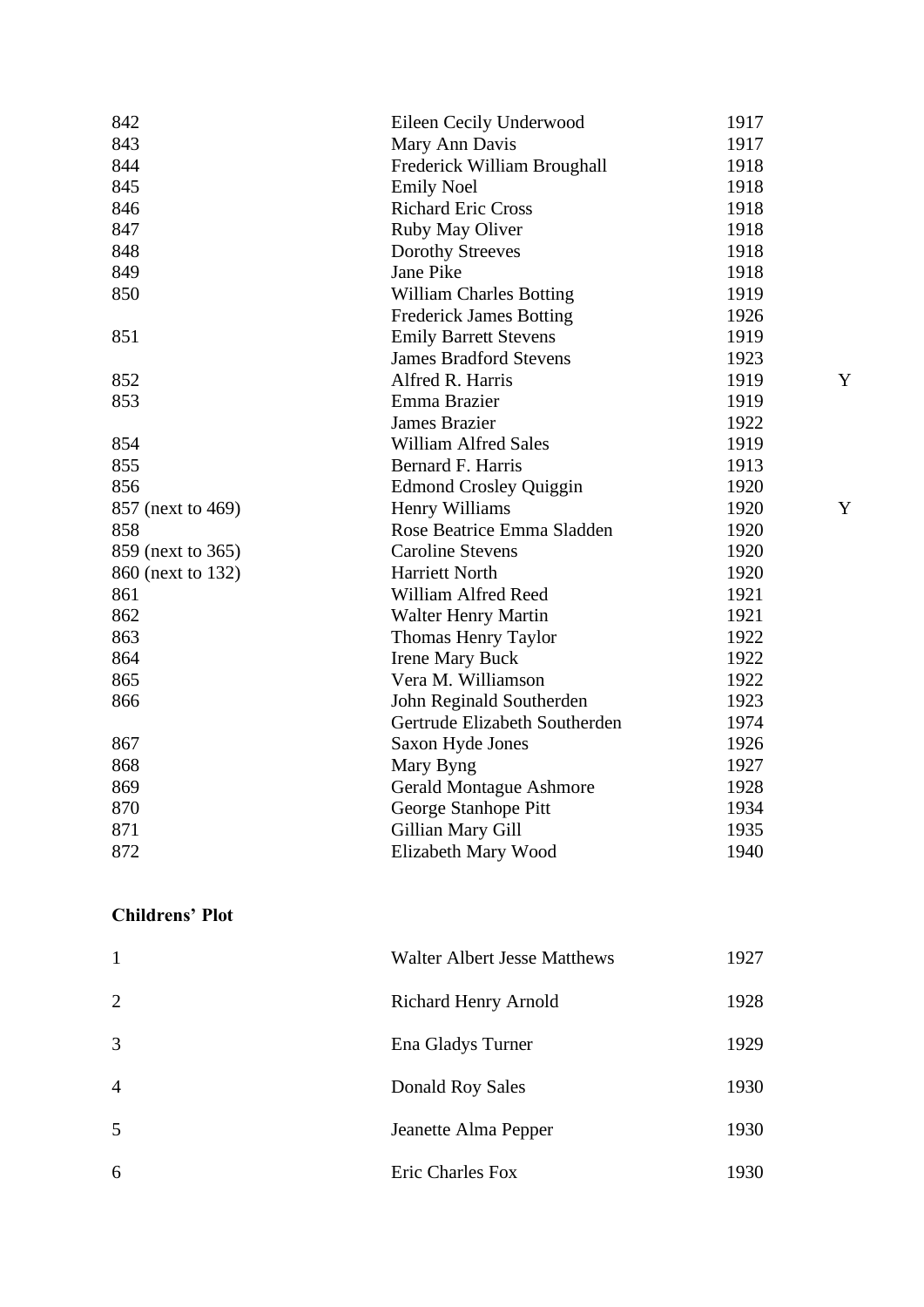| $\boldsymbol{7}$ | Ruth Heamden<br><b>Brian Lunt</b>                                         | 1932<br>1930                     |
|------------------|---------------------------------------------------------------------------|----------------------------------|
| 8                | Ivor William Sullivan                                                     | 1931                             |
| 9                | Roy Albert Freer                                                          | 1931                             |
| 10               | Wendy Moxley                                                              | 1931                             |
| 11               | <b>Gladys Lucy Hall Burchall</b>                                          | 1932                             |
| 12               | <b>Margaret Dare</b>                                                      | 1933                             |
| 13               | Peter Roy Martin                                                          | 1933                             |
| 14               | Doris Hopkins                                                             | 1933                             |
| 15               | Raymond Deric Beadle                                                      | 1933                             |
| 16               | James Frederick Rickman                                                   | 1934                             |
| 17               | <b>Ray Ewart Vine</b>                                                     | 1934                             |
| 18               | David Etches<br>Barbara Ada Etches (Ashes)<br>Frank George Etches (Ashes) | 1934<br>14.02.1996<br>26.09.1998 |
| 19               | <b>Betty Amonda Edwards</b>                                               | 1934                             |
| 20               | <b>Frank Stanley Tamplin</b>                                              | 1934                             |
| 21               | Lilian Ada June Matthews                                                  | 1934                             |
| 22               | Eric Geoffrey Hartwell                                                    | 1934                             |
| 23               | Elsie Annie Pemberton                                                     | 1935                             |
| 24               | <b>Charles Boswell</b>                                                    | 1936                             |
| 25               | <b>Sidney Charles Douglas</b>                                             | 1936                             |
| 26               | Walter John Searle                                                        | 1937                             |
| 27               | Mary Dicker                                                               | 1937                             |
| 28               | Myrtle Mary Denham                                                        | 1937                             |
| 29               | Mavis Ann Turk                                                            | 1937                             |
| 30               | Alan Albert Parfitt                                                       | 1937                             |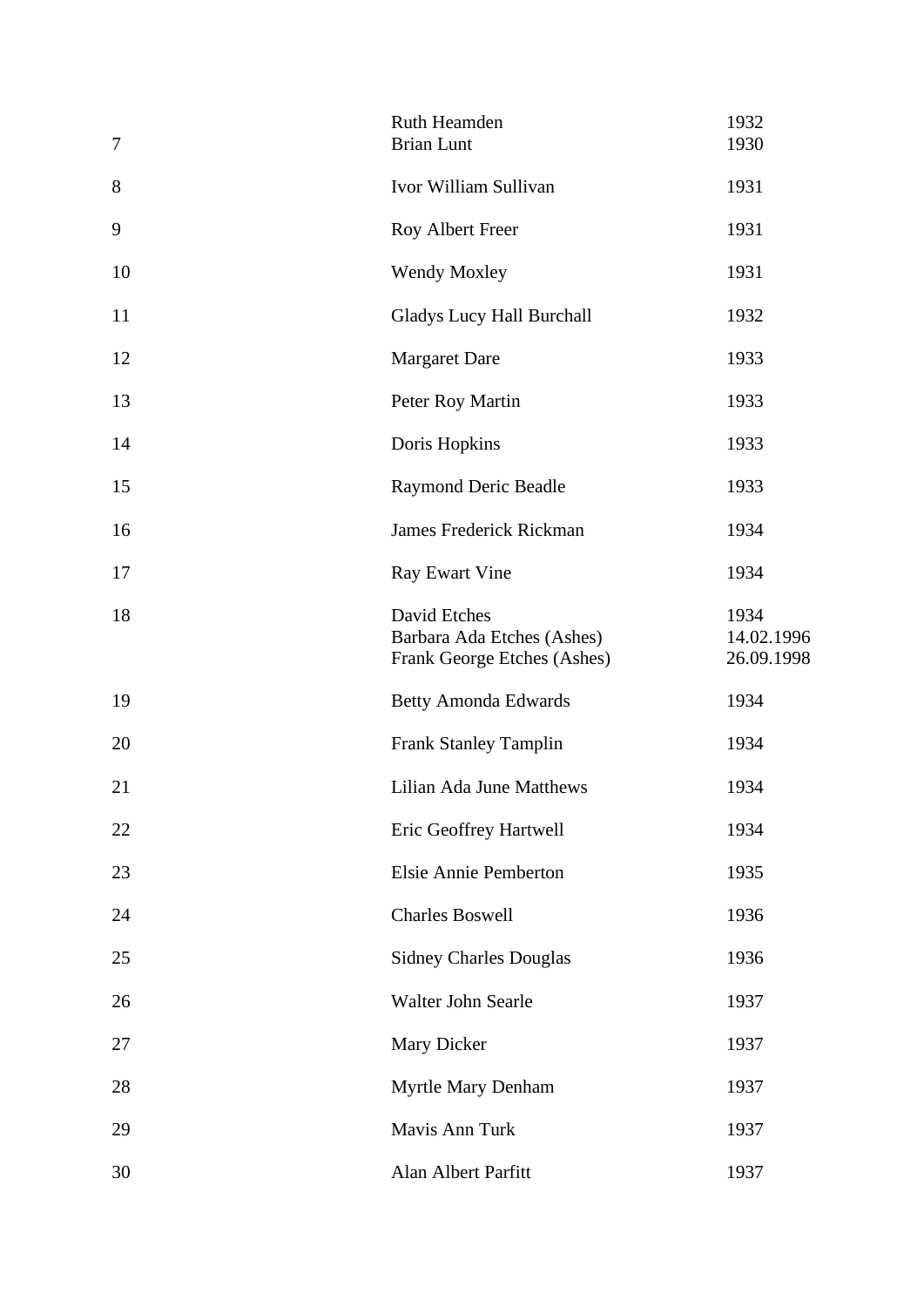| 31 | <b>Alan Robert Cairns</b>                                                                  | 1938                             |
|----|--------------------------------------------------------------------------------------------|----------------------------------|
| 32 | Shirley Sophie Lilian Dawson                                                               | 1938                             |
| 33 | Josephine Mary Barham                                                                      | 1938                             |
| 34 | <b>Margaret Rose Licence</b><br><b>Margaret Armstrong Licence</b><br>Albert Edward Licence | 1938<br>22.11.1997<br>19.07.1999 |
| 35 | Phyllis Brenda May Ball                                                                    | 1938                             |
| 36 | David John Dorritt                                                                         | 1939                             |
| 37 | Janet Margaret Honeywill                                                                   | 1939                             |
| 38 | Michael John Clarke                                                                        | 1939                             |
| 39 | Susan Holden                                                                               | 1940                             |
| 40 | Susan Jeffery Wadlow                                                                       | 1940                             |
| 41 | John Edward Pink                                                                           | 1941                             |
| 42 | James Christopher Robin Marshall                                                           | 1941                             |
| 43 | <b>Aled Dummer-Jones</b>                                                                   | 28.10.1987                       |

| $\mathbf{1}$   | Sheila Doreen Bagliss                               | 1924         |
|----------------|-----------------------------------------------------|--------------|
| 1a             | James Edward Woide Godfrey                          | 1927         |
| 1 <sub>b</sub> | Mary Bluck                                          | 1927         |
| $\overline{2}$ | Kathleen May Wallbank                               | 1923         |
| 3              | Rose Kathleen May Stacey                            | 1923         |
| $\overline{4}$ | John Rex Luddington Robson                          | 1921         |
| 4a             | Evelyn Gertrude Bell<br>Francis Henry Augustus Bell | 1934<br>1935 |
| 5              | Jane Emma Lockton                                   | 1921         |
|                | <b>Charles Langton Lockton</b>                      | 1932         |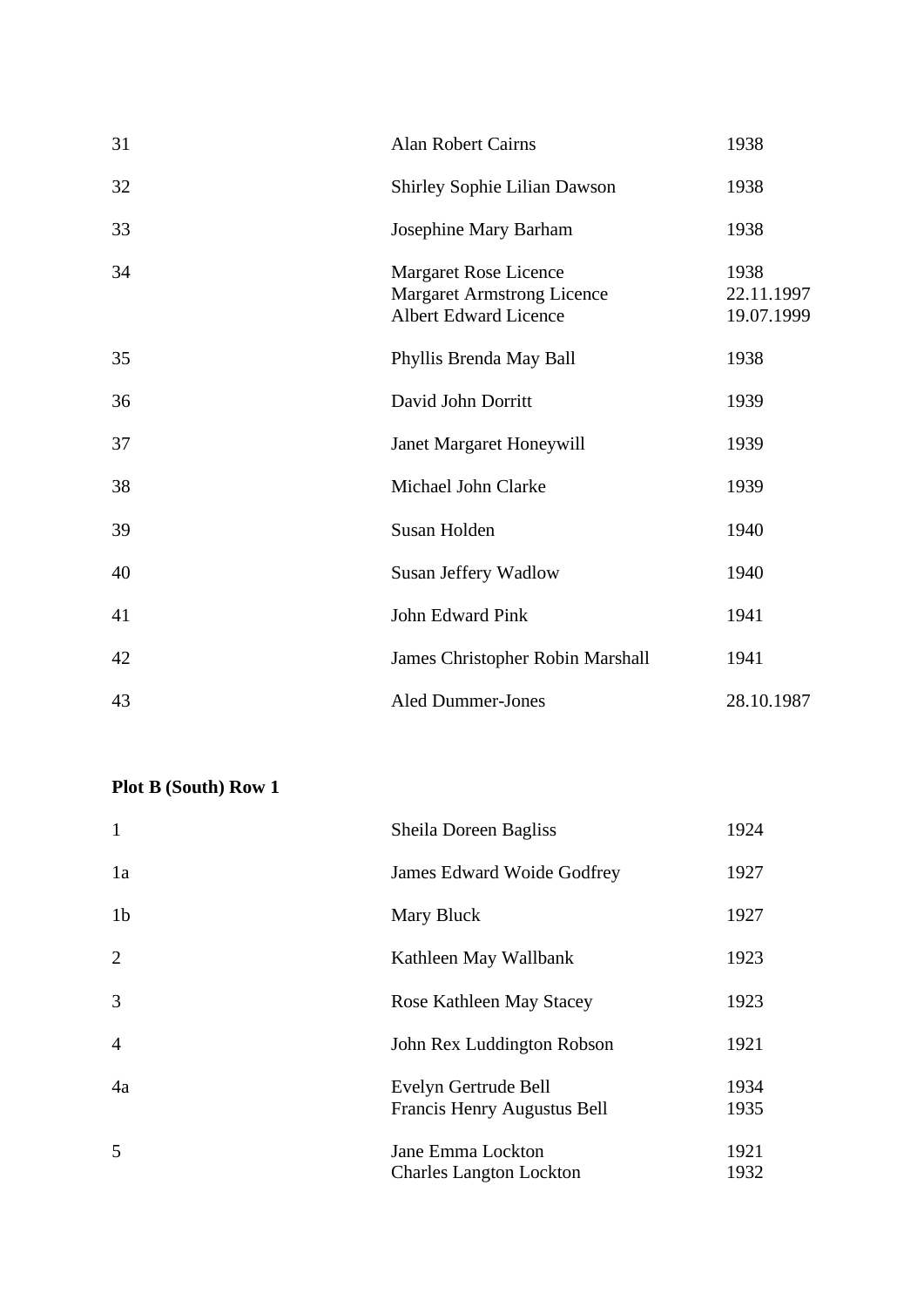| 6   | <b>Charles Durnford Greenway</b>                                                                          | 1921                         |
|-----|-----------------------------------------------------------------------------------------------------------|------------------------------|
| 7   | Ellen Sarah Pimm<br>George Arthur Pimm                                                                    | 1923<br>1938                 |
| 8   | Frederick Robert Greenish<br>Ellen Elizabeth Anne Greenish                                                | 1923<br>1943                 |
| 9   | <b>James Merrick Pain</b><br><b>Catherine Payne</b>                                                       | 1924<br>1927                 |
| 10  | <b>Alfred Clarke</b>                                                                                      | 1924                         |
| 11  | <b>Fanny Ritchie</b>                                                                                      | 1925                         |
| 12  | Harvey Hallsmith                                                                                          | 1926                         |
| 13  | Juliet Bidgood<br>Arthur Hugh Goldingham<br>Maizie Violet Goldingham                                      | 1926<br>1944<br>1950         |
| 14a | <b>Christopher Henry Ross Stevens</b>                                                                     | 1932                         |
| 14  | Mabel Grace Ross-Todd                                                                                     | 29.12.1951                   |
| 15  | Henry Ross-Todd                                                                                           | 1926                         |
| 16  | <b>Edwin Stephen Pasmore</b><br>Gertrude Eva Pasmore                                                      | 1926<br>1974                 |
| 17  | <b>Emily Harriett Tatman</b><br><b>William Ernest Tatman</b><br>Alan Neal Tatman<br><b>Ivy May Tatman</b> | 1928<br>1953<br>1975<br>1978 |
| 18  | John Charles Kay                                                                                          | 1928                         |
| 19  | Jane Emily Philpot                                                                                        | 1929                         |
| 20  | <b>Annie Harriett Smart</b>                                                                               | 1929                         |
| 21  | Henry Bruze<br>Mary Bruze                                                                                 | 1930<br>1940                 |
| 22  | <b>Colin Downey</b><br>Georgiana Mona Downey                                                              | 1930<br>1933                 |
| 22a | <b>Stephen Richard Downey</b><br><b>Edith Mary Frances Downey</b>                                         | 1934<br>24.08.1959           |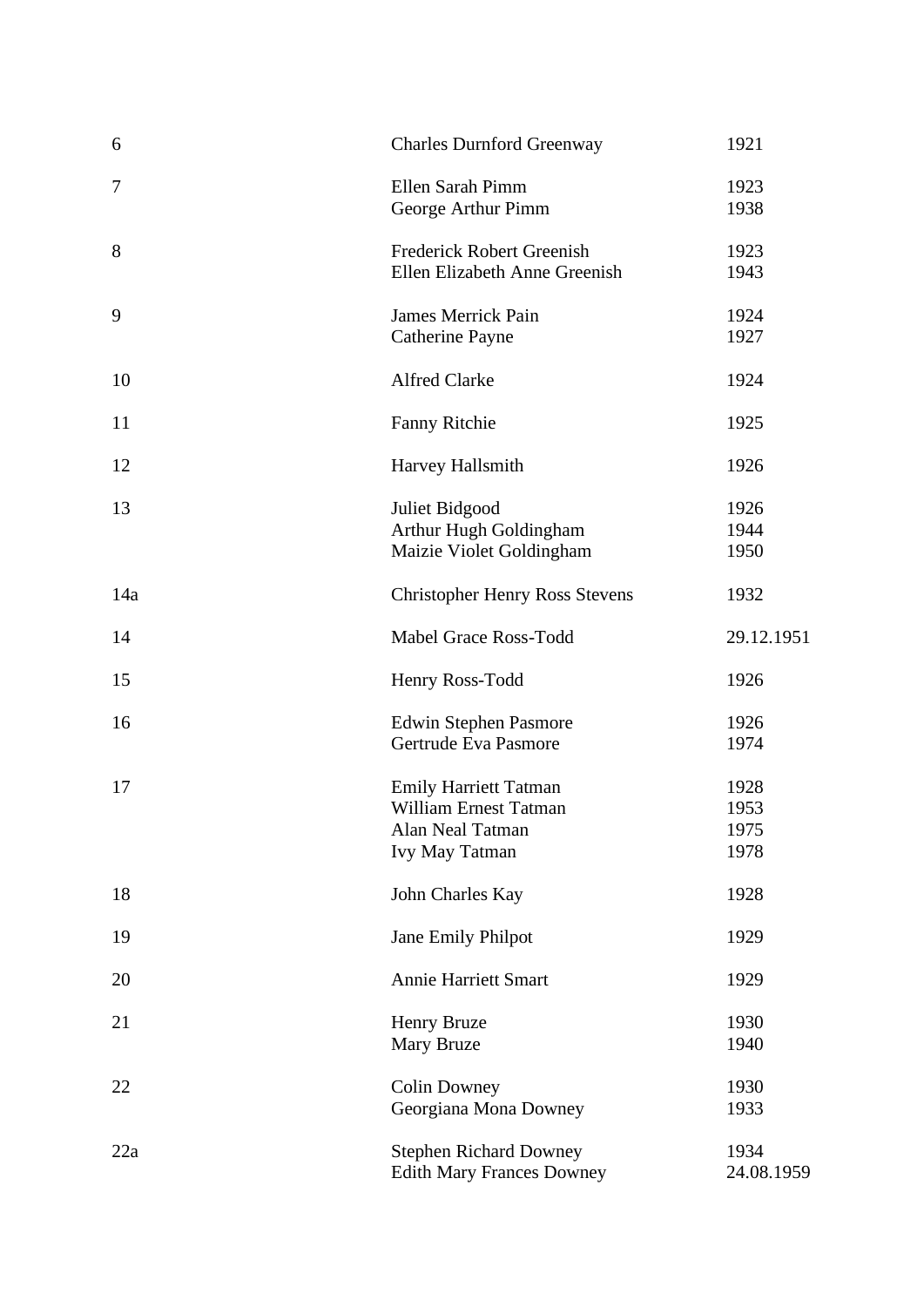| 23 | Eric Lidiard Downey<br>Peter Harton Siddeley | 01.03.1968<br>1931 |
|----|----------------------------------------------|--------------------|
| 25 | Mary Anna Benson                             | 1940               |

| $\mathbf{1}$   | George Wren                                                  | 1916         |
|----------------|--------------------------------------------------------------|--------------|
|                | Rosina Wren                                                  | 1931         |
| $\overline{2}$ | Lavinia Ward                                                 | 1924         |
| 3              | Lilian Rebecca Roberts                                       | 1917         |
| $\overline{4}$ | <b>Richard Frind Roberts</b><br>Rebecca Roberts              | 1917<br>1932 |
| 5              | <b>Edna Rose Petty</b>                                       | 1917         |
| 6              | <b>Ernest Amos Barnes</b>                                    | 1919         |
| $\tau$         | <b>Emma Norman Humphries</b><br><b>Eric Norman Humphries</b> | 1919<br>1941 |
| 8              | William Boxall                                               | 1920         |
| 9              | <b>Edgar Scott</b>                                           | 1924         |
| 10             | Clara Webb                                                   | 1921         |
| 11             | Henry Botterill Ogram                                        | 1921         |
| 12             | Richard C. E. Tappenden<br>Hannah Tappenden                  | 1923<br>1951 |
| 13             | John Henry Hinton                                            | 1923         |
| 14             | Margaret Ann Lingard<br>Rebecca Escombe                      | 1924<br>1940 |
| 15             | <b>Thomas Henry Ames</b><br>Amy Ames                         | 1924<br>1933 |
| 16             | <b>Elizabeth Harvey</b>                                      | 1925         |
| 17             | William Mustchin<br>Elizabeth Jane Mustchin                  | 1926<br>1934 |
| 18             | <b>Sidney Sargent Ibbetson</b>                               | 1926         |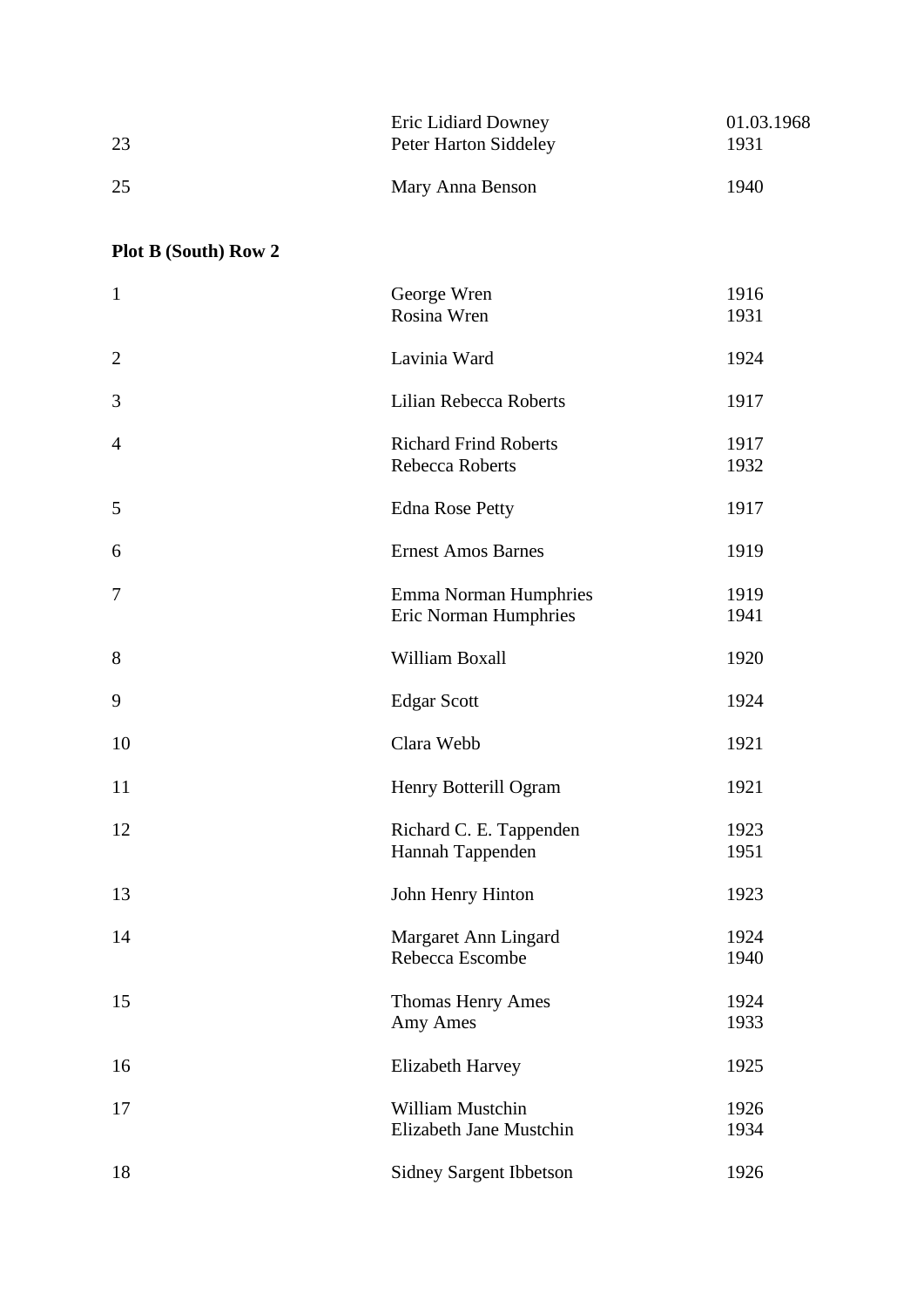| 19 | <b>Charles Cooper</b><br><b>Caroline Marie Cooper</b>                                                           | 1927<br>1945                              |
|----|-----------------------------------------------------------------------------------------------------------------|-------------------------------------------|
| 20 | Maurice James Leppard<br><b>Ethel Maud Leppard</b><br>Frank Charles Leppard (Ashes)                             | 1928<br>1975<br>07.06.2000                |
| 21 | Cecilia Fenn                                                                                                    | 1928                                      |
| 22 | William Henry Hucks<br>Martha Hucks                                                                             | 1928<br>24.11.1954                        |
| 23 | Ida Hooper Blackler<br>Florence Ashe (Ashes)<br>Mary Hooper Routh Blackler<br>William Blackler John Arthur Ashe | 1929<br>1934<br>1940<br>5.12.1989 (Ashes) |
| 24 | <b>Edith Rose Tamplin</b>                                                                                       | 1929                                      |
| 25 | Alexander Edmund Frampton<br>Annie Elizabeth Frampton                                                           | 1930<br>1935                              |
| 26 | Harold Charles Vincent Ware<br>Victor Cecil Ware (Ashes)                                                        | 1930<br>25.01.2009                        |
| 27 | <b>Charles Sales</b><br><b>Elizabeth Rose Sales</b>                                                             | 1930<br>1930                              |
| 28 | <b>Arthur Burchell</b><br><b>Jane Burchall</b>                                                                  | 1930<br>1939                              |
| 29 | <b>Henry Nicholas</b><br><b>Sarah Nicholas</b>                                                                  | 1931<br>1945                              |
| 30 | Ellen Ellam                                                                                                     | 1940                                      |

|                | <b>Thomas Frederick Baker</b>                  | 1917         |
|----------------|------------------------------------------------|--------------|
| 2              | Ray William Quittenton                         | 1918         |
| $\overline{3}$ | Doris Maria Tappenden<br>William Walter Wright | 1918<br>1918 |
| $\overline{4}$ | George Ruple Wallace                           | 1918         |
| 5              | Maud Katharine Lockie                          | 1918         |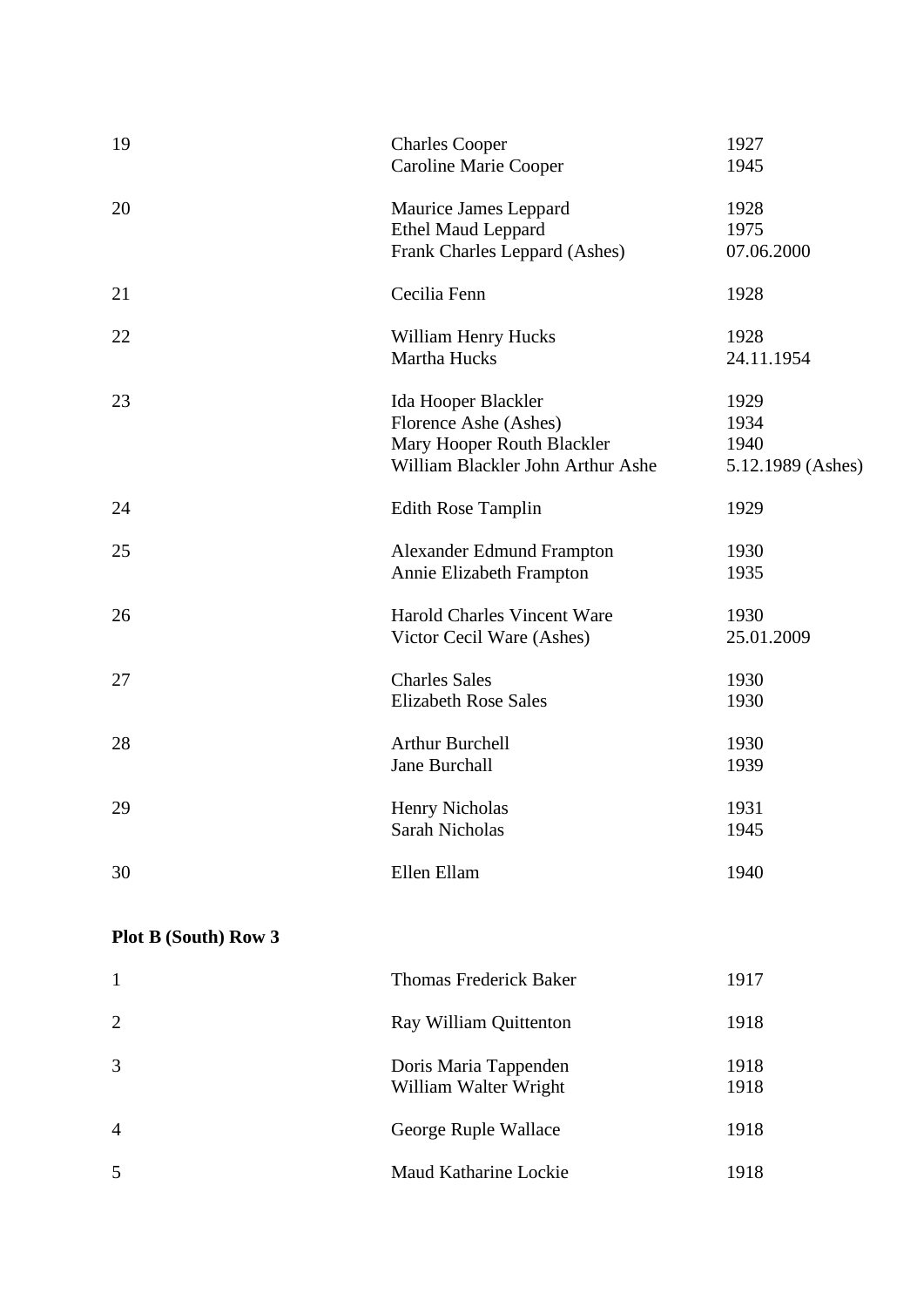| 6<br>7 | Claude John Pearce<br><b>James Pheney</b>                               | 1919<br>1919         |
|--------|-------------------------------------------------------------------------|----------------------|
| 8      | John Huntingford                                                        | 1920                 |
| 9      | Clara Elizabeth Huntingford                                             | 1928                 |
| 10     | <b>Walter Frederick Aldred</b><br>George Charles Knight<br>Clara Hendon | 1921<br>1929<br>1939 |
| 11     | Sarah Ann Jenkins                                                       | 1921                 |
| 12     | Clara Maria Stratton                                                    | 1922                 |
| 13     | Jennie Marion Golden<br>Sarah Golden                                    | 1923<br>1946         |
| 14     | Joseph Holloway<br>Harry Henry Holloway                                 | 1924<br>1940         |
| 15     | Harriet Hunt<br><b>Richard Hunt</b>                                     | 1924<br>1936         |
| 16     | <b>Robert Thomson</b><br><b>Robert James Thomson</b>                    | 1926<br>1932         |
| 17     | <b>Frank Bedser</b>                                                     | 1926                 |
| 18     | George Richard Giles<br><b>Mary Giles</b>                               | 1927<br>1940         |
| 19     | Fanny Adelaide Annie Siney<br>Annie Elizabeth Siney                     | 1927<br>1931         |
| 20     | <b>Thomas Thornton</b><br>Elsie Thornton (Ashes)                        | 1928<br>1963         |
| 21     | <b>Elizabeth Crocker</b>                                                | 1929                 |
| 22     | John Davis<br>Annie Davis                                               | 1929<br>1939         |
| 23     | Annie Jane Townsend                                                     | 1929                 |
| 24     | Henry John William Winters                                              | 1929                 |
| 25     | <b>Walter Richard Stevens</b><br>Eutrephia Ellen Stevens                | 1930<br>1946         |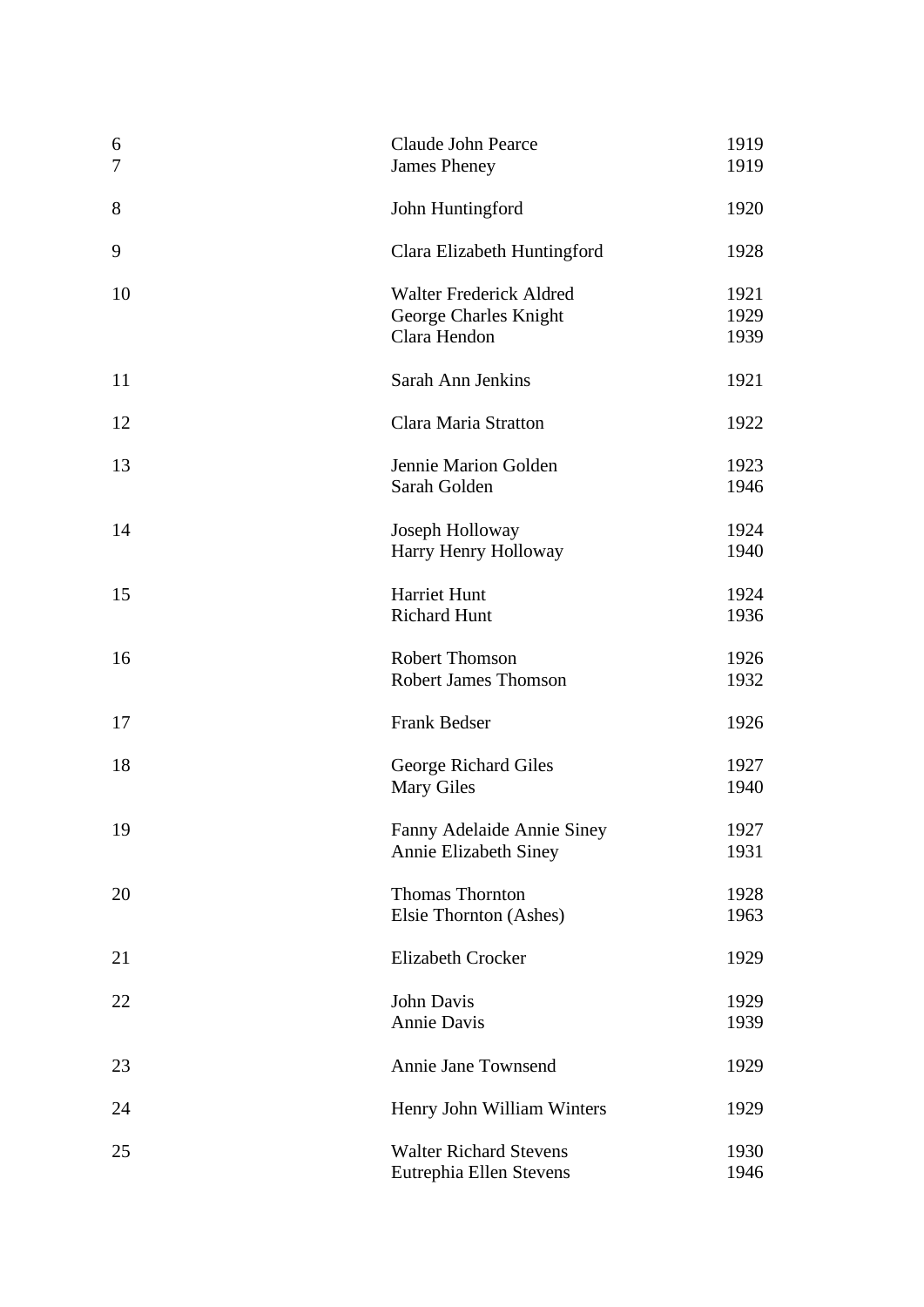| 26<br>27 | Henry Dudley Wilbraham<br><b>Mary Peters</b><br>Vera Joyce Lawrence | 1930<br>1930<br>2007 |
|----------|---------------------------------------------------------------------|----------------------|
| 28       | <b>Andrew Thomas Maton</b><br><b>Esther Maton</b>                   | 1930<br>1956         |
| 29       | Emma Nye                                                            | 1931                 |
| 30       | <b>Edgar Norton</b><br>Alexandra Esther Norton                      | 1940<br>1945         |

| $\mathbf{1}$   | <b>Joseph Donahoe</b>                                                                | 1917                             |
|----------------|--------------------------------------------------------------------------------------|----------------------------------|
| $\overline{2}$ | George Sales                                                                         | 1918                             |
| 3              | <b>Edwin Stratton</b>                                                                | 1918                             |
| $\overline{4}$ | Constance E. Ringer                                                                  | 1918                             |
| 5              | Mary Ann Ringer<br>Richard J. Ringer                                                 | 1918<br>1924                     |
| 6              | Ada Jupp<br><b>Jane Matthews</b>                                                     | 1919<br>1934                     |
| $\tau$         | <b>Stephen Chivers</b>                                                               | 1919                             |
| 8              | <b>Ernest Fred Coombs</b>                                                            | 1920                             |
| 9              | David Richardson                                                                     | 1921                             |
| 10             | <b>Cornelius Harris</b><br>William Henry Harris                                      | 1921<br>1921                     |
| 11             | Mary Ann Fisher                                                                      | 1922                             |
| 12             | Tom Chipp<br>Edith Elizabeth Savidge Chipp<br>Dorothy Edith Adelaide Alexandra Chipp | 1923<br>19.01.1954<br>19.11.1965 |
| 13             | <b>Ernest Augustus Coombes</b>                                                       | 1924                             |
| 14             | <b>Reginald George Brett</b><br><b>Harriet Brett</b>                                 | 1925<br>1938                     |
|                |                                                                                      |                                  |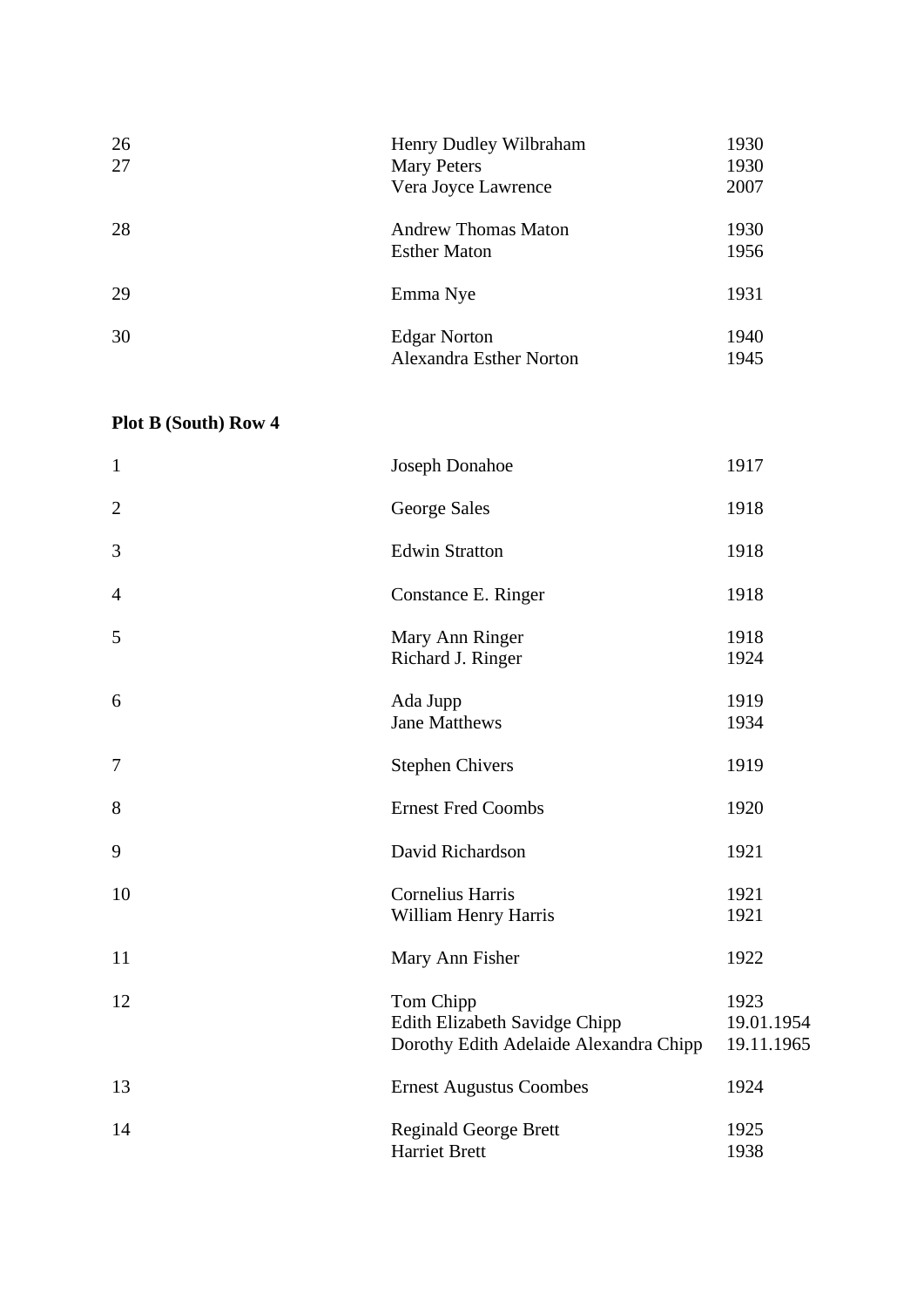| 15                          | John Lunt<br>Eliza Elizabeth Lunt | 1926<br>1943 |
|-----------------------------|-----------------------------------|--------------|
|                             |                                   |              |
| 16                          | <b>Mabel Florence Adams</b>       | 1927         |
|                             | Henry James Adams                 | 1958         |
| 17                          | John Peckett                      | 1927         |
|                             | Sophia Peckett                    | 1937         |
| 18                          | Henry Oscar Quittenton            | 1928         |
|                             | Ellen Quittenton                  | 1949         |
| 19                          | Jessica Mabel Rose Peopall        | 1928         |
|                             | Emily Mary Elizabeth Peopall      | 1940         |
| 20                          | <b>Charlotte Malim</b>            | 1928         |
| 21                          | <b>Florence Annie Bluck</b>       | 1929         |
| 22                          | <b>Susan Cooper</b>               | 1929         |
| 23                          | Mary Ann Shields                  | 1929         |
| 24                          | William George Gateland           | 1943         |
|                             | <b>Dorcas Gateland</b>            | 1943         |
| 25                          | Gladys Annie Louisa Newman        | 1930         |
| 26                          | <b>John Rowkins</b>               | 1930         |
|                             | Mary Ann Rowkins                  | 1934         |
| 27                          | Elizabeth Hockley                 | 1930         |
|                             | Alfred William Hockley            | 1932         |
| 28                          | <b>Leonard Tamplin</b>            | 1940         |
|                             | Martha Tamplin                    | 06.02.1954   |
| 29                          | Alice Hepzibah Potter             | 1941         |
|                             | <b>Francis Frederick Potter</b>   | 1952         |
| <b>Plot B (South) Row 5</b> |                                   |              |
| $\mathbf 1$                 | Henrietta S.B.J.Stringer          | 1917         |
|                             |                                   |              |

| 2 | <b>Charlotte Ann Gomm</b> | 1917 |
|---|---------------------------|------|
|   | Amy Esther Stringer       | 1924 |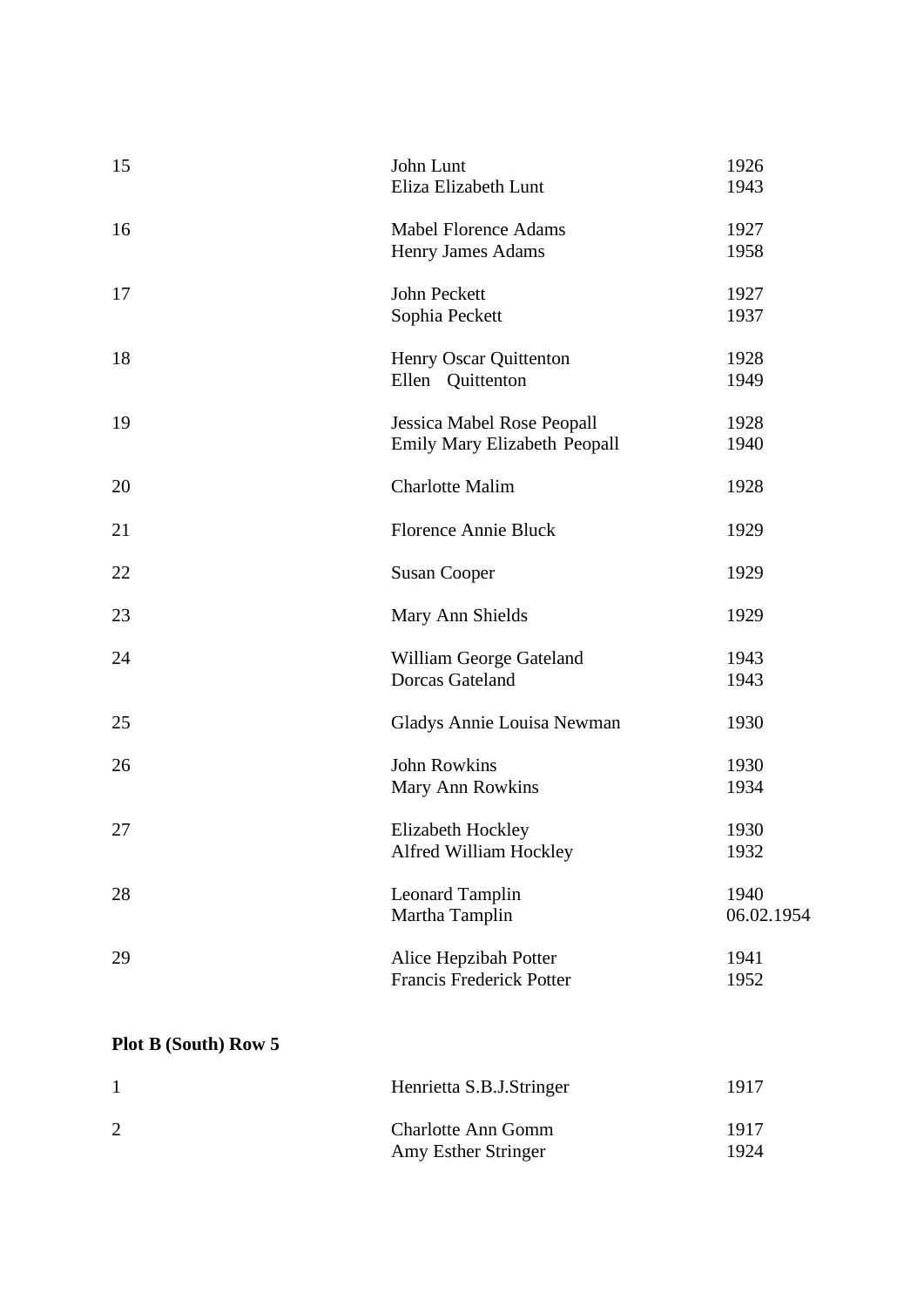| 3                             | <b>Bertram Cooper</b>                                                                           | 1918                                           |
|-------------------------------|-------------------------------------------------------------------------------------------------|------------------------------------------------|
| $\overline{4}$                | Marjory Cooper<br>William Quittenton                                                            | 1923<br>1918                                   |
| 5                             | <b>Thomas Martin</b>                                                                            | 1918                                           |
| 6                             | <b>Florence May</b>                                                                             | 1918                                           |
|                               |                                                                                                 |                                                |
| 7(i)<br>(ii)<br>(iii)<br>(iv) | <b>Lancelot Scott</b><br><b>Walter Matthew Scott</b><br>Hilda Scott<br><b>Gordon Noel Scott</b> | 1920<br>22.07.1955<br>29.10.1955<br>29.06.2016 |
| 8                             | Mary Ann Hooker<br><b>Edith Hooker</b>                                                          | 1920<br>1928                                   |
| 9                             | <b>Edith Cumbers</b><br><b>Ernest Cumbers</b>                                                   | 1921<br>15.03.1951                             |
| 10                            | <b>James Kesterton</b><br>Sarah Kesterton                                                       | 1922<br>1934                                   |
| 11                            | Thomas J. Long<br>Alice Long                                                                    | 1922                                           |
| 12                            | <b>Emily Robins</b><br><b>Herbert Robins</b>                                                    | 1923<br>13.01.1962                             |
| 13                            | Thomas E. Heritage<br>Amy Jane Heritage                                                         | 1924<br>1953                                   |
| 14                            | <b>James Martin</b><br>Ada Mary Martin<br><b>Hazel Desiree Danes</b>                            | 1925<br>23.01.1957<br>19.03.1974               |
| 15                            | <b>Charles Howe</b><br>Mary Ann Howe                                                            | 1926<br>1961                                   |
| 16                            | <b>Elizabeth Ansell</b><br><b>Alfred Ansell</b><br>Louisa Ansell                                | 1927<br>1934<br>1947                           |
| 17                            | <b>Alice Donald</b>                                                                             | 1927                                           |
| 18                            | <b>Constance Cooper</b><br>Kathleen Cooper                                                      | 1927<br>1928                                   |
| 19                            | William Terry                                                                                   | 1928                                           |
| 20                            | Ada Matthews                                                                                    | 1929                                           |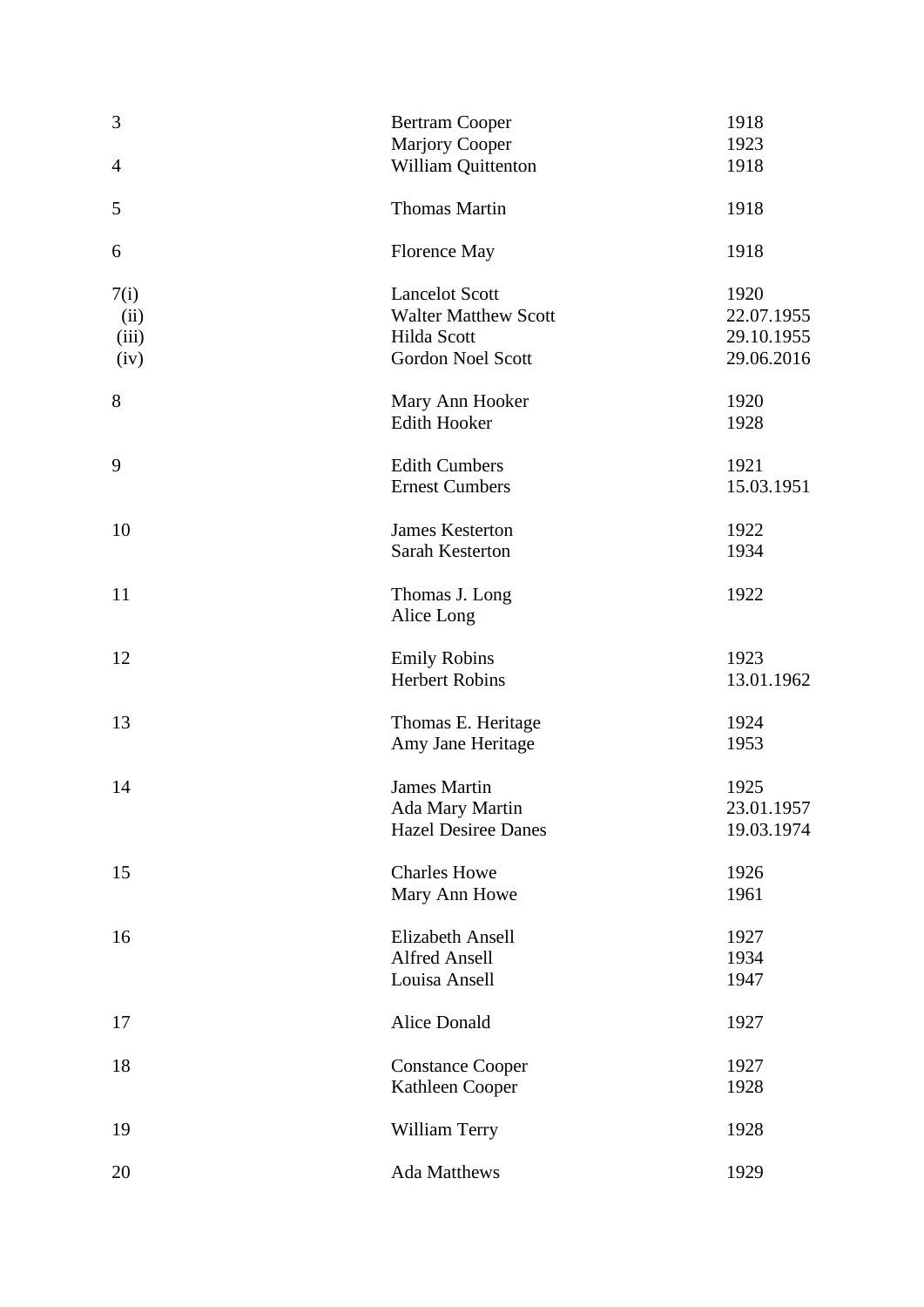|    | <b>Jesse Matthews</b>         | 1942       |
|----|-------------------------------|------------|
| 21 | Percy William Thomas Holloway | 1929       |
|    | Ethel Maude Ellen Holloway    | 1940       |
| 22 | Bertha Florence Leppard       | 1929       |
| 23 | Arthur William Martin         | 1929       |
|    | <b>Marion Rebecca Martin</b>  | 09.10.1952 |
|    | Allan David George Martin     | 22.06.1978 |
| 24 | <b>Frederick Smithers</b>     | 1930       |
|    | <b>Muriel Raynes Lamb</b>     | 1948       |
| 25 | Catherine Jane Turner         | 1930       |
|    | <b>Charles John Turner</b>    | 1946       |
| 26 | <b>Charlotte Hoad</b>         | 1930       |
|    | William Hoad                  | 1935       |
| 27 | John Cooper                   | 1930       |
|    | <b>Madeline Cooper</b>        | 1944       |

| $\mathbf{1}$         | Emma Neil                                                                               | 1917               |
|----------------------|-----------------------------------------------------------------------------------------|--------------------|
| 2a<br>2 <sub>b</sub> | <b>Edward Francis Street</b><br>Alice Street                                            | 1918<br>1922       |
| 3                    | Arthur George Holden Hankins                                                            | 1918               |
| $\overline{4}$       | Laura Crouch                                                                            | 1918               |
| 5                    | <b>William John Peters</b><br>John Roy Richardson (Ashes)<br>Winifred Lawson Richardson | 1919<br>27.02.2002 |
| 6                    | Elizabeth Ogram                                                                         | 1919               |
| $\tau$               | Henry Kerley                                                                            | 1920               |
| 8                    | William Z.H. Harrison<br><b>Beatrice Elizabeth Harrison</b>                             | 1920<br>1932       |
| 9                    | Ada Mary Lucy Burchell<br>William Burchell                                              | 1921<br>1934       |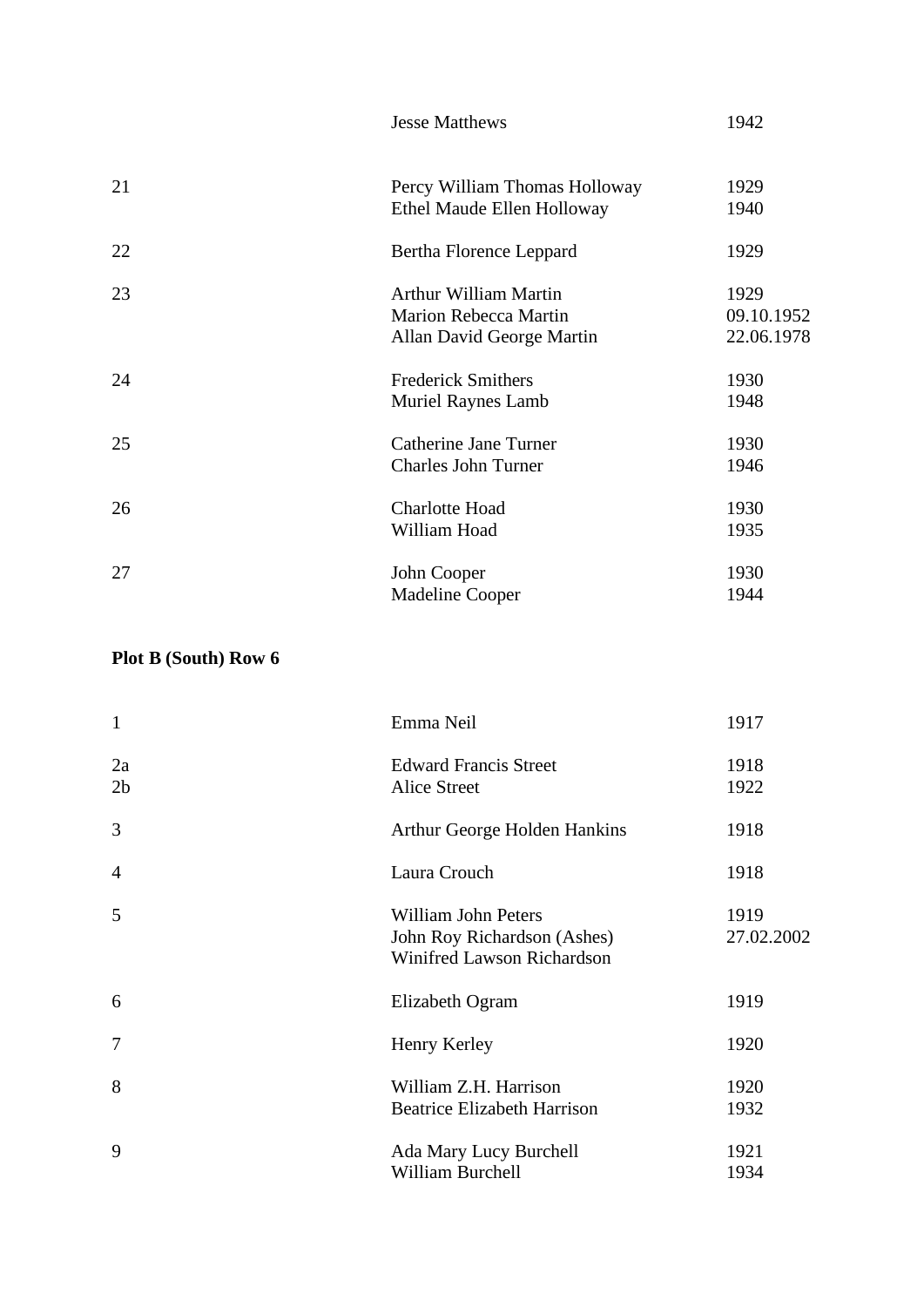| 10                     | <b>Frederick Pay</b><br>Rosetta Pay                 | 1922<br>1925 |
|------------------------|-----------------------------------------------------|--------------|
| 11a<br>11 <sub>b</sub> | Sarah Ann Pepper<br><b>Ebenezer Mark Pepper</b>     | 1922<br>1922 |
| 12                     | <b>Noah Sales</b><br><b>Kate Mary Sales</b>         | 1923<br>1935 |
| 13                     | <b>Alice Maud Best</b><br><b>Thomas George Best</b> | 1923<br>1934 |
| 14                     | Sarah West                                          | 1925         |
| 15                     | Ernest Muggeridge                                   | 1926         |
| 16                     | Sophia Jane Sales                                   | 1927         |
| 17                     | Mary Ann Trickett                                   | 1927         |
| 18                     | John Yeoman Alexander                               | 1927         |
| 19                     | Henry George Hughes                                 | 1928         |
| 20                     | Amelia Bonwick<br>Henry Bonwick                     | 1929<br>1929 |
| 21                     | <b>Emily Sarah Peckett</b><br>William Peckett       | 1929<br>1940 |
| 22                     | Alfred Muggeridge<br>Sarah Jane Muggeridge          | 1929<br>1950 |
| 23                     | John William Stevenson<br>Lizzie Stevenson          | 1929<br>1935 |
| 24                     | James Dunt                                          | 1929         |
| 25                     | <b>Edward Studham</b><br>Eliza Ann Studham          | 1930<br>1940 |
| 26                     | <b>Eveline Alice Mabel Banks</b>                    | 1930         |
| 27                     | Allen Robert Chapman                                | 1930         |
| 28                     | <b>Frederick Bootman</b><br>Emma Myra Bootman       | 1931<br>1950 |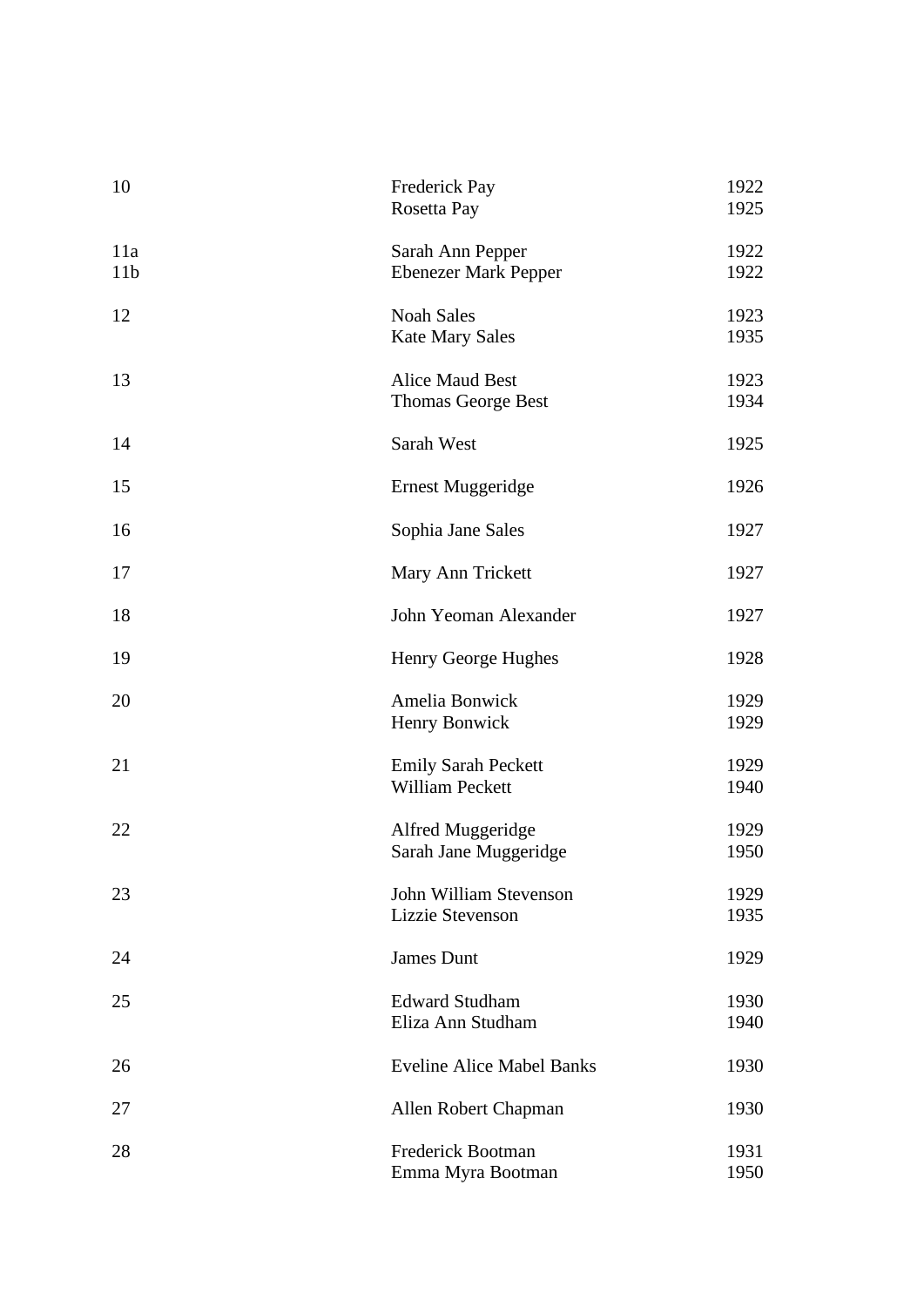| 29 | George Thomas Gatland   | 1931 |
|----|-------------------------|------|
|    | Louisa Margaret Gatland | 1936 |

| $\mathbf{1}$   | William Frederick Fewell<br>Mary Ann Fewell                                 | 1918<br>1933               |
|----------------|-----------------------------------------------------------------------------|----------------------------|
| $\overline{2}$ | Leonard William Hoare                                                       | 1918                       |
| 3              | William John Harrison<br>Joan Emily Harrison                                | 1918<br>1931               |
| $\overline{4}$ | Kathleen Dungey                                                             | 1918                       |
| 5              | Martha Field                                                                | 1919                       |
| 6              | <b>Susannah Tew</b>                                                         | 1919                       |
| $\tau$         | <b>Ernest Charles Tate</b>                                                  | 1920                       |
| 8              | <b>Alison Carlton Maidment</b><br>Lilian Lucy Alice Carlton Jordan          | 1920<br>1959               |
| 9              | <b>Edward Richard Gatland</b>                                               | 1921                       |
| 10             | Florence Alfreda Keene                                                      | 1921                       |
| 11             | Martha Prichard<br>Lily Prichard<br>William Prichard                        | 1922<br>1931<br>1937       |
| 12             | Amy Elizabeth Bragier                                                       | 1923                       |
| 13             | Lily Maude Marshale<br>Bertha May Marshale (Ashes)<br>Henry George Marshale | 1923<br>21.04.1959<br>1961 |
| 14             | William Brown                                                               | 1926                       |
| 15             | Mary Jane Brown<br>John Edward Scoble Brown                                 | 1926<br>16.02.1953         |
| 16             | Susanna Brown                                                               | 1927                       |
| 17             | <b>Thomas Stoner</b>                                                        | 1928                       |
|                |                                                                             |                            |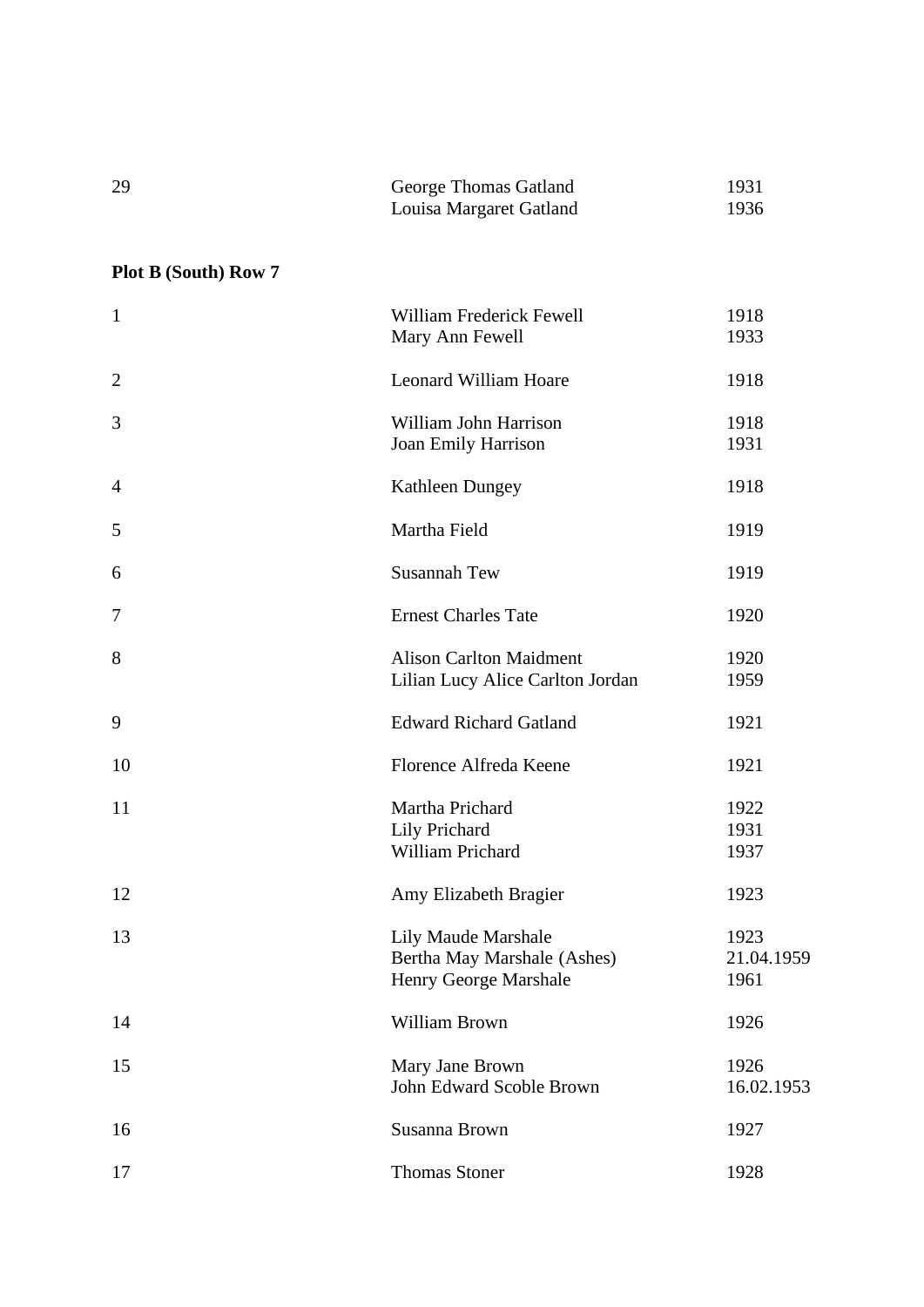|    | Ann Stoner                                                  | 1944               |
|----|-------------------------------------------------------------|--------------------|
| 18 | <b>Alfred George Patten</b><br><b>Elizabeth Anne Patten</b> | 1928<br>16.02.1952 |
| 19 | George Stock<br><b>Mary Stock</b>                           | 1928<br>1936       |
| 20 | Elsie Wainford<br>Fanny Wainford                            | 1929<br>1944       |
| 22 | Douglas Walton Maugham                                      | 1929               |
| 23 | Mary Ann Worcester<br>Allen Worcester                       | 1929<br>1944       |
| 24 | <b>Ernest Alfred Shaw</b><br>Kate Ellen Shaw                | 1930<br>1939       |
| 25 | George William Stock                                        | 1930               |
| 26 | Alice Mary Reid                                             | 1930               |
| 27 | Georgina McBride                                            | 1930               |
| 28 | Thomas Arthur Carpenter<br>Jane Carpenter                   | 1930<br>1933       |
| 29 | <b>Jessie Grace Halcrow</b><br><b>Emily Rose Jones</b>      | 1931<br>1938       |

| $\mathbf{1}$   | <b>Jack Charles Lancaster</b>           | 1918         |
|----------------|-----------------------------------------|--------------|
| 2              | Henry William Lawson                    | 1918         |
| 3              | Mary Corrie Thomson                     | 1918         |
| $\overline{4}$ | <b>Edith May Scrowston</b>              | 1918         |
| 5              | Olive Irene Hills<br>Frank George Hogan | 1919<br>1919 |
| 6              | Tree                                    |              |
| 7              | Alice Mary Scott                        | 1920         |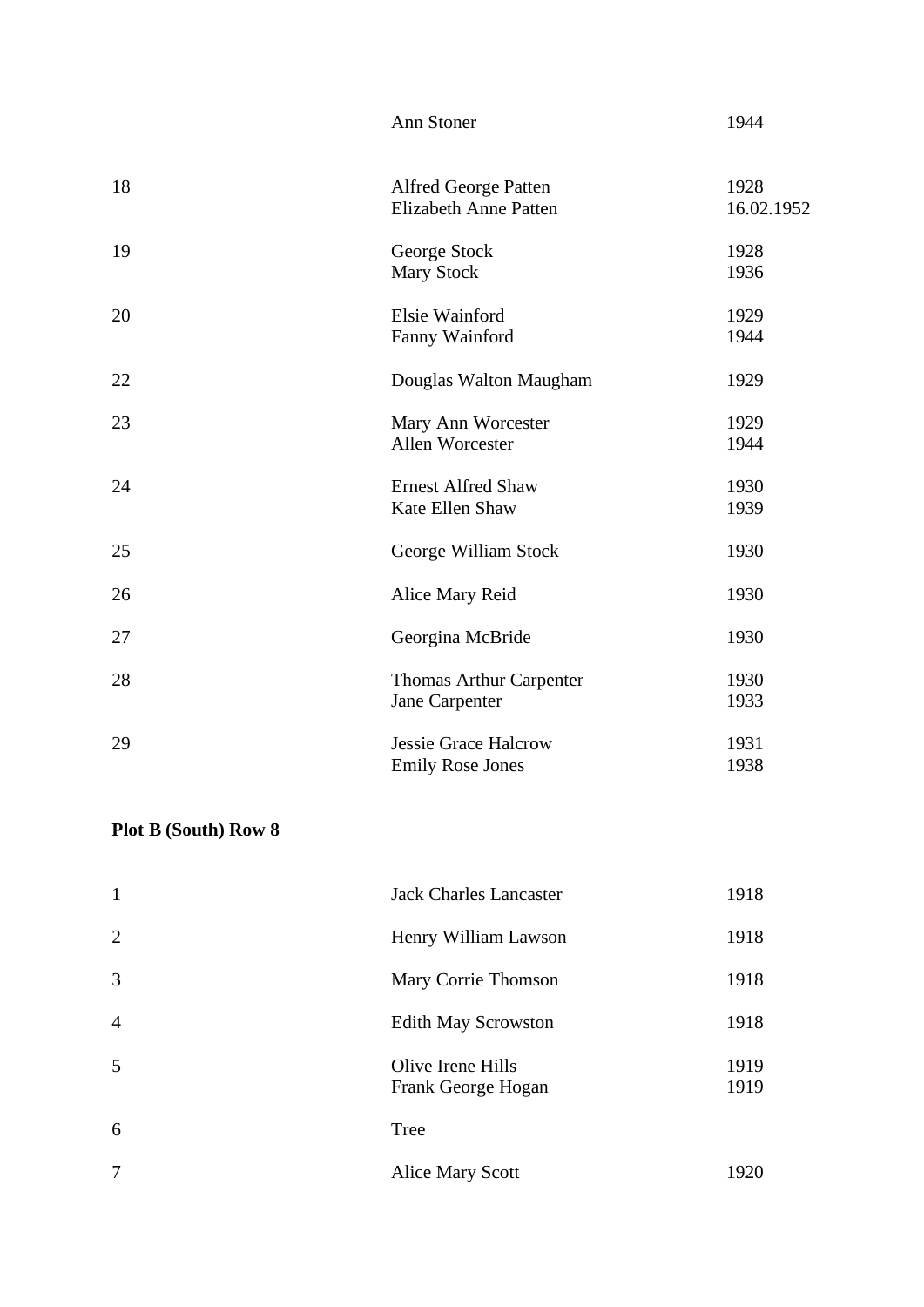|    | <b>Thomas Scott</b>                                                | 1929                 |
|----|--------------------------------------------------------------------|----------------------|
| 8  | <b>Fanny Simmons</b><br><b>Thomas Simmons</b>                      | 1920<br>1940         |
| 9  | <b>Annie Evelyn Saunders</b><br><b>Frank Saunders</b>              | 1920<br>1936         |
| 10 | Elizabeth Pearman<br>Robert Pearman                                | 1921<br>1932         |
| 11 | Ellen Louise Pulford<br>Frederick Pulford                          | 1922<br>1931         |
| 12 | Sarah Ann Hodgson<br>Walter Hodgson                                | 1922<br>28.05.1951   |
| 13 | George Henry Griffiths<br>Lizzie Griffiths                         | 1925                 |
| 14 | <b>Eleanor Harvey</b>                                              | 1925                 |
| 15 | <b>Edmund Livingstone Wratten</b><br>Gertrude Mary Wratten (Ashes) | 1925<br>1940         |
| 16 | <b>Edwin Vincent Kelley</b><br>Elizabeth Jane Kelley               | 1926                 |
| 17 | George Feast Rapkin<br>Rebecca Rapkin                              | 1927<br>1928         |
| 18 | <b>Thomas David Bennett</b>                                        | 1927                 |
| 19 | <b>Arthur Francis Beadell</b><br>Wilfred Alan Beadell              | 1928<br>07.03.1995   |
| 20 | Empty                                                              |                      |
| 21 | William Greenfield Rolfe<br><b>Emily Frances Rolfe (Ashes)</b>     | 1929<br>1947         |
| 22 | William John Cruwys<br>John Albert Cruwys<br>Elizabeth Ann Cruwys  | 1929<br>1933<br>1939 |
| 23 | Edwin John Jarvis<br>Jeanette Jarvis                               | 1929<br>1931         |
| 24 | Louise Aimee Monvoisin                                             | 1930                 |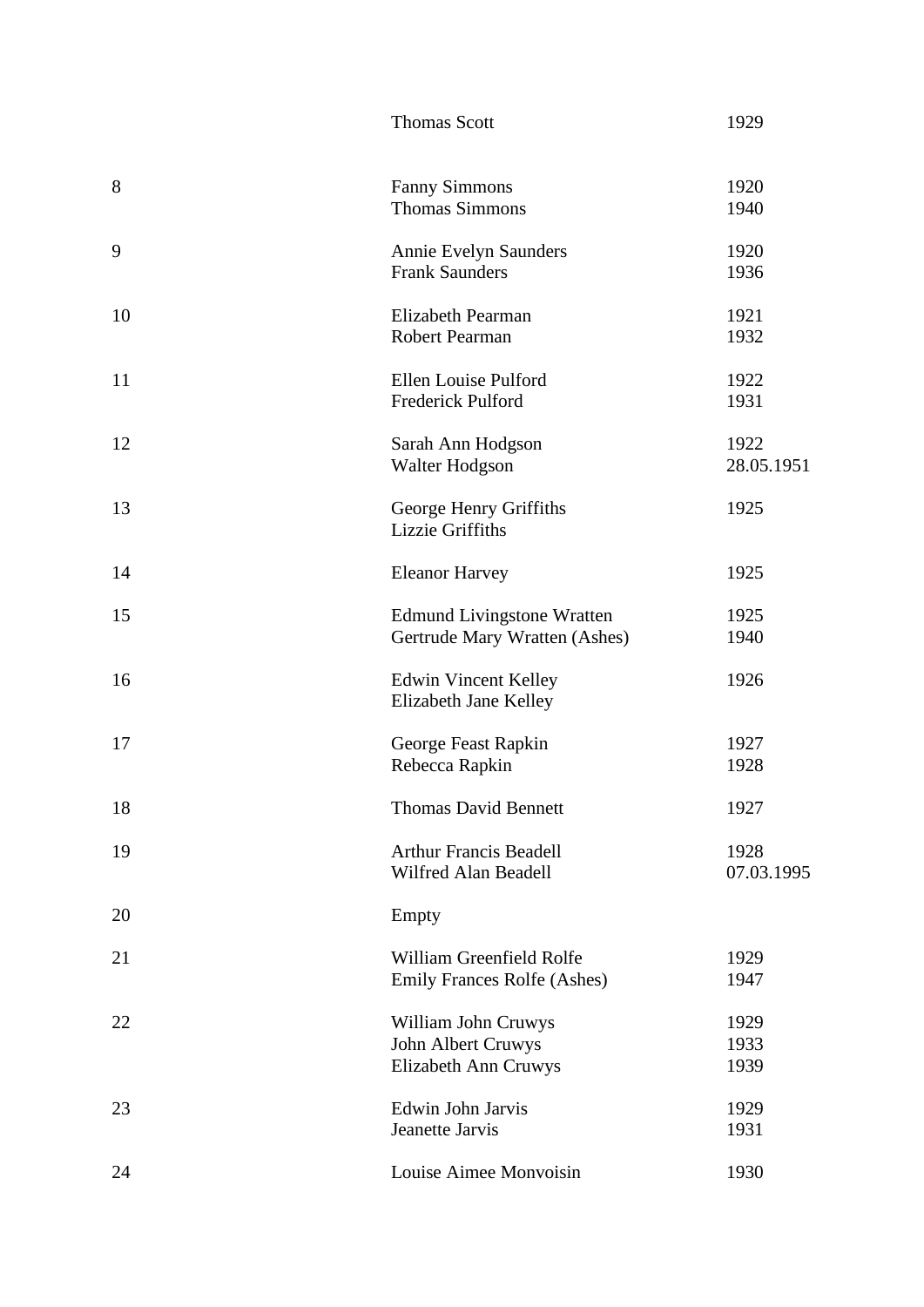|          | Germaine Genevieve Louisette Hoare               | 1967         |
|----------|--------------------------------------------------|--------------|
| 25<br>26 | Leonard George Allen<br>Margaret Watson – Thomas | 1930<br>1930 |
| 27       | Susan Jane Lydia Bult<br>John Alan Bult          | 1931<br>1923 |
| 28       | Percy James Roberts                              | 1931         |

| $\mathbf{1}$   | <b>Isabel Barbara Susan Stokes</b><br>George Joseph Stokes<br>Mary Isabella Stokes (Ashes)<br>Robert Cyril Stokes (Ashes) | 1931<br>1935<br>04.02 1957<br>29.02.1964 |
|----------------|---------------------------------------------------------------------------------------------------------------------------|------------------------------------------|
| $\overline{2}$ | George Arthur Lancaster<br><b>Elizabeth Lancaster</b>                                                                     | 1931<br>1944                             |
| 3              | Sidney Wilfred Pike                                                                                                       | 1931                                     |
| $\overline{4}$ | <b>Frederick Alfred Baxter</b><br>Edith Martha Baxter                                                                     | 1932<br>14.02.1952                       |
| 5              | <b>Nigel Charles East</b><br>Ethel Sylvia East                                                                            | 1932<br>03.10.1963                       |
| 6              | <b>Alfred Scott Thomson</b><br><b>Elsie Maud Jane Thomson</b>                                                             | 1933<br>14.01.1953                       |
| 7              | William James Bishop                                                                                                      | 1933                                     |
| 8              | <b>Charles Cecil Haynes</b><br>Harry Percy Haynes<br>Florence Louisa Haynes                                               | 1934<br>1950<br>1953                     |
| 9              | <b>Elizabeth Emily Bessie Lancaster</b><br><b>Arthur George Lancaster</b><br>Edith Ellen Tappenden (Ashes)                | 1935<br>1968<br>1974                     |
| 10             | <b>Lilian Alice Williams</b><br><b>Thomas Williams</b>                                                                    | 1936<br>1939                             |
| 11             | Mary Elizabeth Parker                                                                                                     | 1936                                     |
| 12             | Alice Griffiths Cooper                                                                                                    | 1937                                     |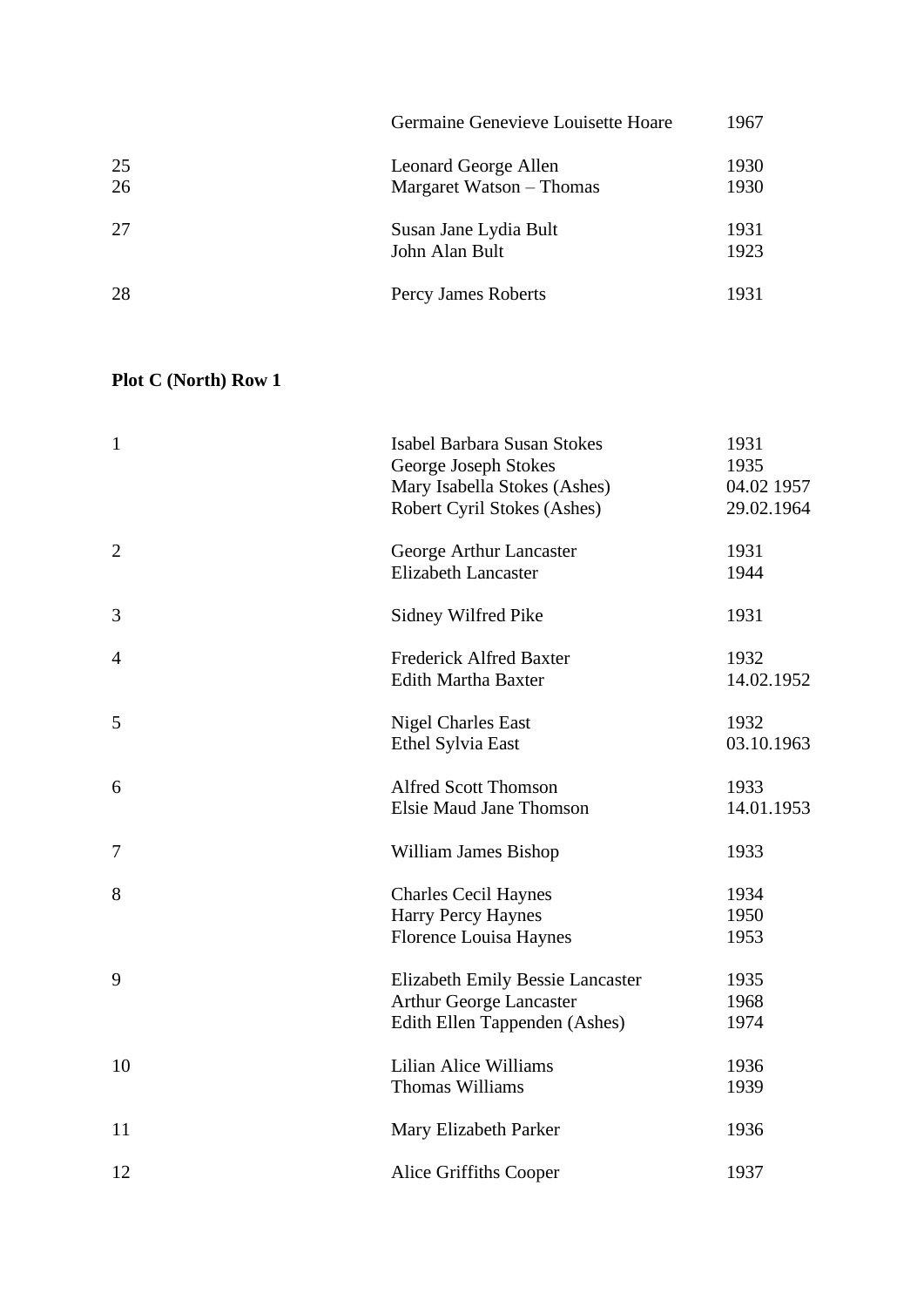|    | Llewellyn John Rowland King (Ashes) | 10.04.1963 |
|----|-------------------------------------|------------|
| 13 | <b>James Conner</b>                 | 1937       |
|    | <b>Susan Conner</b>                 | 1939       |
| 14 | <b>Charles William Butler</b>       | 1938       |
|    | <b>Emma Frances Butler</b>          | 1953       |
| 15 | Elizabeth Mann                      | 1938       |
|    | <b>Leonard Mann</b>                 | 1946       |
|    | Leonard William Mann                | 12.10.1956 |
| 16 | Margaret Davidson Isobella Urwick   | 1938       |
|    | <b>William Eddowes Urwick</b>       | 1950       |
| 17 | Laura Rose Ellen Hart               | 1938       |
|    | George Hart                         | 1939       |

| $\mathbf{1}$   | George William Elmes                                                     | 1931                 |
|----------------|--------------------------------------------------------------------------|----------------------|
| $\overline{2}$ | <b>Charlotte Eleanor Breeze</b>                                          | 1931                 |
| 3              | Amelia Reynolds                                                          | 1932                 |
| $\overline{4}$ | <b>Stephen Dean</b><br>Annie Matilda Dean                                | 1933<br>1955         |
| 5              | Sarah Beadell                                                            | 1933                 |
| 6              | Jean Lydia Crook<br><b>John Winslow Crook</b>                            | 1933<br>1935         |
| $\overline{7}$ | William Caird<br>Norman Andrew & Alfred Caird (Ashes)<br>Jane Cook Caird | 1934<br>1940<br>1942 |
| 8              | Alfred Broad<br>George Broad                                             | 1934<br>1935         |
| 9              | Ada Rose Townsend                                                        | 1935                 |
| 10             | <b>Agnes Fanny Bonwick</b><br>John Walter Bonwick                        | 1936<br>1955         |
| 11             | Mary Ann Merritt                                                         | 1936                 |
|                |                                                                          |                      |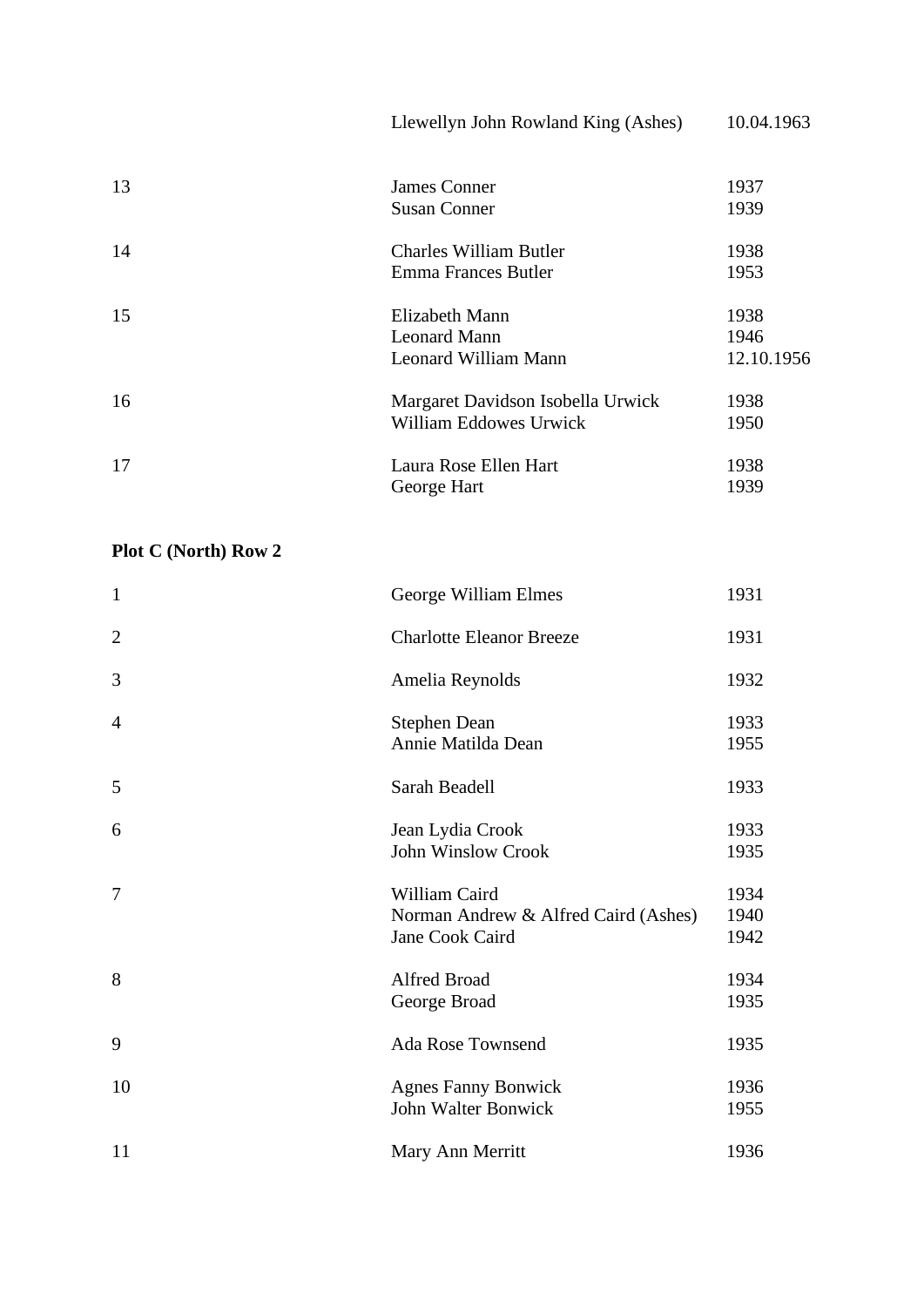| 12 | Lillie Tilson                                                                                                                        | 1937                    |
|----|--------------------------------------------------------------------------------------------------------------------------------------|-------------------------|
| 13 | Harriette Hill (Ashes)<br>Mary MacKenzie<br>Duncan MacKenzie                                                                         | 1967<br>1937<br>1940    |
| 14 | Elgar Jeremiah Lancaster                                                                                                             | 1937                    |
| 15 | Harriett Jarvis                                                                                                                      | 1938                    |
| 16 | Matthew William Tamplin<br>Dora Annie Fermaloe Tamplin                                                                               | 1938<br>20.01.1954      |
| 17 | Jane Tamplin<br>George John Tamplin                                                                                                  | 1938<br>1947            |
| 18 | <b>Edith Violet Mary Moore</b><br>Florence Rhoda Louise Clay (Ashes at head)13 <sup>th</sup> May 2015<br>Joseph Charles Clay (Ashes) | 1939<br>$5th$ June 2017 |
| 19 | <b>Charles Sandy</b>                                                                                                                 | 1940                    |
| 20 | <b>Thomas Lionel Jones</b>                                                                                                           | 1941                    |

| $\mathbf{1}$   | Ellen Bush<br>George Albert Bush                          | 1931               |
|----------------|-----------------------------------------------------------|--------------------|
| $\mathbf{2}$   | Daisy Louisa Billinghurst                                 | 1932               |
| 3              | William John Yates<br>Phoebe Rebecca Yates                | 1932<br>1948       |
| $\overline{4}$ | Alice Maud Arnold                                         | 1932               |
| 5              | <b>Milley Dalton</b><br><b>William Dalton</b>             | 1933<br>1933       |
| 6              | Mary Ann Yates                                            | 1934               |
| $\tau$         | <b>Arthur William Murphy</b><br><b>Hetty Clara Murphy</b> | 1934<br>12.11.1981 |
| 8              | Edith Wood<br>George Chamberlain Wood                     | 1935<br>1957       |
| 9              | James Henry Burgin                                        | 1936               |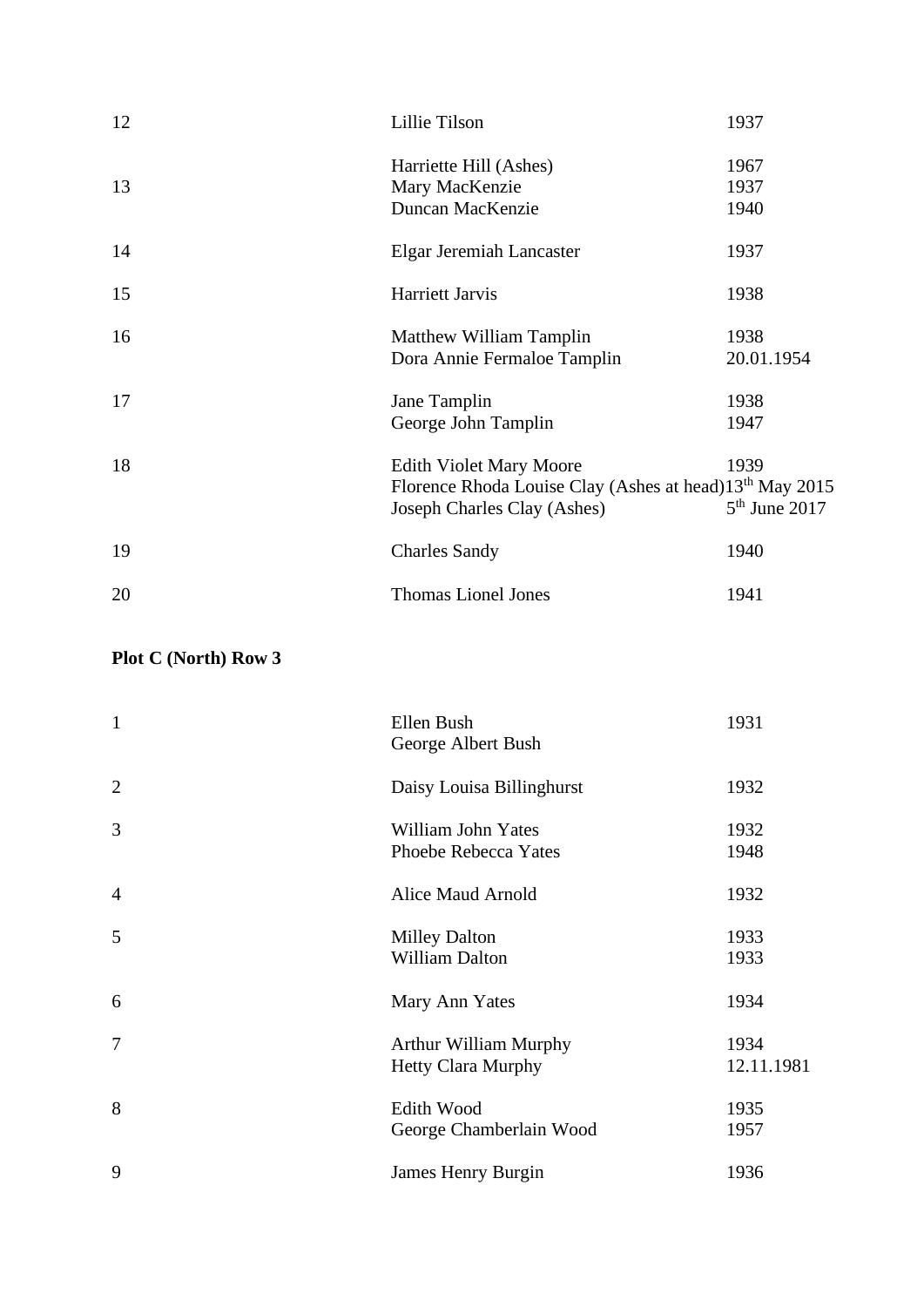| 10       | Jessie Fordyce Robson<br>Robert Robson            | 1936<br>1939       |
|----------|---------------------------------------------------|--------------------|
| 11<br>12 | Emma Hort<br>Emma Webb                            | 1936<br>1937       |
| 13       | Henry Walter Bannister<br><b>Bessie Bannister</b> | 1937<br>06.02.1951 |
| 14       | <b>Jesse Day</b><br>Alice Maud Day                | 1938<br>1939       |
| 15       | Arthur Hodgson<br>Louisa Jane Hodgson             | 1938<br>1945       |
| 16       | Thomas O'Dowd<br>Margaret Eliza O'Dowd            | 1938<br>1944       |
| 17       | Sarah Hoad<br>John Hoad                           | 1938<br>1945       |
| 18       | Lewis Henry Winton                                | 1940               |
| 19       | Joseph Underhill<br>Edith Sophia Underhill        | 1940<br>1948       |

| $\mathbf{1}$   | George Humphrey Sales<br>Mary Ann Sales           | 1931<br>1933 |
|----------------|---------------------------------------------------|--------------|
| $\overline{2}$ | George Jesse Tubbs<br>Clara Tubbs                 | 1932<br>1940 |
| 3              | Eliza Ann Grover<br><b>Charles William Grover</b> | 1932<br>1936 |
| $\overline{4}$ | <b>Richard Bowers</b>                             | 1933         |
| 5              | Edith Margaret Sullivan                           | 1933         |
| 6              | George Braithwaite Ogram<br>Harriett Ogram        | 1933<br>1938 |
| 7              | <b>Muriel Rose Burns</b>                          | 1935         |
| 8              | Leslie Willis Philpott                            | 1935         |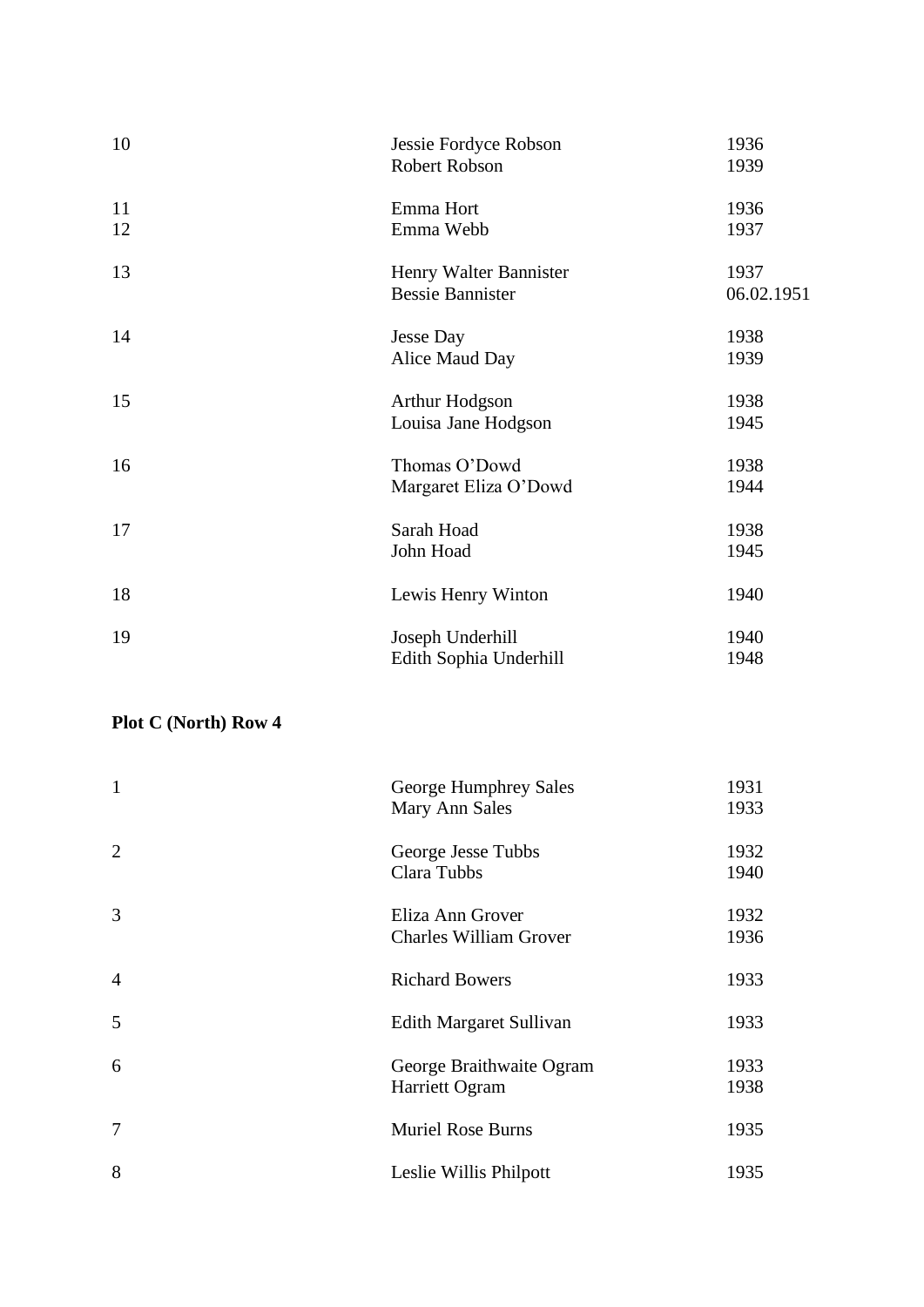|    | <b>Emily Ethel Kate Philpott</b>     | 14.06.1971 |
|----|--------------------------------------|------------|
| 9  | <b>Robert Sales</b>                  | 1935       |
| 10 | Louisa Barbara Jean Baker            | 1936       |
| 11 | Mary Ann Fullick                     | 1936       |
|    | <b>Frederick Fullick</b>             | 1941       |
| 12 | James Payne                          | 1937       |
|    | Jane Payne                           | 1974       |
| 13 | <b>Catherine Kate Murrell</b>        | 1937       |
|    | <b>Charles Alfred Murrell</b>        | 1952       |
| 14 | Evan Llewellyn Jordan                | 1938       |
|    | Agnes Sarah Jordan                   | 26.09.1951 |
| 15 | Mary Ann Margaret Prior              | 1938       |
| 16 | <b>Alfred Chequer</b>                | 1938       |
|    | <b>Charlotte Chequer</b>             | 1957       |
|    | Francis George Chequer               | 1957       |
|    | <b>Beatrice Mary Chequer (Ashes)</b> | 10.11.1999 |
| 17 | Myra Whitfield                       | 1938       |
| 18 | William Abraham Hale                 | 1940       |
|    | Minnie Mary Ann Hale                 | 22.12.1951 |
| 19 | <b>Arthur Baker</b>                  | 1940       |
|    | Lucy Alice Phyllis Baker             | 1946       |

| $\mathbf{1}$   | <b>Albert Edward Rhodes</b>                                     | 1931                             |
|----------------|-----------------------------------------------------------------|----------------------------------|
| 2              | <b>Emily Louise Wood</b><br>Arthur Henry Wood                   | 1932<br>1946                     |
| 3              | <b>Thomas Edmund Good</b>                                       | 1932                             |
| $\overline{4}$ | <b>Walter Goodwin</b><br>Henrietta Mary Goodwin<br>Ruth Goodwin | 1932<br>01.04.1959<br>15.12.1959 |
| 5              | Harry Quittenton                                                | 1934                             |
| 6              | Mary Oakley                                                     | 1934                             |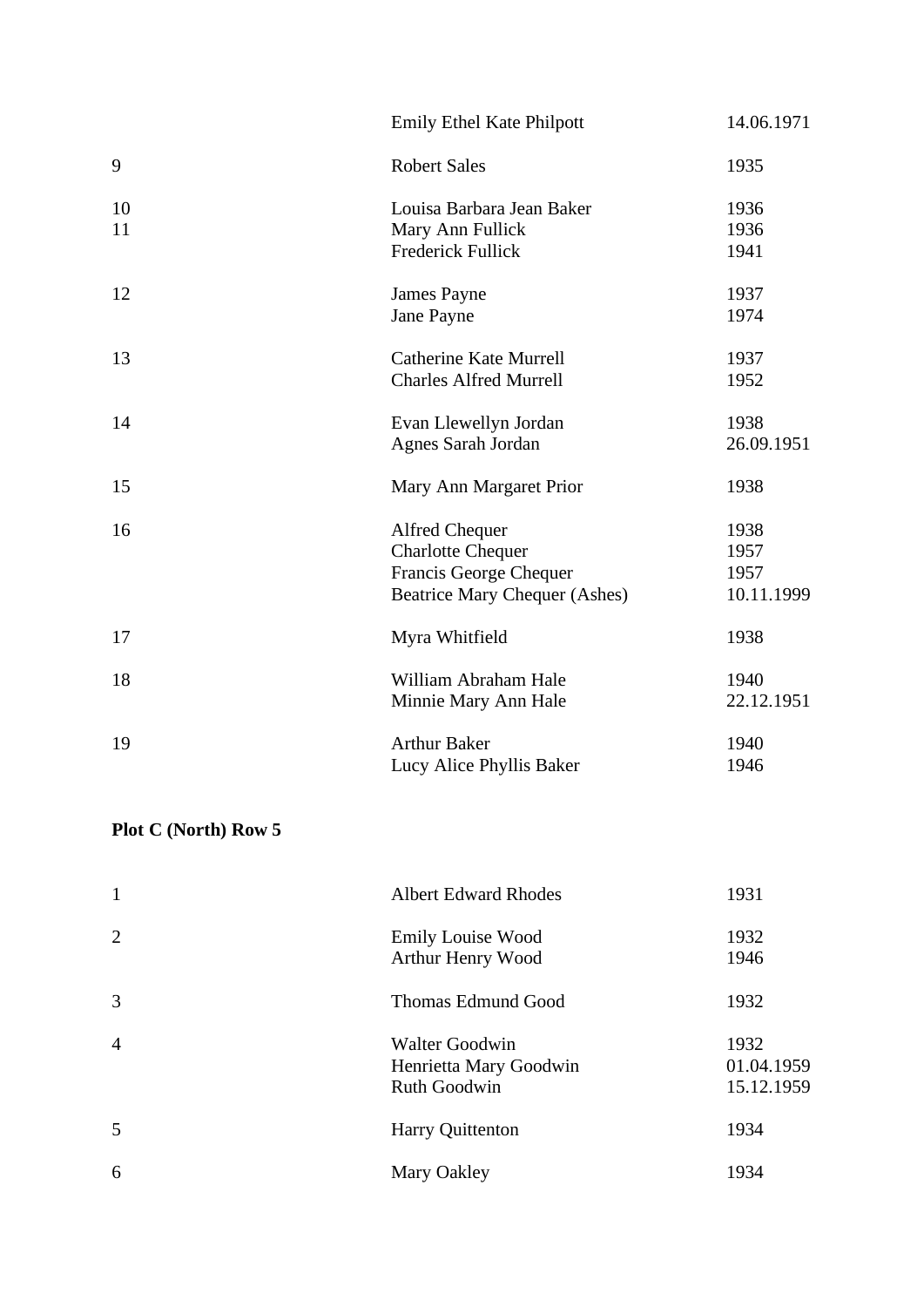| $\boldsymbol{7}$ | <b>Beatrice Enid Lake</b>                                   | 1935               |
|------------------|-------------------------------------------------------------|--------------------|
| 8                | <b>Edith Gladys Wyatt</b>                                   | 1935               |
| 9                | Annie Amelia Osborne                                        | 1936               |
| 10               | Elizabeth Graham<br>Evelyn Annie Simmons                    | 1936<br>1977       |
| 11               | William Henry Dilloway<br><b>Eleanor Dilloway</b>           | 1936<br>1945       |
| 12               | <b>Charles Graham Simmons</b>                               | 1937               |
| 13               | William George Thomas Robert Bounds<br><b>Lizzie Bounds</b> | 1937<br>1941       |
| 14               | <b>Walter Edward Lancaster</b><br>Margaret Ann Lancaster    | 1938<br>1946       |
| 15               | Thomas John Carter<br>Emma Carter                           | 1938<br>1951       |
| 16               | Frank Good<br>Georgina Maria Good                           | 1938<br>13.03.1956 |
| 17               | Mary Jane Wells<br><b>Arthur Wells</b>                      | 1938<br>05.05.1961 |
| 18               | <b>Hugh Walter Dover Crook</b><br>John Roland Crook         | 1939<br>1940       |
| 19               | <b>William Matthews</b><br><b>Florence Matthews</b>         | 1940<br>18.07.1959 |

| 1              | Julia Hill<br><b>Charles Edward Hill</b>   | 1931<br>1935 |
|----------------|--------------------------------------------|--------------|
| 2              | Jonathan Wicks<br><b>Frances Wicks</b>     | 1932<br>1933 |
| $\overline{3}$ | Mercy Isabella Webb                        | 1932         |
| $\overline{4}$ | Harriet Beatrice Jeffery<br>George Jeffery | 1933<br>1935 |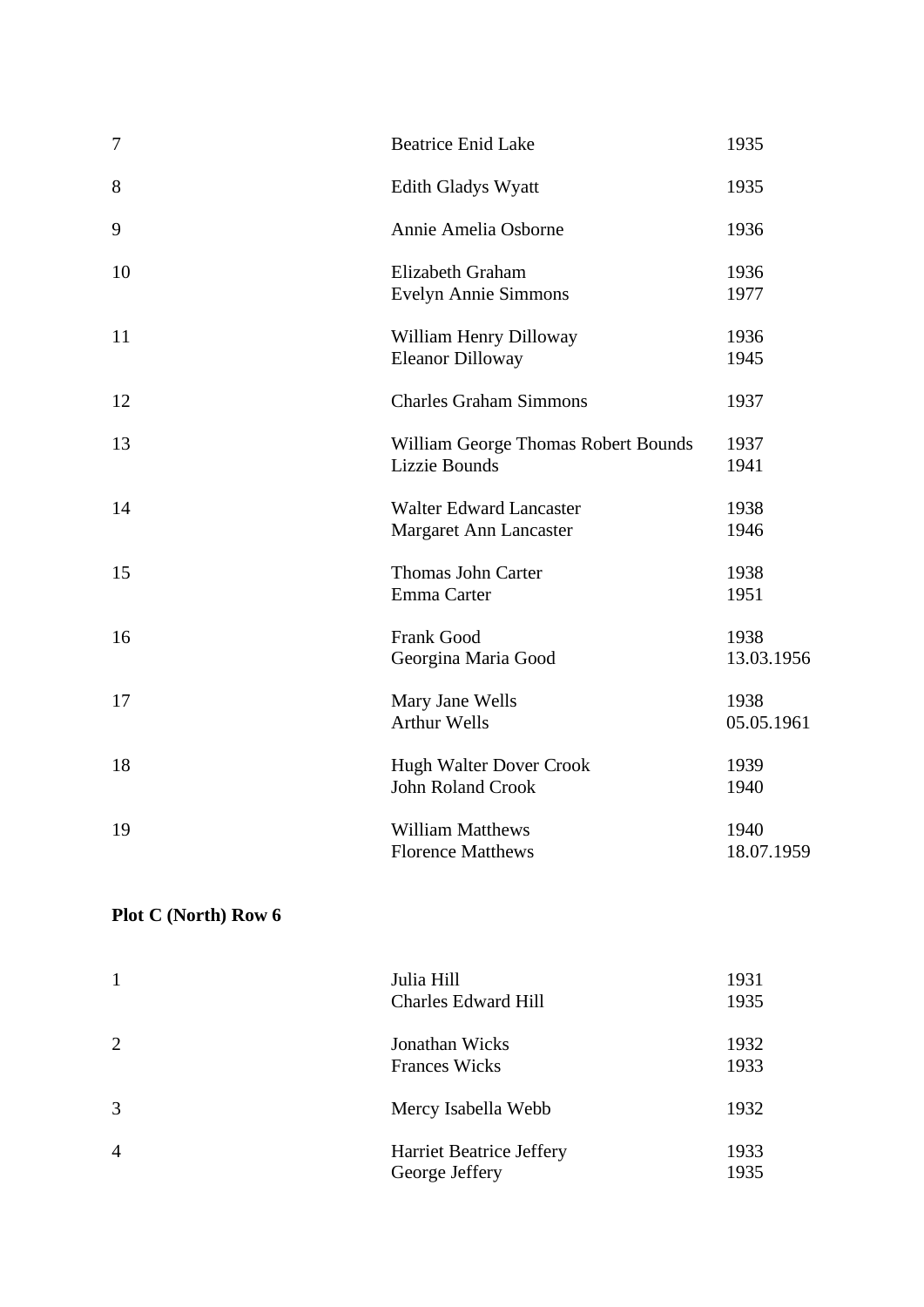| 5                | Charlotte Matilda Redman                              | 1934               |
|------------------|-------------------------------------------------------|--------------------|
| 6                | Annie Smith                                           | 1934               |
| $\boldsymbol{7}$ | Ruby Victoria Lovelock                                | 1935               |
| 8                | Charlotte Selina Lovegrove                            | 1935               |
| 9                | Louis Donald Huntingford                              | 1936               |
| 10               | Mary Jane Breeze<br>Annie Breeze                      | 1936<br>1940       |
| 11               | <b>Matilda Botting</b>                                | 1936               |
| 12               | <b>Thomas Peters</b><br><b>Elizabeth Susan Peters</b> | 1937<br>1937       |
| 13               | <b>Edward Herbert Terry</b><br><b>Elizabeth Terry</b> | 1937<br>1949       |
| 14               | Ellen Smith<br>David Arthur Smith                     | 1938<br>1954       |
| 15               | <b>Florence Standing</b><br><b>Harry Standing</b>     | 1938<br>09.10.1952 |
| 16               | Emma Turner<br>Ralph Charles Turner                   | 1938<br>1961       |
| 17               | <b>Emily Loveland</b><br><b>Frederick Loveland</b>    | 1939<br>1939       |
| 18               | James Willoughby<br>Florence Emily Wilson             | 1939<br>1941       |
| 19               | William Charles Baldwin<br>Ann Baldwin                | 1940<br>30.11.1957 |
|                  |                                                       |                    |

|   | Robert Peters<br><b>Edith Amelia Peters</b> | 1931<br>11.03.1965 |
|---|---------------------------------------------|--------------------|
| 2 | George Holmes Androssan Taylor              | 1932               |
| 3 | Ellen Lucy Pearman                          | 1932               |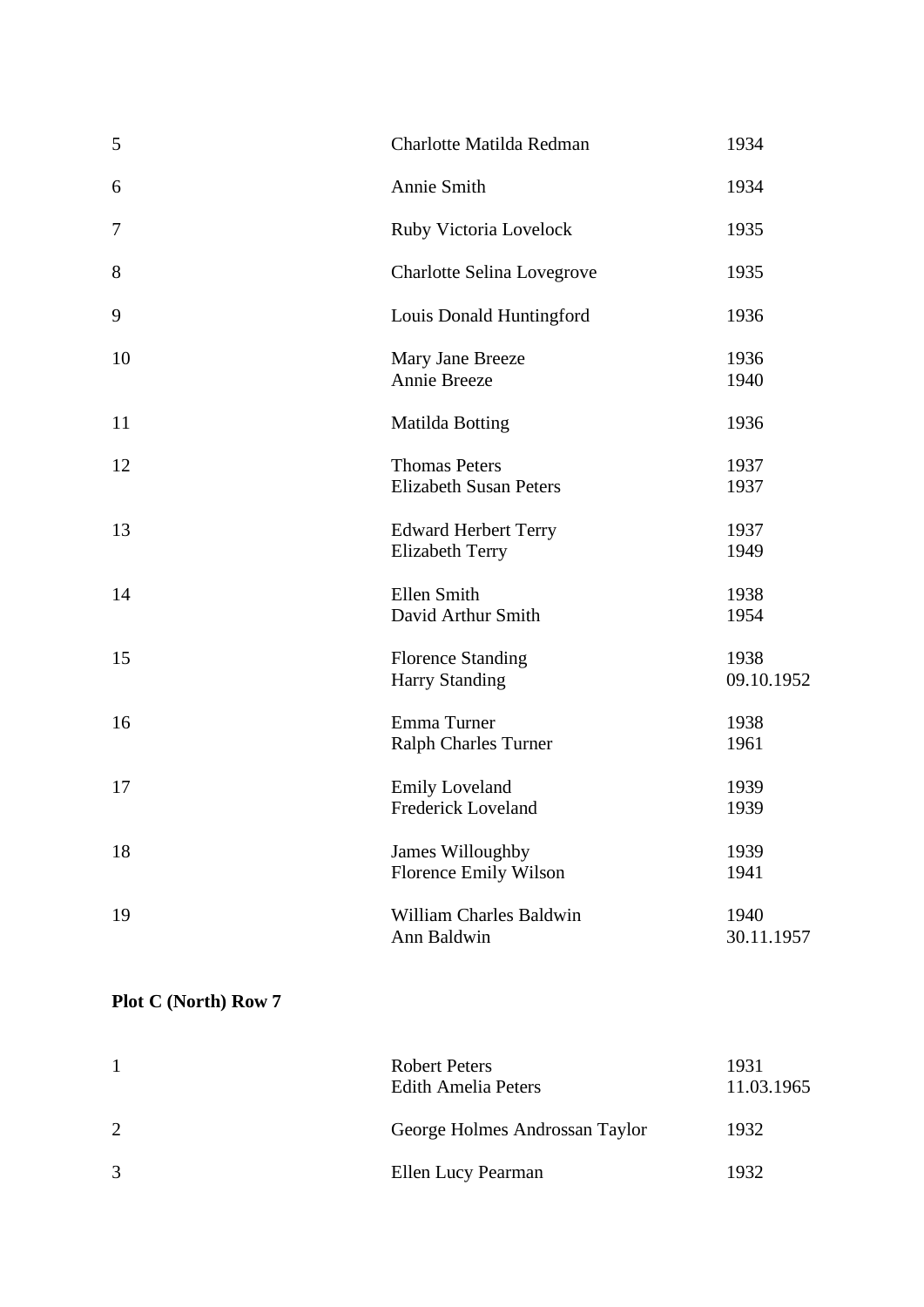| $\overline{4}$ | Joyce Irene Blake                                 | 1932         |
|----------------|---------------------------------------------------|--------------|
| 5              | <b>Charles Searle</b>                             | 1934         |
| 6              | Mary Ann Gilkerson<br><b>Stephen Harry Gordon</b> | 1945<br>1934 |
|                | Ethel Dora Gordon                                 | 1947         |
| 7              | <b>Bessie Rice</b>                                | 1934         |
|                | William Rice                                      | 26.01.1973   |
| 8              | Elizabeth Ann Snelling                            | 1935         |
|                | <b>Alfred Peter Snelling</b>                      | 1953         |
| 9              | Minnie Jane Hodd                                  | 1936         |
| 10             | George Frederick Barrett                          | 1936         |
|                | <b>Edith Barrett</b>                              | 1971         |
| 11             | Margaret Sarah Louisa Whealler                    | 1937         |
|                | Spencer Evan Whealler                             | 20.03.1951   |
| 12             | <b>Arthur Thackray Clark</b>                      | 1937         |
| 13             | <b>Florence Alice Tadman</b>                      | 1938         |
| 14             | Mary Ann Beach                                    | 1938         |
| 15             | Doreen Mary Paddock                               | 1939         |
| 16             | Elsie Annie Kelham                                | 1939         |
| 17             | Lucy Lynes                                        | 1939         |

| $\mathbf{1}$   | John LeMare Shallis<br><b>Edith Helen Shallis</b> | 1931<br>1938       |
|----------------|---------------------------------------------------|--------------------|
| 2              | Bertha Bravery<br><b>Joseph Bravery</b>           | 1931<br>1934       |
| 3              | <b>Thomas Morrison Legge</b>                      | 1932               |
| $\overline{4}$ | Tree                                              |                    |
| 5              | Samuel John Cowdrey<br>Amelia Hannah Cowdrey      | 1934<br>28.05.1957 |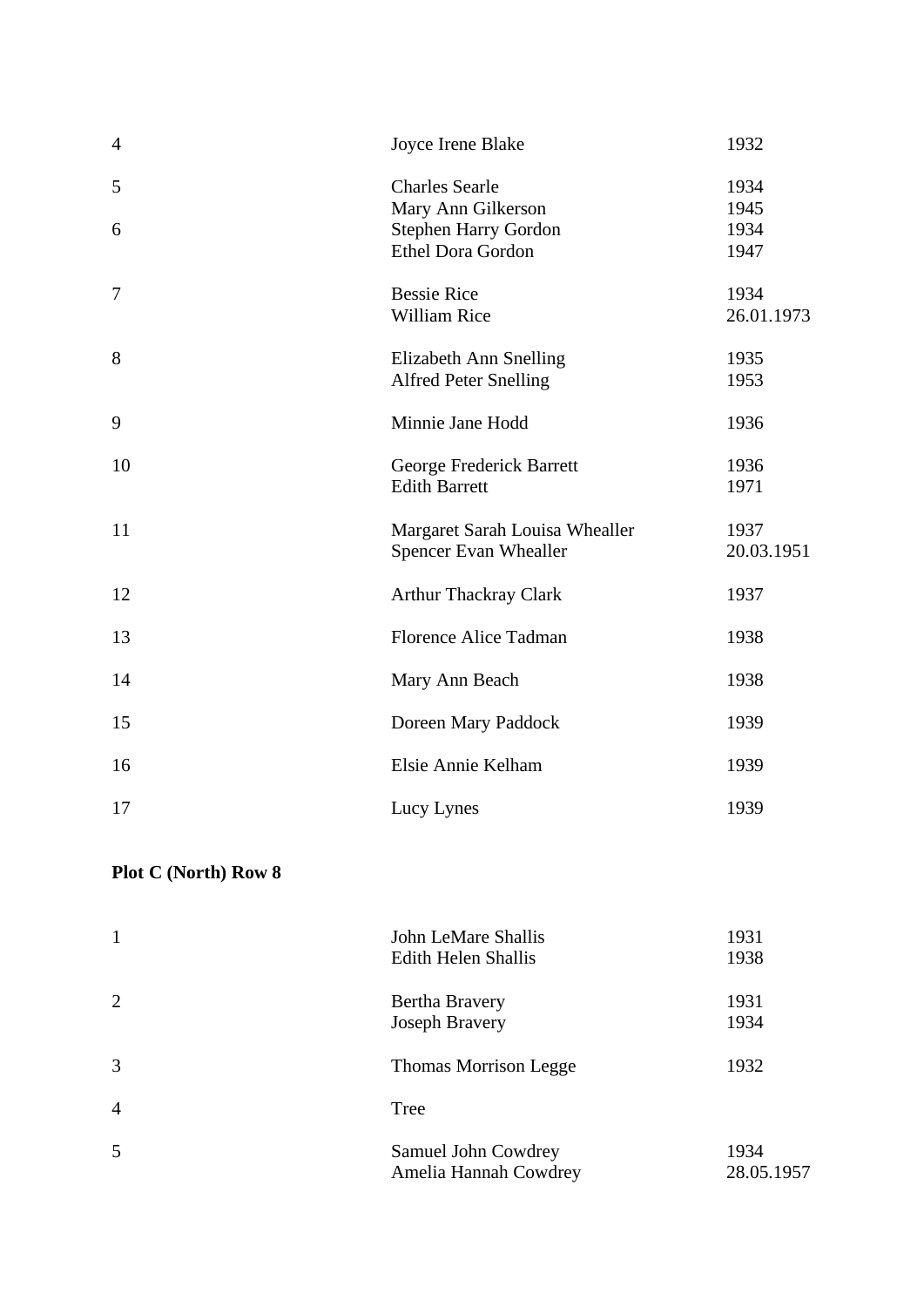| 6      | Annie Louisa Ward                 | 1933       |
|--------|-----------------------------------|------------|
|        |                                   |            |
| $\tau$ | Kate Kenworthy                    | 1932       |
|        | <b>Annie Agnes Mary Wright</b>    | 1940       |
|        | <b>Claud Ernest Kenworthy</b>     | 1943       |
| 8      | Eliza Ann Barker                  | 1933       |
|        | David Barker                      | 1937       |
| 9      | John Ambrose Keddell              | 1934       |
|        | Jessie Gertrude Keddell (Ashes)   | 1949       |
|        | Reginald George Keddell           | 14.07.1953 |
| 10     | <b>Robert William Peacock</b>     | 1935       |
|        | <b>Effie Mary Peacock (Ashes)</b> | 02.09.1960 |
| 11     | Alfred John Rouse Meredith        | 1935       |
|        | Sarah Florence Meredith           | 1935       |
| 12     | Mark Parfitt                      | 1937       |
|        | Mary Elizabeth Parfitt            | 1954       |
| 13     | Vera Cullen                       | 1937       |
|        | Patricia Mary Cullen              | 1939       |
|        | Lily Cullen                       | 1955       |
| 14     | Joan Barbara Letts                | 1938       |
|        | <b>Charles Hubert Letts</b>       | 1941       |
|        | <b>Gertrude Sarah Letts</b>       | 20.08.1959 |
| 15     | Ellen Goble                       | 1938       |
|        | George William Goble              | 1949       |
| 16     | Alan Edwin Gawn                   | 1939       |
|        | Edwin Sam Gawn                    | 26.10.1951 |
|        | Florence Rosella Gawn             | 20.03.1953 |
|        | Doris Florence Bishop (Ashes)     | 26.09.1995 |

| Elsie Payne                 | 1939 |
|-----------------------------|------|
| <b>Charles Dunn</b>         | 1939 |
| Anna Marie Dunn             | 1940 |
| Marie Margaret Dunn (Ashes) | 1957 |
|                             |      |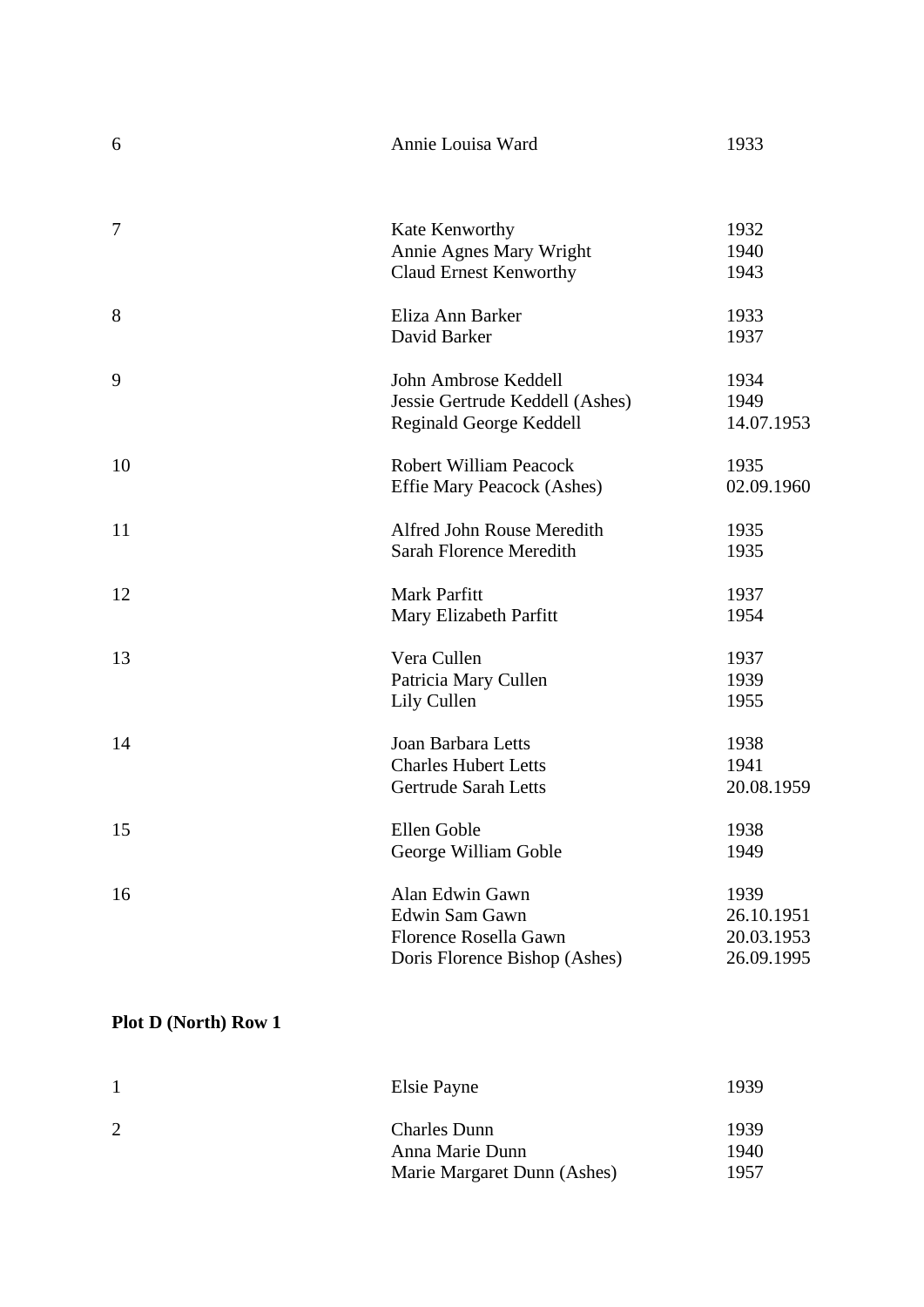|                | Wilhelmina Dunn (Ashes) | 12.01.1972 |
|----------------|-------------------------|------------|
| 3              | Bertha Gladys Smith     | 1939       |
|                | Frederick William Smith | 1958       |
| $\overline{4}$ | Lilian Wheeler          | 1939       |
|                | Albert Wheeler          | 09.07.1959 |
| 5              | William Henry Lake      | 1939       |
|                | Georgina Lake           | 1962       |
| 6              | Louisa Lloyd Stockham   | 1939       |
| $\tau$         | William Sheehan         | 1939       |
|                | Martha Sheehan          | 1940       |
| 8              | Harriet Chandler        | 1939       |
| 9              | Sydney Alexander Marno  | 1943       |

| $\mathbf{1}$   | Ann Harriet Wood         | 1939       |
|----------------|--------------------------|------------|
|                | <b>Edward Wood</b>       | 1950       |
| $\overline{2}$ | Rosa Welch               | 1939       |
| 3              | <b>Elizabeth Palmer</b>  | 1939       |
| $\overline{4}$ | <b>James Peters</b>      | 1939       |
|                | <b>Laura Peters</b>      | 20.02.1953 |
| 5              | Laura Allen              | 1939       |
| 6              | William Ezra Walker      | 1939       |
|                | Georgina Florence Walker | 16.07.1964 |
| $\tau$         | Barbara Munday           | 1939       |
| 8              | Ellen Elizabeth Garrett  | 1939       |
| 9              | Frederick Blackwell      | 1939       |
|                | Ada Lilian Blackwell     | 1947       |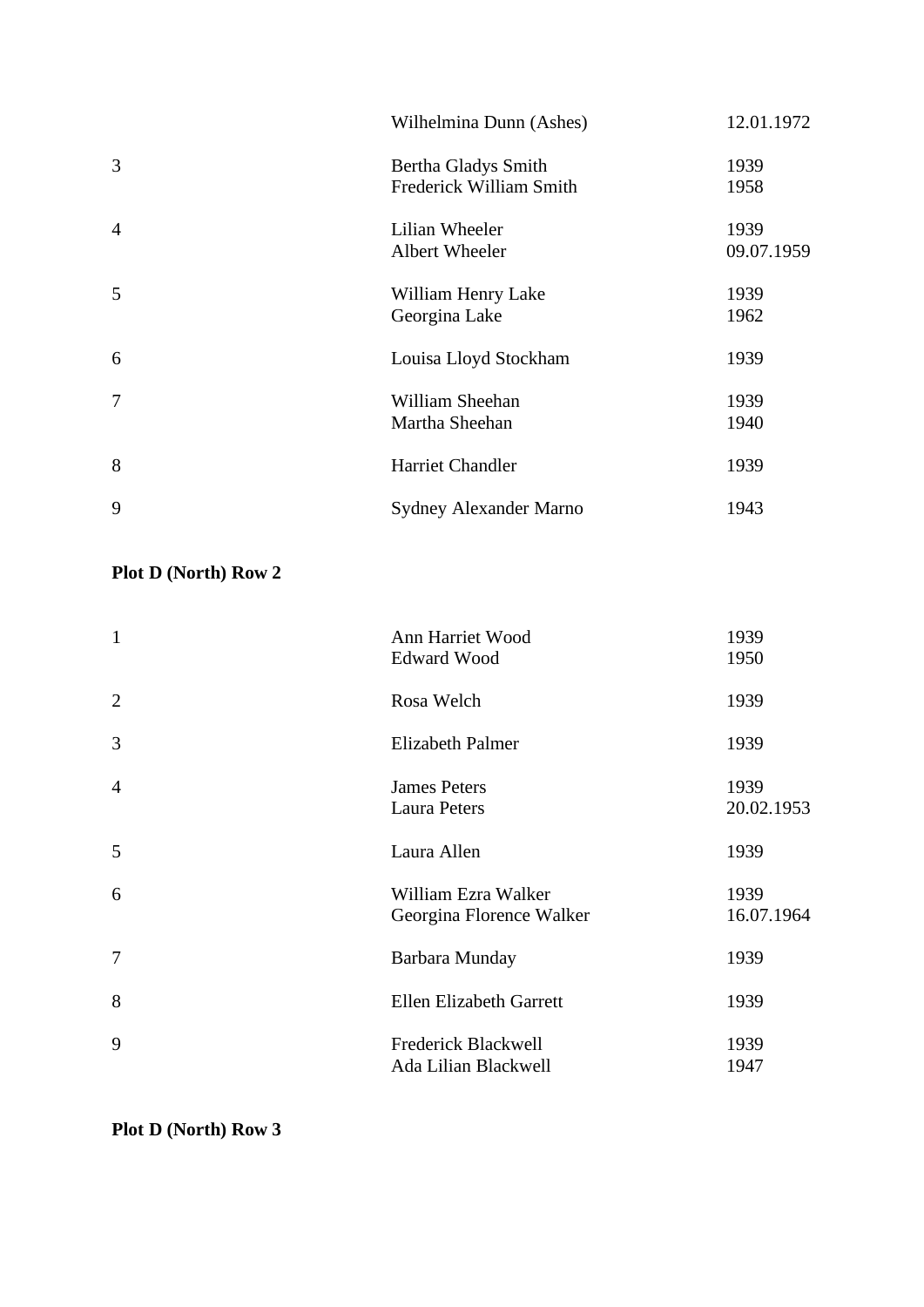| $\mathbf{1}$   | Mary Pound<br>Anna Pound<br>Ellen Pound     | 1939<br>1949<br>25.09.1959 |
|----------------|---------------------------------------------|----------------------------|
| $\overline{2}$ | Mary Buck<br>William Aubrum Buck            | 1939<br>09.05.1959         |
| 3              | Mary Ann Cass<br><b>Alfred Cass</b>         | 1939<br>1945               |
| $\overline{4}$ | <b>Margaret Annie Jones</b><br>Alfred Jones | 1939<br>1949               |
| 5              | Harry Thomas Hall                           | 1939                       |
| 6              | Ann Field                                   | 1940                       |
| $\tau$         | Isabel Ann Buckingham                       | 1940                       |
| 8              | Sarah Tillow                                | 1940                       |
| 9              | Mabel Catherine Shewry                      | 1943                       |

| $\mathbf{1}$   | <b>Arthur Elliott</b><br><b>Elizabeth Elliott</b>          | 1940<br>10.09.1952 |
|----------------|------------------------------------------------------------|--------------------|
| $\overline{2}$ | Evelyn Gertrude Hills                                      | 1940               |
| 3              | <b>Florence Elizabeth Boswell</b><br><b>Walter Boswell</b> | 1940               |
| $\overline{4}$ | <b>Ernest Elliott</b><br>Mary Ann Elliott                  | 1940<br>1940       |
| 5              | Emma Dalton<br>Ellen Finding (Ashes)                       | 1940<br>22.08.1959 |
| 6              | James Webb                                                 | 1940               |
| $\tau$         | William Henry Rhee<br>Kate Rhee                            | 1940<br>13.10.1970 |
| 8              | <b>Albert Arthur Keen</b>                                  | 1940               |
| 9              | <b>Caroline Grant</b>                                      | 1943               |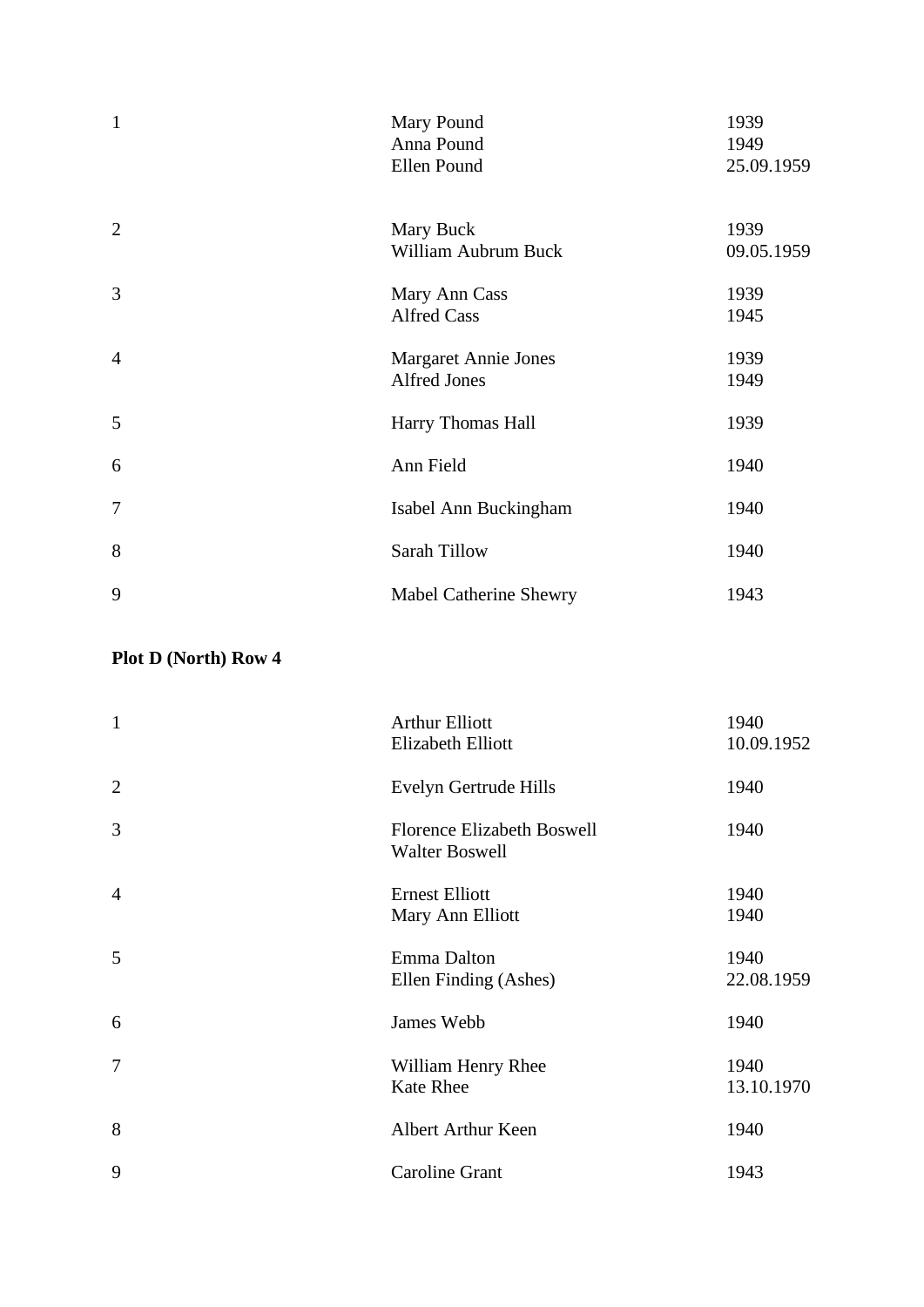| $\mathbf{1}$   | Cecilia Mary Wyatt<br>William George Spear Wyatt                                | 1940<br>29.02.1952               |
|----------------|---------------------------------------------------------------------------------|----------------------------------|
| $\overline{2}$ | Kate Emma Bulford<br>John Tom David West Bulford                                | 1940<br>10.12.1965               |
| 3              | Winifred Bergin<br>Harriett Bergin                                              | 1940<br>1950                     |
| $\overline{4}$ | <b>Eliza Clements</b><br><b>Frederick Clements</b><br><b>Edith May Clements</b> | 1940<br>1942<br>12.08.1994       |
| 5              | Laurence Sidney Wright<br>Sidney Wright<br>Maud Mary Wright                     | 1940<br>22.06.1961<br>17.07.1964 |
| 6              | William Hutley Lewis                                                            | 1940                             |
| 7              | <b>Elizabeth Martin</b>                                                         | 1940                             |
| 8              | Ada Eliza Penny                                                                 | 1940                             |
| 9              | Harriet Watson<br>Harry Watson<br>Bessie Watson (Ashes)                         | 1943<br>1945<br>17.12.1977       |

| $\mathbf{1}$   | <b>Edith Finch</b><br><b>Arthur Charles Finch</b> | 1940<br>1951 |
|----------------|---------------------------------------------------|--------------|
| 2              | Mary Ann Davey                                    | 1940         |
| $\overline{3}$ | <b>Thomas Warren Brooks</b>                       | 1940         |
| $\overline{4}$ | Honorah Norman                                    | 1940         |
| 5              | <b>Frederick Shirley</b>                          | 1940         |
| 6              | William Ernest Burbidge                           | 1941         |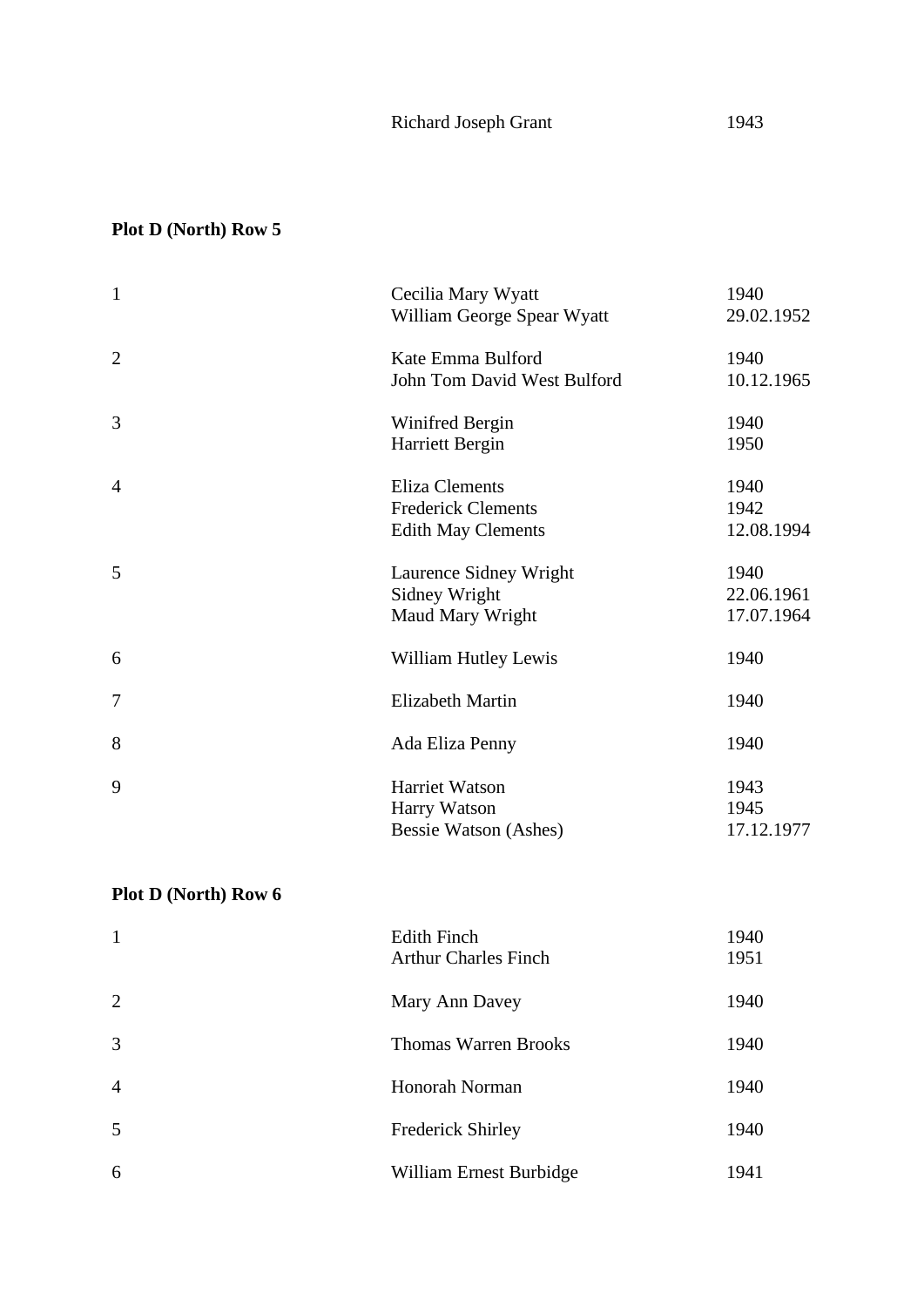|             | Jane Alliss                    | 1941       |
|-------------|--------------------------------|------------|
| 8           | Mabel Cresswell                | 1941       |
|             | <b>Arthur Edward Cresswell</b> | 15.11.1957 |
| $\mathbf Q$ | Martha Amelia Weymouth         | 1943       |
|             | Harry George Weymouth          | 1948       |

| $\mathbf{1}$   | Mary Tebrook                                                     | 1940                             |
|----------------|------------------------------------------------------------------|----------------------------------|
| $\overline{2}$ | Annie White                                                      | 1941                             |
| 3              | <b>Walter Sales</b><br><b>Fanny Sales</b>                        | 1941<br>1951                     |
| $\overline{4}$ | Robert James Holland<br>Mary Ann Matilda Holland                 | 1941<br>08.03.1957               |
| 5              | <b>Winifred Emily Evans</b>                                      | 1941                             |
| 6              | John Butt<br><b>Agnes Annie Orchin</b><br>Robert Reginald Orchin | 1941<br>10.06.1994<br>31.01.1996 |
| 7              | Thomas Albert Dyer                                               | 1941                             |
| 8              | Francis Winter                                                   | 1941                             |
| 9              | Annie Davis<br><b>Frederick James Davis</b>                      | 1943<br>1948                     |

| $\mathbf{1}$   | Rebekah Watson<br>John Watson                   | 1941<br>1942       |
|----------------|-------------------------------------------------|--------------------|
| 2              | Mildred Violet Slight                           | 1941               |
| 3              | <b>Edmund Golden</b><br>Harry Golden            | 1941<br>30.12.1960 |
| $\overline{4}$ | Mary Ann Peters<br><b>Charles Thomas Peters</b> | 1941<br>19.06.1964 |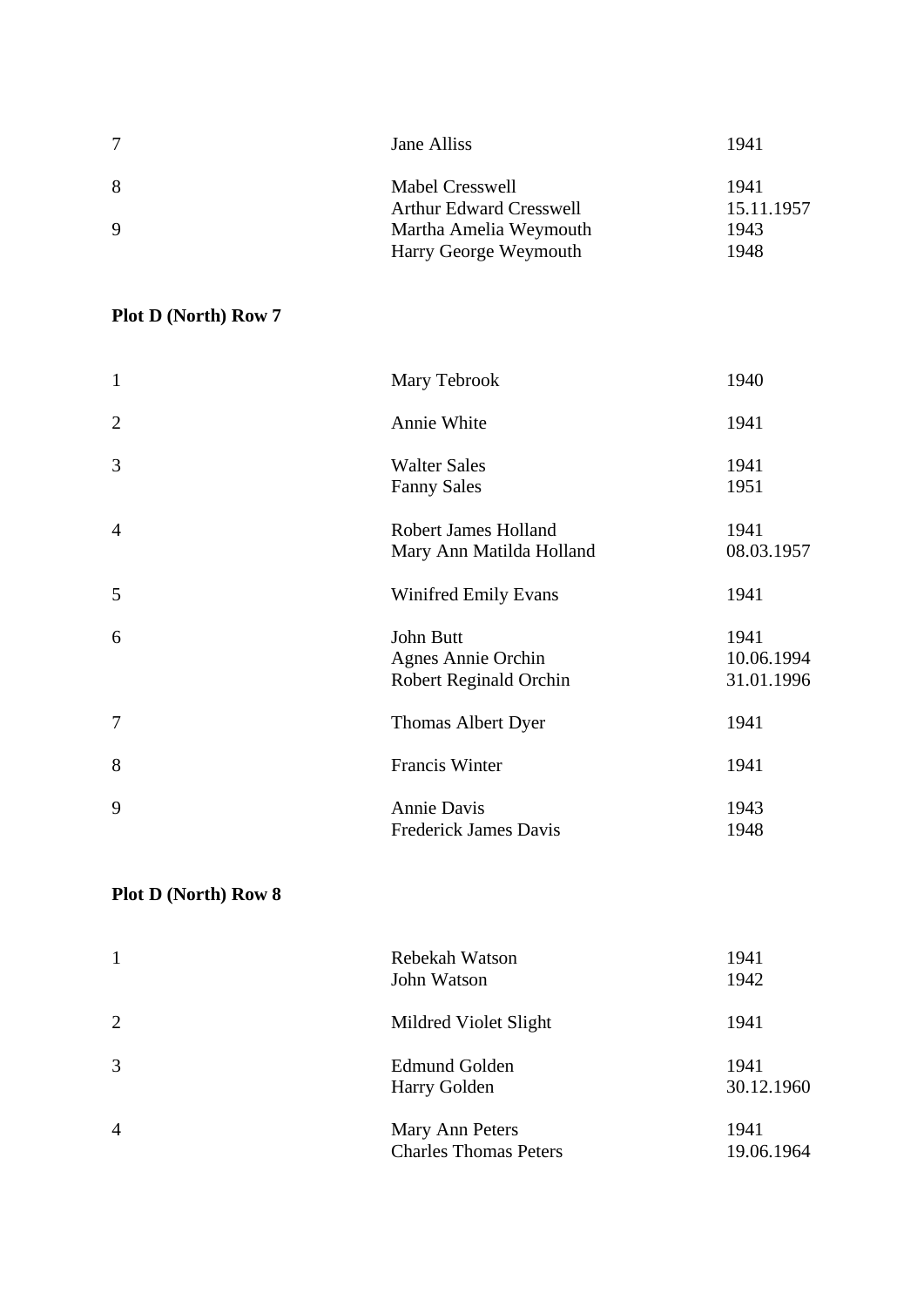| 5      | Eva Mary Prichard                                                               | 1941                             |
|--------|---------------------------------------------------------------------------------|----------------------------------|
| 6      | Johanna Goodwin                                                                 | 1941                             |
| $\tau$ | Peter Valentine Bullard<br>John Walter Bullard (Ashes)<br>Ethel Bullard (Ashes) | 1941<br>01.04.1999<br>04.12.2008 |

| $\mathbf{1}$   | <b>Tom Percivale Padwick</b>   | 1941       |
|----------------|--------------------------------|------------|
|                | Alice Padwick                  | 1943       |
| $\overline{2}$ | <b>Kathleen Prescott</b>       | 1941       |
| 3              | John Alvyn Osborne             | 1941       |
|                | James Osborne                  | 1945       |
|                | Fanny Keziah Osborne           | 1948       |
| $\overline{4}$ | <b>James McLaren Dawson</b>    | 1941       |
| 5              | <b>Alfred Jones</b>            | 1941       |
|                | Rebecca Annie Jones (Ashes)    | 1951       |
|                | Rebie Victoria Jones (Ashes)   | 1983       |
|                | Emily Elizabeth Jones (Ashes)  | 13.11.2000 |
| 6              | George Charles Lee             | 1941       |
| 7              | Amy Geraldine Hill             | 1941       |
| 8              | <b>Farnill Rowbotham</b>       | 1943       |
| 9              | <b>Charles Albert Bovaston</b> | 1950       |

| $\mathbf{1}$   | <b>Jane Anne Hogarty</b>                                        | 1941         |
|----------------|-----------------------------------------------------------------|--------------|
| 2              | Ada Maria Letchford<br>Jane Cook                                | 1941<br>1944 |
| $\overline{3}$ | <b>Thomas Frederick Stevens</b><br><b>Frank William Stevens</b> | 1941<br>1944 |
| $\overline{4}$ | <b>Arthur James Penny</b>                                       | 1941         |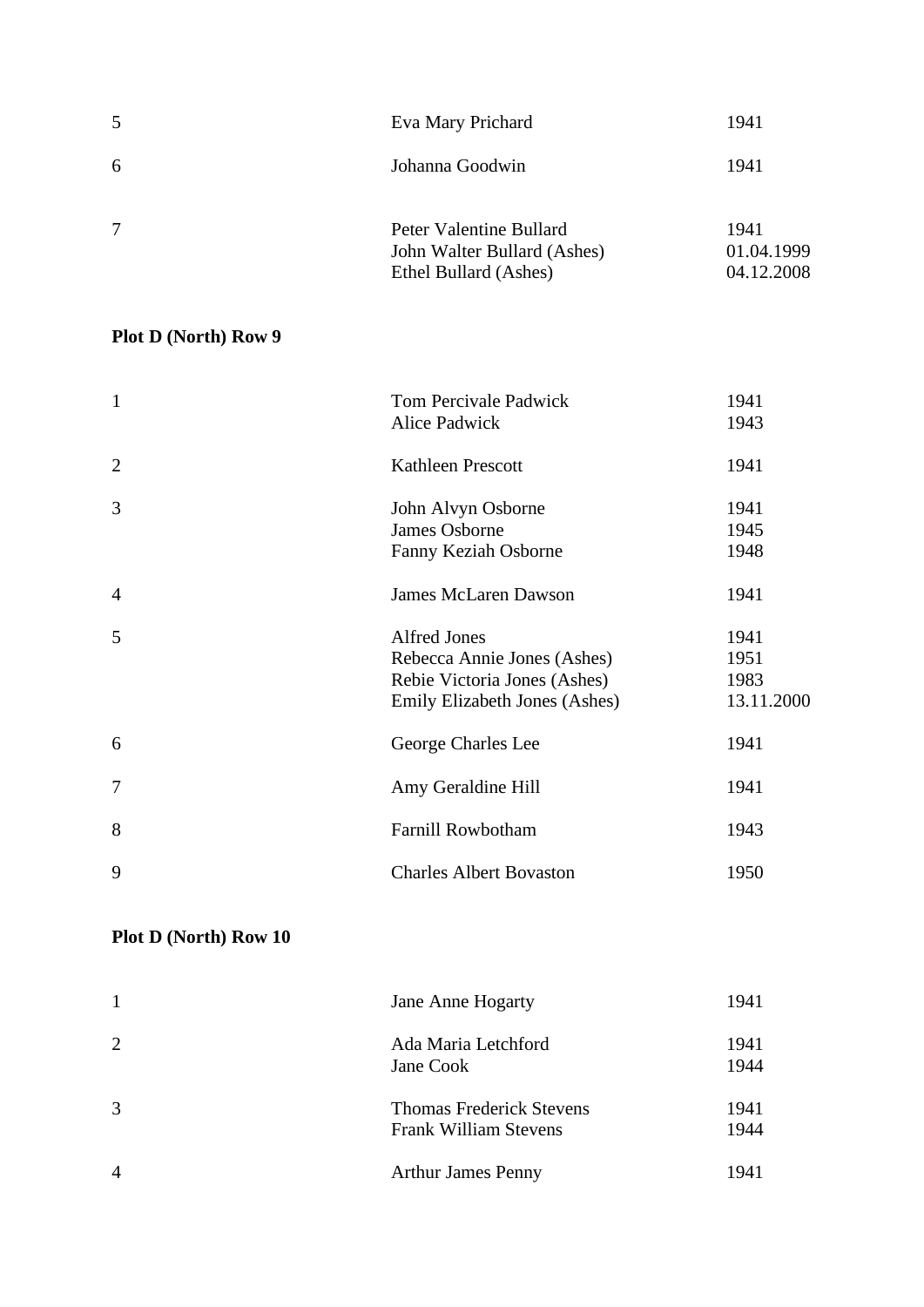|   | Cornelia Sophia Penny<br>Edith Florence Penny (Ashes) | 1959<br>1997 |
|---|-------------------------------------------------------|--------------|
|   |                                                       |              |
| 5 | <b>Florence Edith Clemmet</b>                         | 1942         |
|   | John George Clemmett                                  | 1953         |
|   | Jessica Edith Ann Jones (Ashes)                       | 12.11.1992   |
| 6 | William John Newman                                   | 1942         |
|   | Alice Jane Newman                                     | 1943         |
| 7 | <b>Alfred Peckett</b>                                 | 1942         |
| 8 | <b>Eleanor Florence Reynolds</b>                      | 1943         |
| 9 | Alyce Harriett Fuller                                 | 1950         |
|   | Horace Fuller                                         | 25.10.1958   |
|   | Irene Alice Fuller (Ashes)                            | 18.02.2009   |

| Violet Elizabeth Moor               | 1941       |
|-------------------------------------|------------|
| Ellen Kate Moor                     | 13.06.1956 |
| <b>Thomas Scott</b>                 | 1941       |
| Rebecca Scott                       | 1947       |
| <b>Robert Alfred Thomas Pearson</b> | 1941       |
| <b>William Poole</b>                | 1942       |
| Emma Poole                          | 09.05.1951 |
| <b>Ethel Rose Ayres</b>             | 1942       |
| George Stringer                     | 1942       |
| Laura Elizabeth Jones               | 1942       |
| <b>Charles Albert Victor Slade</b>  | 1943       |
| Edith Gertrude Slade                | 1980       |
| Percy Knight                        | 1950       |
| <b>Emily Knight</b>                 | 1959       |
| Kate Elphick (Ashes)                | 23.11.1955 |
|                                     |            |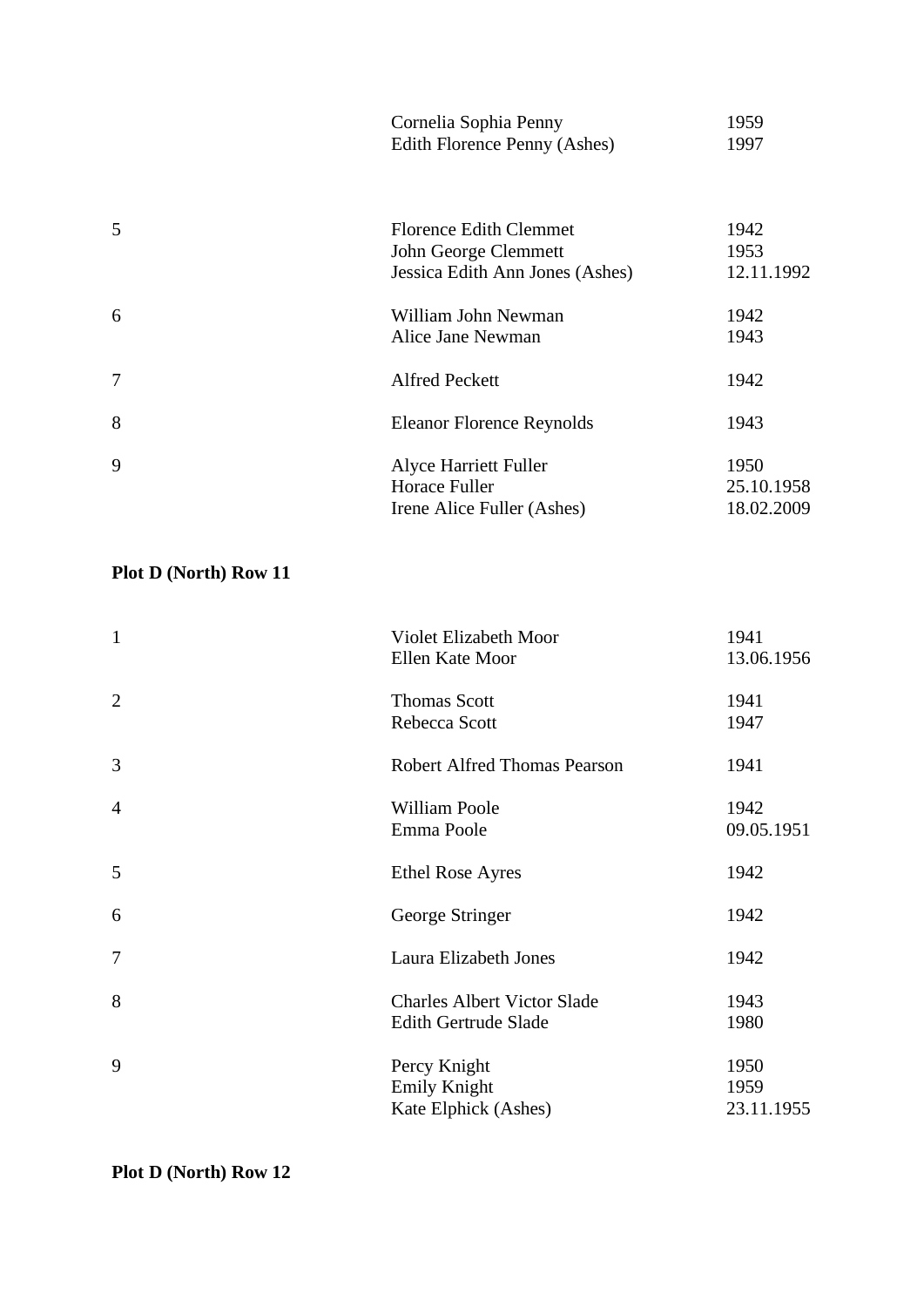| $\mathbf{1}$   | George Samuel Lovell           | 1942       |
|----------------|--------------------------------|------------|
|                | Sarah Agnes Lovell             | 1945       |
| $\overline{2}$ | John Alfred Cross              | 1942       |
| 3              | <b>Walter Blanchard</b>        | 1942       |
|                | <b>Bessie Blanchard</b>        | 1959       |
| $\overline{4}$ | <b>Ernest Thomas Sales</b>     | 1942       |
|                | Sarah Ann Sales                | 07.05.1960 |
| 5              | <b>Edward Isaacs</b>           | 1942       |
|                | Louise Isaacs                  | 1948       |
| 6              | <b>Henry Nicholls</b>          | 1942       |
|                | <b>Bessie Rose Nicholls</b>    | 20.09.1966 |
|                | Charles Henry Nicholls (Ashes) | 21.06.1972 |
|                | Winifred Nicholls (Ashes)      | 18.04.1984 |
| 7              | <b>Lily Mary Greaves</b>       | 1942       |
|                | <b>Joseph Walter Greaves</b>   | 1960       |
| 8              | <b>Arthur Britten</b>          | 1943       |
| 9              | <b>Raymond Stephen Clark</b>   | 1950       |

| $\mathbf{1}$   | Jacoba Wortelboer                                        | 1942               |
|----------------|----------------------------------------------------------|--------------------|
| $\overline{2}$ | <b>Roland Jennings Drew</b><br><b>Margaret Emma Drew</b> | 1942<br>1945       |
| 3              | Theodora Smith                                           | 1942               |
| $\overline{4}$ | Sarah Ann Wilson<br>William Alfred Wilson                | 1942<br>08.09.1959 |
| 5              | <b>Arthur Chennell</b>                                   | 1942               |
| 6              | Mary Ann Cowlard<br>George Cowlard                       | 1943<br>1944       |
| 7              | <b>Ellen Mary Bazley</b><br><b>Charles Henry Bazley</b>  | 1943<br>1948       |
| 8              | Doreen Duncan                                            | 1943               |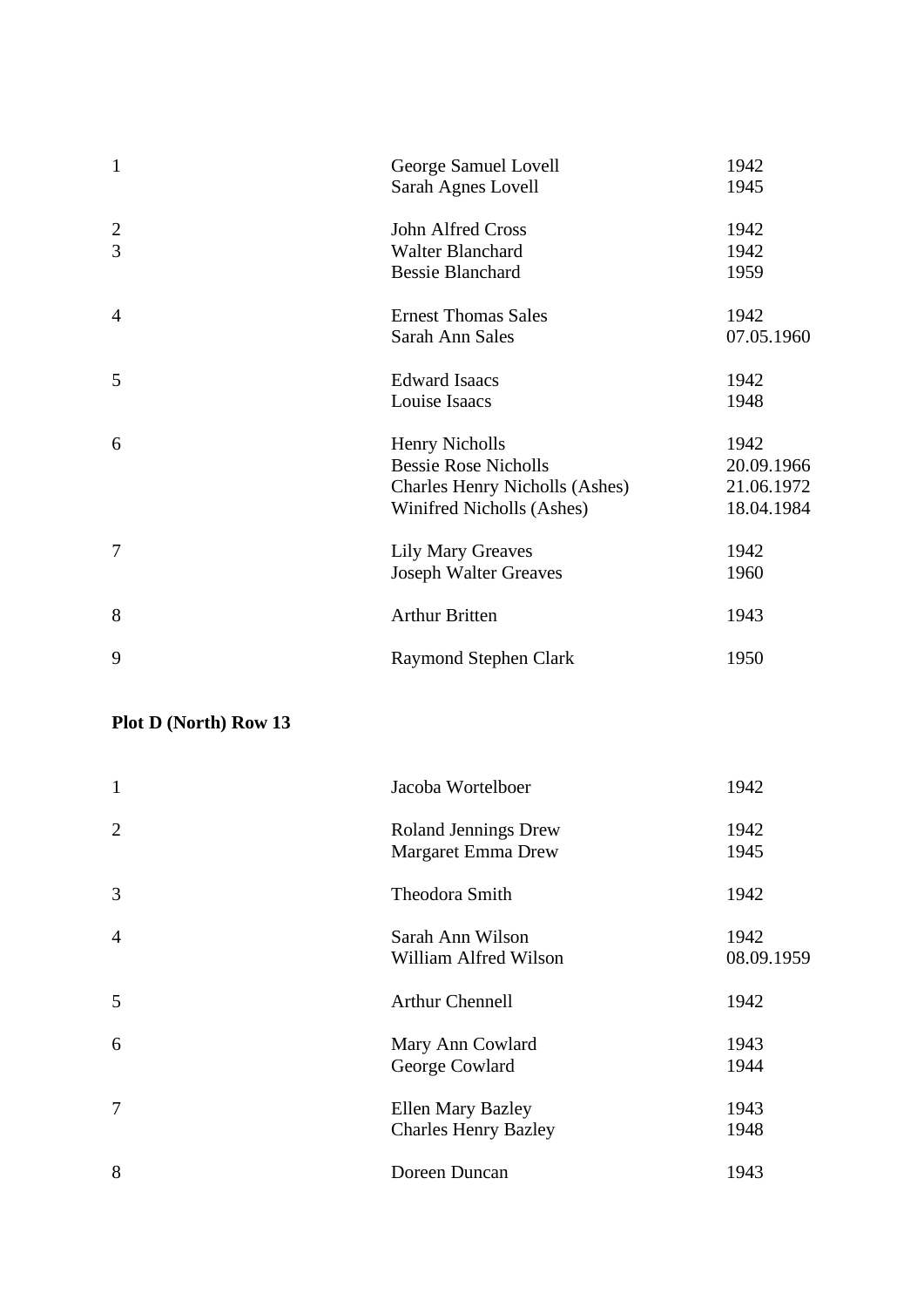|              | Elizabeth Jane Bowden (Ashes)<br>Isabella Todd (Ashes) | 14.04.1972<br>07.12.83 |
|--------------|--------------------------------------------------------|------------------------|
| <sup>Q</sup> | Rowina Maria Burch                                     | 1950                   |

| $\mathbf{1}$   | <b>Ernest James Carey</b><br>Mary Carey    | 1942<br>1949       |
|----------------|--------------------------------------------|--------------------|
| $\overline{2}$ | Frederick Henry Tutt<br>Alice Tutt (Ashes) | 1942<br>19.07.1972 |
| 3              | Ellen Bertha Slogrove                      | 1943               |
| $\overline{4}$ | Elizabeth Jane Willoughby                  | 1943               |
| 5              | Amos Killick                               | 1943               |
| 6              | Lily Ivy Dalton                            | 1943               |
| $\tau$         | John Scrivener                             | 1943               |
| 8              | <b>Emily Chase</b>                         | 1943               |
| 9              | <b>Lilian Stammers</b>                     | 1950               |

| $\mathbf{1}$   | <b>William Elmes</b><br>Laura Ann Sarah Elmes    | 1942<br>1961 |
|----------------|--------------------------------------------------|--------------|
| $\overline{2}$ | Ethel Irene Broughton                            | 1943         |
| 3              | <b>Annie Waters</b><br><b>Angelo Waters</b>      | 1943<br>1959 |
| $\overline{4}$ | <b>Florence Elizabeth Baker</b>                  | 1943         |
| 5              | <b>Edward Sanderson</b><br>Matilda Sanderson     | 1943<br>1954 |
| 6              | Willis Laurence Boulanger                        | 1943         |
| $\tau$         | <b>Charles Henry Pollard</b><br>Mary Ann Pollard | 1943<br>1956 |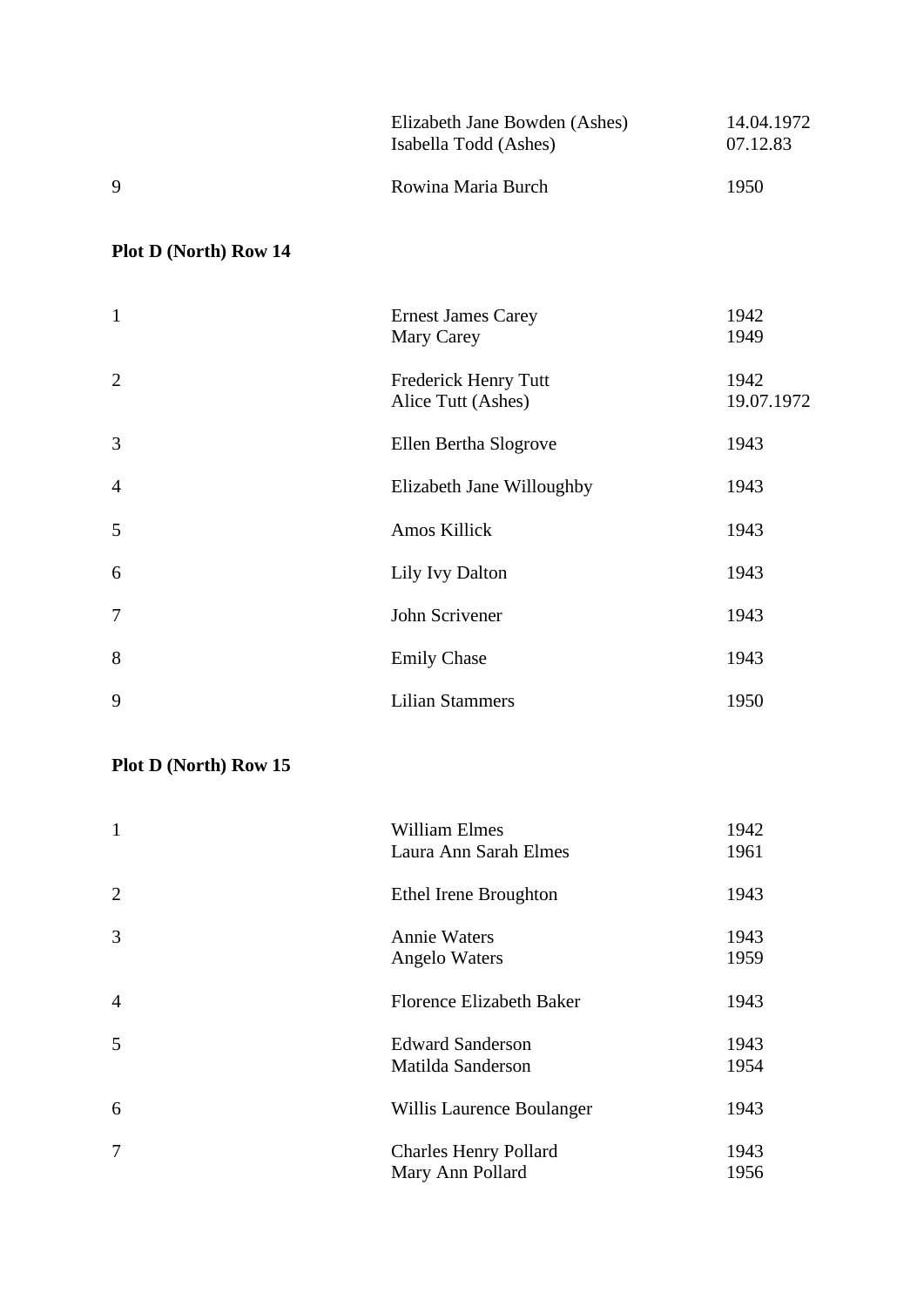| 8                     | Joseph William Reed                                         | 1943                       |
|-----------------------|-------------------------------------------------------------|----------------------------|
| 9                     | Sophia Harriett Rodwell                                     | 1950                       |
| Plot D (North) Row 16 | Francis Joseph Rodwell                                      | 1967                       |
| $\mathbf{1}$          | Thirza Mary Bird<br>Lucretia Lloyd                          | 1943<br>1944               |
| $\overline{2}$        | Sarah Alice Clemence                                        | 1943                       |
| 3                     | <b>Florence Violet Browne</b>                               | 1944                       |
| 4                     | William Henry Tucker                                        | 1944                       |
| 5                     | <b>Charles Edward Honour</b>                                | 1944                       |
| 6                     | Elizabeth Ellen Townsend                                    | 1944                       |
| 7                     | Sarah Hills<br>John Hills                                   | 1945<br>1945               |
| 8                     | Duncan Wright<br>Edith Mary Wright<br>Duncan Wright (Ashes) | 1944<br>1950<br>13.05.1970 |
| 9                     | Annie Ellen Lee<br>Henry Byne Lee                           | 1950<br>1962               |

| $\mathbf{1}$   | Martha Mary Gower<br>Ethel Annie Gower | 1943<br>1982 |
|----------------|----------------------------------------|--------------|
| 2              | <b>Charles James Taylor</b>            | 1944         |
| 3              | Frederick William Woodward             | 1944         |
| $\overline{4}$ | <b>Charles Edward Britton</b>          | 1944         |
| 5              | <b>Sidney Verrills Burtt</b>           | 1944         |
| 6              | <b>Ernest Maitland Coffin</b>          | 1944         |
| 7              | Dan Howard Rowsell                     | 1945         |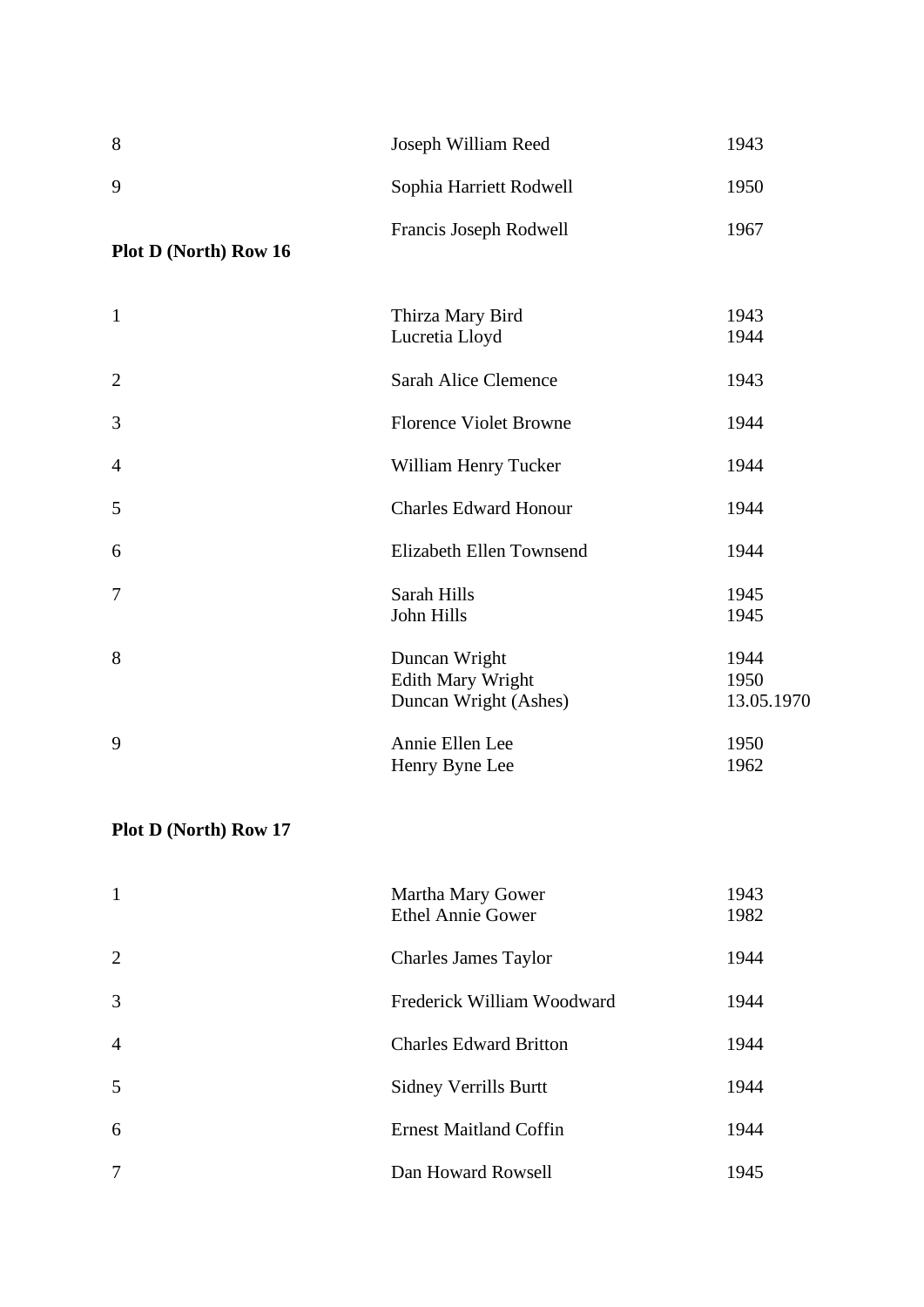|    | Eliza Lilian Rowsell<br>Frederick Oswald Rowsell (Ashes) | 23.07.1953<br>21.12.1994 |
|----|----------------------------------------------------------|--------------------------|
| 8  | John David Clarke<br>Ellen Clarke                        | 1945<br>1948             |
| -9 | <b>Constance Eleanor Ready</b>                           | 1950                     |

| 1a             | <b>Elvy Stenning</b><br>John Francis William Stenning    | 20.04.1953<br>13.02.1963 |
|----------------|----------------------------------------------------------|--------------------------|
| $\mathbf{1}$   | <b>Sidney William Charles Yates</b>                      | 1944                     |
| $\overline{2}$ | <b>Bessie Newell</b>                                     | 1944                     |
| 3              | Fred Kelsall                                             | 1944                     |
| $\overline{4}$ | Mary Ann Cooper<br>Josiah Cooper                         | 1944<br>1946             |
| 5              | Henry Thomas Giles<br><b>Elizabeth Annie Giles</b>       | 1944<br>1965             |
| 6              | Sarah Heasman                                            | 1944                     |
| $\tau$         | Ida Mabel Greenslade<br><b>Charles Ernest Greenslade</b> | 1945<br>0402.1955        |
| 8              | <b>Annie Norton</b>                                      | 1945                     |
| 9              | Henry Greenslade                                         | 1950                     |

| $\mathbf{1}$   | Eliza Day                         | 1945         |
|----------------|-----------------------------------|--------------|
| 2              | Ellen Mary Gitsham<br>Sam Gitsham | 1945<br>1947 |
| 3              | Robin Godfrey Clark               | 1945         |
| $\overline{4}$ | Violet Lilian Dolan               | 1945         |
| 5              | <b>Beatrice Hinton Moore</b>      | 1945         |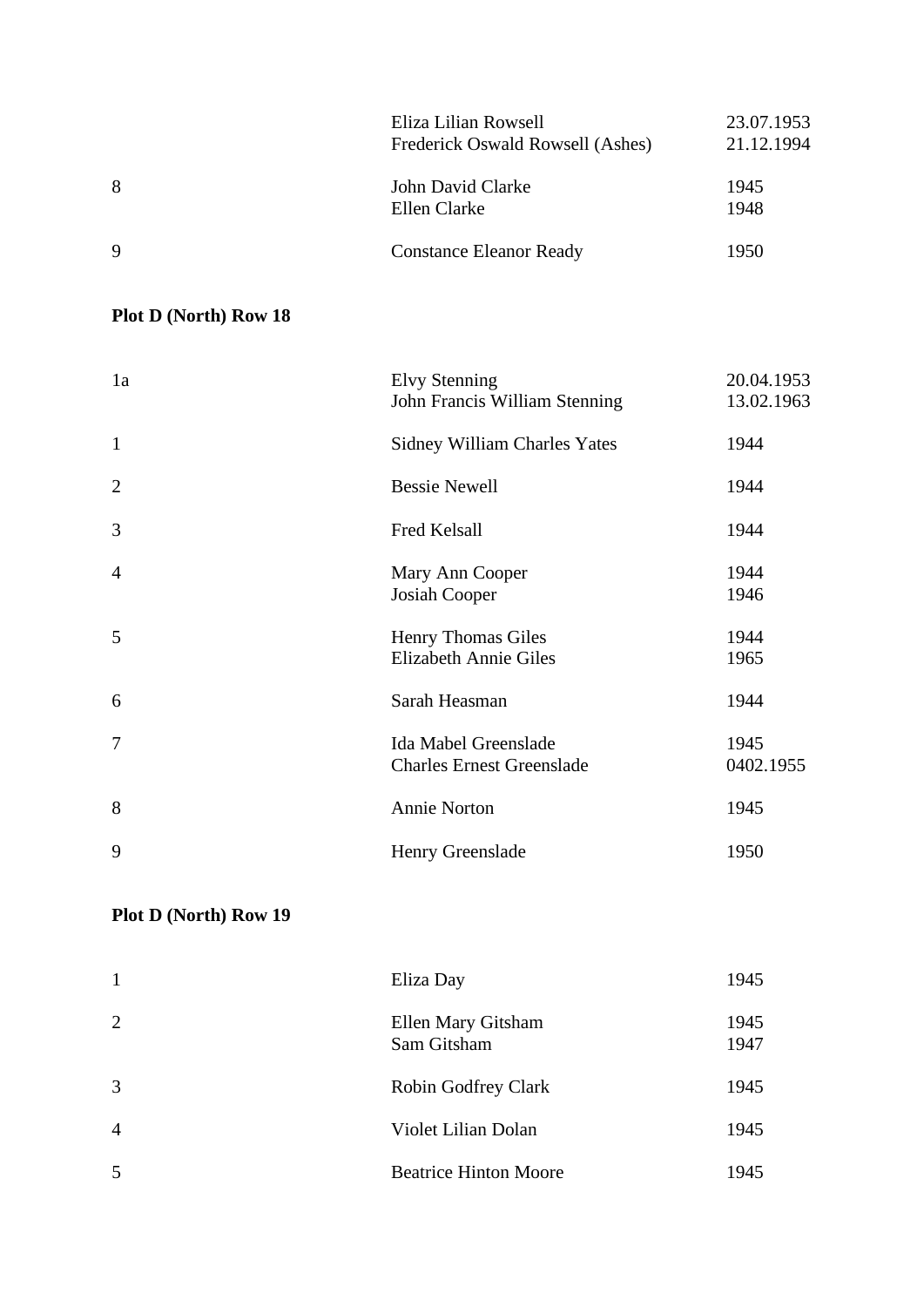|        | Wilfred Moore (Ashes)                        | 23.07.1971         |
|--------|----------------------------------------------|--------------------|
| 6      | William Leonard Maskell                      | 1945               |
| $\tau$ | Joseph Rowe                                  | 1945               |
| 8      | <b>Harry Peckett</b><br>William Peckett      | 1945<br>1948       |
| 9      | Elizabeth Susan Bowden<br>John Thomas Bowden | 1950<br>06.12.1951 |

| $\mathbf{1}$   | Alice Leonard                                                       | 1945         |
|----------------|---------------------------------------------------------------------|--------------|
| $\overline{2}$ | Tom Williams                                                        | 1945         |
| 3              | Percy John Quittenton                                               | 1945         |
| $\overline{4}$ | Thomas Henry Pye                                                    | 1945         |
| 5              | <b>Frederick Stobbart</b>                                           | 1945         |
| 6              | <b>Reginald Richard English</b><br><b>Margaret Winifred Minogue</b> | 1945<br>1948 |
| $\overline{7}$ | <b>Bessie Beadle</b>                                                | 1946         |
| 8              | Louisa Sarah Eades                                                  | 1946         |
| 9              | Susannah Keeble<br>Leslie Keeble                                    | 1950<br>1952 |

| $\mathbf{1}$   | Thomas Whiffin                          | 1946         |
|----------------|-----------------------------------------|--------------|
| 2              | Albert Lewis Jenden                     | 1946         |
| 3              | John Leslie Jackson Picken              | 1946         |
| $\overline{4}$ | <b>Edith Jarvis</b><br>Frederick Jarvis | 1946<br>1946 |
| 5              | Harriett Maria Hoare                    | 1946         |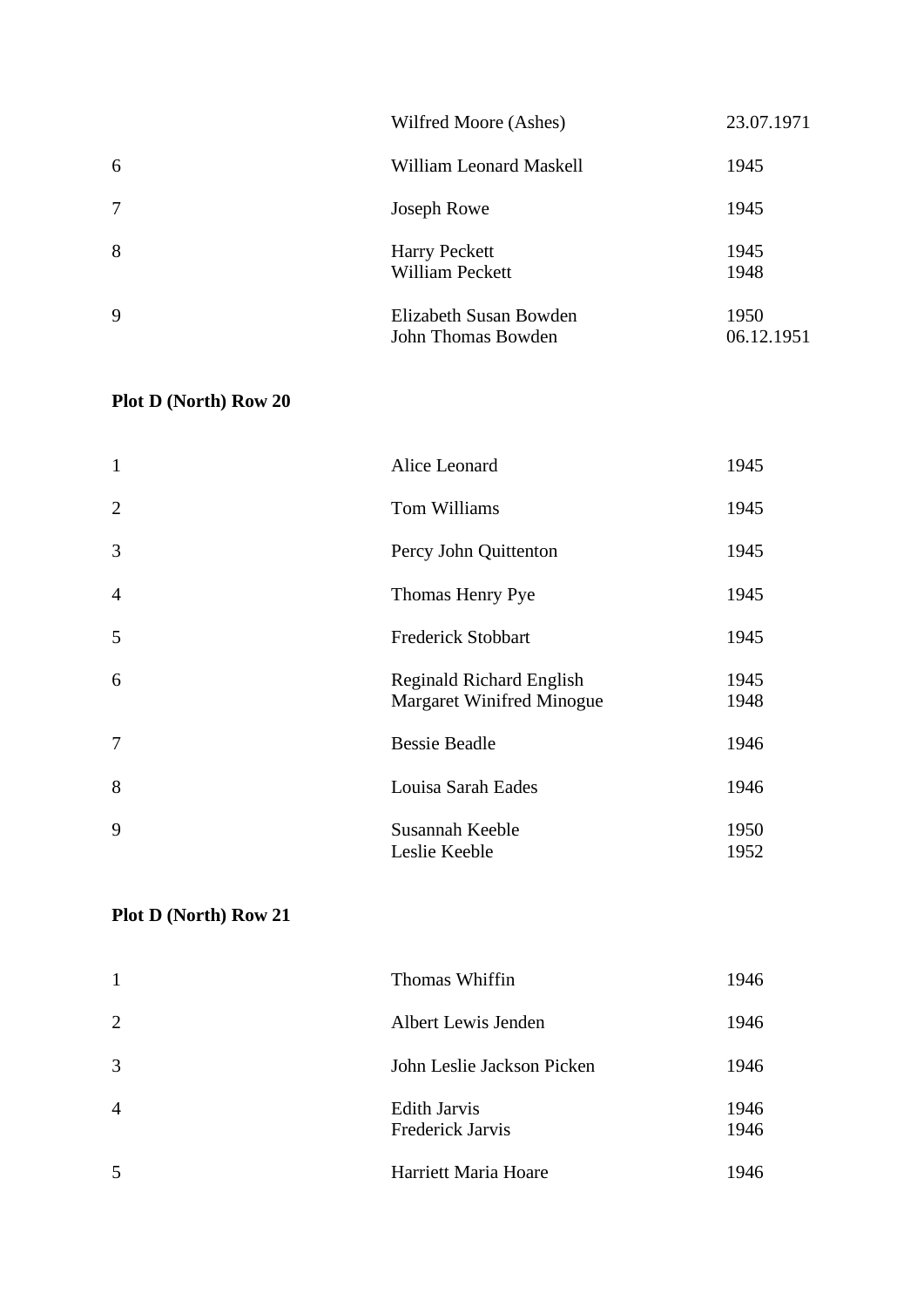| 6 | Elizabeth Swindale                    | 1946         |
|---|---------------------------------------|--------------|
| 7 | <b>Edith Lawson</b>                   | 1946         |
| 8 | Evelyn Mary Cowlard<br>George Cowlard | 1946<br>1964 |
| 9 | <b>Edith Penman</b>                   | 1950         |

| 1a             | <b>Frederick Walter Needs</b><br>Katie Williams<br>Herbert Charles Peter Sparling (Ashes) | 07.01.1952<br>13.07.1965<br>13.05.1993 |
|----------------|-------------------------------------------------------------------------------------------|----------------------------------------|
| $\mathbf{1}$   | <b>Winifred Ruth Davies</b>                                                               | 1946                                   |
| $\overline{2}$ | William John Quittenton<br>Maude May Quittenton                                           | 1946                                   |
| 3              | Kate Amelia Sawyer                                                                        | 1946                                   |
| $\overline{4}$ | John Peters                                                                               | 1946                                   |
| 5              | Thomas Henry Baker<br><b>Agnes Dihana Baker</b>                                           | 1946<br>19.04.1962                     |
| 6              | <b>Edward Arthur Buckland (Ashes)</b>                                                     | 1946                                   |
| $\overline{7}$ | Mary Ann Barber                                                                           | 1946                                   |
| 8              | <b>Frederick Arthur Dexter</b>                                                            | 1947                                   |
| 9              | Frederick William Mungeam                                                                 | 1950                                   |

| 1a             | Robert John Peckett                               | 1951         |
|----------------|---------------------------------------------------|--------------|
|                | Percy John Salter                                 | 1947         |
| $\overline{2}$ | Lydia Humphries<br><b>Joseph Edward Humphries</b> | 1947<br>1947 |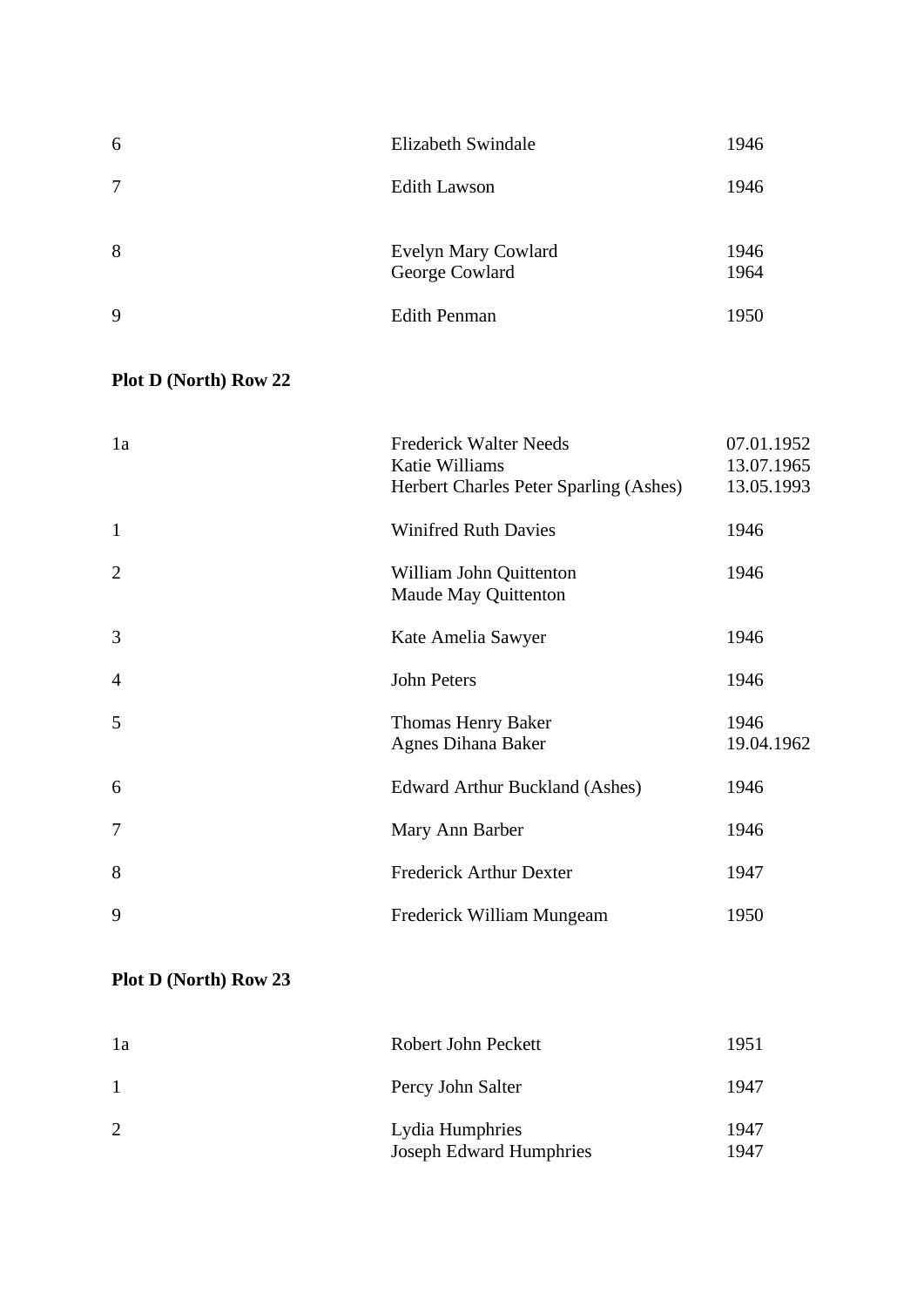| 3              | <b>Walter Charles Jarrett</b><br><b>Margaret Mary Jarrett</b>                       | 1947<br>12.01.1955         |
|----------------|-------------------------------------------------------------------------------------|----------------------------|
| $\overline{4}$ | Mary Ann Bramer                                                                     | 1947                       |
| 5              | <b>Keith Ronald Miles</b><br>Dennis William Miles<br>Thelma Mary Pache (ashes only) | 1947<br>1948<br>22.04.2014 |
| 6              | <b>Agnes Baker</b><br>George Guile Baker                                            | 1947<br>22.09.1955         |
| 7              | <b>Manuel Sales</b><br><b>Frances Louise Sales</b>                                  | 1947<br>20.12.1961         |
| 8              | <b>Robert Miller</b><br>Martha Maria Mary Miller                                    | 1947<br>02.12.53           |
| 9              | <b>Edith Mabel Pardoe</b><br><b>Albert Charles Pardoe</b>                           | 1950<br>07.05.1953         |

| $\mathbf{1}$   | Emma Bowlden                                               | 1947               |
|----------------|------------------------------------------------------------|--------------------|
| $\overline{2}$ | Mary Ann Goddard                                           | 1947               |
| 3              | Irene Brown                                                | 1947               |
| $\overline{4}$ | <b>Charles Arthur Cole</b><br>Louisa Mary Cole             | 1948<br>25.02.1954 |
| 5              | <b>Robert Peckett</b><br><b>Clara Maud Peckett</b>         | 1948<br>30.01.1960 |
| 6              | Clara Ann May                                              | 1948               |
| 7              | <b>James Henry Matthews</b><br><b>Annie Alice Matthews</b> | 1948<br>1973       |
| 8              | <b>Reginald Marshall Falconer</b>                          | 1948               |
| 9              | <b>Frederick Ernest Wiles</b>                              | 1948               |
| 10             | Elsie Joyce Mason<br>Barry Leigh Mason                     | 1949<br>2016       |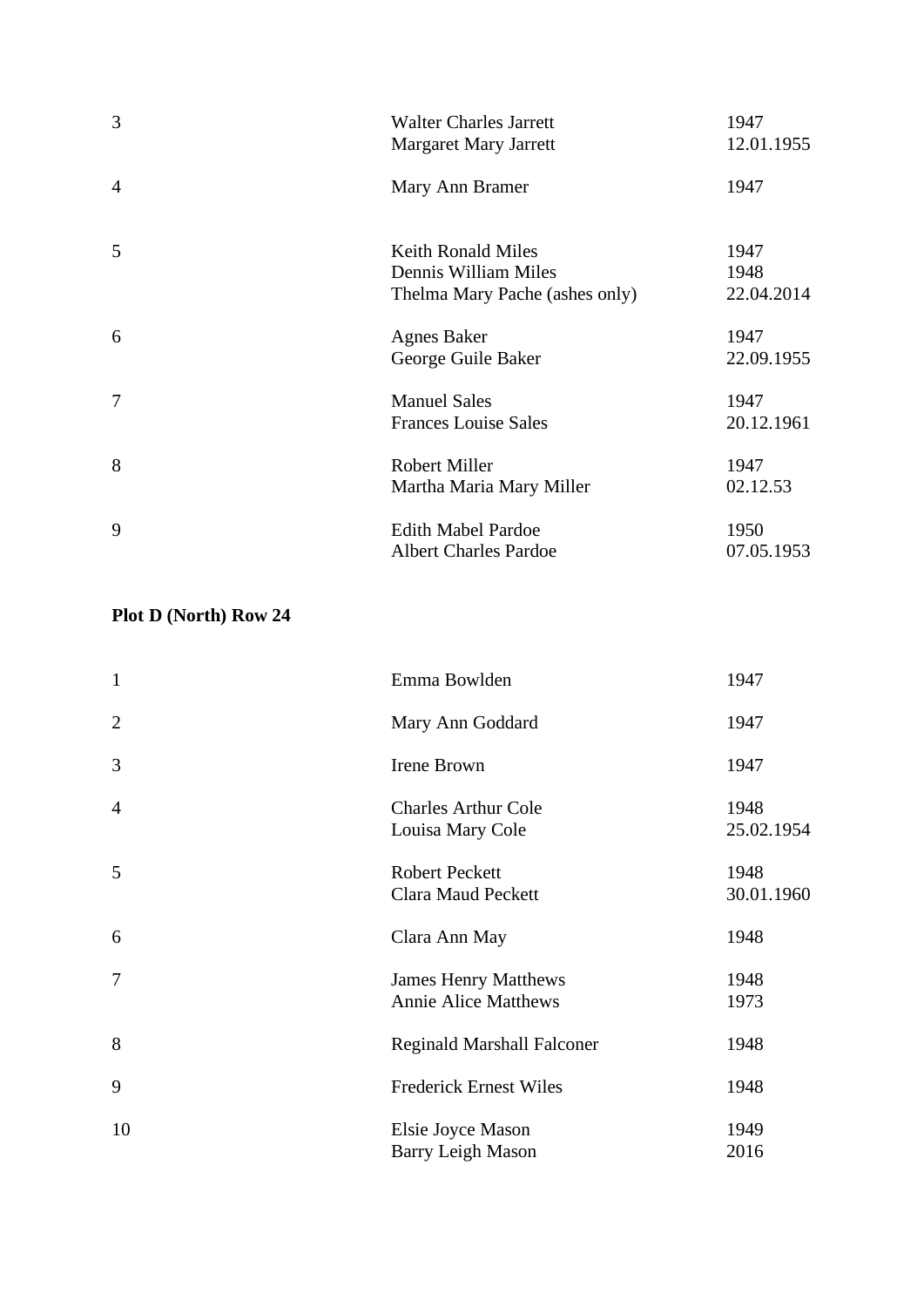#### **Space Between Plots D (North) & F – Under Willow Tree**

| Rear Left                 | Ann Payne (Ashes)                                       | 30.11.2002               |
|---------------------------|---------------------------------------------------------|--------------------------|
| Rear Right<br>Front Right | June Audrey Simmons (Ashes)<br><b>Jane Frances Bown</b> | 19.10.2003<br>09.11.1979 |
| Front Left                | Reserved for Hugh & Eira Bown                           |                          |

#### **Plot E Row 1** Still Born Dist in ft from Path

| $\mathbf{1}$   | 4ft              | Child of William James & Olive Annie Edwards | 1950       |
|----------------|------------------|----------------------------------------------|------------|
| 2              | 6ft              | Child of Robert & Sheila Morden              | 1951       |
| 3              | 8ft              | Child of Francis Edward Alan & Mary Ware     | 07.06.1952 |
| $\overline{4}$ | 10 <sup>ft</sup> | Child of Ernest William Davidson             | 03.03.1955 |
| 5              | $12$ ft          | Child of Eupelia Rutherford Peters           | 16.03.1955 |
| 6              | 14ft             | Child of John William & Kathleen Scarletts   | 02.09.1955 |
| $\overline{7}$ | 16ft             | Child of John William & Margaret Brenda Mack | 06.08.1958 |
| 8              | 18 <sub>ft</sub> | Child of Robert & Ruth Lavinia               | 13.02.1959 |
| 10             | 20ft             | Child of Michael & Mary Sleeman              | 03.02.1961 |

### **Plot E Row 2**

| $\mathbf{1}$   | Judith Rosemary Ash                   | 1942               |
|----------------|---------------------------------------|--------------------|
| 2              | Francis Burney Woodland               | 1942               |
| 3              | Douglas Theodre Smith                 | 1942               |
| $\overline{4}$ | Malcolm Halsey Woodfield              | 1943               |
| $\overline{5}$ | Robin Ian Reeve<br>Peter Aubrey Reeve | 1943<br>14.03.1995 |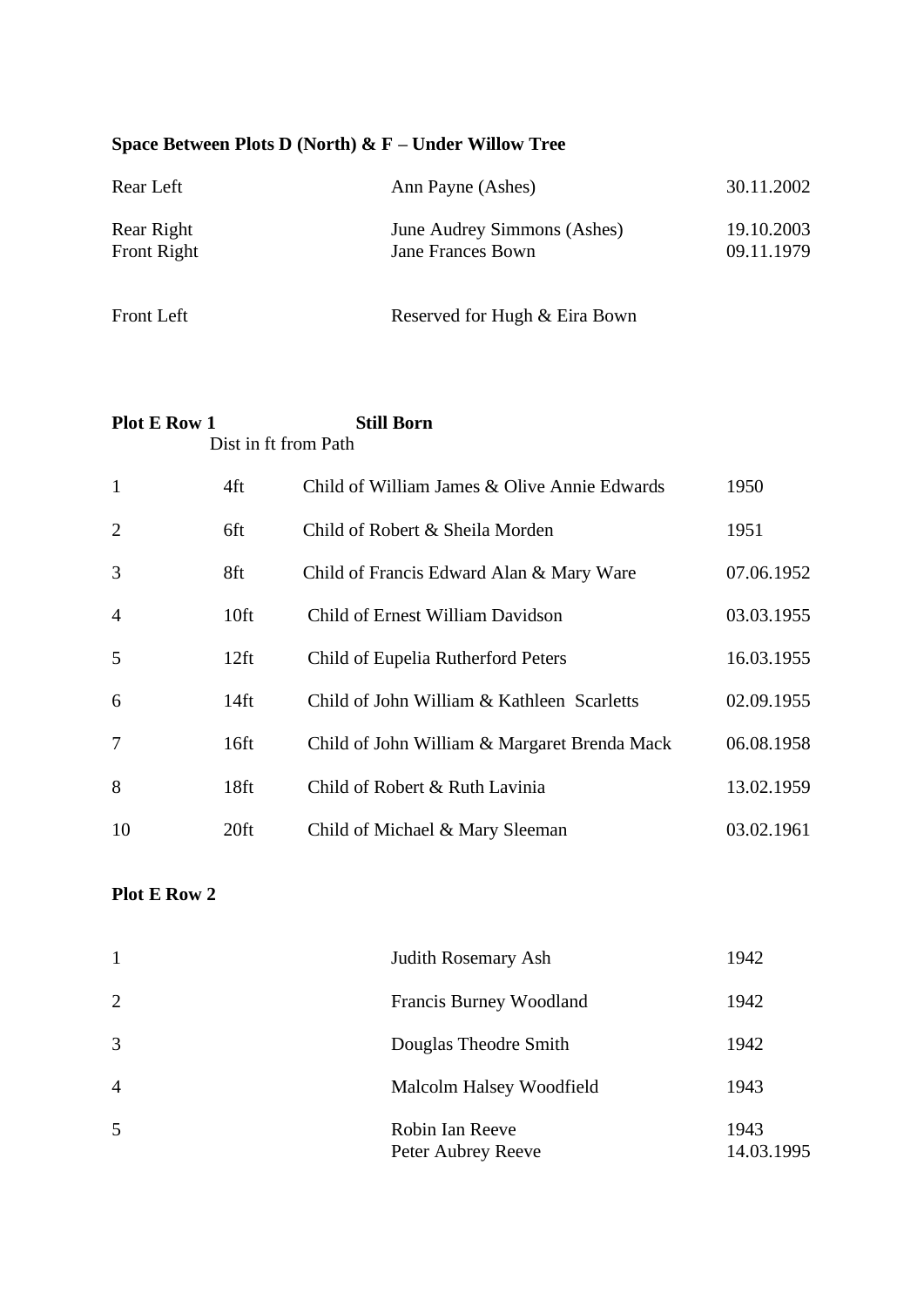| 6        | <b>Patrick James Hoare</b>                                                                      | 1944                                 |
|----------|-------------------------------------------------------------------------------------------------|--------------------------------------|
| 7        | <b>Anthony Rees Davies</b>                                                                      | 1944                                 |
| 8        | David John Harlow<br>Peter Harlow (Stillborn)                                                   | 1945<br>1948                         |
| 9        | <b>Janet Elise Edwards</b>                                                                      | 1945                                 |
| 10       | Margaret Janine Williams<br>Marguerite Janine Williams (Ashes)<br>William Eric Williams (Ashes) | 1946<br>10.09.1997<br>21.07.2004     |
| 11<br>12 | Josephine Olivia Halls<br><b>Barbara Elizabeth Glass</b>                                        | 1946<br>1948                         |
| 13       | <b>Terence Frederick Salter</b>                                                                 | 1949                                 |
| 14       | <b>Christopher Marlow Williams</b><br>Penelope Mary Williams                                    | 1950                                 |
| 15       | Diana Mary Sullivan                                                                             | 1950                                 |
| 16       | Lynda Jane Harwood                                                                              | Jan 1951                             |
| 17       | Michael David Hepburn<br>Philip Hepburn (Stillborn Triplet)                                     | June 1951<br>24.02.1958              |
| 18       | Alistair Laird                                                                                  | Oct 1951                             |
| 19       | Peter William Todd<br>William Albert Bowden Todd (Ashes)<br>Margaret Mary Todd (Ashes)          | Feb 1953<br>10.04.1986<br>12.01.2001 |
| 20       | <b>Evelyn Pauline Smith</b><br>Margaret Smith (Ashes)                                           | <b>July 1953</b><br>14.08.2004       |
| 21       | Daphne Hilary Phillips                                                                          | April 1954                           |
| 22       | Paul William Evlyn Beck                                                                         | March 1955                           |
| 23       | <b>Jill Selina Matthews</b>                                                                     | 04.01.1956                           |
| 24       | <b>Richard John Edwards</b>                                                                     | 08.10.1957                           |
| 25       | Paul Trevor Eldrid                                                                              | 27.02.1958                           |
| 26       | Sarah Sylvia Snowden                                                                            | 20.08.1959                           |
| 27       | <b>Thomas Cooper</b>                                                                            | 11.09.1959                           |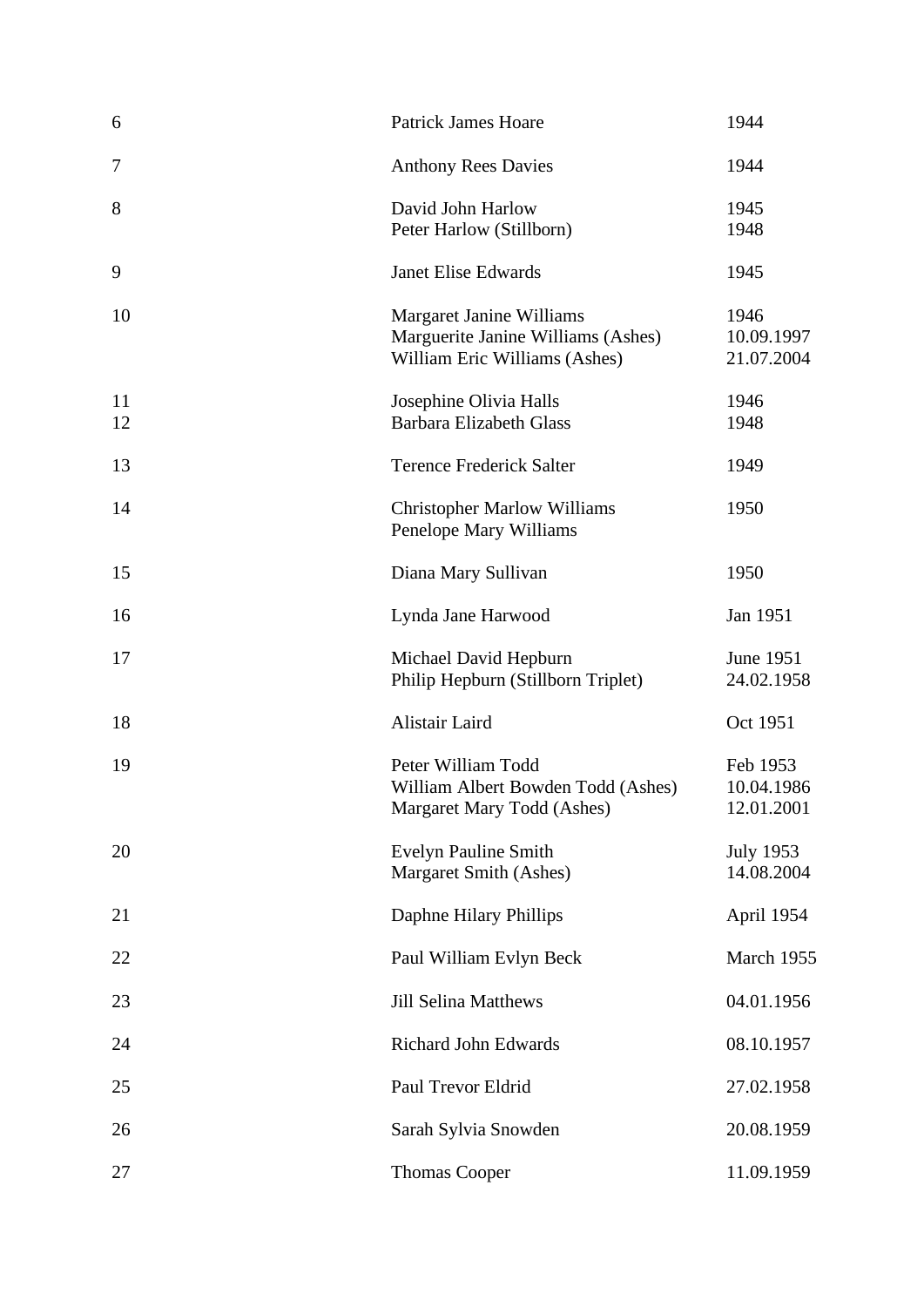| <b>Plot E Row 3</b>           | <b>Children</b>                                    |              |
|-------------------------------|----------------------------------------------------|--------------|
| $\mathbf{1}$                  | Agnes Emma Kain                                    | 1941         |
| $\mathbf{2}$                  | John Bruce                                         | 1941         |
| 3                             | Alan Morris                                        | 1941         |
| $\overline{\mathcal{A}}$<br>5 | John Ivor Thompsett<br><b>Victor Eric Williams</b> | 1941<br>1942 |
| 6                             | Christina Fowler                                   | 1943         |
| 7                             | Doreen Rosemary Harvest                            | 1944         |
| 8                             | Derek Doney                                        | 1944         |
| 9                             | Yvonne Kay Rose Rosenthal                          | 1946         |
| 10                            | <b>Robert Henry Hayes</b>                          | 1946         |
| 11                            | David Charles Dash<br>Ernest Henry Dash (Ashes)    | 1946         |
| 12                            | <b>John Stanley Victor Hill</b>                    | 1946         |
| 13                            | Sheila Adam                                        | 1948         |
| 14                            | <b>Colin Roy Prince</b>                            | 1949         |
| 15                            | Joan May Endacott                                  | 1950         |
| 16                            | Heather Jackson                                    | 1950         |
| 17                            | Rosemary Jennifer Brown                            | 19.06.1951   |
| 18                            | Linda Dalton                                       | 24.04.1952   |
| 19                            | <b>Christopher John Chambers</b>                   | 29.04.1952   |
| 20                            | <b>Margaret Scally</b>                             | 18.11.1953   |
| 21                            | <b>Brian Ronald Leader</b>                         | 13.03.1954   |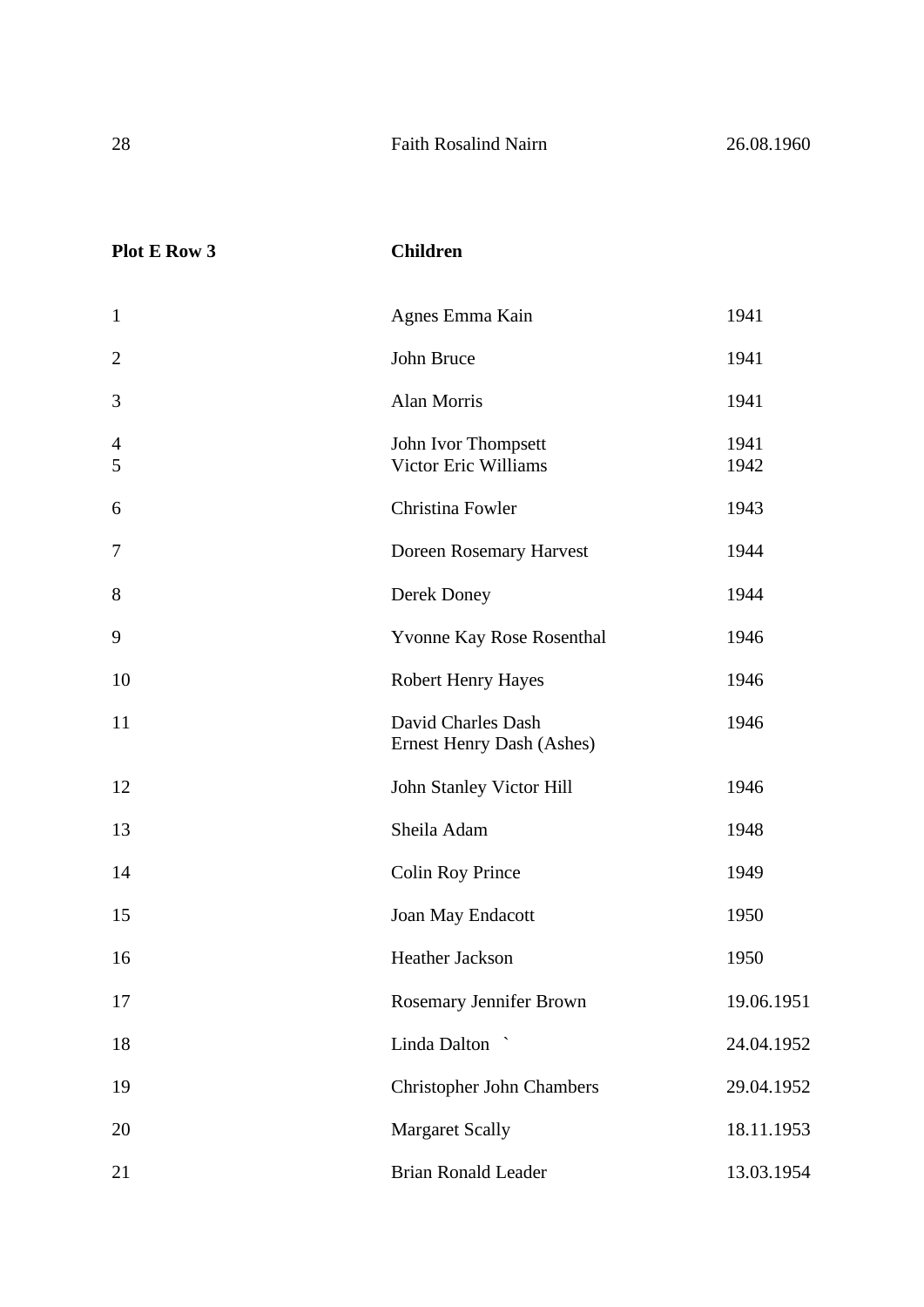| 22 | Robin Taylor                    | 24.03.1955 |
|----|---------------------------------|------------|
| 23 | <b>Anthony Creech</b>           | 18.08.1955 |
| 24 | <b>Gary Stanton</b>             | 17.12.1957 |
| 25 | Jacqueline Mary Shipp           | 04.01.1958 |
| 26 | Julia Stannett                  | 09.05.1958 |
| 27 | <b>Emmanuel George Griffith</b> | 12.09.1959 |

| $\mathbf{1}$     | Margaret Slough                                                          | 1941                             |
|------------------|--------------------------------------------------------------------------|----------------------------------|
| $\mathbf{2}$     | George Frederick Davies                                                  | 1941                             |
| 3                | Clara Hilda Church                                                       | 1941                             |
| $\overline{4}$   | Flora Boden                                                              | 1941                             |
| 5                | Phyllis Margaret Alice Peterson                                          | 1941                             |
| 6                | <b>Grace Margaret Norris</b>                                             | 1941                             |
| 6a               | <b>Jessie May Deighton</b>                                               | 1946                             |
| $\boldsymbol{7}$ | Martha Kate Gould                                                        | 1944                             |
| 8                | Martha Elizabeth Pilgrim<br>Charles Edwin Pilgrim                        | 1942<br>1943                     |
| 9                | Donald Theodore Smith                                                    | 1942                             |
| 10               | Helena Mary Quittenton<br>Audrey Kathleen Quittenton<br>Frank Quittenton | 1944<br>28.04.1955<br>18.07.1956 |
| 11               | Mary Susan Rocke                                                         | 1945                             |
| 12               | John Richard Williams                                                    |                                  |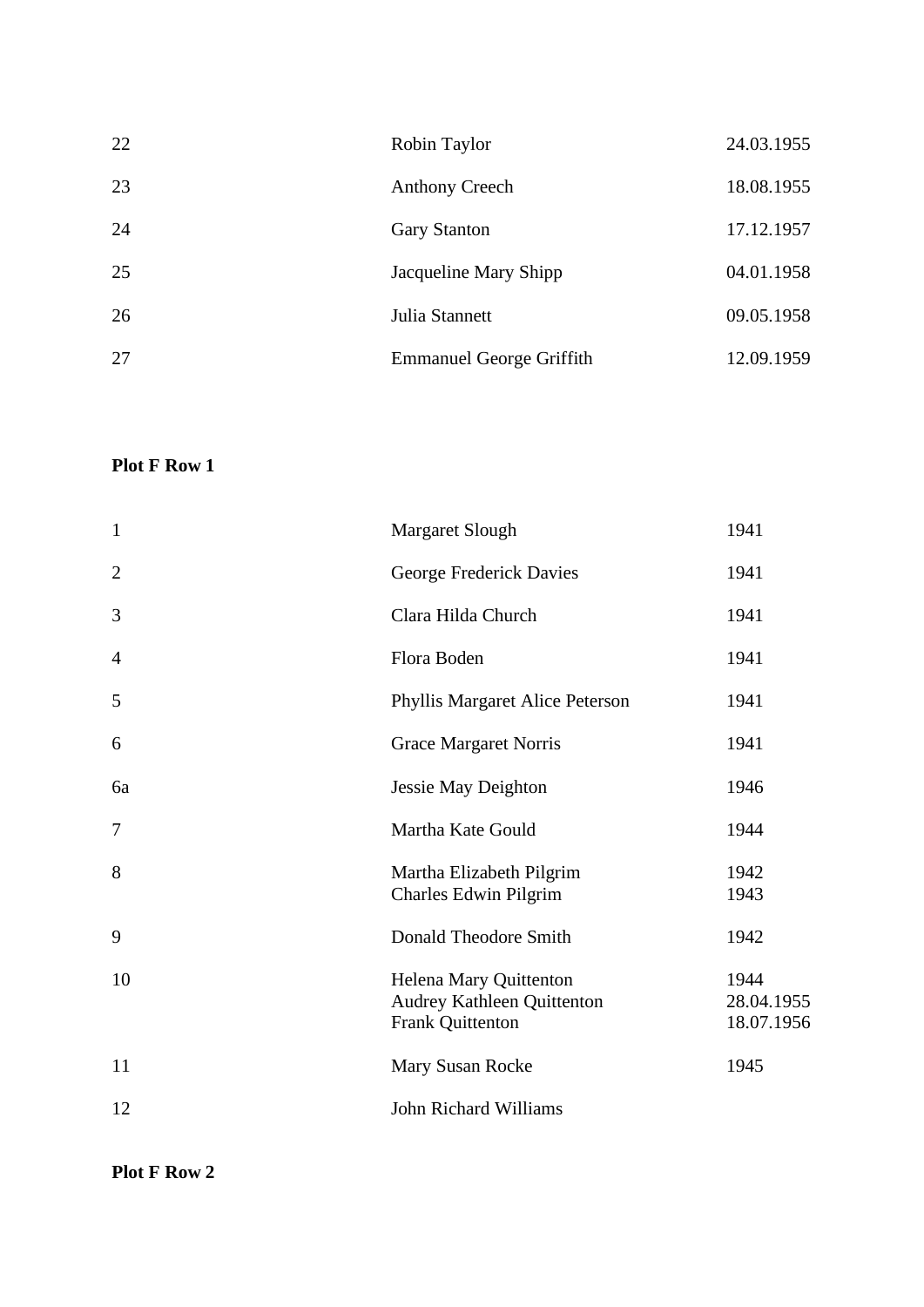| $\mathbf{1}$   | <b>Thomas Parkinson</b>                                                               | 1941                 |
|----------------|---------------------------------------------------------------------------------------|----------------------|
| $\overline{2}$ | Thomas Shea                                                                           | 1942                 |
| 3              | John Noel With                                                                        | 1942                 |
| $\overline{4}$ | Thomas John Long                                                                      | 1943                 |
| 5              | William Lord                                                                          | 1943                 |
| 6              | Angela Maria Scoggins<br><b>Thomas Marsh Scoggins</b>                                 | 1944<br>29.11.1962   |
| 7              | Alice Elizabeth Arnold<br>Joseph James Arnold                                         | 1944<br>17.12.1956   |
| 8              | Frederick William Tucker<br><b>Florence Kate Tucker</b><br>Gwendoline Florence Tucker | 1944<br>1952<br>1971 |
| 9              | Eliza Louisa Gardiner<br>George Hunt Gardiner                                         | 1944<br>1945         |
| 10             | Francoise Ghislain Visin                                                              | 1944                 |

| $\mathbf{1}$   | George Slater                                              | 1943               |
|----------------|------------------------------------------------------------|--------------------|
| $\overline{2}$ | <b>Reginald Quittenton</b>                                 | 1944               |
| 3              | Jane Davidson Milby                                        | 1944               |
| $\overline{4}$ | Lily Weller                                                | 1946               |
| 5              | Lydia Lee                                                  | 1947               |
| 6              | Albert Gilbert<br>Florence Vanburgh Gilbert                | 1946<br>30.10.1955 |
| 7              | Joel Tamplin<br>Annie Tamplin                              | 1945<br>1945       |
| 8              | Morgan William Stratton<br>Isabella Smith Stratton (Ashes) | 1945<br>05.03.1958 |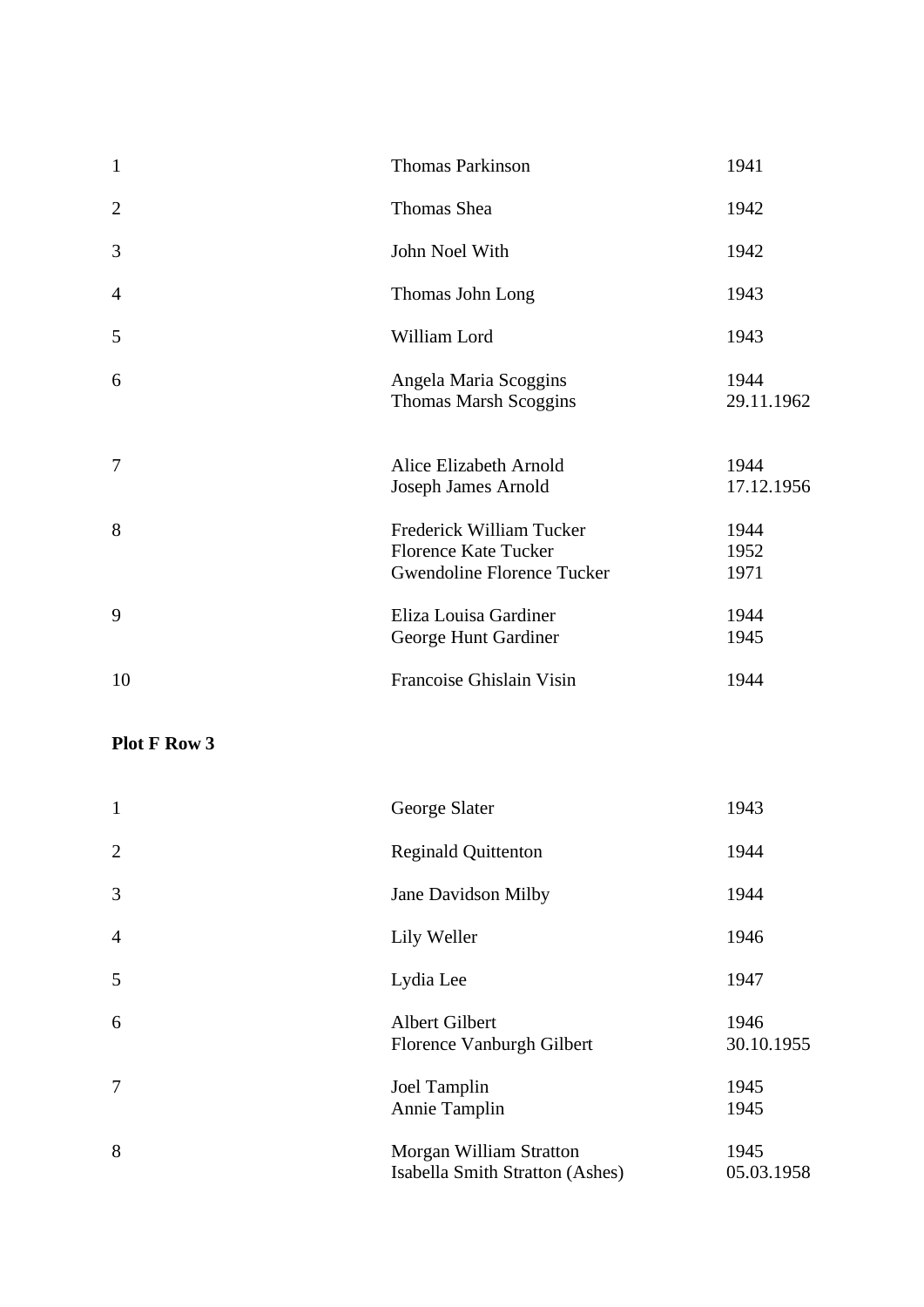| -9  | <b>Albert Edward Foster</b>                        | 1945         |
|-----|----------------------------------------------------|--------------|
| -10 | Clara Gertrude Jackson<br>Frederick George Jackson | 1945<br>1946 |

| $\mathbf{1}$   | Thomas Leppard<br>Louisa Leppard                          | 1944<br>27.09.1966 |
|----------------|-----------------------------------------------------------|--------------------|
| $\overline{2}$ | <b>Elizabeth Hopkins</b><br><b>Reuben Hopkins</b>         | 1945<br>1985       |
| 3              | Sarah Emily Lunn                                          | 1946               |
| $\overline{4}$ | Minnie Healey                                             | 1946               |
| 5              | Emma Pocock                                               | 1947               |
| 6              | Catherine Amelia Walby                                    | 1947               |
| $\overline{7}$ | <b>Arthur Edward Sabey</b><br><b>Florence Jane Sabey</b>  | 1946<br>06.11.1958 |
| 8              | Elsie Margaret Watson<br>Jean Ann Tryon                   | 1946<br>22.01.1987 |
| $\overline{9}$ | <b>John William Sabey</b><br><b>Doris Elizabeth Sabey</b> | 1946<br>10.11.1983 |
| 10             | Henry Rowland<br><b>Charlotte Rowland</b>                 | 1945<br>06.03.1953 |

| $\mathbf{1}$   | Harry Charles Dering Nettleton                               | 1944               |
|----------------|--------------------------------------------------------------|--------------------|
| 2              | <b>Harry Peters</b>                                          | 1947               |
| 3              | <b>Audrey Francis</b>                                        | 1947               |
| $\overline{4}$ | <b>Alfred Thomas Pettit</b><br><b>Marion Beatrice Pettit</b> | 1947<br>11.03.1952 |
| 5              | <b>Christian Mary Hatch</b>                                  | 1948               |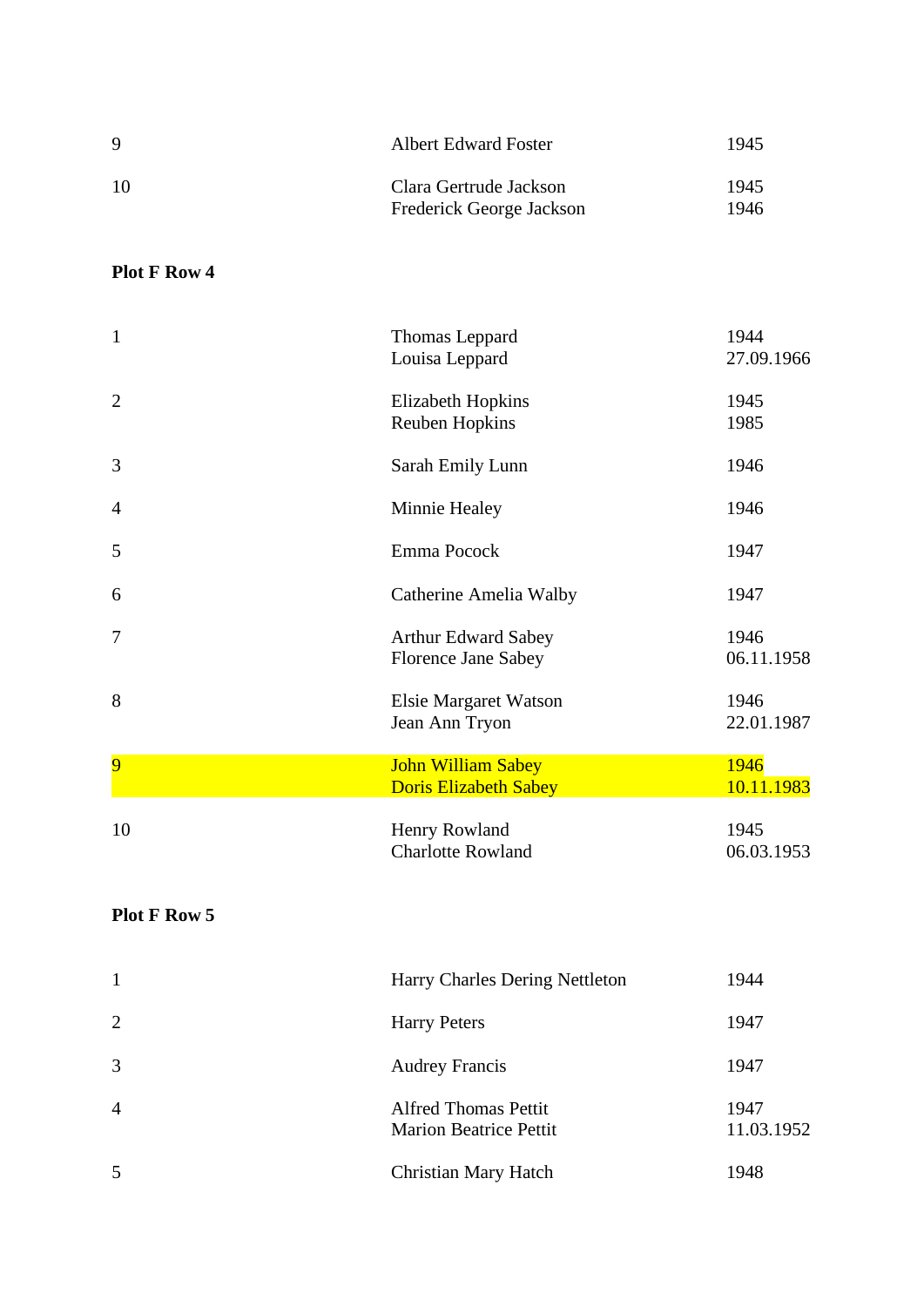|    | Ernest William Hatch                                                 | 1949         |
|----|----------------------------------------------------------------------|--------------|
| 6  | William Henry Fawkes                                                 | 1948         |
| 7  | Robert James Norris<br>Mary Ann Norris                               | 1947<br>1968 |
| 8  | Jessie Eleanor Read                                                  | 1946         |
| 9  | Gertrude Florence Elizabeth Newman<br>William Whaland Newman         | 1946<br>1949 |
| 10 | Hilda Madeline Sellick Greenish<br>Annie Gwendoline Sellick Greenish | 1945<br>1963 |

| $\mathbf{1}$   | Mary Clarke                                 | 1945       |
|----------------|---------------------------------------------|------------|
|                | Alfred James Charles William Clarke (Ashes) | 1961       |
| $\overline{2}$ | <b>Marion Dorothy Rowland</b>               | 1948       |
|                | <b>Alfred Rowland</b>                       | 1967       |
| 3              | <b>Albert Alfred Stanley Matthews</b>       | 1948       |
|                | Albert Edward Matthews (Ashes)              | 1964       |
| $\overline{4}$ | Adrianus de Meulemeester                    | 1948       |
|                |                                             |            |
| 5              | Richard John Bulter                         | 1948       |
| 6              | Marie Mary Ann Wood                         | 1948       |
|                | Henry Broadbent                             | 10.06.1970 |
| 7              | <b>Jessie Frances Hunt</b>                  | 1948       |
| 8              | George Archibald Joseph Lee                 | 1948       |
| 9              | Mary Ann Elliott                            | 1948       |
| 10             | George Walter Mansfield                     | 1947       |

| <b>Alfred Sutton Westworth</b> |
|--------------------------------|
| Mabel Lydia Westworth          |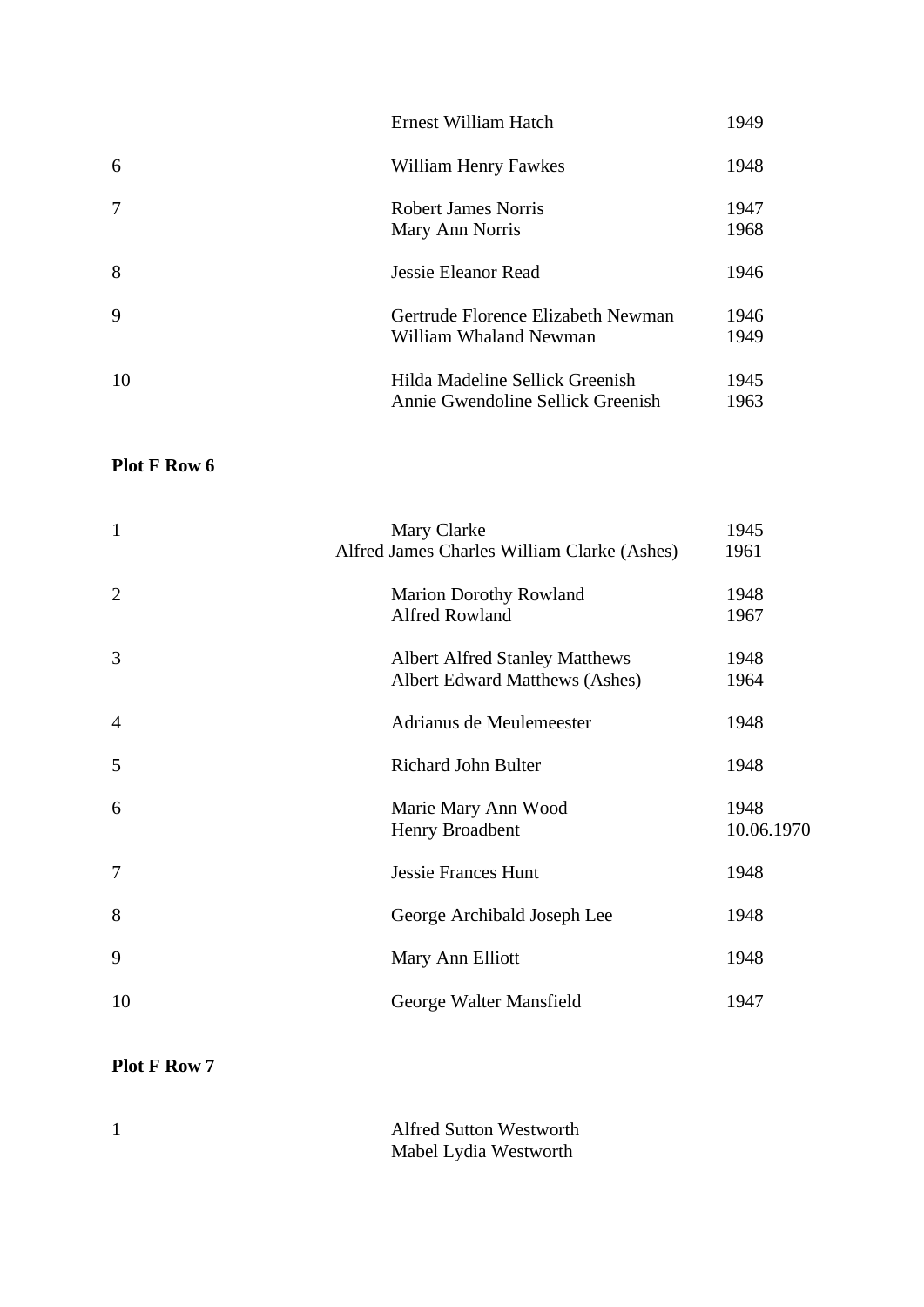| $\overline{2}$ | Joseph Percy Johnson<br>Evelyn Eliza Johnson (Ashes) | 1949<br>27.01.1965 |
|----------------|------------------------------------------------------|--------------------|
| 3              | Frederick James Rickman<br>Rose May Rickman (Ashes)  | 1948<br>11.01.1962 |
| $\overline{4}$ | Albert John James                                    | 1948               |
| 5              | Muriel Wilson                                        | 1948               |
| 6              | William Wallace Reville-Terry                        | 1948               |
| 7              | Isabella Brisbane Wilson<br>Isabella Elder Wilson    | 1948<br>30.05.1963 |
| 8              | Alice Elizabeth Jupp<br>George Alfred Jupp           | 1948<br>1956       |
| 9              | George Lincoln<br>Miriam Lincoln                     | 1948<br>31.10.1951 |
| 10             | <b>Edward George Harvey</b><br>Alice Evelyn Harvey   | 1947<br>04.11.1959 |

| $\mathbf{1}$   | <b>Richard James Quittenton</b>                              | 1949               |
|----------------|--------------------------------------------------------------|--------------------|
| $\overline{2}$ | Dorothy Rebecca Poulter                                      | 1949               |
| 3              | William Henry Young                                          | 1949               |
| $\overline{4}$ | Henry James Lambert                                          | 1949               |
| 5              | <b>Thomas Moore</b><br>Elizabeth Ann Moore                   | 1949<br>13.11.1969 |
| 6              | <b>Caroline Stokely</b>                                      | 1949               |
| $\tau$         | <b>Walter Beadle</b>                                         | 1949               |
| 8              | <b>Adelaide Clark</b>                                        | 1949               |
| 9              | William Weatherly Coe                                        | 1949               |
| 10             | Elizabeth Mary Ellen Wortley<br><b>Robert Jarrod Wortley</b> | 1949<br>1951       |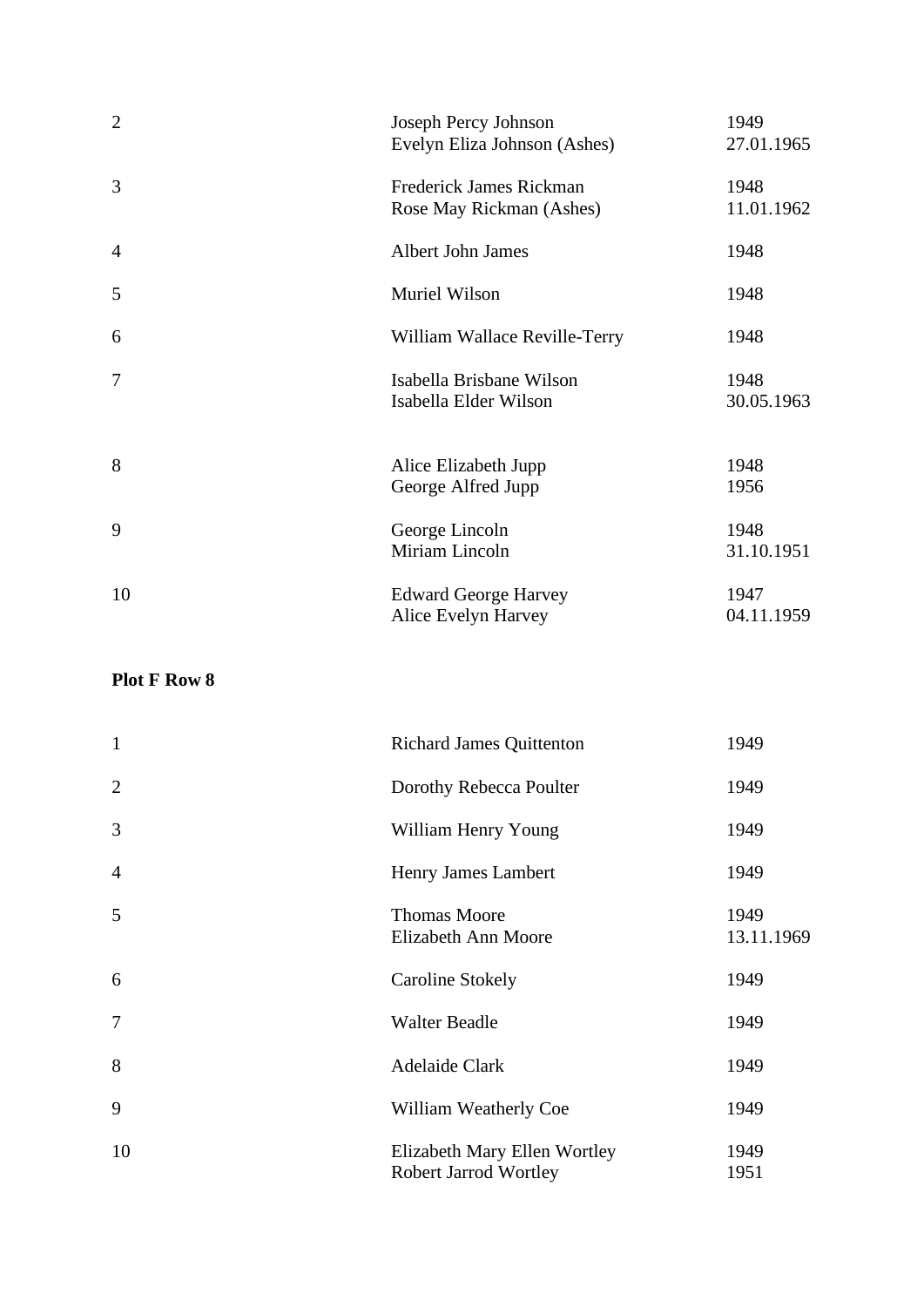| $\mathbf{1}$   | Rose Emily Jones              | 1949       |
|----------------|-------------------------------|------------|
|                | Maurice Jones                 | 1949       |
| $\overline{2}$ | Albert Leppard                | 1949       |
|                | Ellen Mary Allen              | 13.11.1958 |
| 3              | John Harrison                 | 1949       |
|                | <b>Emily Harrison</b>         | 02.09.1957 |
| $\overline{4}$ | Walter Eric Henry Bathurst    | 1949       |
|                | Lizzie Rosalie Bathurst       | 08.11.1994 |
| 5              | Abraham James Tickner         | 1949       |
|                | <b>Alice Porthier Tickner</b> | 01.05.1951 |
| 6              | Frederick Wyndham Morgan      | 1949       |
| $\overline{7}$ | Martha Bertha Corney          | 1949       |
| 8              | Robert George Pye             | 1949       |
|                | Mary Pye                      | 03.06.1961 |
| 9              | John Harris                   | 1949       |
|                | <b>Beatrice Mary Harris</b>   | 23.03.1972 |
|                |                               |            |

| $\mathbf{1}$   | Florence Eliza Hart<br><b>Thomas Hart</b> | 1949<br>28.11.1951 |
|----------------|-------------------------------------------|--------------------|
| $\overline{2}$ | Philip Applen<br>Nellie Applen            | 1949<br>1960       |
| 3              | <b>Robert Brown</b><br>Ashes of his Wife  | 1950               |
| $\overline{4}$ | Mary Jane Taylor                          | 1950               |
| 5              | <b>Edith Eliza Brook</b>                  | 1950               |
| 6              | Ellen Amelia Hanney                       | 1950               |
| $\tau$         | <b>Emily Harriett Higgins</b>             | 1950               |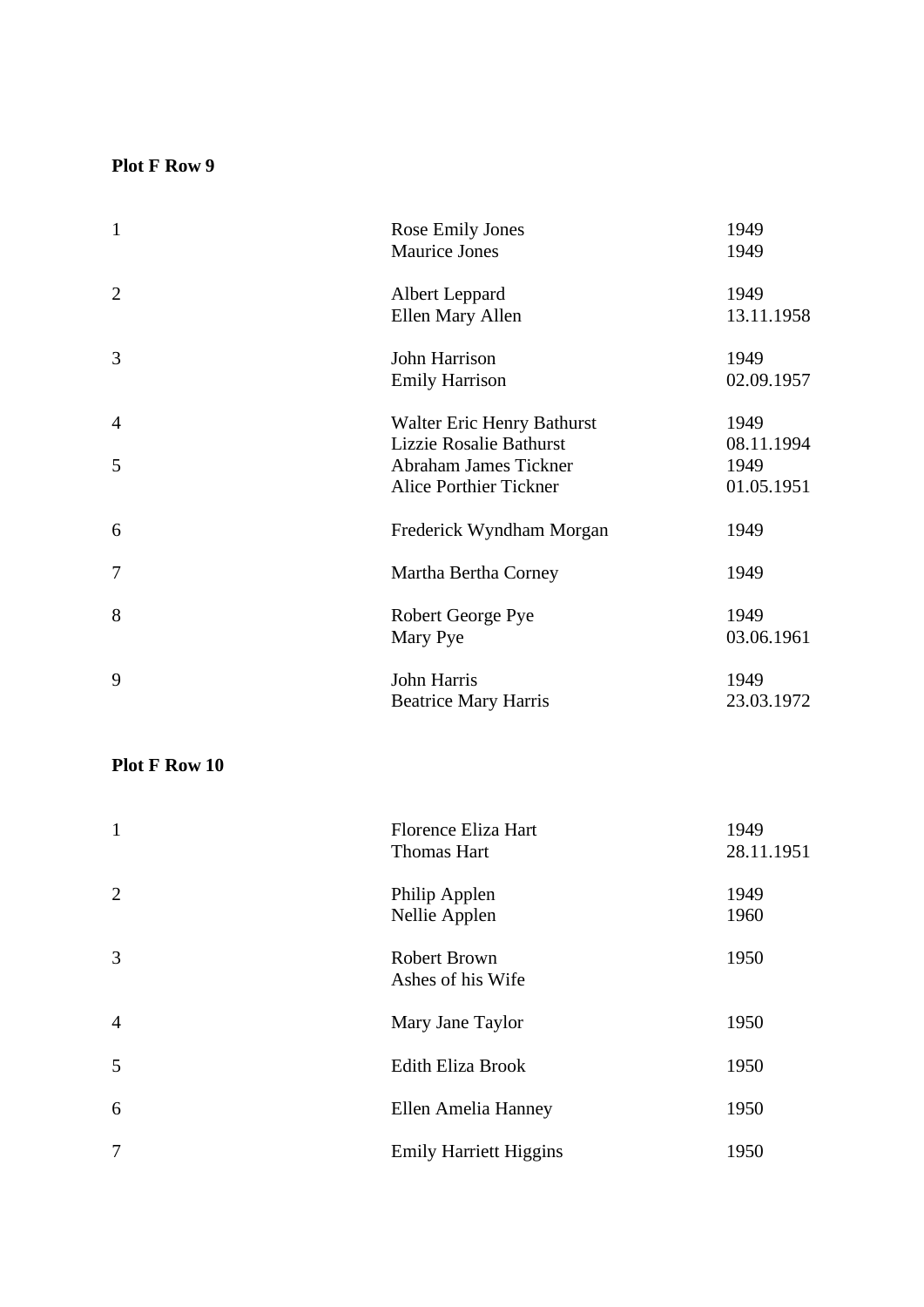| 8                   | Emma Ellen Holloway                                                                         | 1950                       |
|---------------------|---------------------------------------------------------------------------------------------|----------------------------|
| 9                   | John Winnett<br>Ada Louise Jane Winnett (Ashes)                                             | 1950<br>27.08.1986         |
| <b>Plot G Row 1</b> | $1 - 8$ War Graves                                                                          |                            |
| $\mathbf{1}$        | <b>William Ronald Glover</b>                                                                | 1941                       |
| $\overline{2}$      | <b>Thomas William Gibbs</b>                                                                 | 1942                       |
| 3                   | Percy Raymond Travell                                                                       | 1942                       |
| 4                   | <b>Sidney James Peckett</b>                                                                 | 1943                       |
| 5                   | William Howard Granger                                                                      | 1943                       |
| 6                   | <b>Charles Double</b><br>Phyllis Emily Potter                                               | 1943<br>15.04.1988         |
| $\boldsymbol{7}$    | <b>Frank Douglas Barnett</b>                                                                | 1943                       |
| 8                   | Henry George Baker                                                                          | 1944                       |
| 9                   | George Edward Witney                                                                        | 1950                       |
| 10                  | <b>Florence Emma Boutell</b><br><b>Basil Harold Clark</b>                                   | 1950<br>18.02.2011         |
| 11                  | Winifred Bill                                                                               | 1950                       |
| 12                  | Alice Cooper                                                                                | 1950                       |
| 13                  | Elizabeth Myles Tranah<br><b>Stanley Gilbert Tranah (not in Registers)</b><br>Louisa Tranah | 1950<br>1981<br>19.09.2013 |
| 14                  | <b>James Edward Dancer</b><br><b>Dulcie Dancer</b>                                          | 1950<br>10.10.1959         |
| 15                  | <b>Elizabeth Caroline How</b><br>Alfred John Charles Gwilliam (Ashes)                       | 1950<br>1967               |
| 16                  | Ada Minnie Watson<br>John Watson<br>Alfred Ellis (Ashes)                                    | 1950<br>1968<br>04.05.1968 |
| 17                  | <b>Kate Peters</b>                                                                          | 1950                       |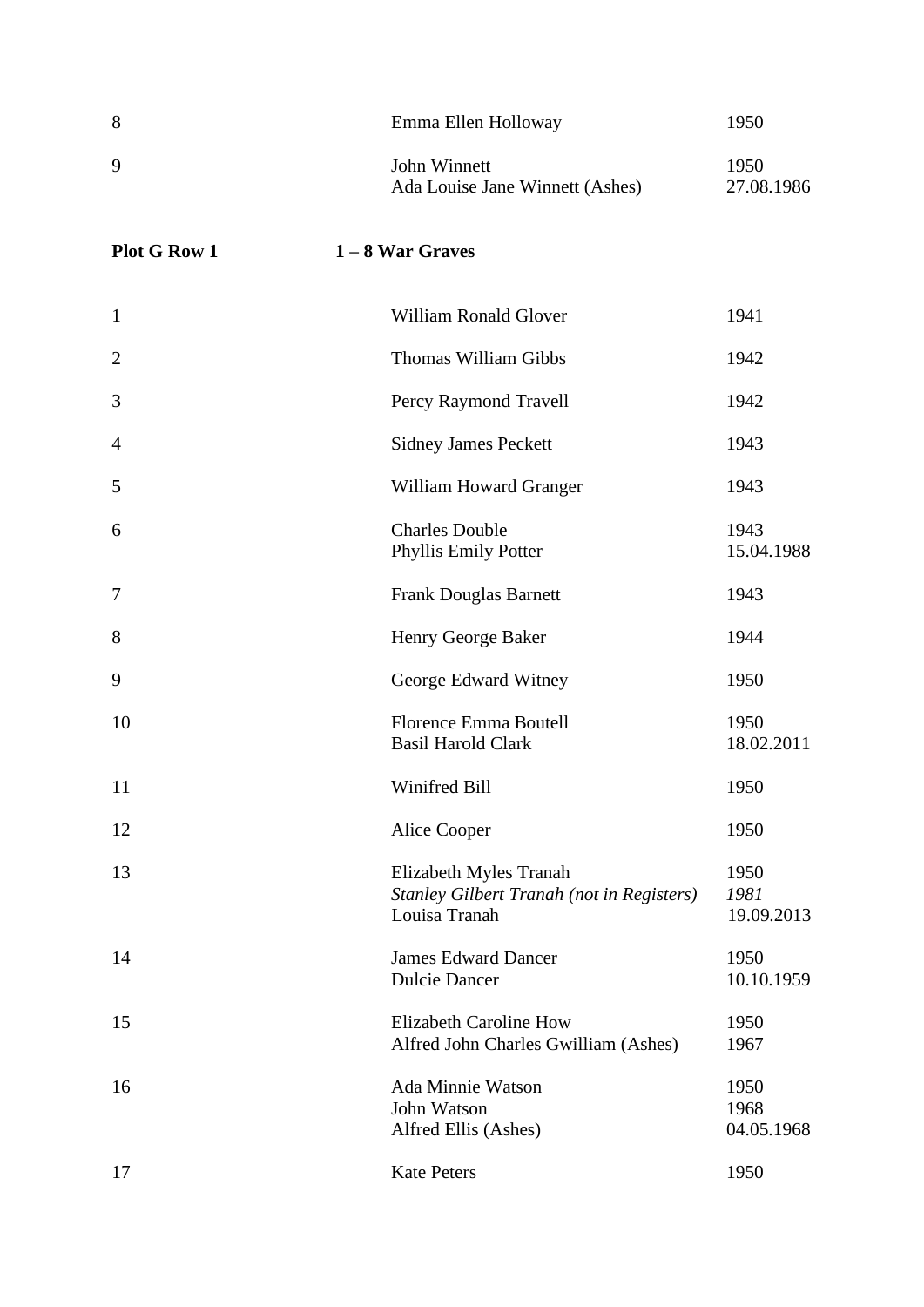|    | Martha (Jinny) Peters (Ashes) | 12.01.1994         |
|----|-------------------------------|--------------------|
| 18 | William Webb<br>Ada Maud Webb | 1950<br>28.01.1957 |
| 19 | Empty                         |                    |
| 20 | John Richard Williams         | 1950               |
|    |                               |                    |

## **Plot G Row 2**

| $\mathbf{1}$   | <b>Charles Buxton Blake</b><br>Lucy Agnes Blake                                    | 30.10.1975<br>17.04.1996               |
|----------------|------------------------------------------------------------------------------------|----------------------------------------|
| $\overline{2}$ | Grace Sybil Margaret Baxter                                                        | 16.10.1975                             |
| 3              | Doreen Clara Hillary<br>Ian Gleave Scott                                           | 14.10.1975<br>25.06.1976               |
| $\overline{4}$ | John Taylor<br>Elspeth Hetherington Taylor                                         | 31.07.1975<br>18.03.1982               |
| 5              | <b>Frederick Albert Elliott</b><br><b>Marion Rosemary Elliott</b>                  | 27.06.1975<br>22.07.2013               |
| 6              | <b>Brian Wallace Gaston</b><br><b>Wallace Gaston</b><br>Marguerite Kathleen Gaston | 14.03.1975<br>19.05.1997<br>12.01.2006 |
| 7              | Leslie Henry Wood                                                                  | 15.01.1975                             |
| 8              | <b>Marion Ethel Shepherd</b>                                                       | 08.11.1974                             |
| 9              | Annie Theresa Gannon                                                               | 08.01.1974                             |
| 10             | <b>Ellen Newland</b><br>Charles Arthur William Newland                             | 04.12.1974<br>16.09.1994               |
| 11             | Harold Ernest John Billinghurst<br>Dorothy Billinghurst                            | 10.12.1974<br>08.05.1991               |
| 1a             | <b>James Francis</b><br>(backing on to Row 1 No 1 Glover)                          | 03.09.2002                             |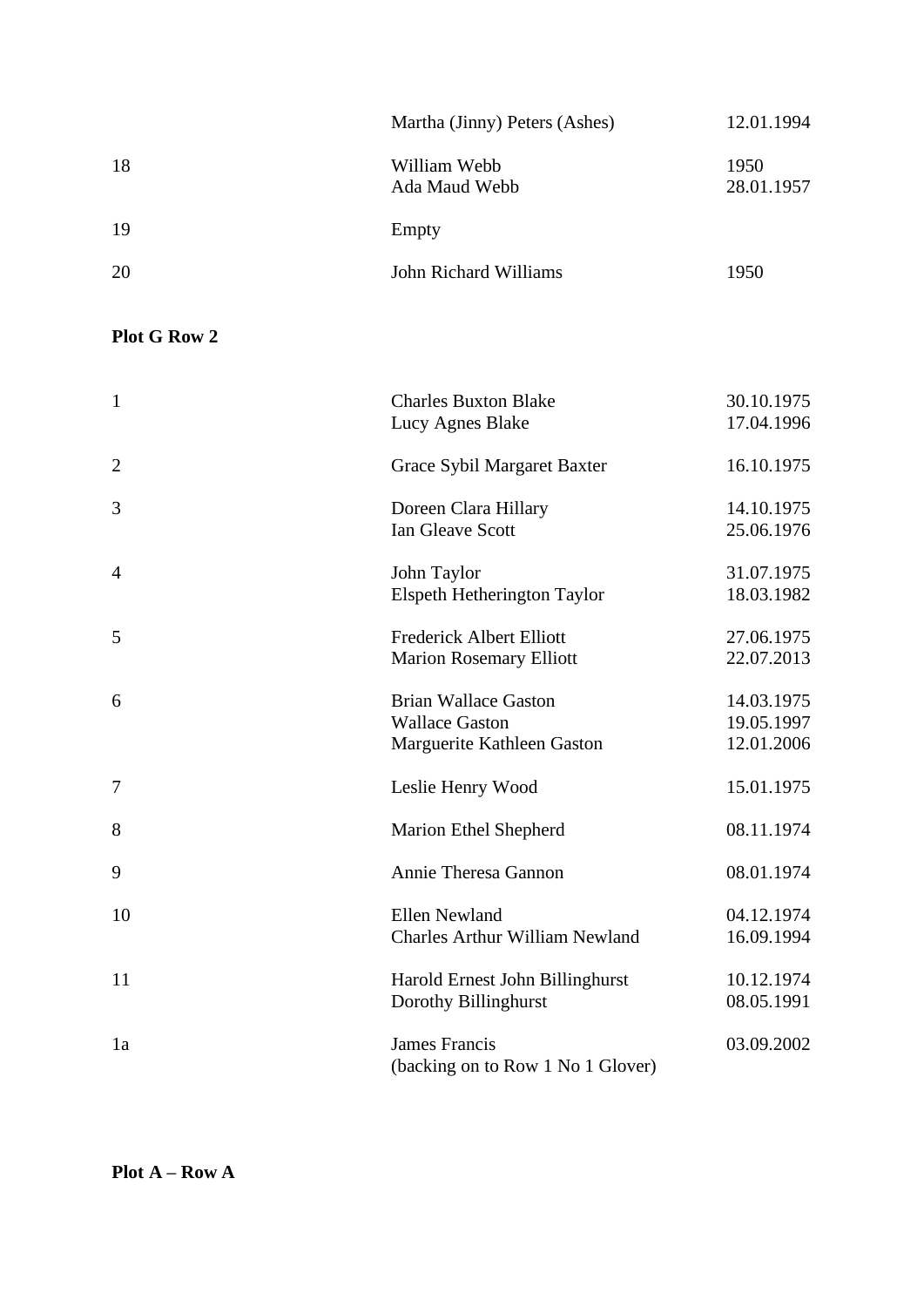| $\mathbf{1}$ | Jane Annie Seymour<br>John George Seymour                   | 9 <sup>th</sup> January 1951<br>$13^{th}$ July 1956          |
|--------------|-------------------------------------------------------------|--------------------------------------------------------------|
| 2            | Lydia Jane Foot<br><b>Howard James Foot</b>                 | $21st$ January 1951<br>30 <sup>th</sup> December 1969        |
| 3            | <b>Amy Frances Miller</b><br>(Double Plot)                  | 6 <sup>th</sup> February 1951                                |
| 4            | Gillian Elizabeth Rayner                                    | $13th$ April 1951                                            |
| 5            | <b>Catherine Annie Hills</b><br><b>Thomas Hills</b>         | 18 <sup>th</sup> April 1951<br>$11th$ August 1953            |
| 6            | <b>Walter Philip Linnell</b><br>Henrietta Elizabeth Linnell | $6th$ June 1951<br>15 <sup>th</sup> February 1958            |
| 7            | <b>Alice Maud Palmer</b><br>William Henry Palmer            | 27 <sup>th</sup> June 1951<br>27 <sup>th</sup> February 1954 |
| 8            | Herbert Thomas W.C. Lee                                     | $20th$ July 1951                                             |
| 9            | Hannah Drudge                                               | 15 <sup>th</sup> October 1951                                |
| 10           | <b>Ernest Theodore Marriott</b>                             | 21 <sup>st</sup> November 1951                               |
| 11           | Martha Sarah Griffith                                       | $1st$ December 1951                                          |
| 12           | <b>Alfred Ernest Burges</b><br><b>Charlotte Burges</b>      | $12th$ December 1951<br>28 <sup>th</sup> April 1972          |
| 13           | <b>Ernest Foster</b><br>(Double Plot)                       | 1 <sup>st</sup> January 1952                                 |
| 14           | <b>Frederick Godfrey</b><br>Daisy Dorothy Godfrey           | 2 <sup>nd</sup> February 1952<br>$14^{th}$ July 1969         |
| 15           | <b>James Archibald Grieve</b><br>(Double Plot)              | 19 <sup>th</sup> February 1952                               |
| 16           | <b>Tom Ernest Simmons</b><br>Mary Louise Simmons            | 13 <sup>th</sup> May 1952<br>7 <sup>th</sup> April 1962      |
| 17           | Annie Elizabeth Ellen Read<br><b>Joseph Read</b>            | $6th$ June 1952<br>$22nd$ March 1955                         |
| 18           | <b>Frederick Charles Marsh</b><br>Mabel Marsh               | $11^{th}$ June 1952<br>$13th$ August 1980                    |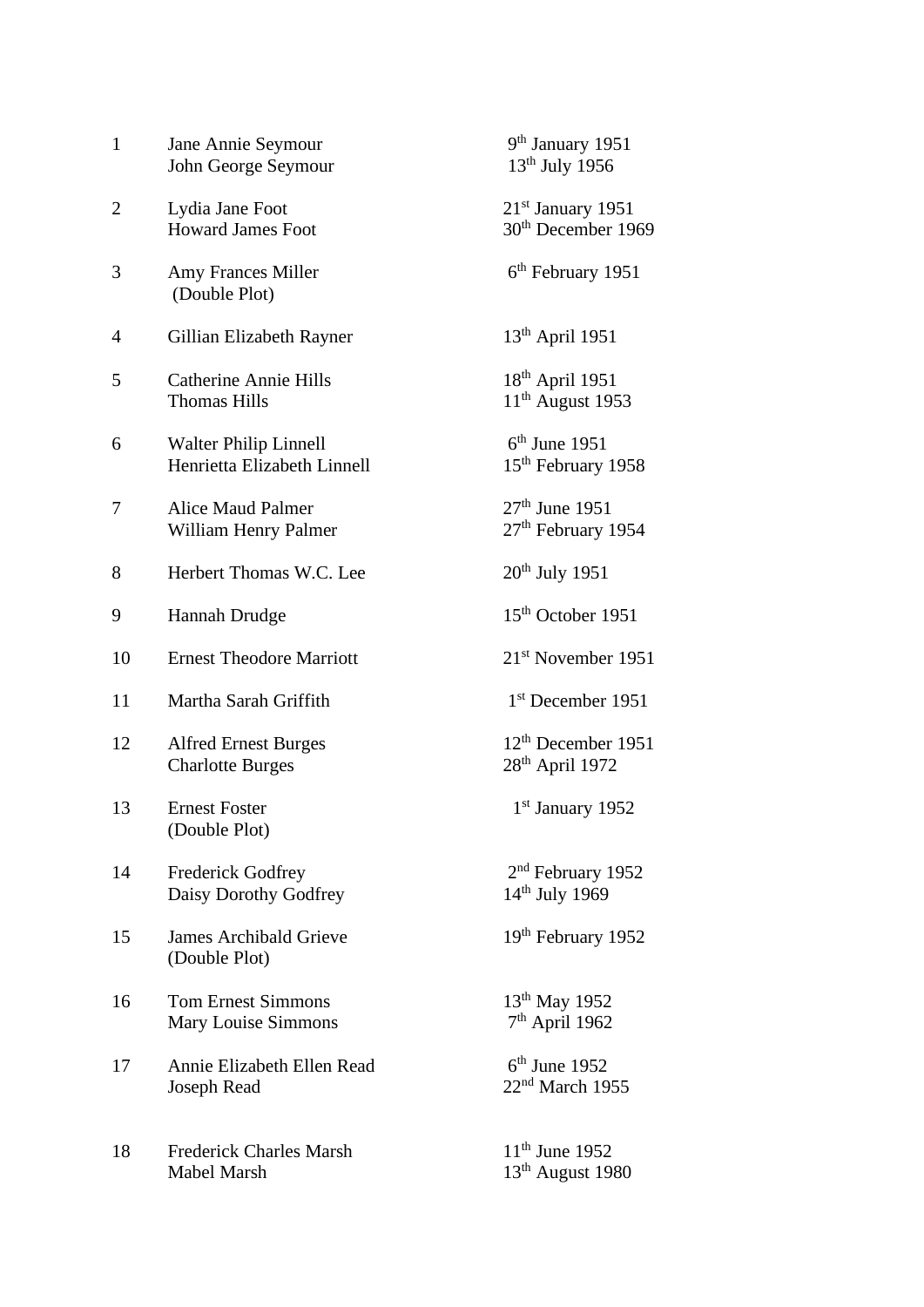| 19 | <b>Catherine Florence Tickner</b><br>Alice Tickner                                        | $22nd$ August 1952<br>26 <sup>th</sup> October 1989                                      |               |
|----|-------------------------------------------------------------------------------------------|------------------------------------------------------------------------------------------|---------------|
| 20 | Ramon Peter Albert Dulieu<br>Ashes of William Albert Dulieu<br>Ashes of Vera Joyce Dulieu | 18 <sup>th</sup> September 1952<br>$26th$ January 1972<br>25 <sup>th</sup> November 1997 |               |
| 21 | Emily Eliza Brown<br>(Double Plot)                                                        | 4 <sup>th</sup> October 1952                                                             |               |
| 22 | William John Broadbridge                                                                  | $10th$ October 1952                                                                      |               |
| 23 | Eliza Ellen Dungey<br>(Double Plot)                                                       | $27th$ October 1952                                                                      |               |
| 24 | David Albert West<br>Phoebe Hilda West<br>Alfred Henry West                               | 29 <sup>th</sup> November 1952<br>$11^{th}$ May 1966<br>$7th$ August 1974                |               |
| 25 | William Henry Jewell<br>(Double Plot)                                                     | 16 <sup>th</sup> December 1952                                                           |               |
| 26 | Eleanor Myra Mustchin                                                                     | $31st$ January 1953                                                                      |               |
| 27 | <b>Walter Clark Griffith</b><br><b>Frances Mathew Griffith</b>                            | $23rd$ February 1953<br>7 <sup>th</sup> November 1957                                    |               |
| 28 | <b>Arthur Samuel Brown</b>                                                                | $12th$ March 1953                                                                        | (Double Plot) |

### **Plot A – Row B**

| 1              | Guy Ellis Lunt<br>(Double Plot)                                                   | 10 <sup>th</sup> February 1951                                                                        |
|----------------|-----------------------------------------------------------------------------------|-------------------------------------------------------------------------------------------------------|
| $\overline{2}$ | Elizabeth Jane Holmes                                                             | 21 <sup>st</sup> February 1951                                                                        |
| 3              | <b>Gladys Louise Perkins</b><br>(Double Plot)                                     | $15th$ March 1951                                                                                     |
| $\overline{4}$ | Minnie Fowler<br>John Fowler<br>Ashes of Minnie Mary Poole<br>Ashes of Jean Poole | $27th$ March 1951<br>$21st$ July 1951<br>31 <sup>st</sup> May 1978<br>14 <sup>th</sup> September 2011 |
| 5              | Alice Jane Reed<br><b>Ernest Walter Reed</b>                                      | 4 <sup>th</sup> March 1951<br>24 <sup>th</sup> March 1965                                             |
| 6              | Dorothy Gladys Warren                                                             | $15th$ June 1951                                                                                      |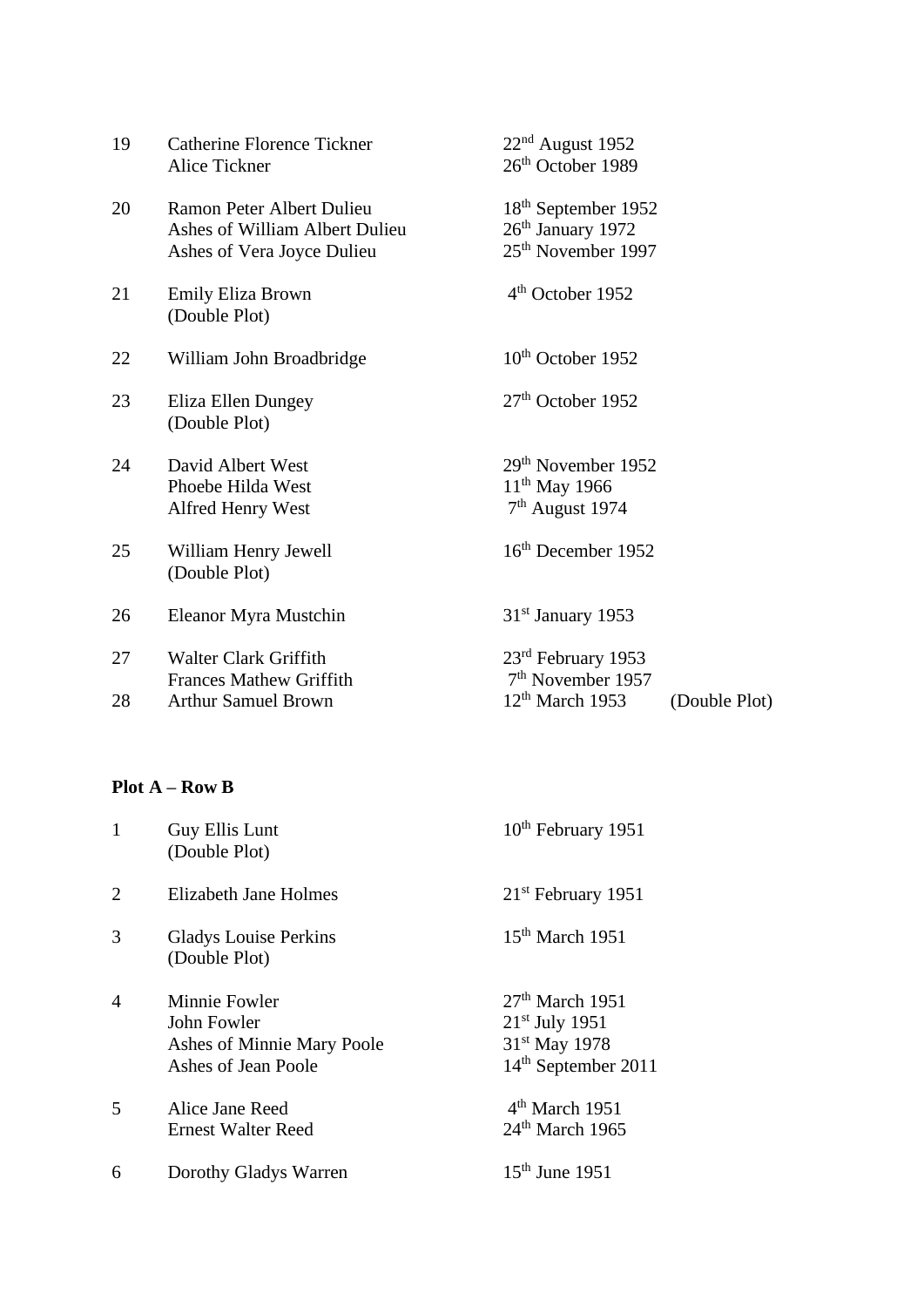| 7  | John Bruce Thomas Webster<br>(Triple Plot)                                                                        | $11^{th}$ July 1951                                                                      |
|----|-------------------------------------------------------------------------------------------------------------------|------------------------------------------------------------------------------------------|
| 8  | <b>Sarah Phyllis Prescott</b><br>(Double Plot)                                                                    | 16 <sup>th</sup> October 1951                                                            |
| 9  | <b>William Arthur Sales</b><br><b>Winifred Sales</b>                                                              | 30 <sup>th</sup> November 1951<br>$27th$ July 1959                                       |
| 10 | Mary Cowlard<br>Levi John Cowlard                                                                                 | 5 <sup>th</sup> December 1951<br>13 <sup>th</sup> January 1967                           |
| 11 | Mary Ann Sales                                                                                                    | $23rd$ January 1952                                                                      |
| 12 | <b>Ronald Finney</b><br>Annie Louise Finney                                                                       | $7th$ February 1952<br>$17th$ March 1964                                                 |
| 13 | <b>George Ernest Barnby</b><br>(Double Plot)                                                                      | $5th$ March 1952                                                                         |
| 14 | <b>Frances Beatrice Farley</b><br><b>Arthur James Victor Farley</b>                                               | $25th$ March 1952<br>10 <sup>th</sup> January 1957                                       |
| 15 | <b>Edward Henry Core</b>                                                                                          | $20^{th}$ May 1952                                                                       |
| 16 | <b>William Grace</b><br>(Double Plot)                                                                             | $5th$ July 1952                                                                          |
| 17 | Derek Sydney Miles<br>Ashes of Sydney Miles<br>Ashes of Amy Gertrude Miles                                        | $7th$ August 1952<br>5 <sup>th</sup> March 1958<br>$19th$ August 2009                    |
| 18 | <b>John Thomas Bonwick</b><br>Eliza Mary Bonwick                                                                  | $27th$ August 1952<br>25 <sup>th</sup> October 1952                                      |
| 19 | Rose Elizabeth H. Sladden<br>John Gilbert George Sladden                                                          | $22nd$ September 1952                                                                    |
| 20 | Alfred John Osmond<br>Gertrude Osmond<br>Vernon Albert Osmond (ashes only at head) 12 <sup>th</sup> February 2014 | 8 <sup>th</sup> October 1952<br>2 <sup>nd</sup> November 1960                            |
| 21 | Lily Lewington<br><b>Arthur Lewington</b>                                                                         | 26 <sup>th</sup> November 1952<br>$13th$ June 1962                                       |
| 22 | Walter Charles Webley<br>Beatrice Ellen Webley (aged 110)<br>Mollie Sparkes (Int of Ashes in middle)              | $12th$ December 1952<br>19 <sup>th</sup> January 1999<br>18 <sup>th</sup> September 2013 |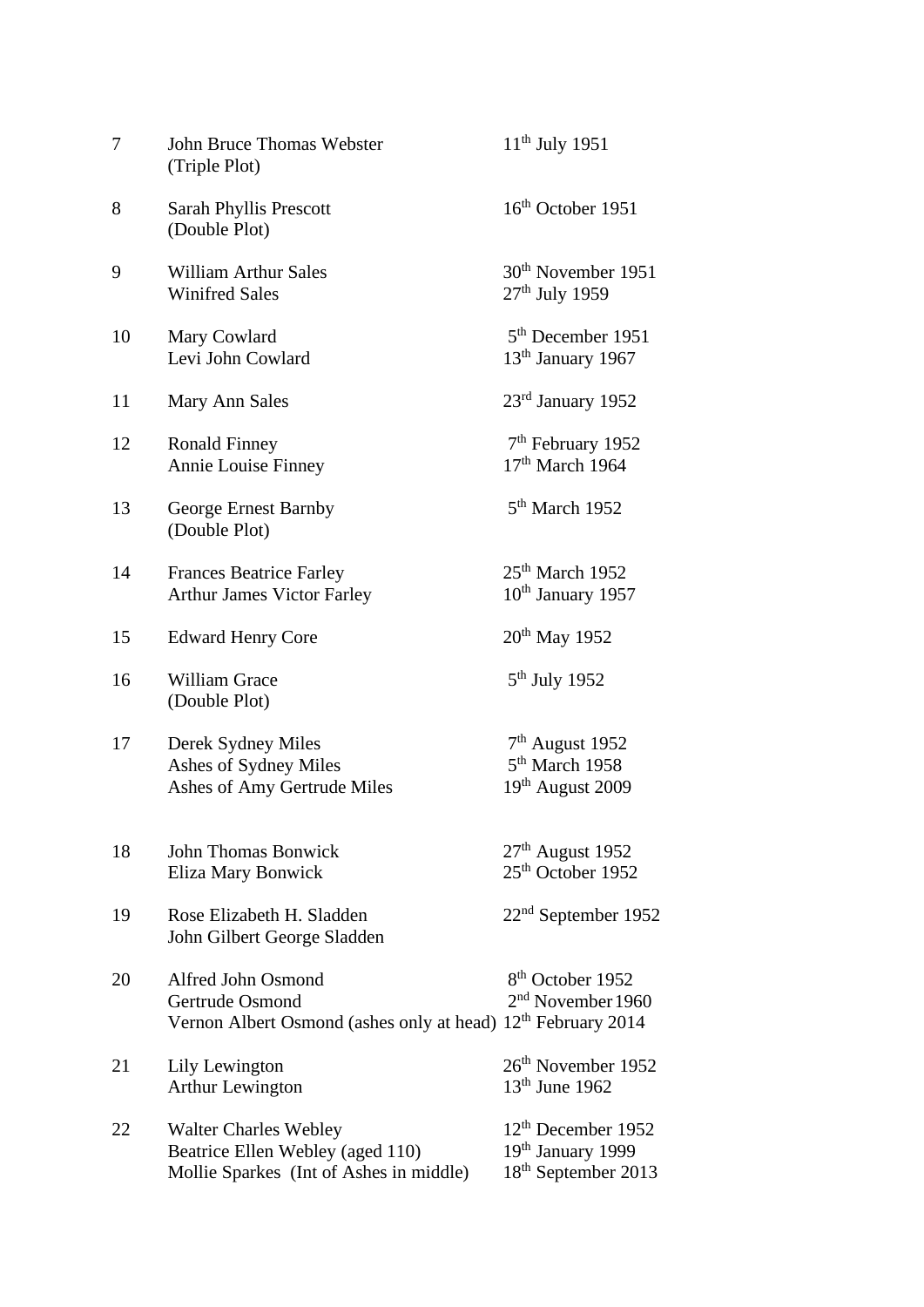| 23 | James Graham<br>(Double Plot)           | $23rd$ January 1953            |
|----|-----------------------------------------|--------------------------------|
| 24 | <b>Charles Frederick William Leader</b> | $31st$ January 1953            |
| 25 | Caroline Annie Wetherall                | $12th$ February 1953           |
| 26 | Mary Jane Watson<br>(Double Plot)       | 24 <sup>th</sup> February 1953 |
| 27 | Amelia Agnes Reeves                     | $24th$ March 1953              |
| 28 | Mabel Gatland                           | $28th$ March 1953              |

## **Plot A – Row C**

| $\mathbf{1}$   | <b>Garnet Wolsley Brazier</b><br>Harriett Dora Brazier              | 12 <sup>th</sup> November 1954<br>9 <sup>th</sup> January 1957 |
|----------------|---------------------------------------------------------------------|----------------------------------------------------------------|
| $\overline{2}$ | <b>Albert Stock</b><br>Mary Rose Stock                              | $12th$ November 1954<br>$6th$ May 1977                         |
| 3              | <b>Edwin Quittenton</b><br>(Double Plot)                            | 10 <sup>th</sup> November 1954                                 |
| 4              | Norman Nicholson<br>(Double Plot)                                   | $29th$ January 1955                                            |
| 5              | Annie Want<br>Edwin Adolphus Want                                   | 3rd February 1955<br>15 <sup>th</sup> December 1956            |
| 6              | William Edward Bergin<br>Sarah Burgin                               | 4 <sup>th</sup> February 1955<br>28 <sup>th</sup> May 1964     |
| 7              | Minnie Valentine<br>Thomas George Valentine                         | $5th$ April 1955<br>23rd May 1961                              |
| 8              | Laurette Reine Dupont<br><b>Anthony Louis Dupont</b>                | $16th$ April 1955<br>14 <sup>th</sup> March 1957               |
| 9              | Robert Frederick Taylor<br>Thomas Frederick Taylor<br>(Triple Plot) | $23rd$ April 1955<br>21st February 1957                        |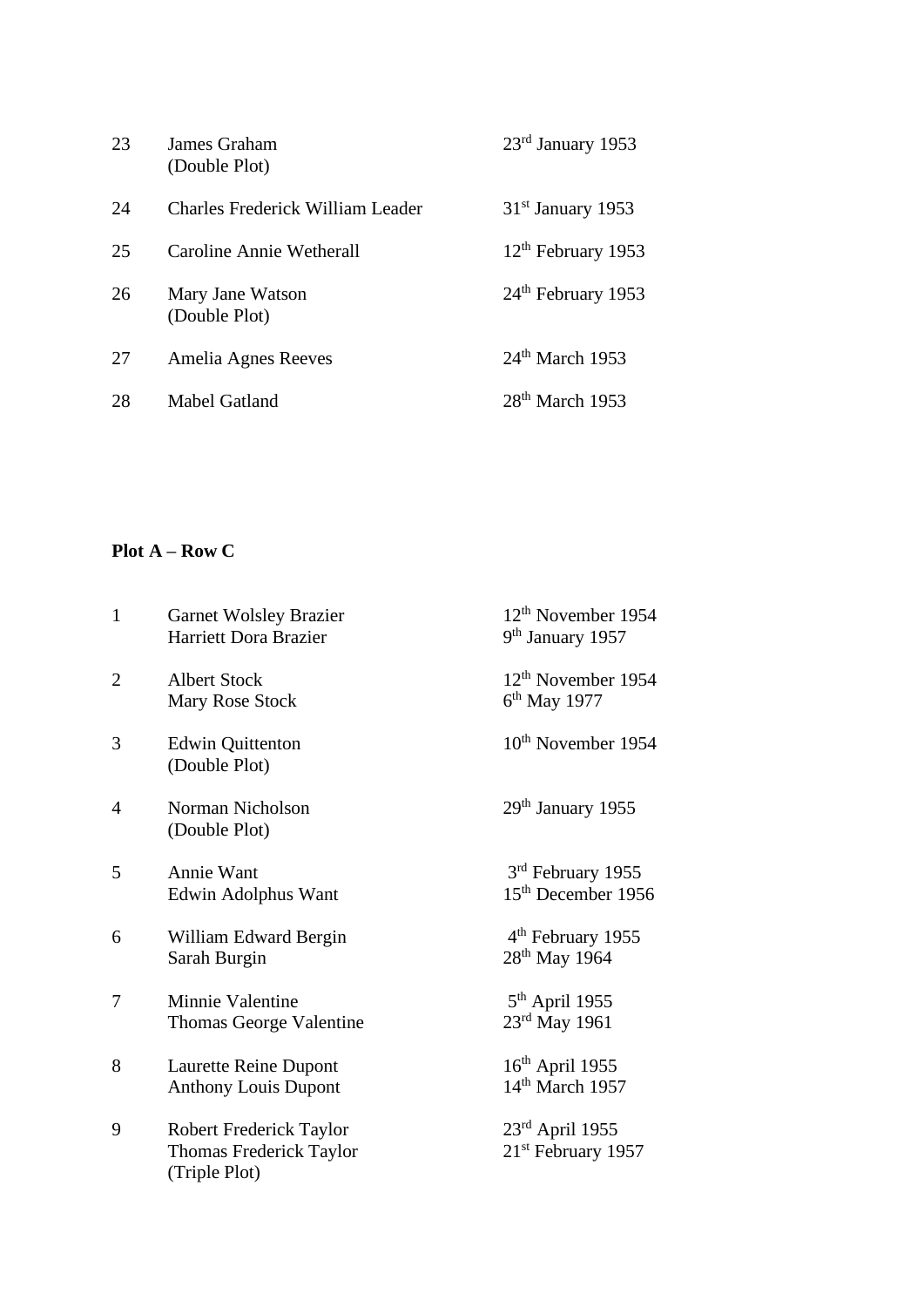| 10 | Thomas William Holder                           | $2nd$ May 1955                                              |
|----|-------------------------------------------------|-------------------------------------------------------------|
| 11 | Mary Hannah Isherwood                           | 21 <sup>st</sup> May 1955                                   |
| 12 | <b>Andrew Thomas Brown</b><br>Eliza Emily Brown | 25 <sup>th</sup> May 1955<br>12 <sup>th</sup> December 1963 |
| 13 | Robert George Matale Reid                       | $2nd$ June 1955                                             |
| 14 | Hilda Novell<br><b>Charles William Novell</b>   | $16th$ June 1955<br>8 <sup>th</sup> January 1959            |
| 15 | <b>Frances Annie Simmons</b>                    | $29th$ June 1955                                            |
| 16 | <b>Sydney Bright</b><br>Ellen Bright            | $16th$ July 1955<br>$6th$ June 1980                         |
| 17 | Doris V. K. J. Harmer                           | $19th$ July 1955                                            |
| 18 | <b>Emily Alice Maud Mould</b>                   | $20th$ July 1955                                            |
| 19 | Lena Edith Ellen Walker                         | 15 <sup>th</sup> August 1955                                |
| 20 | Percy John Holloway                             | $1st$ September 1955                                        |
| 21 | William Lea                                     | 13 <sup>th</sup> September 1955                             |
| 22 | <b>Marian Bennett</b>                           | 30 <sup>th</sup> September 1955                             |
| 23 | <b>Jesse Gilbert</b><br>(Double Plot)           | 8 <sup>th</sup> October 1955                                |
| 24 | <b>Catherine Felton</b>                         | $22nd$ October 1955                                         |
| 25 | <b>Fred Chambers</b>                            | 14 <sup>th</sup> February 1956                              |
| 26 | Amy Fletcher                                    | 12 <sup>th</sup> September 1955                             |
| 27 | Arthur Woodhead                                 | 2 <sup>nd</sup> September 1955                              |
| 28 | Phyllis Jane Symons<br>(Triple Plot)            | 25 <sup>th</sup> February 1955                              |

### **Plot A – Row D**

| James Douglas Earlam | $14th$ March 1958 |
|----------------------|-------------------|
|----------------------|-------------------|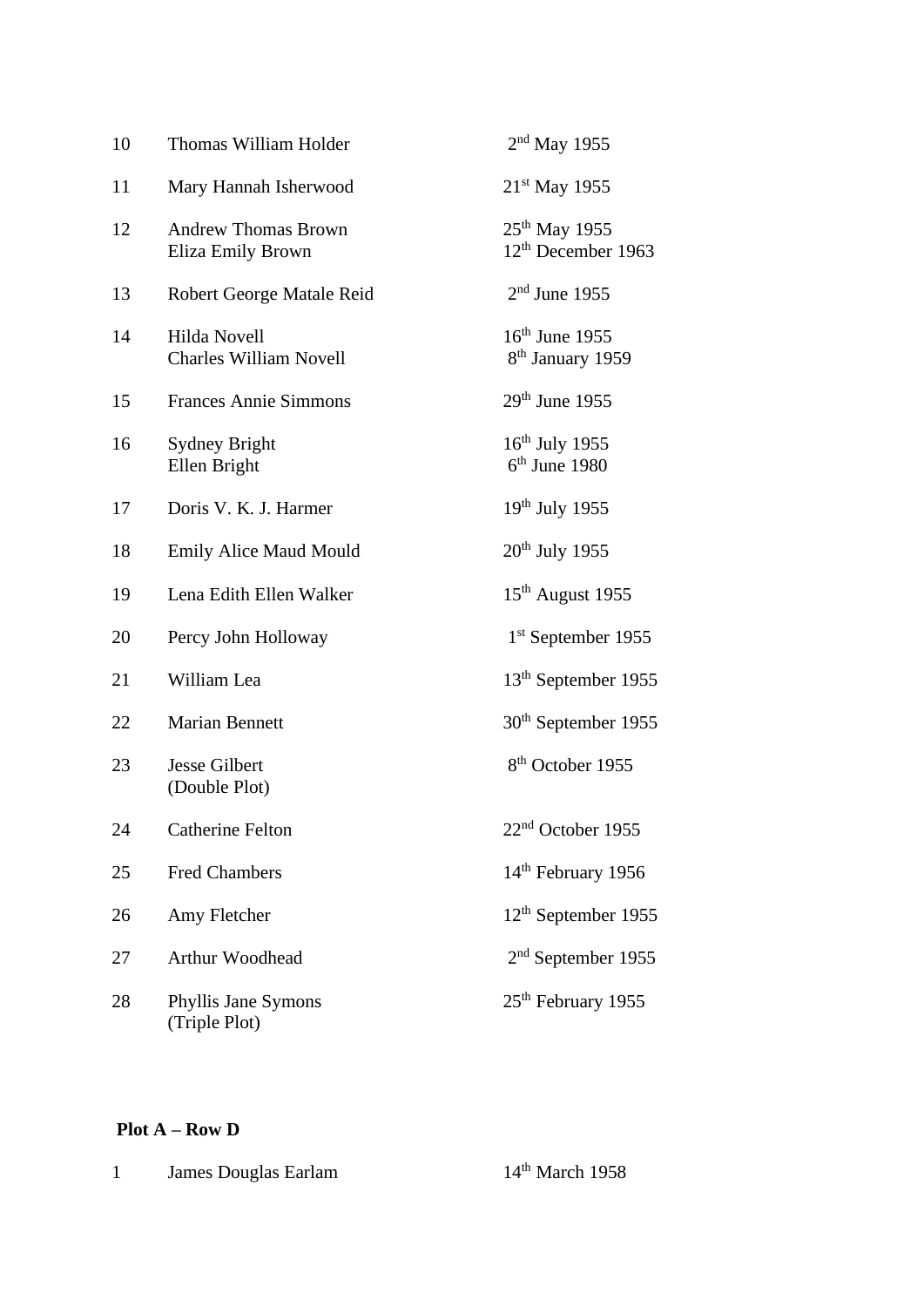|                | Roberta Adamson Walker Earlam<br>(Triple Plot)                                | 26 <sup>th</sup> November 1982                                  |
|----------------|-------------------------------------------------------------------------------|-----------------------------------------------------------------|
| $\overline{2}$ | Peter Sydney Rayner<br>Ashes of Joyce Betty Martin                            | $21st$ April 1959<br>8 <sup>th</sup> November 1973              |
| 3              | <b>Frederick Charles Mortlock</b><br>(Double Plot)                            | $7th$ May 1959                                                  |
| $\overline{4}$ | Joseph Henry McRae<br>Dorothy McRae                                           | $27th$ August 1959<br>19th October 1983                         |
| 5              | John Edward King<br>(Double Plot)                                             | 28 <sup>th</sup> November 1959                                  |
| 6              | <b>Agnes Elizabeth Maxsom</b>                                                 | $12th$ December 1959                                            |
| 7              | <b>Thomas Charles Rivers</b><br><b>Vesta Marion Rivers</b>                    | 17 <sup>th</sup> December 1959<br>23rd May 1960                 |
| 8              | Mary Veronica Angel<br>Cyril George Angel                                     | 14 <sup>th</sup> January 1960<br>20 <sup>th</sup> January 1986  |
| 9              | Marie Felicity Angel (Double)                                                 | $05th$ March 2010                                               |
| 10             | <b>Elsie Florence Murray</b><br>(Double Plot)                                 | $19th$ March 1960                                               |
| 11             | William Card<br>Annie Ada Card                                                | $13th$ April 1960<br>$19^{th}$ April 1982                       |
| 12             | <b>Bertha Howe</b><br>(Double Plot)                                           | $17th$ August 1960                                              |
| 13             | Mabel Luff<br>Henry Edwin Luff                                                | 1 <sup>st</sup> September 1960<br>3 <sup>rd</sup> February 1961 |
| 14             | William John Goodwin<br>Mildred Muriel Josephine Kedram Goodwin 24th May 1977 |                                                                 |
| 15             | Henry James Rolfe<br>Ada Rolfe                                                | 17 <sup>th</sup> November 1960<br>$4th$ July 1977               |
| 16             | Sophy Houlton<br>Ashes of Walter Charles Houlton died 1945<br>(Double Plot)   | 7 <sup>th</sup> December 1960                                   |
| 17             | <b>Ella Daisy Levings</b><br><b>Oliver Herbert Levings</b>                    | $2nd$ June 1961<br>$20^{th}$ May 1965                           |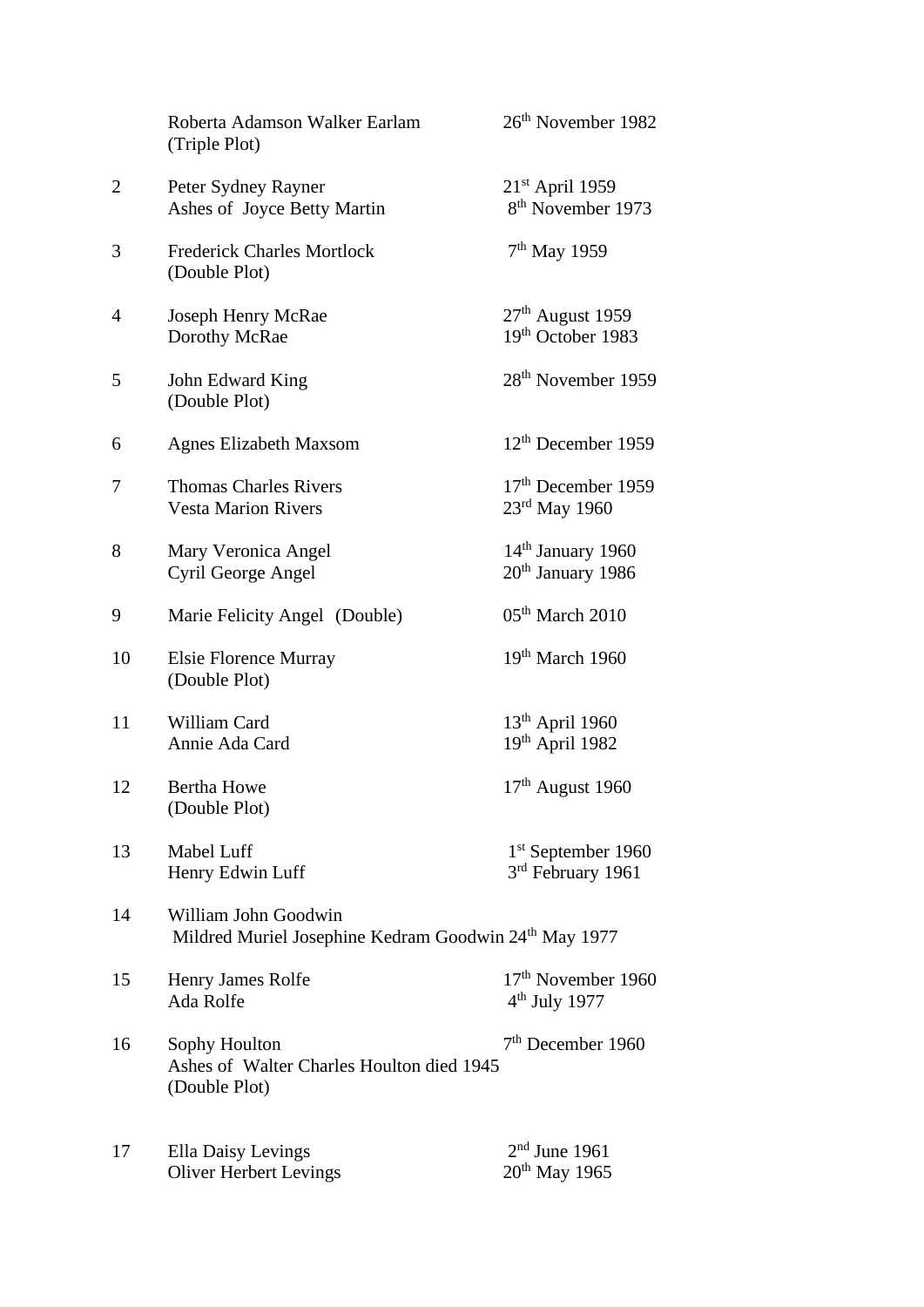| 18 | <b>Barry Oenfel Smith</b>                                    | $24th$ June 1961                                      |
|----|--------------------------------------------------------------|-------------------------------------------------------|
| 19 | Eileen Mary Waters<br>(Double Plot)                          | $29th$ September 1961                                 |
| 20 | Rosa Coley<br><b>Frederick Coley</b>                         | 15 <sup>th</sup> November 1961<br>$27th$ April 1963   |
| 21 | Florence Julia Pride<br>Ashes of Herbert Charles Pride       | 20 <sup>th</sup> November 1961<br>$1st$ December 1961 |
| 22 | <b>Bernard Joseph Brookes</b><br>Nora Una Brookes            | $10th$ April 1962<br>$21st$ June 1990                 |
| 23 | Robert Benjamin Peters<br>Ashes of Helen Peters              | $25th$ April 1962<br>15 <sup>th</sup> January 1997    |
| 24 | George Seaman Buckingham<br>Ashes of Edith Priddy Buckingham | $8th$ June 1962<br>$27th$ May 1970                    |
| 25 | <b>Harold Edward Ash</b><br>Gertrude Alice Ash               | $25th$ April 1960<br>23rd January 1969                |
| 26 | James MacConnell Kilpatrick<br>(Churchwarden)                | $7th$ April 1960                                      |
|    | Jeanie Marjorie Kilpatrick                                   | $19th$ July 2001                                      |

# **Plot A – Row E**

| 1              | Pattyson Edmund Good<br>Ada Mary Good    | 30 <sup>th</sup> April 1959<br>$3rd$ July 1981      |
|----------------|------------------------------------------|-----------------------------------------------------|
| $\overline{2}$ | Alice May Dawson<br>(Double Plot)        | $20^{th}$ May 1959                                  |
| 3              | Jane Bastin<br>(Double Plot)             | $20th$ August 1959                                  |
| $\overline{4}$ | Alice Bennett Buckfield<br>(Double Plot) | $2nd$ October 1959                                  |
| 5              | Bertha Layton<br>(Double Plot)           | 12 <sup>th</sup> December 1959                      |
| 6              | Lewis Holloway<br>Elizabeth Ada Holloway | 31 <sup>st</sup> December 1959<br>$26th$ March 1956 |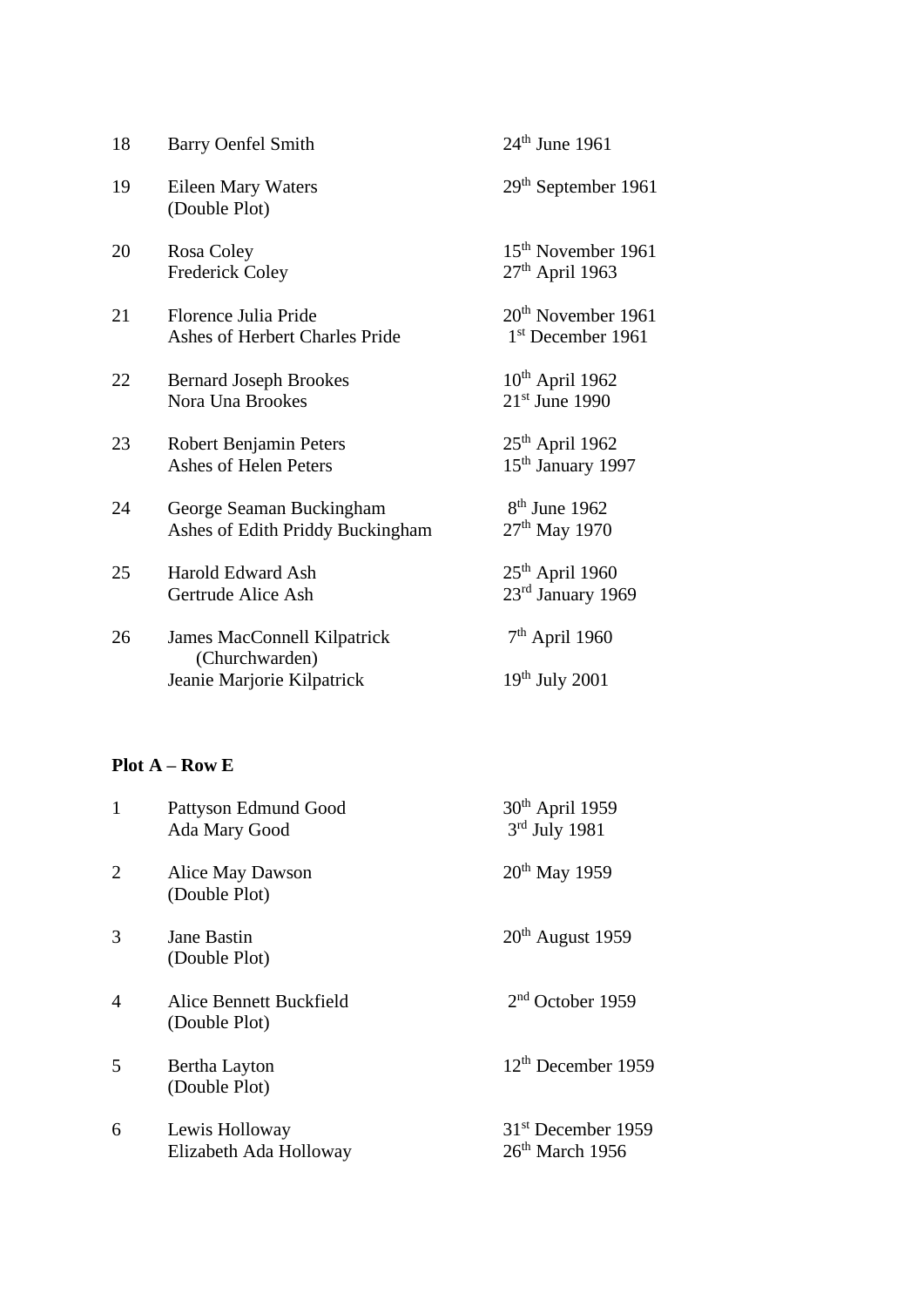| 7  | John Robson<br>Nora Johnson Robson                                    | 8 <sup>th</sup> January 1960<br>$2nd$ April 1965                                                  |
|----|-----------------------------------------------------------------------|---------------------------------------------------------------------------------------------------|
| 8  | David Shearer Cullen<br>(Double Plot)                                 | 19 <sup>th</sup> February 1960                                                                    |
| 9  | George Gibbs<br>Alice Mary Gibbs                                      | $12th$ March 1960<br>$29th$ August 1970                                                           |
| 10 | <b>Mabel Eleanor Carter</b><br>(Double Plot)                          | $29th$ March 1960                                                                                 |
| 11 | John Everett Awdry Firth<br>(Double Plot)                             | $26th$ September 1960                                                                             |
| 12 | <b>Suzanne Marthe Matilde Danby</b><br><b>Frank Richmond Danby</b>    | $14th$ October 1960<br>1 <sup>st</sup> December 1967                                              |
| 13 | <b>Albert Henry Harris</b><br>(Double Plot)                           | 5 <sup>th</sup> November 1960                                                                     |
| 14 | Ashes of Frederick George King                                        | 19 <sup>th</sup> November 1960                                                                    |
| 15 | <b>Charles Scott Webb Simpson</b><br>(Double Plot)                    | 15 <sup>th</sup> February 1961                                                                    |
| 16 | Irene Elizabeth Wilkins<br>(Double Plot)                              | $20^{th}$ May 1961                                                                                |
| 17 | <b>Edith Rose Eaton</b><br>Henry Richard Eaton                        | $6th$ June 1961<br>20 <sup>th</sup> February 1965                                                 |
| 18 | <b>Lily Motts</b><br>(Double Plot)                                    | 15 <sup>th</sup> September 1961                                                                   |
| 19 | <b>Ernest Creed</b><br><b>Margaret Creed</b><br>Ashes of Donald Creed | 13 <sup>th</sup> October 1961<br>14 <sup>th</sup> September 1981<br>18 <sup>th</sup> January 1994 |
| 20 | <b>Lily Sculley</b><br>(Triple Plot)                                  | $12th$ January 1962                                                                               |
| 21 | <b>Archibald Stuart Peacock</b><br><b>Elsie Mary Peacock</b>          | $29th$ January 1962<br>29 <sup>th</sup> May 1964                                                  |
| 22 | <b>Martin Higgins</b><br>(Double Plot)                                | $12th$ April 1962                                                                                 |
| 23 | Percy Henry Walter Hatch                                              | $7th$ May 1962                                                                                    |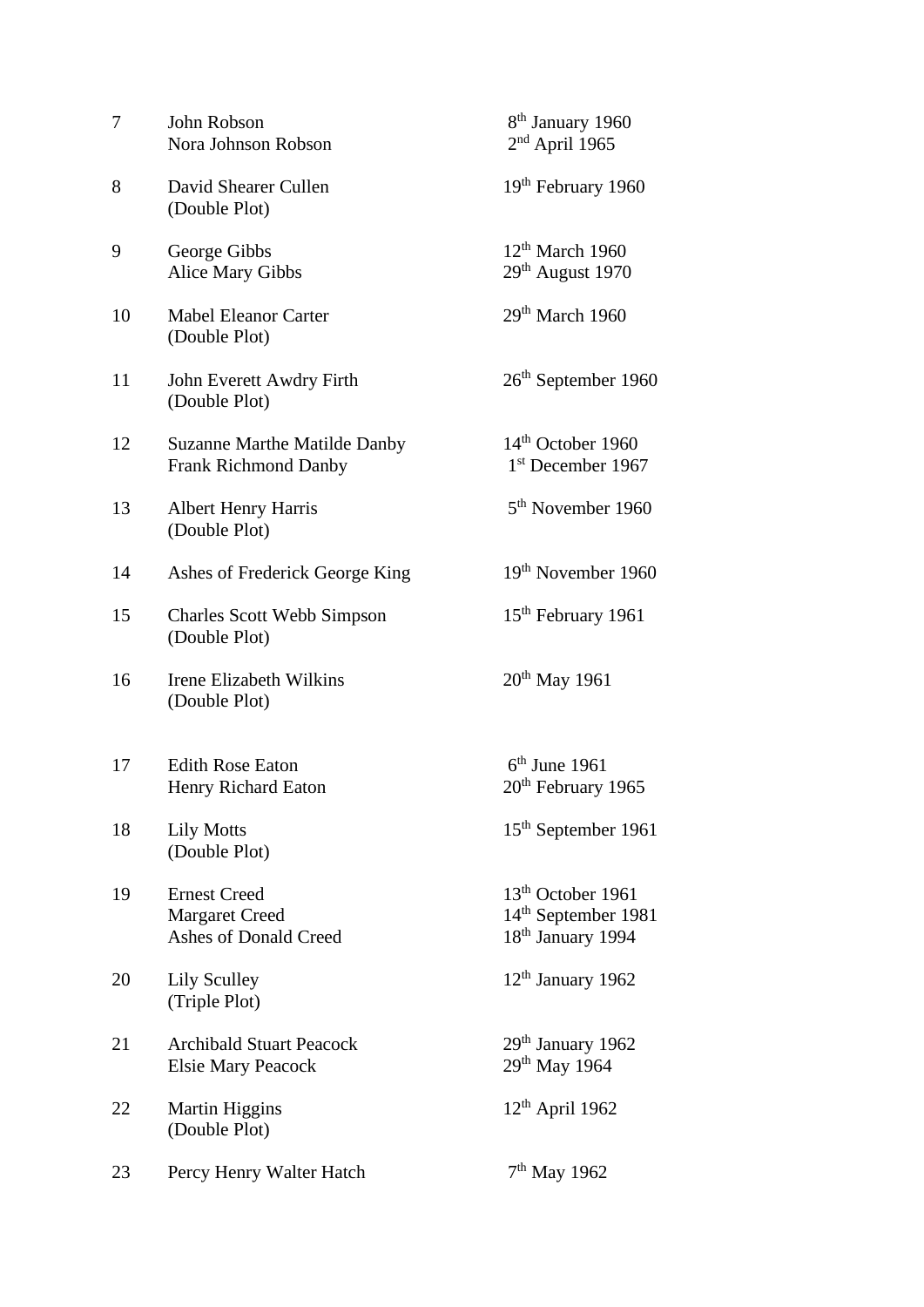(Double Plot)

| 24 | William Henry Rawlinson<br>(Double Plot)     | $29th$ August 1962                                  |
|----|----------------------------------------------|-----------------------------------------------------|
| 25 | Alfred Ernest Long<br>Mabel Evelyn Maud Long | $11th$ September 1962<br>4 <sup>th</sup> April 1979 |
| 26 | Noah Thomas Peters<br>(Double Plot)          | $11th$ October 1962                                 |

### **Plot A – Row F**

| $\mathbf{1}$   | John Anthony Bridger<br>Mary Elizabeth Bridger<br>Ashes of Reginald John Bridger<br>Ashes of Alice Dora Bridger | 22 <sup>nd</sup> October 1962<br>20 <sup>th</sup> January 1977<br>1st March 1978<br>19 <sup>th</sup> November 1992 |
|----------------|-----------------------------------------------------------------------------------------------------------------|--------------------------------------------------------------------------------------------------------------------|
| $\overline{c}$ | Mark Herwin<br>(Double Plot)                                                                                    | 2 <sup>nd</sup> November 1962                                                                                      |
| 3              | Elsie Amelia Cayley<br>(Double Plot)                                                                            | 29 <sup>th</sup> November 1962                                                                                     |
| 4              | John Veitch Spence Robb<br>(Double Plot)                                                                        | 15 <sup>th</sup> December 1962                                                                                     |
| 5              | George Chipperfield<br>Florence Chipperfield                                                                    | 3rd January 1963<br>27 <sup>th</sup> May 1975                                                                      |
| 6              | Thomas James Kear<br>(Double Plot)                                                                              | 3rd March 1963                                                                                                     |
| 7              | Henry Brown<br>(Double Plot)                                                                                    | 29 <sup>th</sup> March 1963                                                                                        |
| 8              | <b>Ralph Roy Sayers</b><br>(Double Plot)<br>Avril Lesley Cassidy (IOA at head)                                  | $10^{th}$ May 1963<br>30 July 2014                                                                                 |
| 9              | <b>Walter Thomas Hough</b><br>(Double Plot)                                                                     | 18 <sup>th</sup> May 1963                                                                                          |
| 10             | Dudley George Felton<br>(Double Plot)                                                                           | $1st$ June 1963                                                                                                    |
| 11             | Brian Kennedy-Cooke                                                                                             | $18th$ June 1963                                                                                                   |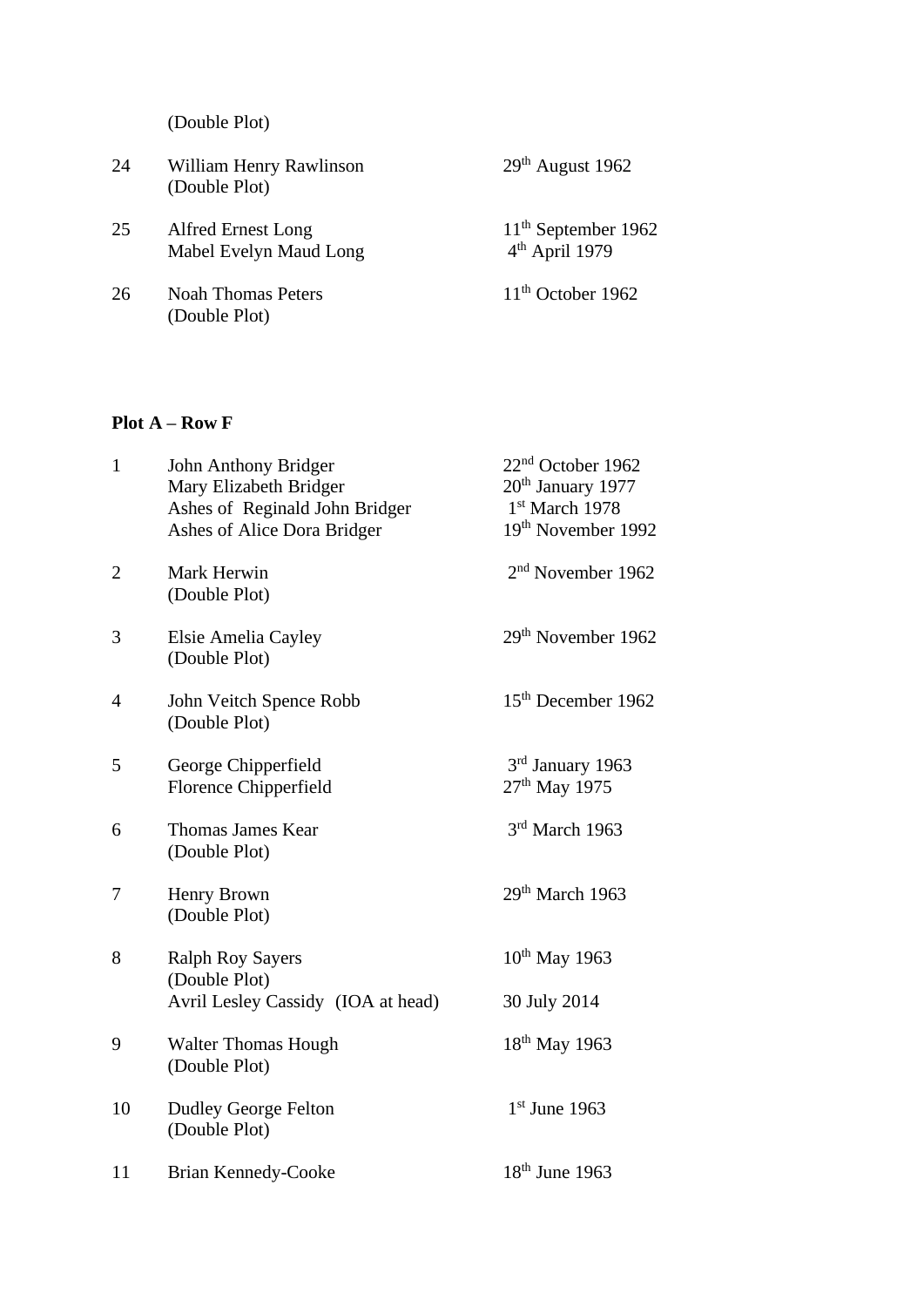|     | Annette Rae Kennedy-Cooke                                    | 27 <sup>th</sup> December 1984                                   |
|-----|--------------------------------------------------------------|------------------------------------------------------------------|
| 12  | Geoffrey Walter John Webley<br><b>Betty Eileen Webley</b>    | $2nd$ July 1963<br>11 <sup>th</sup> October 1990                 |
| 13  | <b>Thomas Charlie John Simmons</b><br>Alice May Simmons      | $17th$ July 1963<br>26 <sup>th</sup> March 1976                  |
| 13a | Between 13 & 14 Still Born Child                             | $14th$ August 1963                                               |
| 14  | Elizabeth Mary Barker                                        | $29th$ August 1963                                               |
| 15  | <b>Thomas Charles Valentine</b><br>Louisa May Valentine      | 27 <sup>th</sup> November 1963<br>10 <sup>th</sup> December 1979 |
| 16  | Victoria May Wade<br>William Henry Wade                      | 4 <sup>th</sup> December 1963<br>$22nd$ May 1968                 |
| 17  | <b>Ethel Elizabeth Peters</b><br><b>William David Peters</b> | 17 <sup>th</sup> December 1963<br>$25th$ April 1968              |
| 18  | Rose Ethel Scott<br>(Double Plot)                            | $1st$ January 1964                                               |
| 19  | Kate Elizabeth Keen                                          | 9 <sup>th</sup> January 1964                                     |
| 20  | <b>Harold Needham</b><br>Marguerite Jessie Needham           | 25 <sup>th</sup> February 1964<br>12 <sup>th</sup> October 1966  |

## **Plot A – Row G**

| 1              | <b>James Herbert Rhodes</b><br>Annie Sophia Rhodes                        | 31 <sup>st</sup> May 1963<br>$27th$ October 1965  |
|----------------|---------------------------------------------------------------------------|---------------------------------------------------|
| $\overline{2}$ | Harold Edmond Bernard Walker<br>(Double Plot)                             | $20th$ March 1964                                 |
| 3              | Ada Mary Maclean<br>(Double Plot)                                         | $6th$ June 1964                                   |
| $\overline{4}$ | <b>Charles William Edward Gaulder</b><br>Violette Ernestine Annie Gaulder | $18th$ July 1964<br>3rd May 1969                  |
| 5              | <b>Sidney Matthews</b>                                                    | $20th$ July 1964                                  |
| 6              | <b>Leonard Wilfred David Best</b><br>Mary Theresa Best                    | $28th$ July 1964<br>4 <sup>th</sup> November 2002 |
| 7              | May Barker                                                                | $22nd$ October 1964                               |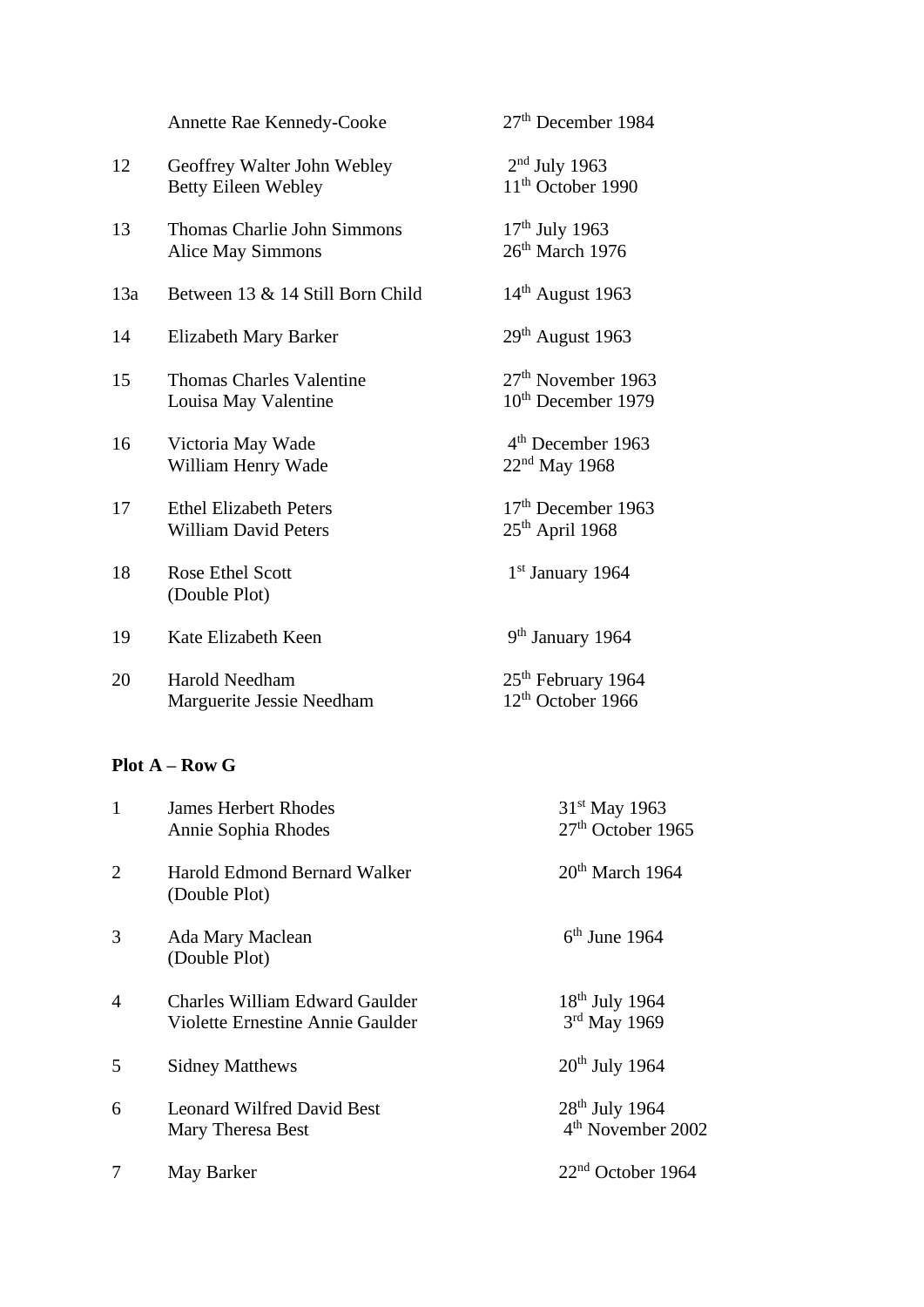| 8  | <b>Frederick George Adams</b><br>(Double Plot)                                                       | 30 <sup>th</sup> October 1964                                                                    |
|----|------------------------------------------------------------------------------------------------------|--------------------------------------------------------------------------------------------------|
| 9  | Harry Jordan                                                                                         | $7th$ November 1964                                                                              |
| 10 | Eva Louisa Youngman                                                                                  | $11th$ January 1965                                                                              |
| 11 | Louisa Leah Cooper<br>William Edward Cooper                                                          | 22 <sup>nd</sup> January 1965<br>22 <sup>nd</sup> February 1966                                  |
| 12 | <b>John Donald Carver</b><br><b>Suzanne Tracey Valentine</b><br>Margaret McGarrigle Johnson Ryecroft | 16 <sup>th</sup> February 1965<br>21 <sup>st</sup> August 1965<br>17 <sup>th</sup> December 2007 |
| 13 | <b>Edward Feasey (Double Plot)</b><br>Margaret Tyler (formerly Feasey) IOA                           | 3rd March 1965<br>$24th$ April 2013                                                              |
| 14 | <b>Tony George Endacott</b><br>Ashes of George William Endacott<br>Ashes of Barbara Joan Endacott    | 6 <sup>th</sup> March 1965<br>14 <sup>th</sup> May 1999<br>$10th$ June 2005                      |
| 15 | John William Harrage<br>(Double Plot)                                                                | 5 <sup>th</sup> March 1965                                                                       |
| 16 | Alan Francis Vernon Quittenden<br>Winifred Elizabeth Louena Quittenden                               | 31 <sup>st</sup> March 1965<br>5 <sup>th</sup> January 1973                                      |
| 17 | <b>Alfred Arthur Kendall</b><br>Doris Evelyn Kendall                                                 | 1 <sup>st</sup> May 1965<br>$4th$ July 1979                                                      |
| 18 | <b>Sidney Edward Woods</b>                                                                           | $6th$ May 1965                                                                                   |
| 19 | <b>Henry Palmer</b><br>Rosina Palmer                                                                 | $20th$ May 1965<br>15 <sup>th</sup> November 1974                                                |
| 20 | Esther Ann Ogram<br>Hannah Mary Ogram                                                                | 9 <sup>th</sup> September 1985<br>20 <sup>th</sup> May 1970                                      |

# **Plot A – Row H**

| <b>Mabel Florence Adams</b><br>(Double Plot) | $23rd$ September 1965                         |
|----------------------------------------------|-----------------------------------------------|
| Bertha Bravery<br><b>Margery Groom</b>       | $24th$ November 1965<br>$22nd$ September 1965 |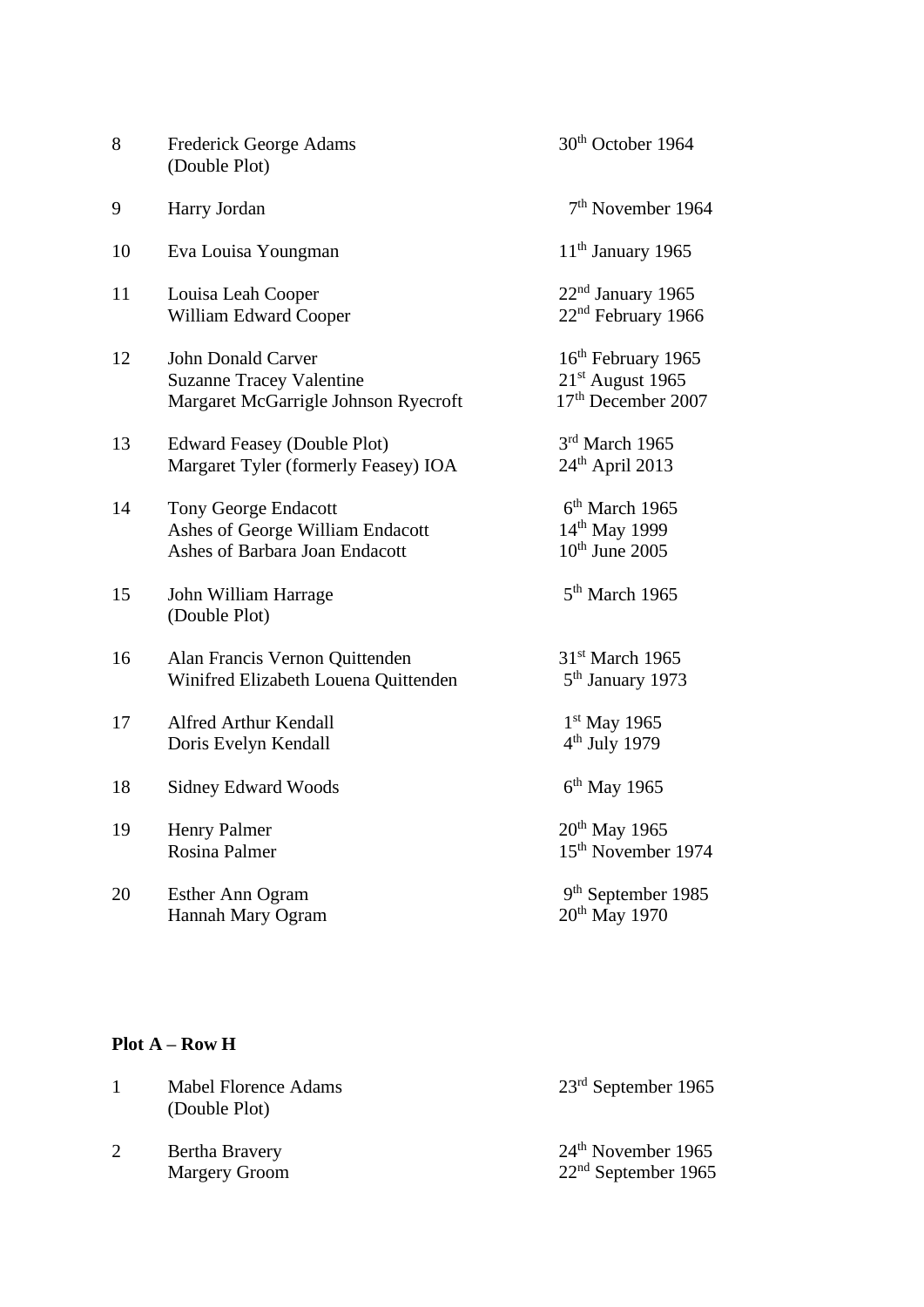| 3  | <b>Reginald Gordon Bennett</b><br><b>Phyllis Margaret Bennett</b>                                                                                      | 2 <sup>nd</sup> December 1965<br>$27th$ June 1991                                                                    |
|----|--------------------------------------------------------------------------------------------------------------------------------------------------------|----------------------------------------------------------------------------------------------------------------------|
| 4  | <b>Evelyn Eleanor Margaret Thomas</b><br>Geoffrey Tudor Thomas (IOA at head)                                                                           | 30 <sup>th</sup> December 1965<br>$24th$ July 2013                                                                   |
| 5  | Maud Ethel Mary Cook<br>(Double Plot)                                                                                                                  | 18 <sup>th</sup> December 1966                                                                                       |
| 6  | Lynne Barbara Attrill<br>John Attrill                                                                                                                  | $11th$ March 1966<br>15 <sup>th</sup> November 1993                                                                  |
| 7  | John Alfred Osmond (Double Plot)<br>Ashes of Oliver John Leonard Goldbart<br>Ashes of Kathleen Laura Osmond<br>Ashes of Kathryn Ann Osmond at Head End | $22nd$ February 1966<br>$01st$ July 2007<br>at foot<br>$01st$ March 2009 middle<br>$8th$ July 2017                   |
| 8  | Edwin Joel Bradford<br>(Double Plot)                                                                                                                   | $22nd$ March 1966                                                                                                    |
| 9  | Joseph Arthur Jordan<br>Ellen Jordan                                                                                                                   | $3rd$ May 1966<br>8 <sup>th</sup> December 1977                                                                      |
| 10 | Maud Ethel Bridger<br>(Double Plot)                                                                                                                    | 26 <sup>th</sup> May 1966                                                                                            |
| 11 | <b>Frank Edward Neal</b><br>Ashes of Grace Mary Neal`                                                                                                  | $30th$ June 1966<br>9 <sup>th</sup> November 2002                                                                    |
| 12 | Elizabeth Ogden<br><b>Jane Calvert</b>                                                                                                                 | $27th$ July 1966<br>15 <sup>th</sup> February 1967                                                                   |
| 13 | <b>Olive Ethel Reeve</b><br><b>Walter Horace Reeve</b>                                                                                                 | $2nd$ August 1966<br>24 <sup>th</sup> August 1966                                                                    |
| 14 | Rose Edna Annie Hatch<br>Annie Budd                                                                                                                    | $15th$ August 1966<br>2 <sup>nd</sup> December 1971                                                                  |
| 15 | Henry Morris Davis<br><b>Edith Louisa Davis</b>                                                                                                        | $19th$ August 1966<br>16 <sup>th</sup> March 1999                                                                    |
| 16 | Adrian Kenneth Tandridge<br>Alan Ronald Tandridge<br>Lily Primrose Tandridge<br>Ashes of Pauline Janice Tandridge                                      | 31 <sup>st</sup> October 1966<br>8 <sup>th</sup> September 1978<br>6 <sup>th</sup> January 1999<br>$16th$ April 2004 |
| 17 | <b>Edward Henry Sargent</b>                                                                                                                            | 8 <sup>th</sup> December 1966                                                                                        |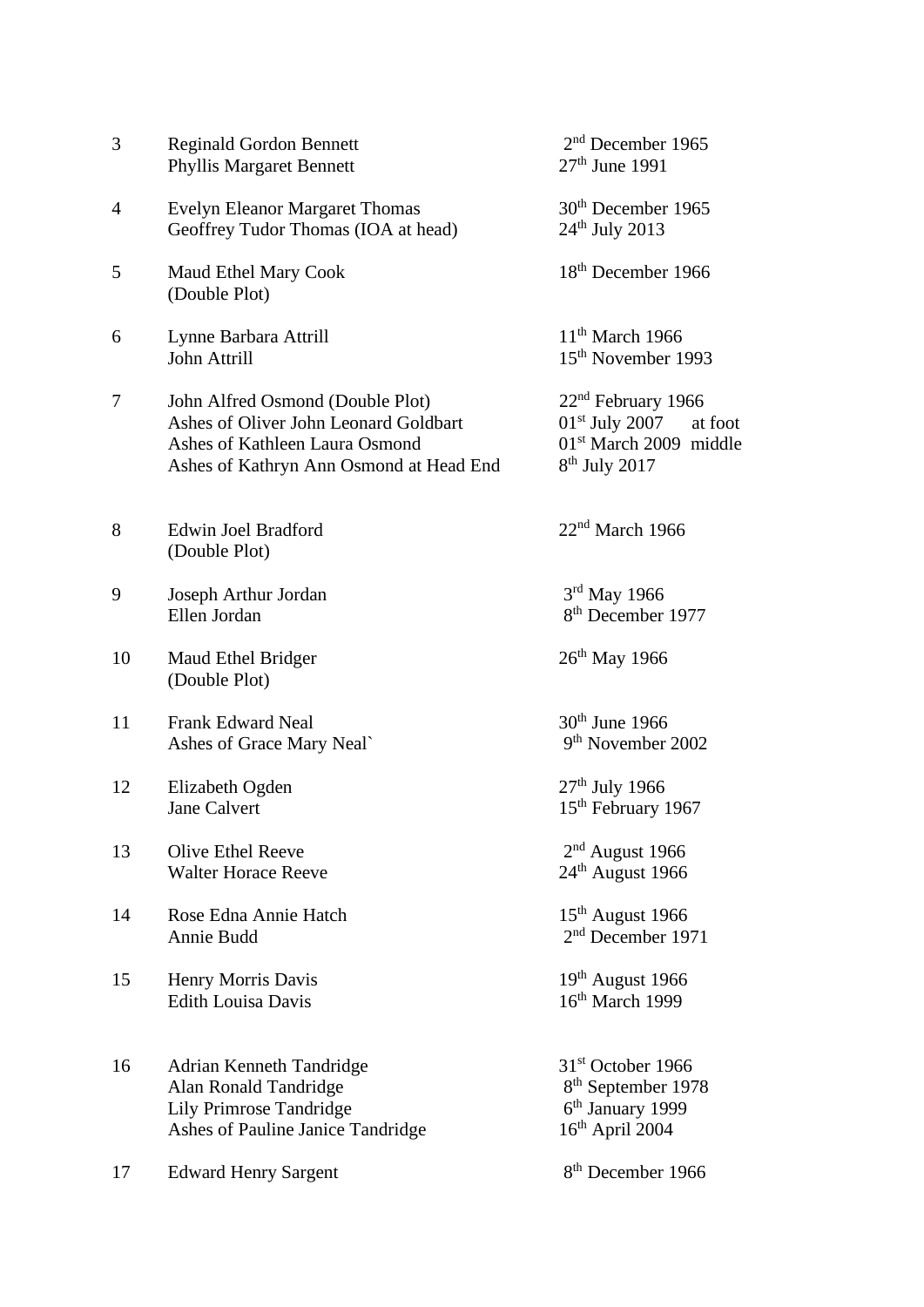(Double Plot)

| 18 | <b>Mabel Quittenton</b><br>Dorothy Mabel Quittenton        | $10th$ January 1967<br>$10^{th}$ March 1988 |
|----|------------------------------------------------------------|---------------------------------------------|
| 19 | <b>Edith Maud Graffham</b><br>Wilfred Harold John Graffham | $16th$ January 1967<br>$7th$ September 1973 |
| 20 | <b>Richard Allan Core</b><br>(Double Plot)                 | 15 <sup>th</sup> February 1967              |

# **Plot A – Row I**

| $\mathbf{1}$   | <b>Olive Alice Sales</b><br>(Double Plot)                                                     | 8 <sup>th</sup> March 1967                                                           |
|----------------|-----------------------------------------------------------------------------------------------|--------------------------------------------------------------------------------------|
| $\overline{2}$ | Walter Jack Munday<br>Ashes of Margaret Joan Munday<br>Ashes of Clive Godfrey Munday          | $27th$ April 1967<br>2 <sup>nd</sup> February 2001<br>20 <sup>th</sup> December 2004 |
| 3              | Julie Helen Daniels<br>(Triple Plot)                                                          | 9 <sup>th</sup> March 1967                                                           |
| 4              | <b>Brian Eric Shaw</b><br>(Double Plot)                                                       | $10^{th}$ July 1967                                                                  |
| 5              | Gladys Eva Hoath<br><b>Jesse Charles Hoath</b>                                                | 10 <sup>th</sup> March 1967<br>10 <sup>th</sup> September 1986                       |
| 6              | Henry Sidney William Osborne<br>Violet Isabel Emily Osborne<br>(Double Plot)                  | 2nd January 1980                                                                     |
| 7              | Thomas William Arthur Morley<br><b>Gertrude Morley</b>                                        | 1 <sup>st</sup> September 1967<br>7 <sup>th</sup> February 2001                      |
| 8              | Louise Sheen<br>(Double Plot)                                                                 | 29 <sup>th</sup> December 1967                                                       |
| 9              | <b>Ellen Frost</b><br><b>Walter Frederick Frost</b><br><b>Ashes of Marion Frost</b>           | 29th March 1968<br>$16^{\text{th}}$ July 1975<br>10 <sup>th</sup> April 2005         |
| 10             | John Edward James Brown<br><b>Beatrice Ellen Brown</b><br>Ashes of David Anthony Samson Brown | $13th$ August 1968<br>30 <sup>th</sup> May 1972<br>$23rd$ June 1995                  |
| 11             | Elizabeth Ann Bignell                                                                         | 18 <sup>th</sup> October 1968                                                        |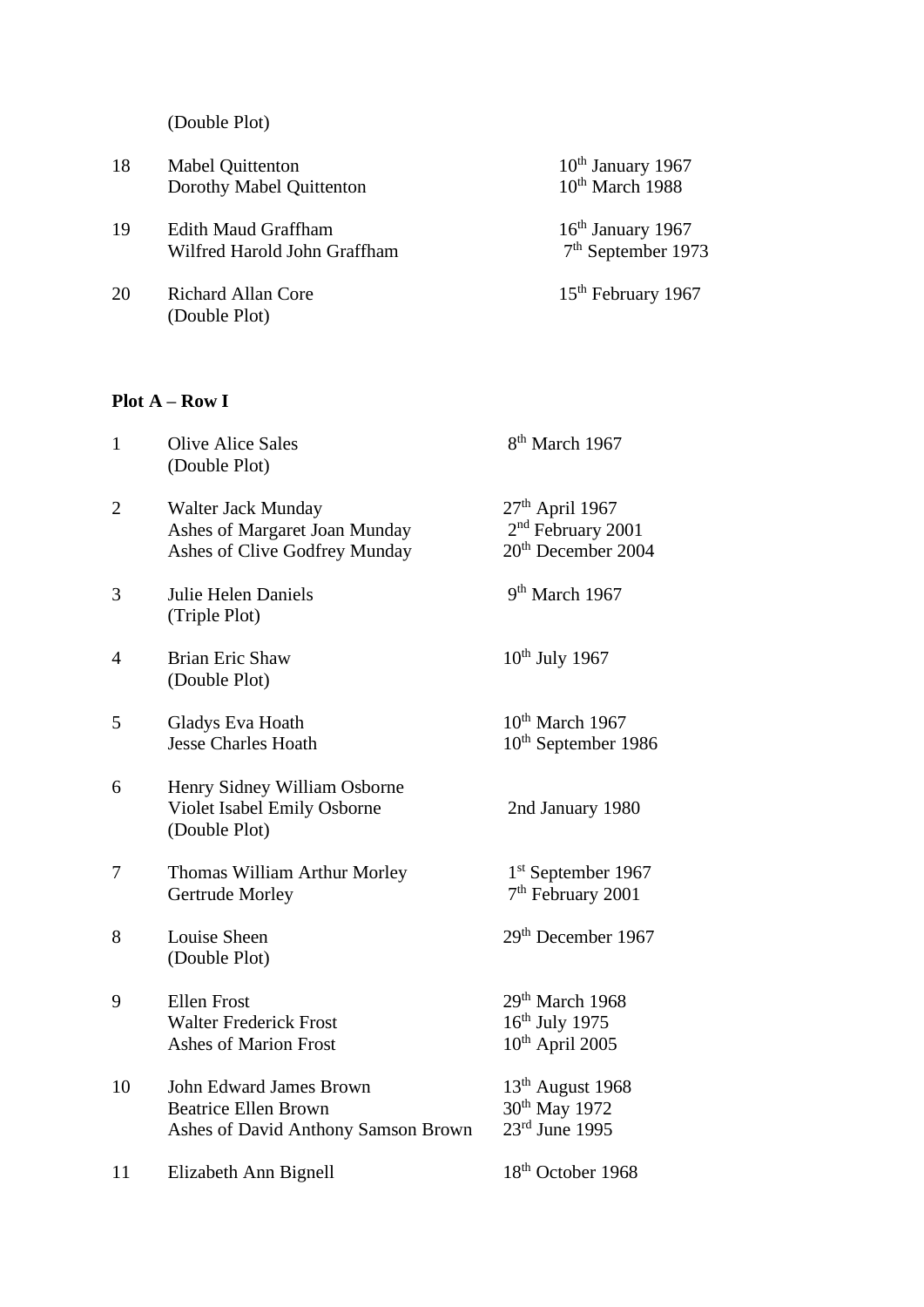(Double Plot)

| 12 | Reginald John Newman<br>John David Newman                               | $7th$ December 1968<br>$15th$ June 1977                           |
|----|-------------------------------------------------------------------------|-------------------------------------------------------------------|
| 13 | David Gould Underhill<br>Denise Marie Germains Underhill                | $12th$ December 1968<br>$15th$ July 1969                          |
| 14 | <b>Katie Daniels</b><br>(Double Plot)                                   | 12 <sup>th</sup> February 1969                                    |
| 15 | Mabel Goulding<br><b>Harold Luke Scott</b>                              | 25 <sup>th</sup> February 1969<br>16 <sup>th</sup> September 1975 |
| 16 | <b>Myrtle Tuck</b>                                                      | $21st$ March 1969                                                 |
| 17 | Mary Josephine Hall<br>(Double Plot)                                    | $11th$ April 1969                                                 |
| 18 | <b>Betty Anne Katie Bartholomew</b><br><b>Ashes of Jack Bartholomew</b> | $22nd$ May 1969<br>31 <sup>st</sup> July 1996                     |
| 19 | <b>Arthur White</b><br>(Double Plot)                                    | $28th$ May 1969                                                   |
| 20 | Elizabeth Mary Ann Sewell<br><b>Irene Audrey Winifred Sewell</b>        | $13th$ March 1969<br>14 <sup>th</sup> February 2000               |

## **Plot A -- Row J**

| $\mathbf{1}$   | Cecil Robert Miller                                          | $10^{th}$ July 1969                               |
|----------------|--------------------------------------------------------------|---------------------------------------------------|
| 2              | Jessie Millicent Thornton<br>(Double Plot)                   | $30th$ July 1969                                  |
| 3              | Elizabeth Anne Benham<br><b>Alfred Charles Benham</b>        | $5th$ August 1969<br>$14th$ August 1981           |
| $\overline{4}$ | <b>Florence Harriett Mustchin</b><br>George Stephen Mustchin | 3 <sup>rd</sup> September 1969<br>$8th$ June 1977 |
| 5              | <b>Henry Dobinson</b><br>Florence May Dobinson               | $14th$ October 1969<br>$28th$ August 1975         |
| 6              | <b>Betty Buckley</b><br>(Double Plot)                        | 15 <sup>th</sup> October 1969                     |
| 7              | William George Elliott                                       | $22nd$ October 1969                               |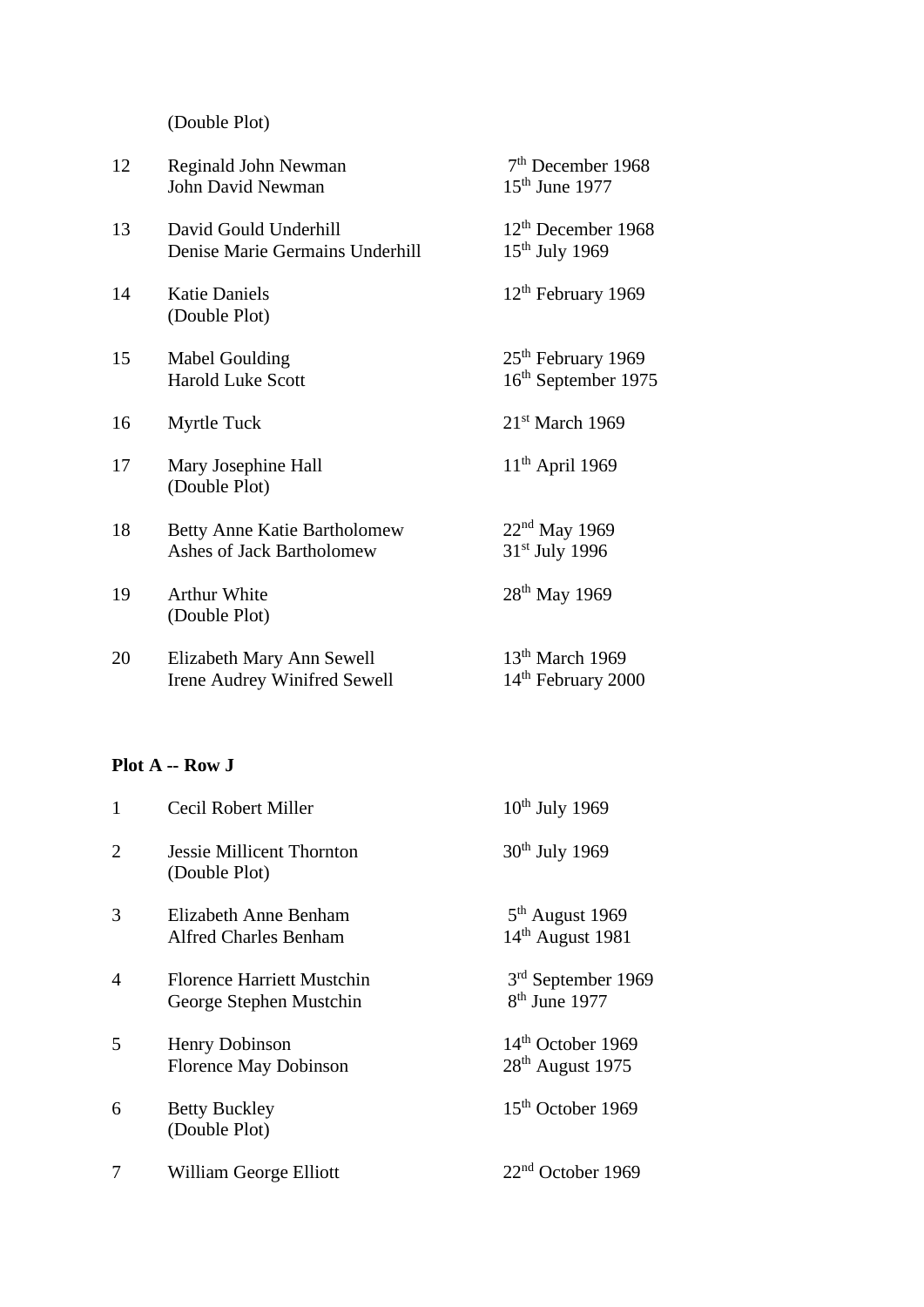|    | Alma Gabrielle Elliott                                                 | 09 <sup>th</sup> May 2008                                                     |
|----|------------------------------------------------------------------------|-------------------------------------------------------------------------------|
| 8  | <b>James Richard Bradstock</b><br>Annie Ellen Eugenie Bradstock        | $1st$ December 1969<br>$12th$ September 1988                                  |
| 9  | <b>Bernard John Cruise</b><br>(Double Plot)                            | 3 <sup>rd</sup> December 1969                                                 |
| 10 | <b>Emily Maud Gibbins</b><br><b>Walter Arthur Gibbins</b>              | $27th$ January 1970<br>12 <sup>th</sup> July 1971                             |
| 11 | Reginald William Faulkner<br>(Double Plot)                             | $20th$ March 1970                                                             |
| 12 | <b>Greta Peckett</b>                                                   | $26th$ March 1970                                                             |
| 13 | <b>Ernest Samuel Borrett</b><br>Ellen Sarah Louisa Borrett             | 30 <sup>th</sup> April 1970<br>30 <sup>th</sup> August 1973                   |
| 14 | <b>Catherine Levings</b><br>(Double Plot)                              | $1st$ June 1970                                                               |
| 15 | <b>Arthur Petty</b><br><b>Raymond Clarke</b><br><b>Florence Clarke</b> | $16th$ July 1970<br>18 <sup>th</sup> August 1982<br>14 <sup>th</sup> May 1997 |
| 16 | David Nicholas Mellor<br>(Double Plot)                                 | $6th$ August 1970                                                             |
| 17 | <b>William Bedford Clouston</b><br><b>Florence Cissie Clouston</b>     | $12th$ August 1970<br>11 <sup>th</sup> January 1978                           |
| 18 | <b>Elsie Annie Howe</b>                                                | 4 <sup>th</sup> September 1970                                                |
| 19 | <b>Emily Amelia Herbert</b>                                            | 11 <sup>th</sup> September 1970                                               |
| 20 | Eileen Ruthven Tryon<br>(Double Plot)                                  | $22nd$ September 1970                                                         |

# **Plot A – Row K**

|   | Thomas Edward Hills<br>Gladys Lilian Hills   | $14th$ August 1980<br>8 <sup>th</sup> February 1992 |
|---|----------------------------------------------|-----------------------------------------------------|
| 2 | William Oliver Merryweather<br>(Double Plot) | 19 <sup>th</sup> November 1980                      |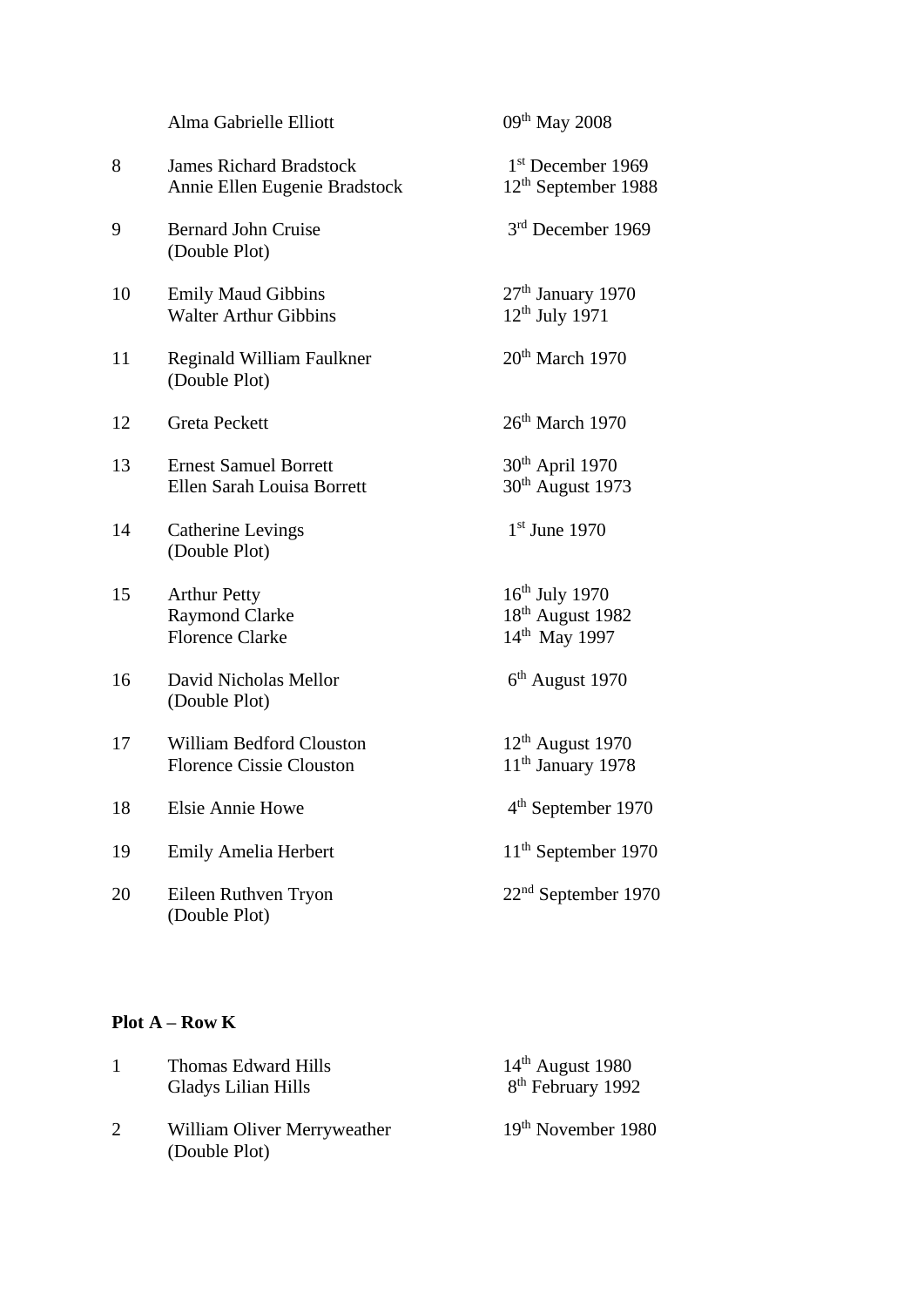| 3              | Else Anna Hurwitz<br>(Double Plot)                                                                             | 31 <sup>st</sup> December 1980                                                                       |
|----------------|----------------------------------------------------------------------------------------------------------------|------------------------------------------------------------------------------------------------------|
| $\overline{4}$ | Raymond John Heath<br>Rhoda Dorothy Heath<br>Ashes of Leslie William George Heath                              | 29 <sup>th</sup> January 1981<br>14 <sup>th</sup> November 1996<br>16 <sup>th</sup> April 1999       |
| 5              | <b>Brian James Sims</b>                                                                                        | $10th$ April 1981                                                                                    |
| 6              | Leslie Harold Read                                                                                             | $11th$ September 1981                                                                                |
| 7              | Margaret Vera Benham                                                                                           |                                                                                                      |
| 8              | John Blackburn<br>(Double Plot)                                                                                | 20 <sup>th</sup> November 1981                                                                       |
| 11             | Kristina Chantal Bowyer<br>(Triple Plot)                                                                       | 1st April 1982                                                                                       |
| 12             | John Desmond Allwood                                                                                           | $7th$ May 1982                                                                                       |
| 13             | Brenda Chaplin<br>Olive Chaplin<br><b>Sydney Frank Chaplin</b><br>NB There are three plots under this number   | 17 <sup>th</sup> May 1982<br>26 <sup>th</sup> January 1988<br>22 <sup>nd</sup> March 1996            |
| 14             | <b>Norman Victor Peckett</b>                                                                                   | $3rd$ June 1982                                                                                      |
| 15             | <b>Duncan Patrick Thompson</b><br>Michael Thompson                                                             | 30 <sup>th</sup> July 1982<br>$16th$ June 2006                                                       |
| 16             | Annie Grace Walker<br>(Double Plot)                                                                            | 19th August 1982                                                                                     |
| 17             | Ivy Miriam Barton<br><b>Alfred Barton</b>                                                                      | 24 <sup>th</sup> September 1982<br>28 <sup>th</sup> September 1987                                   |
| 18             | John Albert Booth<br>Marion Louise Daisy Booth                                                                 | 4 <sup>th</sup> October 1982<br>16 <sup>th</sup> October 2003                                        |
| 19             | Kate Violet "May" Wilkinson<br>Arthur Wilkinson<br>Ashes of Pamela Ann Elizabeth Daly<br>Ashes of Terence Daly | 15 <sup>th</sup> November 1982<br>$6th$ April 1990<br>20 <sup>th</sup> July 2004<br>$6th$ April 2018 |
| 20             | Maria Madeleine Berridge<br>Philip Roger Seton Berridge                                                        | 19 <sup>th</sup> November 1982<br>15 <sup>th</sup> January 1993                                      |
| 21             | Jill Carol McLelland - Young<br>(Double Plot)                                                                  | 4 <sup>th</sup> April 2000                                                                           |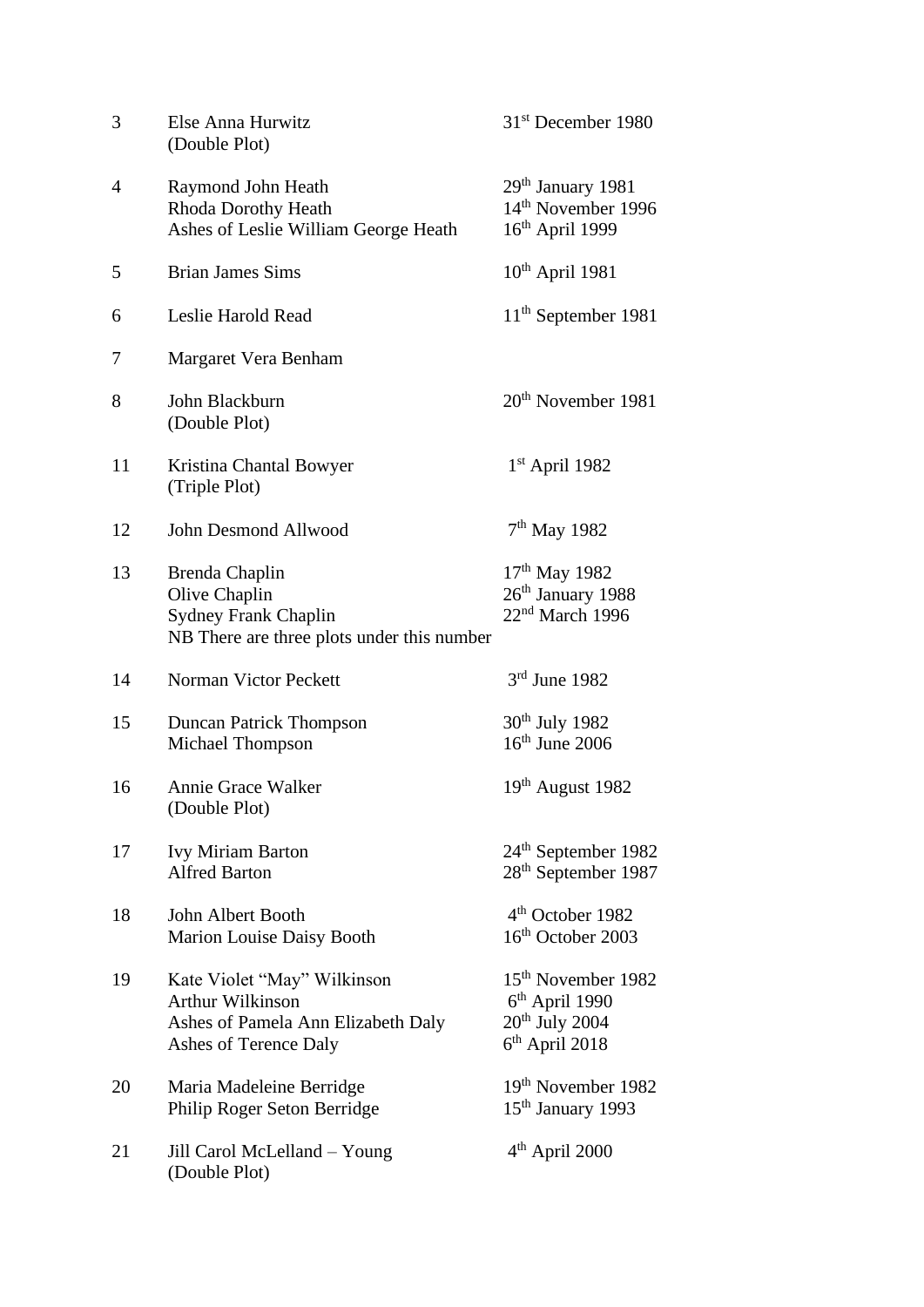# **Plot B – Row A**

| $\boldsymbol{0}$ | <b>Shane Tony Alan Manning</b>                                 | 3rd March 2007                                               |
|------------------|----------------------------------------------------------------|--------------------------------------------------------------|
| $\mathbf{1}$     | Elizabeth Mary Ann Pepper<br><b>Alfred Nathan Pepper</b>       | 4 <sup>th</sup> April 1953<br>$7th$ April 1975               |
| $\overline{2}$   | <b>Edwin William Lancaster</b><br><b>Edith Jane Lancaster</b>  | $7th$ April 1953<br>1 <sup>st</sup> January 1965             |
| 3                | Lilian Judith Martin<br><b>Ashes of Frederick Martin</b>       | $24th$ April 1953<br>9 <sup>th</sup> November 1960           |
| 4                | <b>Arthur Stubbins</b>                                         | 8 <sup>th</sup> May 1953                                     |
| 5                | Reserved for Parents of No 4                                   |                                                              |
| 6                | Alice Ann Churchill<br>Ashes of Frederick Churchill            | 16 <sup>th</sup> May 1953<br>4 <sup>th</sup> February 1961   |
| 7                | Henry George Martin<br>Lilian Annie Martin                     | $29th$ August 1953<br>4 <sup>th</sup> February 1970          |
| 8                | <b>Arthur Harry Tuffin</b><br>Louisa Tuffin<br>(Double Plot)   | 11 <sup>th</sup> November 1953<br>4 <sup>th</sup> May 1961   |
| 9                | Gillian Yates<br>(Triple Plot)                                 | 23 <sup>rd</sup> December 1953                               |
| 10               | John William Williams<br>(Double Plot)                         | $2nd$ March 1954                                             |
| 11               | <b>Francis Albert Smith</b><br>Margaret Katharine Smith        | 28 <sup>th</sup> February 1954<br>9 <sup>th</sup> April 1994 |
| 12               | <b>Charles William Alliss</b><br><b>Elizabeth Annie Alliss</b> | 12 <sup>th</sup> March 1954<br>11 <sup>th</sup> October 1955 |
| 13               | John Hamson<br>Grace Eugenie Hamson                            | 15 <sup>th</sup> February 1964                               |
| 14               | Caroline Shepherd<br>(Triple Plot)                             | $19th$ April 1954                                            |
|                  |                                                                |                                                              |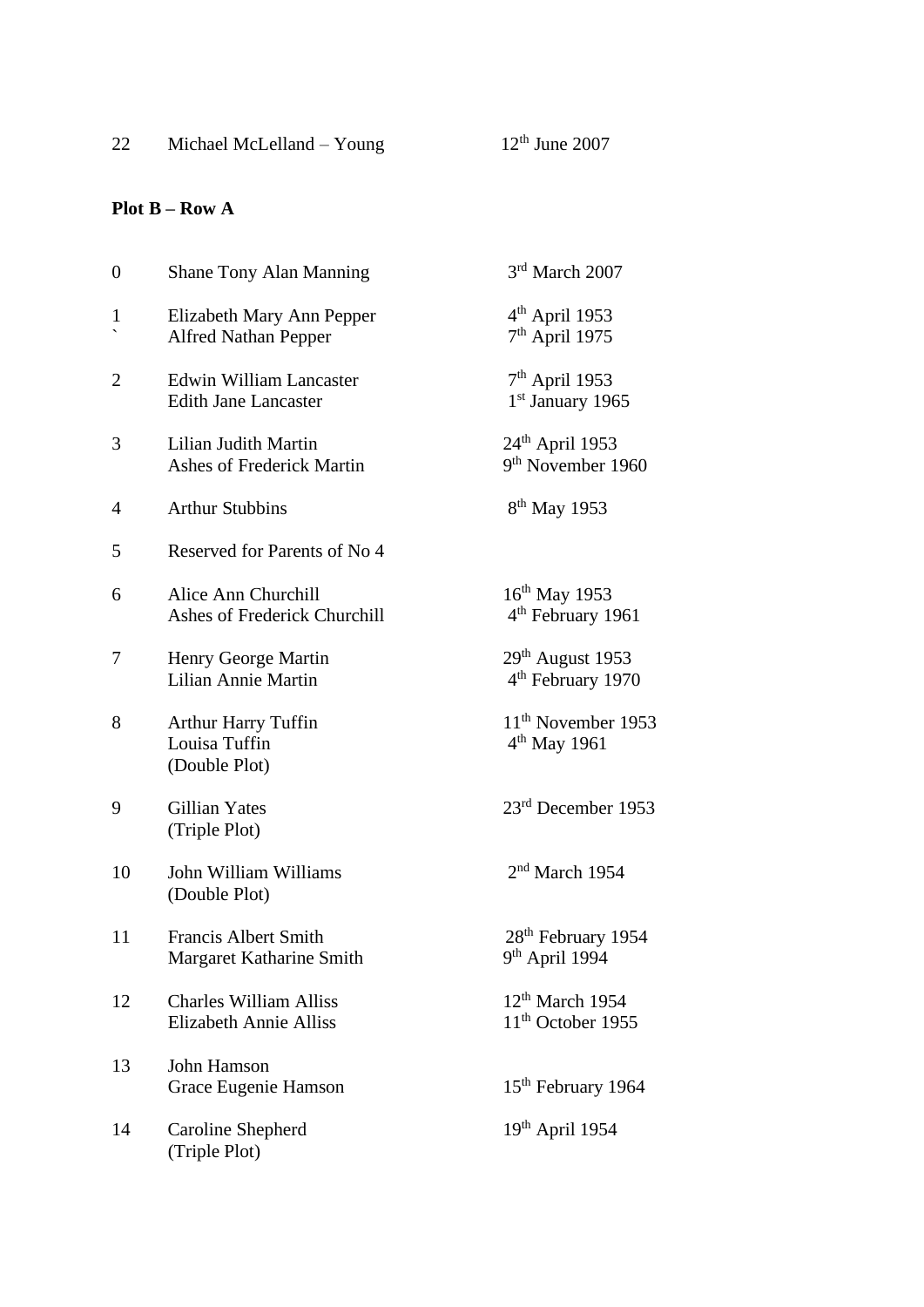| 15       | Reserved for Family of No 14<br>George Arthur Shepherd<br>Only Room for One More Coffin in 14 & 15 | $9th$ April 1960                                              |
|----------|----------------------------------------------------------------------------------------------------|---------------------------------------------------------------|
| 16       | John Arnold Smith<br>(Double Plot)                                                                 | $4th$ September 1954                                          |
| 17       | <b>Ada Harriett Boniface</b><br><b>Leonard Boniface</b>                                            | 2 <sup>nd</sup> October 1954<br>6 <sup>th</sup> December 1960 |
| 18       | <b>Richard Ernest Stow</b><br>Eliza Isobella Stow                                                  | $21st$ September 1956<br>13 <sup>th</sup> December 1974       |
|          | <b>Children</b>                                                                                    |                                                               |
| 19<br>20 | Paul Painter<br>Lisa Hamill                                                                        | 4 <sup>th</sup> December 1963<br>19th October 1963            |
| 21       | Peter John Harrington                                                                              | $10th$ June 1960                                              |
| 22       | Anita Graf                                                                                         | 11 <sup>th</sup> November 1960                                |
| 23       | David George Blackwood                                                                             | 21 <sup>st</sup> December 1960                                |
| 24       | <b>Anthony Robert Moore</b>                                                                        | $16th$ March 1964                                             |

## **Plot B – Row B**

| $\overline{0}$ | <b>Paul Arthur Camp (ashes at head)</b>            | 15 February 2014                                 |
|----------------|----------------------------------------------------|--------------------------------------------------|
| $\mathbf{1}$   | Ellen Underwood<br>Ashes of Percy Arthur Underwood | 24 <sup>th</sup> April 1953<br>$26th$ March 1960 |
| $\overline{2}$ | Anna Verity Pettit                                 | $6th$ May 1953                                   |
| 3              | <b>Walter Thomas Scott</b>                         | $21^{st}$ May 1953                               |
| $\overline{4}$ | <b>Harriett Louisa Mustchin</b><br>(Double Plot)   | $25^{th}$ June 1953                              |
| 5              | William Alfred Gomm<br><b>Esther Gomm</b>          | $21st$ August 1953<br>$25th$ June 1991           |
| 6              | Lilian Alice Beagley                               | $7th$ November 1953                              |
| 7              | William Horace Foster Pegg<br>(Double Plot)        | $20th$ November 1953                             |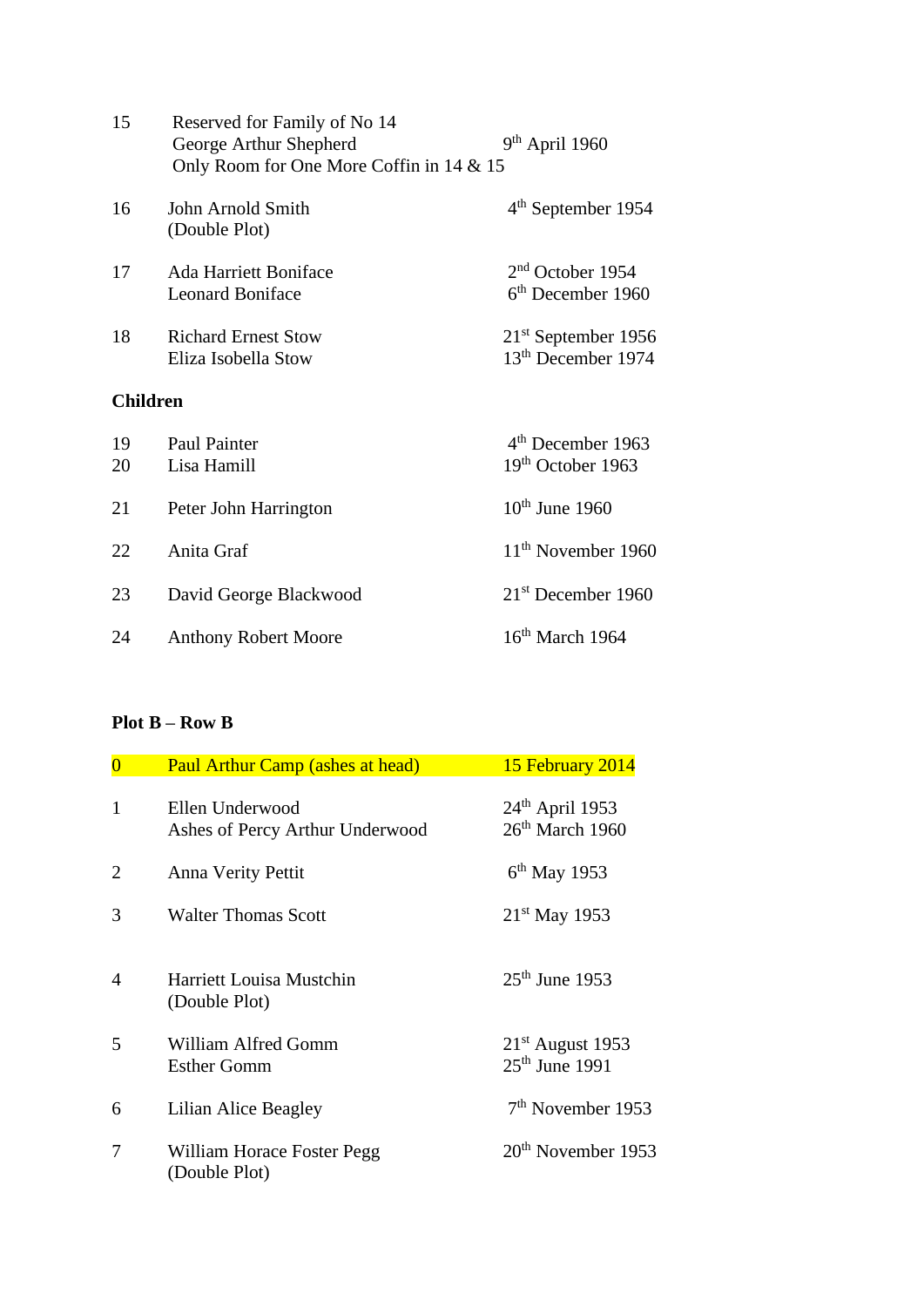| 8  | <b>Elizabeth Dungey</b>                                        | 3rd March 1954                                                  |
|----|----------------------------------------------------------------|-----------------------------------------------------------------|
| 9  | <b>Blanche Hellanor Law</b><br><b>Aubrey Russell Law</b>       | 9 <sup>th</sup> March 1954<br>15 <sup>th</sup> November 1955    |
| 10 | Albert Hoad<br>Daisy Hoad                                      | 24 <sup>th</sup> March 1954<br>$26th$ April 1966                |
| 11 | <b>Robert Monteith</b><br>Eva Monteith                         | $15th$ March 1954<br>$10th$ August 1955                         |
| 12 | Eileen Winifred Gertrude Gent<br>(Double Plot)                 | $15th$ June 1954                                                |
| 13 | Hilda Emily Gatland<br>William George Gatland                  | 4 <sup>th</sup> October 1954<br>19th September 1956             |
| 14 | <b>Beatrice Alice Dungey</b>                                   | 11 <sup>th</sup> November 1954                                  |
| 15 | <b>Edwin Frederick Carter</b><br><b>Ellen Charlotte Carter</b> | 11 <sup>th</sup> January 1955<br>$24th$ January 1955            |
| 16 | <b>Arthur Frederick Thornton</b><br>(Double Plot)              | 10 <sup>th</sup> November 1954                                  |
| 17 | <b>Leonard Thomas Forster</b>                                  | $9th$ March 1956                                                |
| 18 | Donald William Petrie<br><b>Millicent Petrie</b>               | 11 <sup>th</sup> December 1957<br>8 <sup>th</sup> November 1973 |
|    |                                                                |                                                                 |

# **Children**

| 19 | <b>Christopher Michael Clarke</b> | $18th$ March 1961    |
|----|-----------------------------------|----------------------|
| 20 | Donna Downes                      | $20th$ March 1964    |
| 21 | <b>Andre Roffey</b>               | $22nd$ December 1964 |

## **Plot B – Row C**

| $\Omega$     | <b>Reserved for Marion Havard</b>                             |                                                        |
|--------------|---------------------------------------------------------------|--------------------------------------------------------|
| $\mathbf{1}$ | <b>Arthur Bailey Holland</b><br>Ellen Catherine Agnes Holland | $12th$ November 1955<br>29 <sup>th</sup> November 1961 |
|              | May Best                                                      | 19 <sup>th</sup> November 1955                         |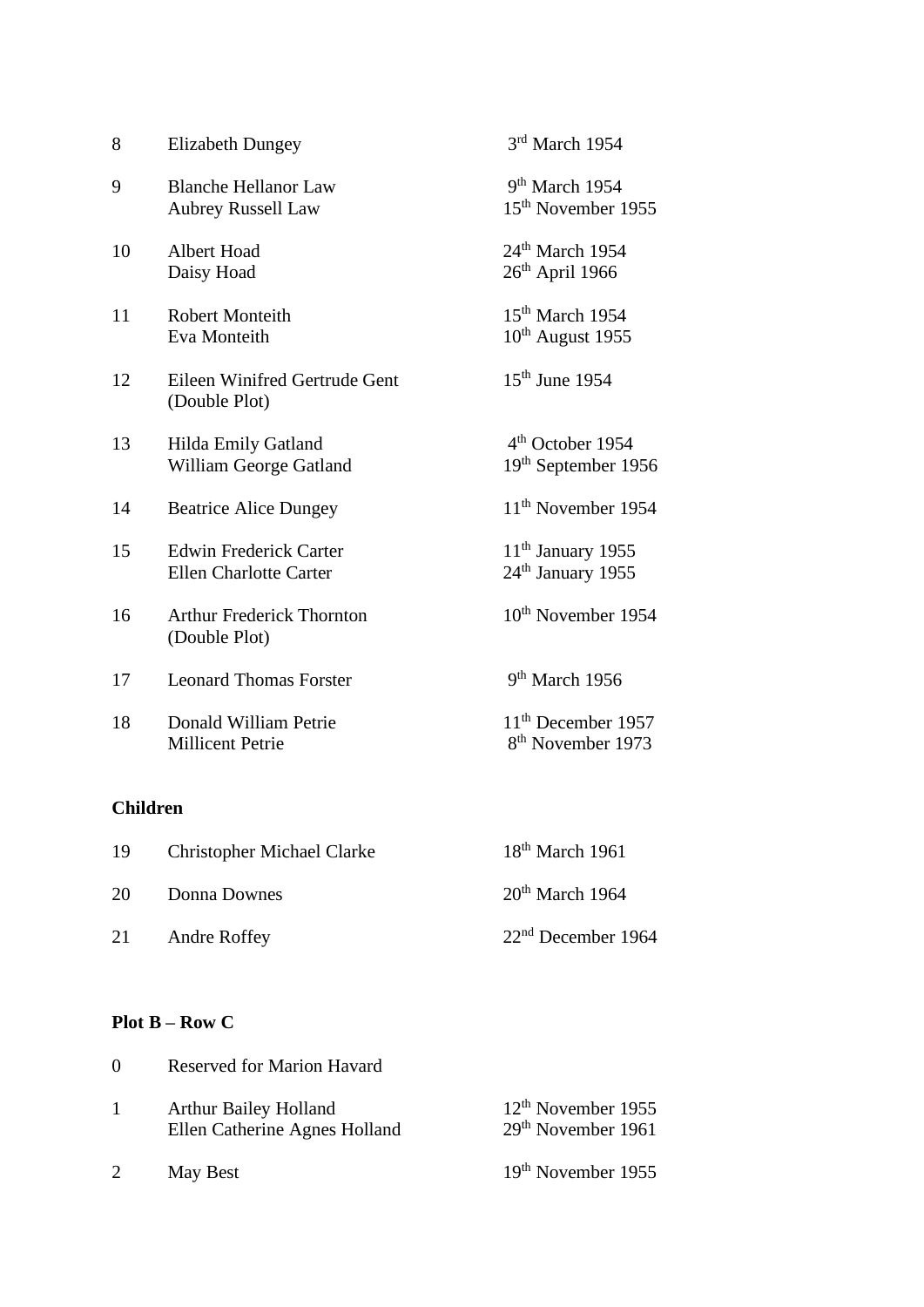|    | <b>Thomas George Best</b>                                    | 6 <sup>th</sup> November 1959                                   |
|----|--------------------------------------------------------------|-----------------------------------------------------------------|
| 3  | Annie Matilda Francis<br>George Francis                      | $25th$ January 1956<br>3rd December 1965                        |
| 4  | John Frederick Lark<br><b>Beatrice Annie Lark</b>            | $17th$ February 1956<br>$17th$ July 1963                        |
| 5  | Thomas George Humphrey<br><b>Alice Margaret Prevett</b>      | 24 <sup>th</sup> February 1956<br>12 <sup>th</sup> October 1964 |
| 6  | Herbert James Glynn<br>Elizabeth Boyce Glynn                 | $6th$ March 1956<br>20 <sup>th</sup> October 1967               |
| 7  | <b>Robert Douglas Shotter</b><br><b>Edith Ellen Shotter</b>  | 8 <sup>th</sup> March 1956<br>$28th$ July 1962                  |
| 8  | Annie Susan Harriet Heald                                    | 23rd March 1956                                                 |
| 9  | Violet Smith<br><b>Albert Edward Smith</b>                   | 5 <sup>th</sup> May 1956<br>3rd August 1957                     |
| 10 | <b>Muriel Ethel Jones</b><br><b>Albert Edward Jones</b>      | 9 <sup>th</sup> May 1956<br>14 <sup>th</sup> April 1961         |
| 11 | <b>Christopher David Harbour</b><br>(Double Plot)            | $28th$ May 1956                                                 |
| 12 | David James Godsell<br><b>Lottie Godsell</b>                 | $7th$ June 1956<br>20 <sup>th</sup> December 1987               |
| 13 | <b>Bessie Hidden</b>                                         | $18th$ June 1956                                                |
| 14 | <b>Charles Henry Godden</b><br>Ada Maud Godden               | 30 <sup>th</sup> June 1956<br>9 <sup>th</sup> November 1973     |
| 15 | <b>Nellie Daisy Swan</b><br>(Double Plot)                    | 13 <sup>th</sup> July 1956                                      |
| 16 | Herbert Arthur Roderick Tomlin<br><b>Ada Louise Tomlin</b>   | $17th$ July 1956<br>$20th$ August 1964                          |
| 17 | <b>Frederick Dean</b><br>(Double Plot)                       | $1st$ August 1956                                               |
| 18 | <b>Arthur Mark Francis Beadell</b><br>Elizabeth Jane Beadell | $30th$ March 1957<br>$23rd$ June 1971                           |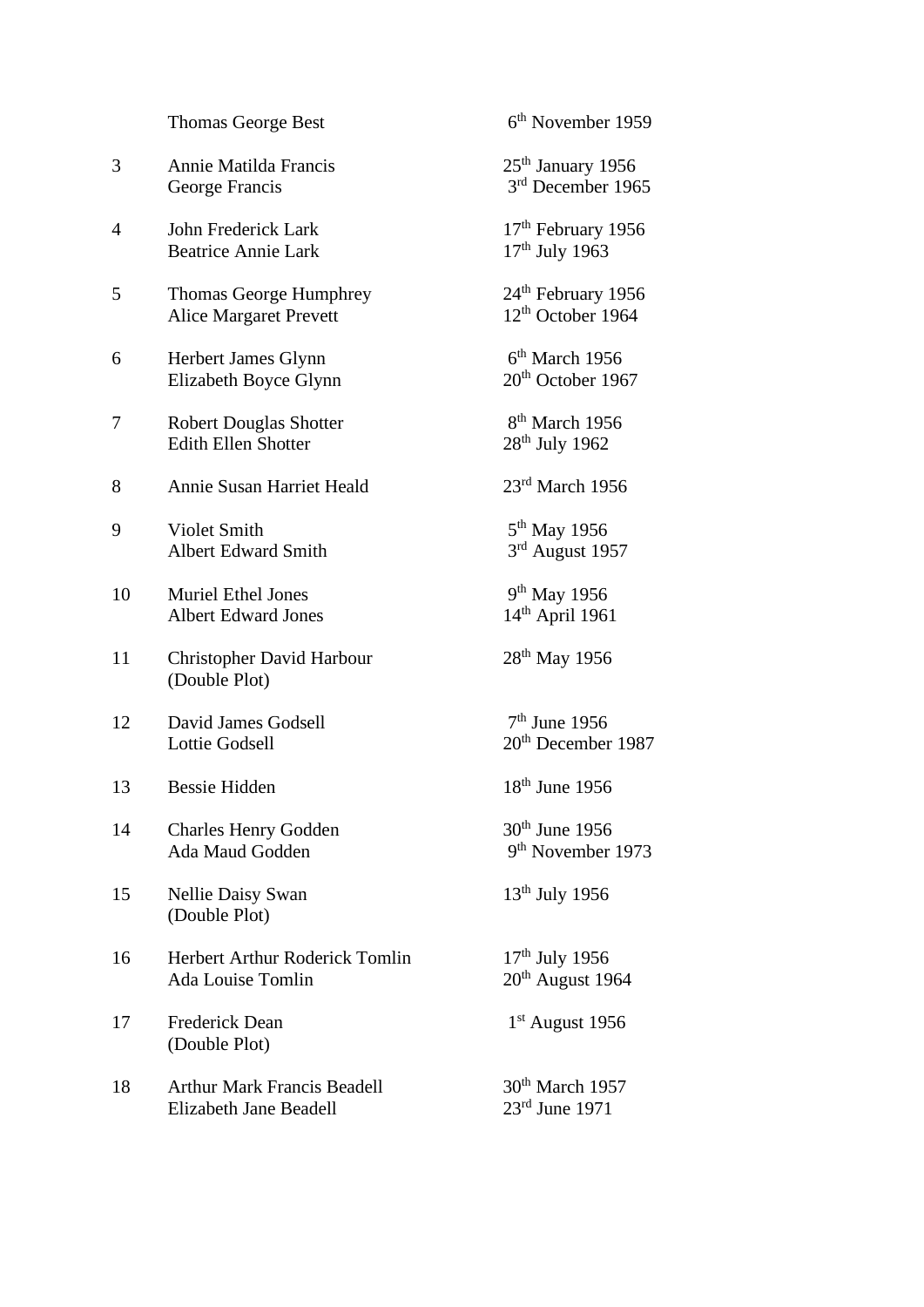## **Plot B – Row D**

| $\mathbf{1}$   | John Allen Quittenton<br><b>Edith Ellen Quittenton</b>                   | $23rd$ August 1956<br>9 <sup>th</sup> October 1975                         |
|----------------|--------------------------------------------------------------------------|----------------------------------------------------------------------------|
| $\overline{2}$ | Laura Susannah Wells                                                     | 1 <sup>st</sup> January 1957                                               |
| 3              | <b>William Ewart Burgess</b><br>Lilian Annie Burgess                     | 9 <sup>th</sup> January 1957<br>$18th$ July 1963                           |
| 4              | Eileen Mary Herrington                                                   | 11 <sup>th</sup> February 1957                                             |
| 5              | Matilda Hughes<br>Owen Walter Hughes                                     | 13 <sup>th</sup> February 1957<br>28 <sup>th</sup> March 1962              |
| 6              | <b>Annie Ruth Burchett</b>                                               | $13th$ April 1957                                                          |
| 7              | Dorothy Mary Chapman                                                     | $16th$ April 1957                                                          |
| 8              | George Hugh Wheeler<br>(Double Plot)                                     | 30 <sup>th</sup> May 1957                                                  |
| 9              | <b>Walter Matthews</b><br><b>Lillian Anne Matthews</b>                   | 3 <sup>rd</sup> October 1957<br>24 <sup>th</sup> February 1992             |
| 10             | Aileen Joyce Mayles                                                      | 8 <sup>th</sup> November 1957(Double Plot)                                 |
| 11             | Elizabeth Jessie Forster<br>(Double Plot)                                | $23rd$ December 1957                                                       |
| 12             | <b>Robert Frank Lucas</b><br><b>Frank Lucas</b>                          | $1st$ May 1958<br>1986                                                     |
| 13             | Keith Rowe                                                               | 16 <sup>th</sup> May 1958                                                  |
| 14             | <b>Harry Findley</b><br>Ernest J. Findley<br>Ashes of Kittie May Findley | $10^{th}$ July 1958<br>18 <sup>th</sup> December 1961<br>$10th$ March 1988 |
| 15             | Gloria Jean Taylor                                                       | 11 <sup>th</sup> November 1958                                             |
| 16             | Patrick Monaghan                                                         | 16 <sup>th</sup> January 1959                                              |
| 17             | <b>Elizabeth Mary Jane Donne</b>                                         | 10 <sup>th</sup> February 1959                                             |
|                | $Plot B - Row E$                                                         |                                                                            |

| Violet Emily Lunn         | $12th$ February 1957 |
|---------------------------|----------------------|
| <b>Arthur Ernest Lunn</b> | $13th$ March 1986    |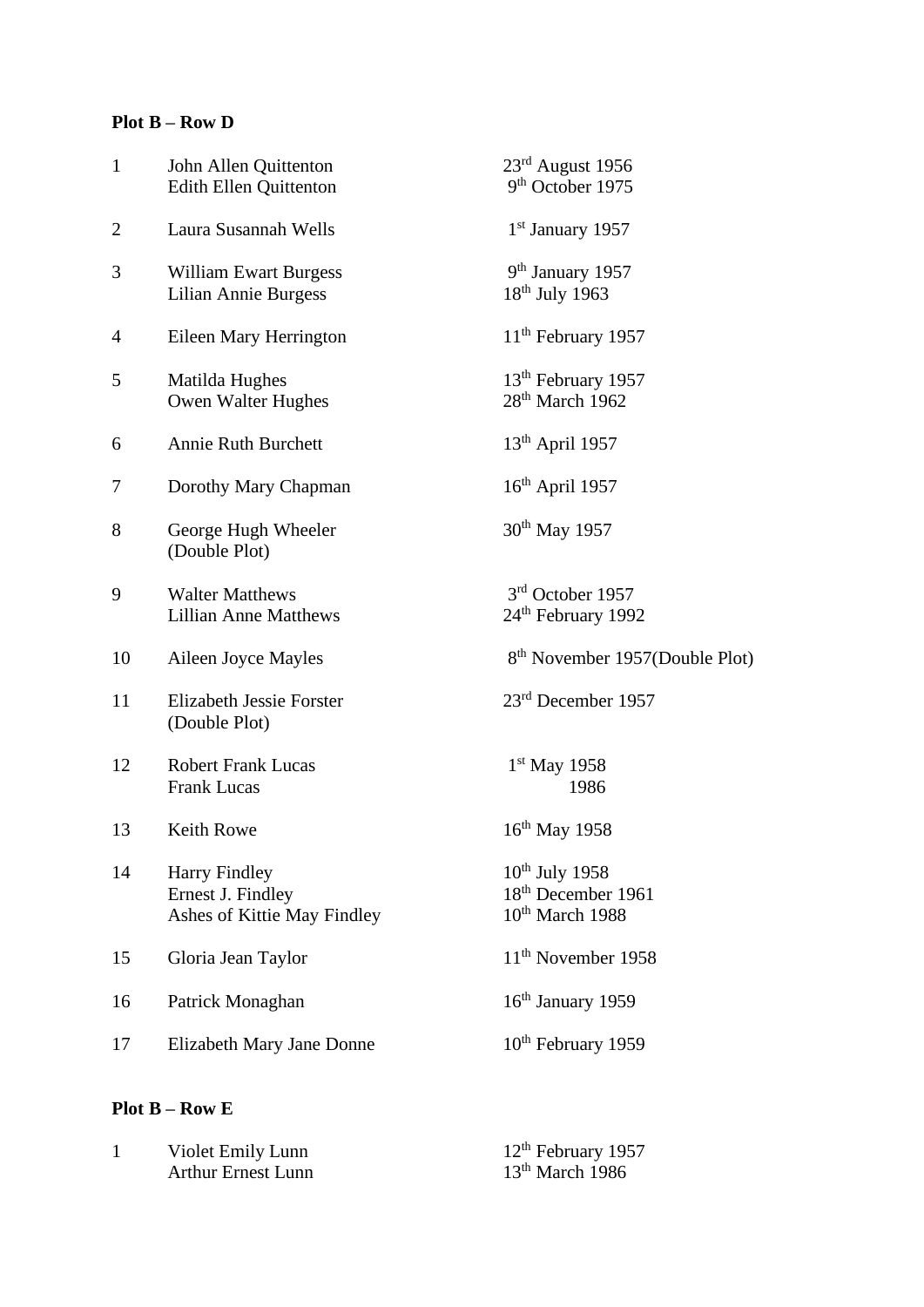| $\overline{2}$ | Jim Archie Wiggins<br><b>Emily Wiggins</b>                           | 30 <sup>th</sup> May 1957<br>20 <sup>th</sup> February 1959                            |
|----------------|----------------------------------------------------------------------|----------------------------------------------------------------------------------------|
| 3              | <b>Rose Mabel Nicholas</b><br><b>Jesse Albert Nicholas</b>           | 3 <sup>rd</sup> October 1957<br>$21st$ March 1973                                      |
| $\overline{4}$ | Elizabeth Louisa Phillips<br><b>Thomas Frederick Phillips</b>        | 4 <sup>th</sup> November 1957<br>23rd October 1964                                     |
| 5              | <b>Albert Charles Mitchell</b><br>Elsie Rosina Mitchell              | 3rd January 1958<br>$14th$ August 1965                                                 |
| 6              | <b>Richard John Cross</b><br><b>Eva Louise Cross</b>                 | 9 <sup>th</sup> January 1958<br>$29th$ July 1965                                       |
| 7              | <b>Harriet Selina Scott</b>                                          | 19 <sup>th</sup> February 1958                                                         |
| 8              | <b>Emily Annie Mitchell</b><br>(Double Plot)                         | 25 <sup>th</sup> February 1958                                                         |
| 9              | Mabel Elizabeth Bailey                                               | 8 <sup>th</sup> March 1958                                                             |
| 10             | Ada Edith Philpot<br>Frederick Philpot                               | $3rd$ April 1958<br>$3rd$ July 1969                                                    |
| 11             | <b>Ernest Maurice Bailey</b>                                         | $10^{th}$ April 1958                                                                   |
| 12             | <b>Agnes Gordon French</b>                                           | $2nd$ May 1958                                                                         |
| 13             | <b>Alfred Charles Flatt</b><br>Annie Flatt                           | 30 <sup>th</sup> June 1958<br>$2nd$ March 1976                                         |
| 14             | <b>Charles Henry Elliott</b><br>Elizabeth Sarah Elliott<br>Ada Bruce | 15 <sup>th</sup> October 1958<br>$21st$ January 1982<br>11 <sup>th</sup> February 1993 |
| 15             | Mary Greenwood                                                       | 11 <sup>th</sup> November 1958                                                         |
| 16             | Vera Saward<br>Nicholas Harold Saward                                | $21st$ February 1959<br>17 <sup>th</sup> February 1969                                 |
| 17             | <b>Elizabeth Olive Bruce</b><br><b>Hector Septimus Bruce</b>         | 23rd March 1959<br>6 <sup>th</sup> September 1972                                      |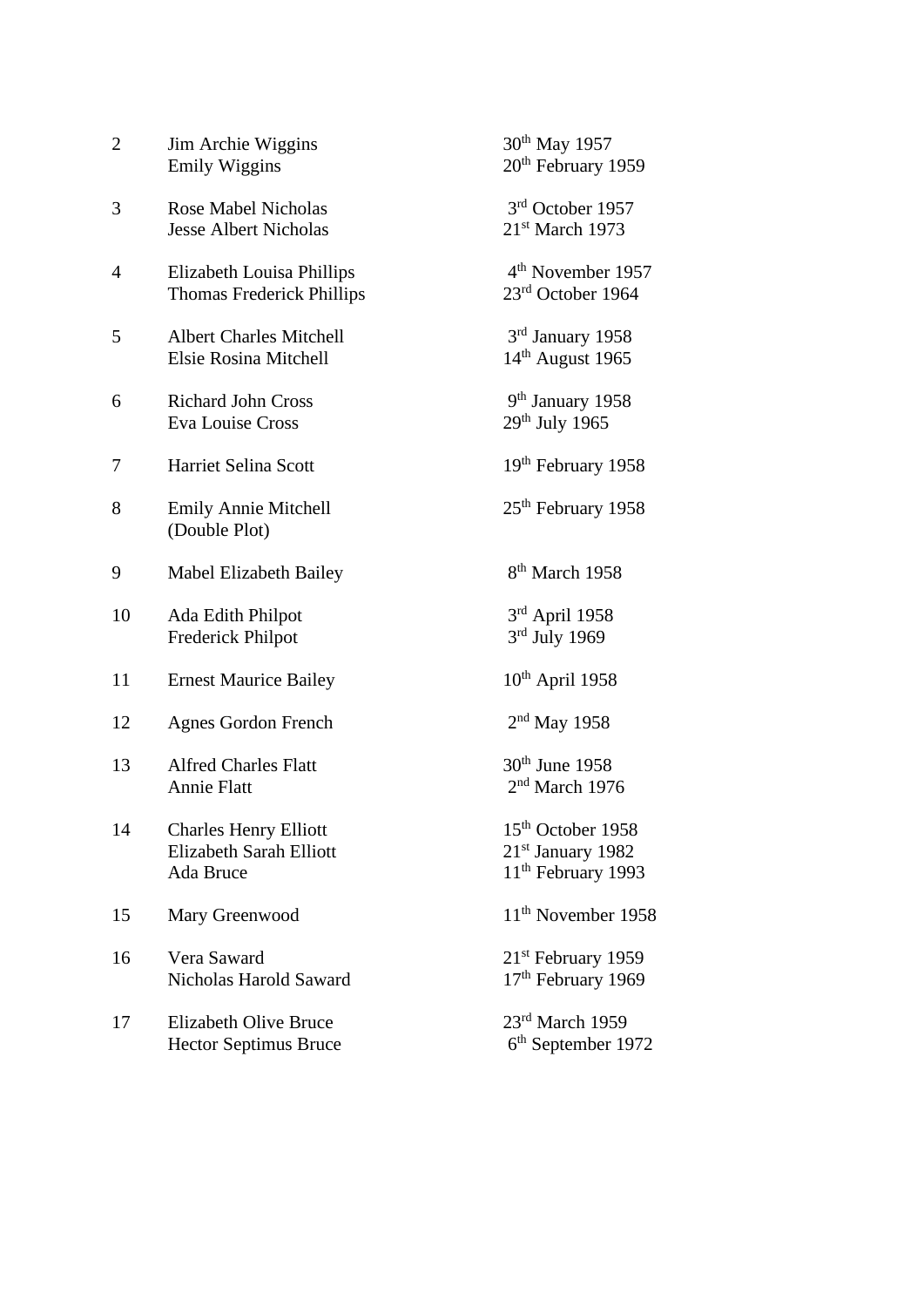#### **Plot B – Row F**

| $\mathbf{1}$ | Amos Payne<br><b>Emily Louisa Payne</b>                                                 | $14th$ January 1970<br>25 <sup>th</sup> November 1992                            |
|--------------|-----------------------------------------------------------------------------------------|----------------------------------------------------------------------------------|
| 2            | <b>Edith Mary Stock</b>                                                                 | $27th$ January 1971                                                              |
| 3            | Louise Selina Scott                                                                     | 26 <sup>th</sup> February 1971                                                   |
| 4            | <b>Sharon Williams</b>                                                                  | $21st$ April 1971                                                                |
| 5            | <b>Frederick Charles Searle</b><br>(Double Plot)                                        | $1st$ March 1971                                                                 |
| 6            | Winifred Rosa King<br>George Whitfield King<br>Margaret May King (Ashes)                | $17th$ March 1971<br>$10^{th}$ April 1973<br>24 <sup>th</sup> October 2010       |
| 7            | William Edwin Walker<br>Patricia Kathleen Walker                                        | $29th$ April 1971<br>12 <sup>th</sup> October 1995                               |
| 8            | <b>Henry Charles Atkins</b><br><b>Violet Elizabeth Atkins</b>                           | $11^{th}$ May 1971<br>20 <sup>th</sup> March 1975                                |
| 9            | <b>Reserved for Mrs Atkins</b>                                                          |                                                                                  |
| 10           | George Ernest Elliott<br>(Double Plot)                                                  | $19^{th}$ May 1971                                                               |
| 11           | Rhoda Mabel Perry<br>(Double Plot)                                                      | $2nd$ June 1971                                                                  |
| 12           | <b>Frederick John Stannett</b><br><b>Ivy Winifred Stannett</b>                          | $29th$ June 1971<br>$21st$ August 1975                                           |
| 13           | Elizabeth Clara Daisy Tallboy<br>Violet Bessie O'Loughlin<br>Ashes of Cissie Joyce Camp | 12 <sup>th</sup> August 1971<br>29 <sup>th</sup> November 1996<br>3rd March 2004 |
| 14           | William Lane                                                                            | $19th$ August 1971                                                               |
| 15           | <b>Trevor David Hooper</b>                                                              | 28 <sup>th</sup> August 1971                                                     |
| 16           | Roy Claude Wilson<br>Phyllis Wilson                                                     | 24 <sup>th</sup> December 1971<br>22 <sup>nd</sup> September 1981                |
| 17           | <b>Emily Elizabeth Florence Ball</b><br><b>Emanuel Ball</b>                             | 3rd January 1972<br>29 <sup>th</sup> November 1976                               |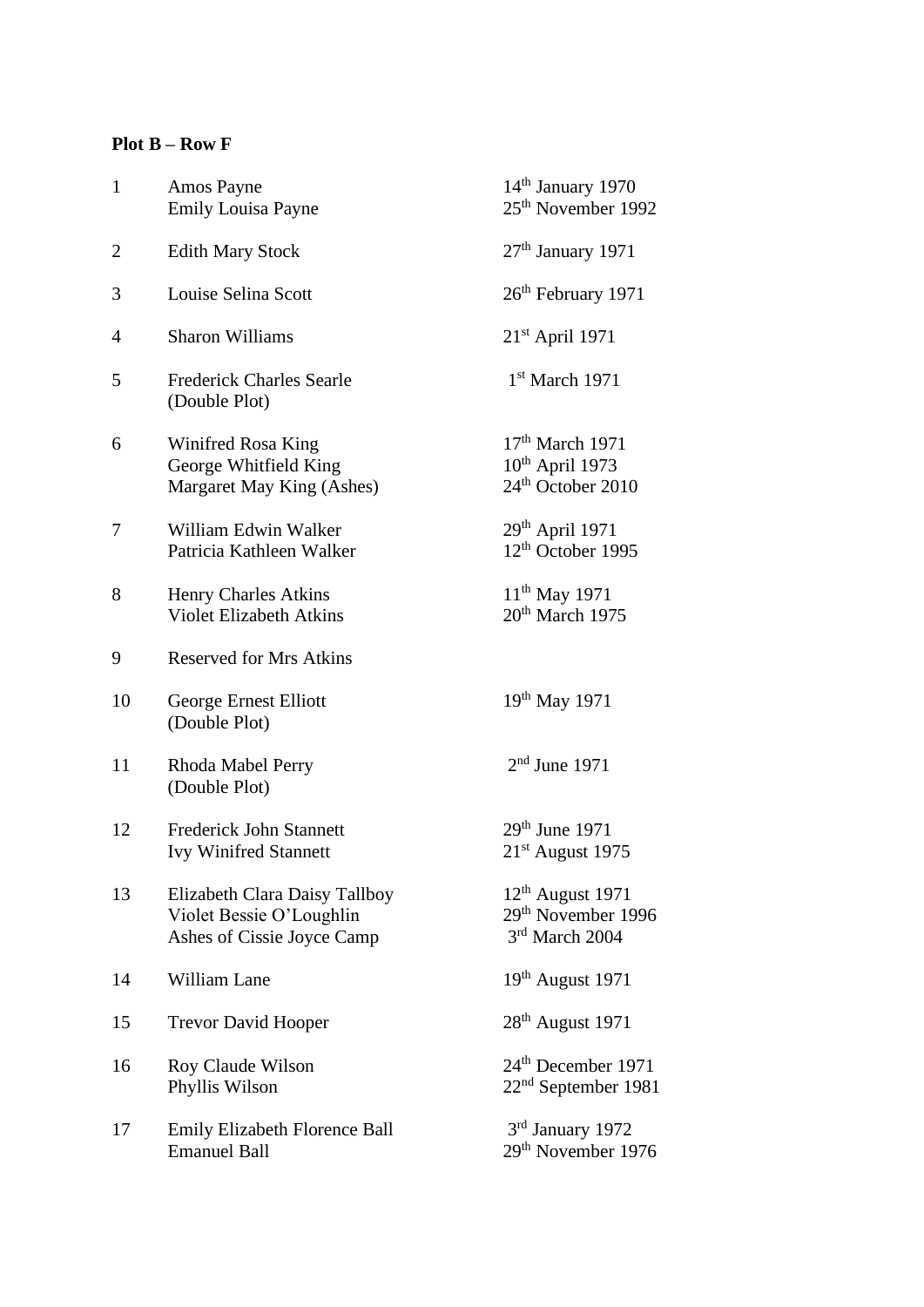#### **Plot B – Row G**

| $\mathbf{1}$   | Dorothy Violet Hands<br><b>Charles Edward Hands</b>         | 19 <sup>th</sup> January 1972<br>29 <sup>th</sup> November 1993 |
|----------------|-------------------------------------------------------------|-----------------------------------------------------------------|
| $\overline{2}$ | <b>Arnold Howard Cooper</b><br><b>Emily Hilda Cooper</b>    | 23rd February 1972<br>26 <sup>th</sup> April 1999               |
| 3              | <b>Archibald John Rowe</b><br>Clara Rowe                    | 9 <sup>th</sup> March 1972<br>23rd August 1990                  |
| 4              | Bertha Avis Mary Armfield<br>(Double Plot)                  | 28 <sup>th</sup> March 1972                                     |
| 5              | <b>Frederick Frank Charles Williams</b><br>Rosalie Williams | $13th$ April 1972<br>27 <sup>th</sup> October 1986              |
| 6              | <b>Ethel Cooper</b>                                         | $2nd$ May 1972                                                  |
| 7              | <b>Joanne Dorothy Sims</b><br>(Double Plot)                 | 20 <sup>th</sup> July 1972                                      |
| 8              | John Dudley Gunner<br>Ashes of Ethel May Gunner             | 13 <sup>th</sup> October 1972<br>10 <sup>th</sup> May 1999      |
| 9              | John Lavery                                                 | 2 <sup>nd</sup> November 1972                                   |
| 10             | <b>Charles Uriah Tate</b><br>Doris Louise Avis Tate         | 19 <sup>th</sup> January 1973<br>27 <sup>th</sup> November 1992 |
| 11             | Lilian Ellen Day                                            | 1 <sup>st</sup> February 1973                                   |
| 12             | Florence May Holer<br>(Double Plot)                         | $21st$ March 1973                                               |
| 13             | <b>Thomas George Smith</b><br>Minnie Violet Smith           | 30 <sup>th</sup> March 1973<br>25 <sup>th</sup> August 1982     |
| 14             | <b>Herbert William Morris</b><br><b>Edith Alice Morris</b>  | $17th$ May 1973<br>4 <sup>th</sup> August 1988                  |
| 15             | Dorothy Mary Ashton                                         | $22nd$ June 1973                                                |
| 16             | <b>Mabel Florence Durrant</b><br><b>Edward Durrant</b>      | 29th June 1973<br>18 <sup>th</sup> May 1983                     |
| 17             | Margaret Porteous Hogg Shepherd<br>Rowley Shepherd          | $10th$ June 1974<br>1984                                        |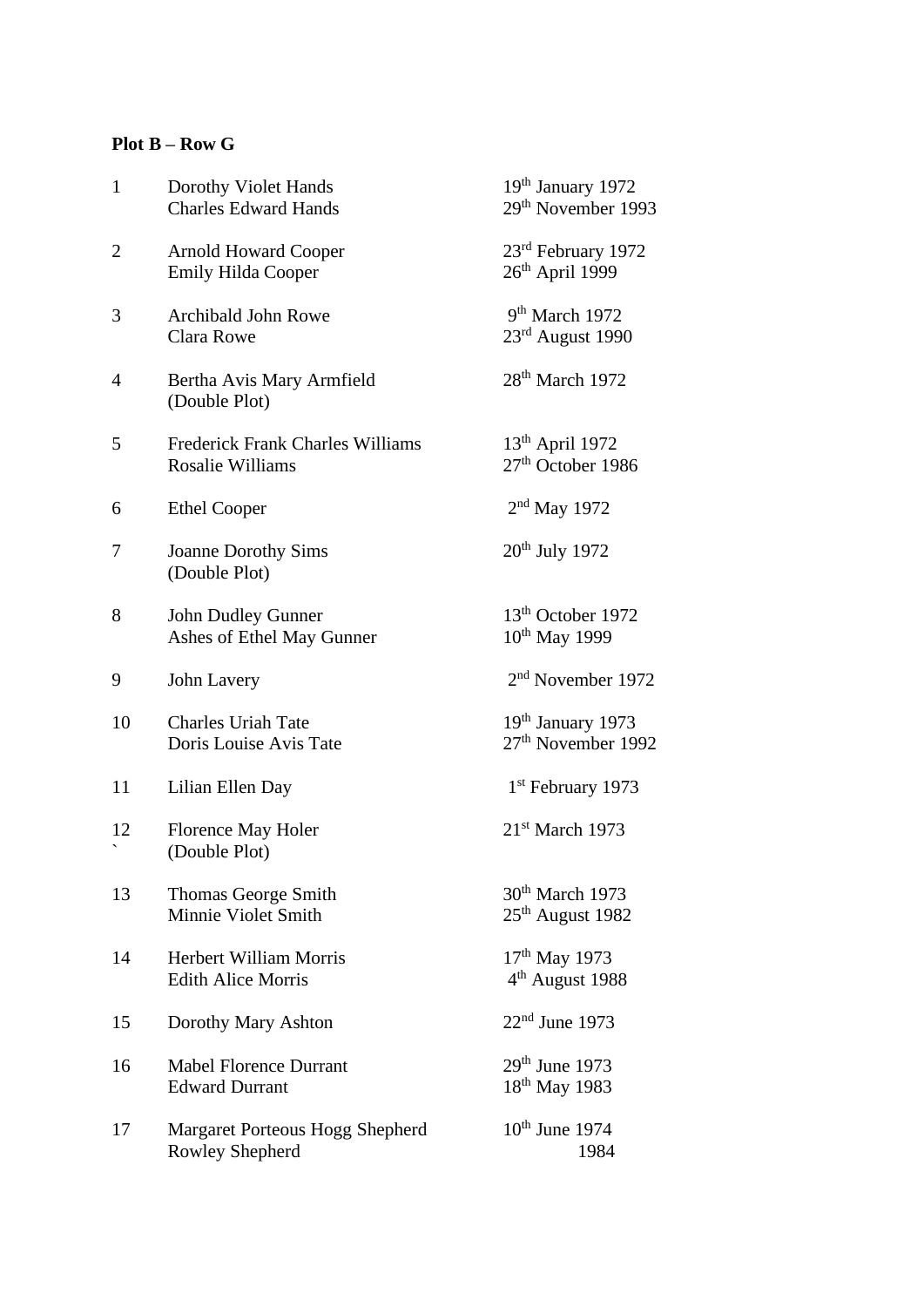## **Plot B – Row H**

| $\mathbf{1}$   | Violet Clough Budd<br>Sydney Herbert Owen Budd                       | 20 <sup>th</sup> July 1973<br>26 <sup>th</sup> January 1979                        |
|----------------|----------------------------------------------------------------------|------------------------------------------------------------------------------------|
| $\overline{2}$ | Cecile Muriel Beatrice Hudson<br>Frederick George Hudson             | 4 <sup>th</sup> September 1973<br>$15th$ June 1978                                 |
| 3              | Ada Emily Hilda Tate<br><b>Ernest Vernon Hamblin Tate</b>            | 15 <sup>th</sup> November 1973<br>$27th$ September 1984                            |
| 4              | <b>Richard Henry Hutson</b><br><b>Charlotte May Hutson</b>           | 28 <sup>th</sup> November 1973<br>25 <sup>th</sup> September 1998                  |
| 5              | Frederick William Setterfield<br>(Double Plot)                       | $7th$ March 1974                                                                   |
| 6              | Ellen Gray<br>Alfred William Francis Gray                            | 28 <sup>th</sup> March 1974<br>1982                                                |
| 7              | Mary Wiles<br><b>Arthur John Wiles</b>                               | $12th$ July 1974<br>3rd August 1988                                                |
| 8              | <b>Una Vincent Ebbutt</b><br>Thomas Hands Ebbutt (Ashes)             | $28th$ March $2007$<br>$14th$ July 2010                                            |
| 9              | Richard John Kimberley Lake<br>Phyllis Doreen Lake                   | 6 <sup>th</sup> September 1979<br>13 <sup>th</sup> February 1980                   |
| 10             | William Charles Quittenton<br>Mildred Quittenton                     | 29 <sup>th</sup> October 1979<br>$1st$ July 1985                                   |
| 11             | <b>Alfred William Victor Harrage</b><br><b>Eleanor Edith Harrage</b> | 12 <sup>th</sup> December 1979<br>$12th$ June 1997                                 |
| 12             | Madelaine Agatha English<br>(Double Plot)                            | 25 <sup>th</sup> January 1980                                                      |
| 13             | <b>Clifford Charles Harrison</b><br>Ashes of Lillian Harrison        | $14th$ March 1980<br>$2nd$ July 2003                                               |
| 14             | Henry Ernest Hyde<br>Winifred Harriet Hyde                           | $24th$ March 1980<br>$23rd$ April 2012                                             |
| 15             | David John Ivor Evans<br>Horace Joseph Evans<br><b>Maud Evans</b>    | 4 <sup>th</sup> August 1980<br>30 <sup>th</sup> January 1981<br>17th November 1987 |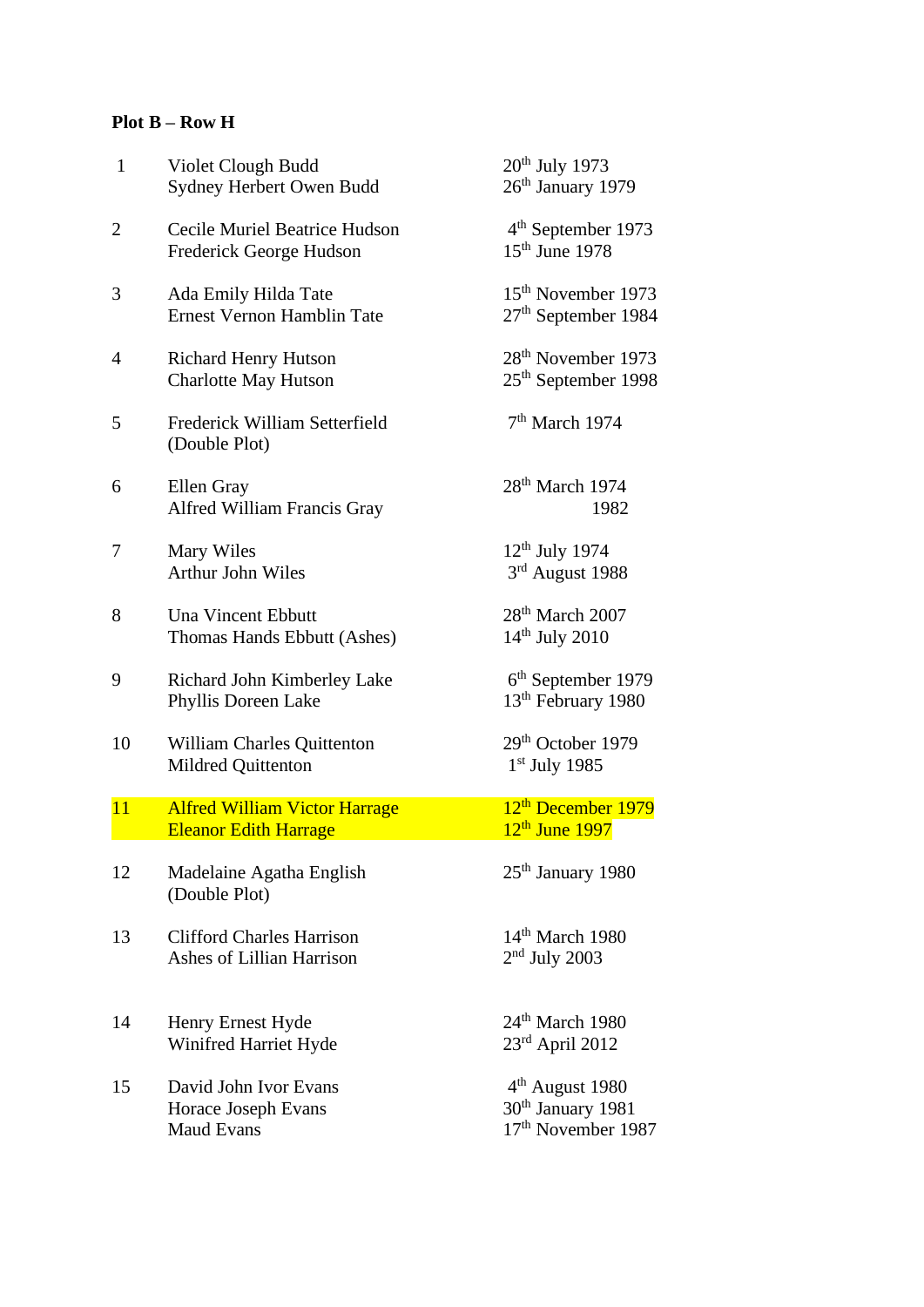#### **Plot B – Row J**

| $\mathbf{1}$   | Gwendoline Margaret Woodhead<br>Ashes of Margaret Lilian Woodhead        | 26 <sup>th</sup> May 1976<br>12 <sup>th</sup> December 1976    |
|----------------|--------------------------------------------------------------------------|----------------------------------------------------------------|
| $\overline{2}$ | Lilian Amy Potter                                                        | $16th$ June 1976                                               |
| 3              | <b>Hugh Cecil Noakes</b><br><b>Ashes of Elsie Amelia Noakes</b>          | $22nd$ June 1976<br>17 <sup>th</sup> July 1992                 |
| 4              | <b>Sydney Richard Smith</b><br>(Double Plot)                             | 29 <sup>th</sup> October 1976                                  |
| 5              | <b>Alfred Charles Ellard</b><br>(Double Plot)                            | 12 <sup>th</sup> November 1976                                 |
| 6              | Sylvia Margaret Beard                                                    | 4 <sup>th</sup> September 1979                                 |
| 7              | Irene Marjorie Norris<br>(Double Plot)                                   | $12th$ November 1976                                           |
| 8              | <b>Ernest Frank Carter</b><br>Hilda Gertrude Carter                      | 16 <sup>th</sup> November 1976<br>19th October 1978            |
| 9              | Jessie Ann Allwood<br>(Double Plot)                                      | 26 <sup>th</sup> November 1976                                 |
| 10             | <b>Ronald Thomas Lee</b>                                                 | 14 <sup>th</sup> February 1977                                 |
| 11             | <b>Albert Edward Millard</b><br>(Double Plot)                            | $12th$ April 1977                                              |
| 12             | <b>Irene Sarah Robinson</b><br>(Double Plot)                             | $1st$ July 1977                                                |
| 13             | Nancy May Green<br><b>Ronald Green</b>                                   | 21 <sup>st</sup> October 1977<br>5 <sup>th</sup> December 1997 |
| 14             | Lilian Florence Winifred Chamberlain<br><b>Charles Henry Chamberlain</b> | 10 <sup>th</sup> February 1978<br>$24th$ July 1987             |
| 15             | <b>Ronald Hector</b><br><b>Bridget Tugwell</b>                           | $27th$ September 1978<br>17 <sup>th</sup> February 1995        |
| 16             | Herbert George Clarke<br>Minnie Clarke                                   | 30 <sup>th</sup> January 1979<br>$23^{\text{rd}}$ May 1986     |
| 17             | <b>Arthur William Sales</b><br>Iris Mary Walker                          | $6th$ March 1979<br>17 <sup>th</sup> October 2018              |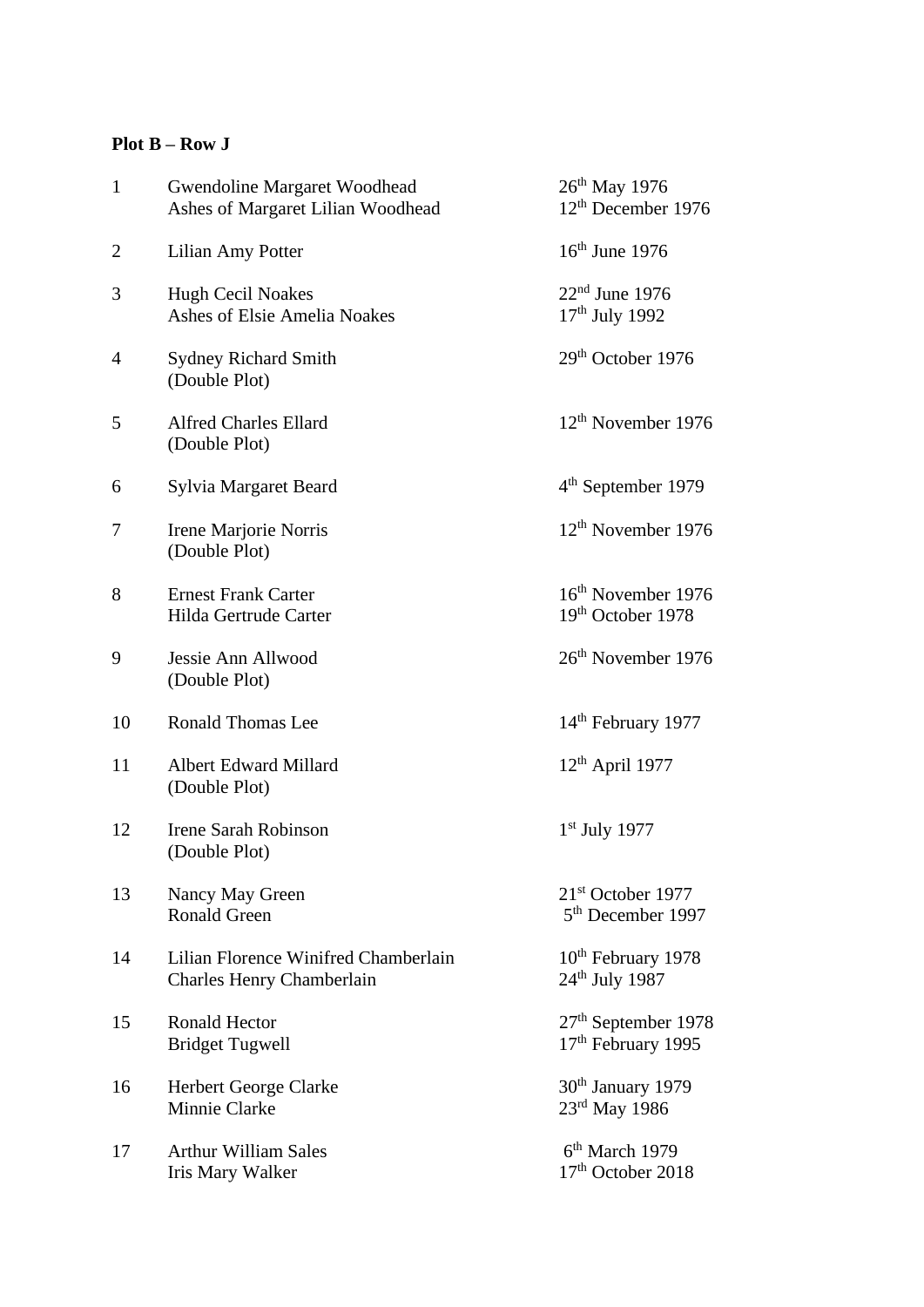| 18 | Richard John Kimberley Lake (Double Plot) | $6th$ September 1979 |
|----|-------------------------------------------|----------------------|
| 19 | Gwendoline Rowena Sleeman – Speirs        | $22nd$ May 1980      |
| 20 | Alexander John Sleeman – Speirs           | $15th$ January 1981  |
| 21 | Olive May Wood<br>(Double Plot)           | $8th$ August 1980    |

## **Plot B – Row K**

| $\mathbf{1}$   | Stephen Paul Gardner                                  | 11 <sup>th</sup> February 1985                               |
|----------------|-------------------------------------------------------|--------------------------------------------------------------|
| $\overline{2}$ | Dorothy Emily Woodward<br>(Double Plot)               | 4 <sup>th</sup> February 1983                                |
| 3              | <b>James Walter Eburah</b><br>Margaret Lucy Eburah    | $20th$ May 2010<br>08 <sup>th</sup> September 2010           |
| $\overline{4}$ | Gerald Dennis Toms (Double Plot)                      | $06th$ July 2010                                             |
| 5              | <b>Lily Barratt</b><br>John Crichton Fealy Barratt    | $17th$ June 1983<br>$11th$ June 1984                         |
| 6              | <b>Robert Squire</b>                                  | 30 <sup>th</sup> September 1983                              |
| 7              | James John Hodgson<br>(Double Plot)                   | 7 <sup>th</sup> January 1984                                 |
| 8              | Harold Joseph Widdows<br>Elizabeth Mahala Widdows     | 13 <sup>th</sup> January 1984<br>28 <sup>th</sup> March 2019 |
| 9              | <b>James Hillary</b>                                  | 8 <sup>th</sup> March 1984                                   |
| 10             | <b>Emily Snelling</b>                                 | 13 <sup>th</sup> April 1984                                  |
| 11             | <b>Arthur James Golden</b><br>Winifred Mary Golden    | $16th$ June 1984<br>31 <sup>st</sup> October 1997            |
| 12             | <b>William Stanley Frank Carpenter</b>                | $12th$ July 1984                                             |
| 13             | Elsie Wyndham Nuttall<br>Margaret Jean Nuttall        | $6th$ August 1984<br>$3rd$ July 1993                         |
| 14             | Lilian Gertrude Tuffin<br><b>Arthur Holder Tuffin</b> | $29th$ August 1984<br>18th September 1984                    |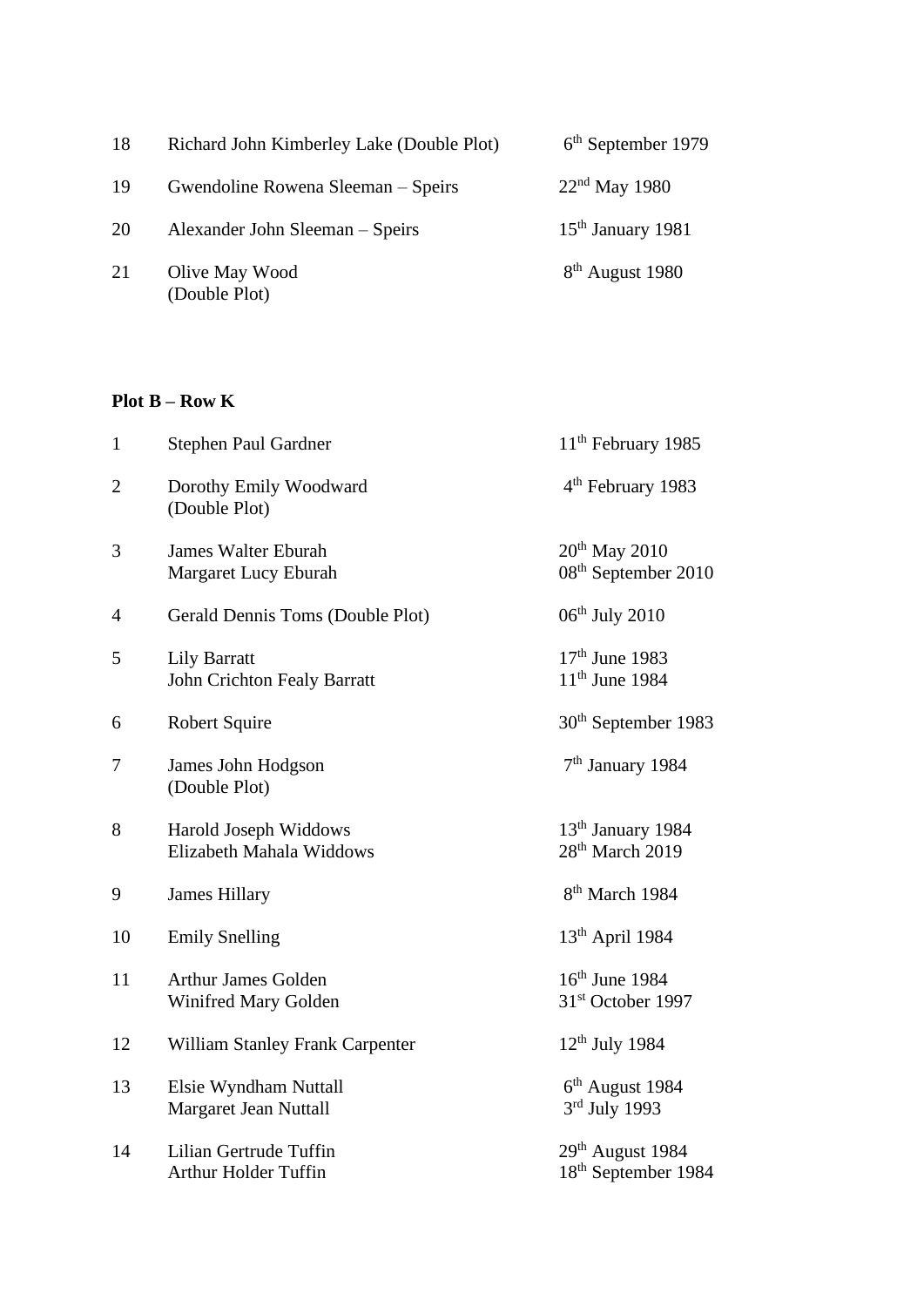| 15 | Mary Elizabeth Kennedy                       | 28 <sup>th</sup> September 1984                                  |
|----|----------------------------------------------|------------------------------------------------------------------|
| 16 | Winifred Emily Walsh<br>John Walsh           | $23rd$ October 1984<br>$9th$ June 1998                           |
| 17 | Leonie Marie Williams<br>Henry Ashe Williams | 27 <sup>th</sup> November 1984<br>13 <sup>th</sup> February 1986 |
| 18 | Daisy Ellen Rose Rew                         | 31 <sup>st</sup> December 1984                                   |
| 19 | <b>Mazie Emily Peters</b>                    | 14 <sup>th</sup> January 1985                                    |
| 20 | Edith Louisa Jolly<br>Doreen Sheila Jolly    | $4th$ July 1985<br>$19^{th}$ May 2016                            |
| 21 | Bernard Henry Card                           | $12th$ August 1985                                               |
| 22 | Elizabeth Jane Phillips                      | $16th$ August 1985                                               |
| 23 | <b>Arthur James Welch</b><br>(Double Plot)   | 13 <sup>th</sup> September 1985                                  |
| 24 | Mary Delia Wells                             | $25th$ October 1985                                              |

# **Plot C (South) – Row L**

| $\mathbf{1}$   | <b>Edward George Leppard</b><br>Irene Leppard          | $27th$ March 1986<br>$1st$ May 2001                     |
|----------------|--------------------------------------------------------|---------------------------------------------------------|
| $\overline{2}$ | Hugh Williams<br><b>Marion Bertha Williams</b>         | $22nd$ April 1986<br>29th July 1987                     |
| 3              | <b>Walter Hinton Griffith</b>                          | 19 <sup>th</sup> May 1986                               |
| $\overline{4}$ | <b>Edward Hinchcliff</b>                               | $22nd$ July 1986                                        |
| 5              | Dennis James Dwyer Duffell<br>Maisie Eva Duffell       | $23rd$ July 1986<br>13 <sup>th</sup> February 2010      |
| 6              | Henry George Bradshaw<br>Florence Alice Laura Bradshaw | $5th$ September 1986<br>18 <sup>th</sup> September 1987 |
| 7              | Hilary Joan Black                                      | $23rd$ October 1986                                     |
| 8              | <b>Elsie Laura Prescott</b><br><b>Richard Prescott</b> | 20 <sup>th</sup> November 1986<br>$1st$ June 1994       |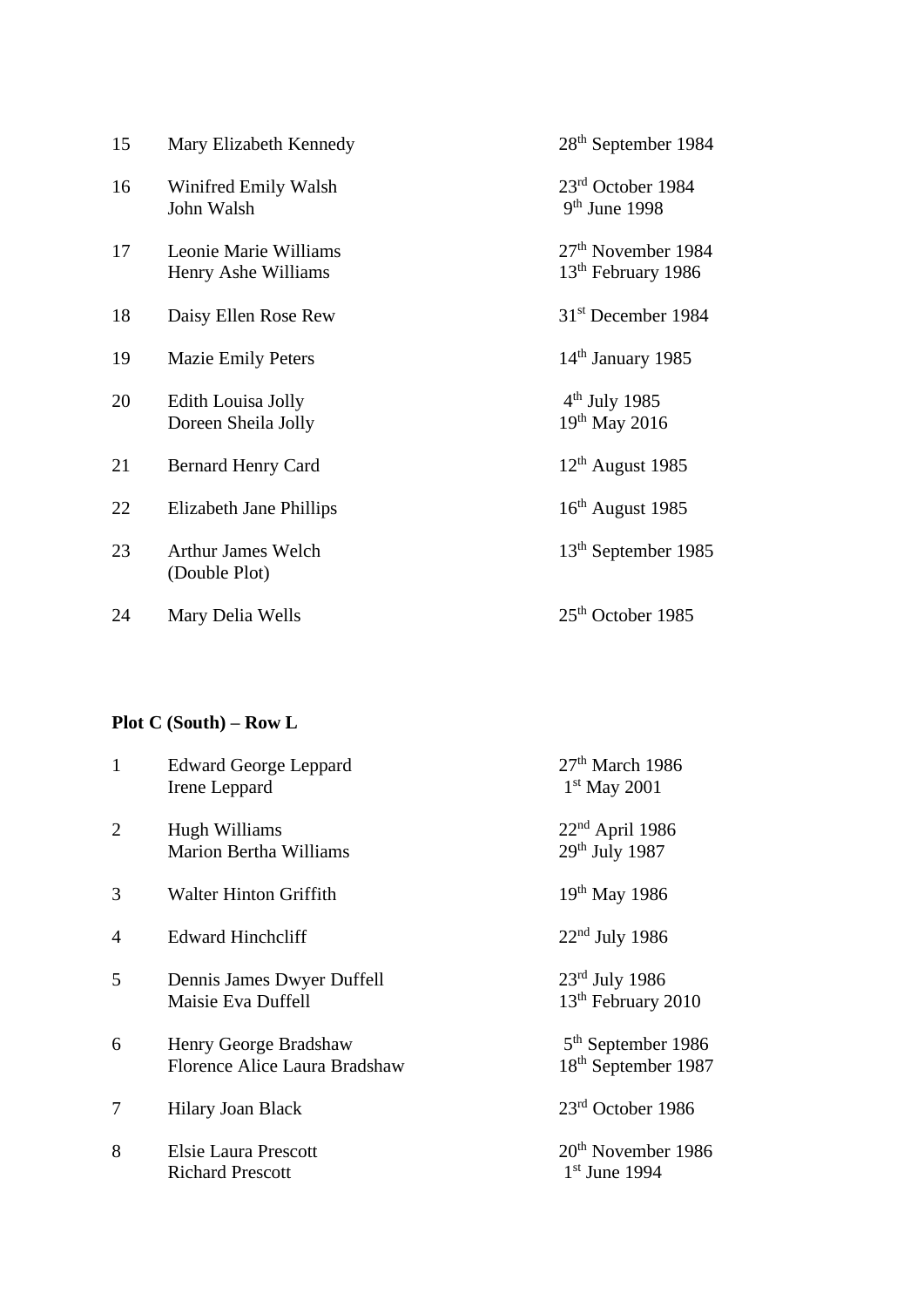| 9   | Cyril James<br>Maureen Yvonne James<br>(Double Plot)                                                                                     | 18 <sup>th</sup> December 1986<br>$6th$ September 2017                                                               |
|-----|------------------------------------------------------------------------------------------------------------------------------------------|----------------------------------------------------------------------------------------------------------------------|
| 10  | Joseph Smith<br>Mark Smith                                                                                                               | 27 <sup>th</sup> January 1987<br>18th September 1999                                                                 |
| 11  | Richanda Linda (Richie) Smith<br>Samuel William Smith                                                                                    | 19 <sup>th</sup> May 1995<br>$6th$ July 2004                                                                         |
| 12  | Grace Evelyn Hillier                                                                                                                     | $26th$ June 1987                                                                                                     |
| 13  | Marguerite Freda Chipperfield<br>Arthur Edward Chipperfield                                                                              | $1st$ July 1987<br>$4th$ June 2004                                                                                   |
| 14  | Douglas James Gomm                                                                                                                       | $31st$ July 1987                                                                                                     |
| 15  | <b>Sidney Thomas Blackwell</b><br>(Double Plot)                                                                                          | 21 <sup>st</sup> October 1987                                                                                        |
| 16  | Coral Ivy Hodgson<br>Thomas Arthur Hodgson                                                                                               | 25 <sup>th</sup> November 1987<br>$2nd$ May 1989                                                                     |
| 17  | <b>Glyn Smith</b><br>Lucy Smith                                                                                                          | 14 <sup>th</sup> January 1988<br>19th May 2008                                                                       |
| 18  | Nellie Smith                                                                                                                             | 19th April 2000                                                                                                      |
| 19  | <b>Ronald James Tugwell</b><br>Eileen Florence Tugwell                                                                                   | 13 <sup>th</sup> October 1988<br>$20th$ June $2012$                                                                  |
| 20  | Rose Johnson<br><b>Charles Reginald Johnson</b>                                                                                          | 20 <sup>th</sup> March 1989<br>4 <sup>th</sup> March 2003                                                            |
| 20A | Doreen Williams<br>Leslie Williams (Ashes)<br>Dawn Kay Harbour (Ashes)<br>Mark George Harbour (Ashes)<br>Patricia Doreen Preston (Ashes) | $12^{th}$ May 1989<br>$20th$ June 1990<br>11 <sup>th</sup> November 1997<br>18th February 2004<br>8th September 2016 |
| 21  | Audrey Louisa Durrant (Double)<br>Peter John Durrant                                                                                     | 13 <sup>th</sup> October 1988<br>19 <sup>th</sup> November 2020                                                      |
| 22  | <b>Frederick Bancroft Lewthwaite</b>                                                                                                     | 14 <sup>th</sup> July 1989                                                                                           |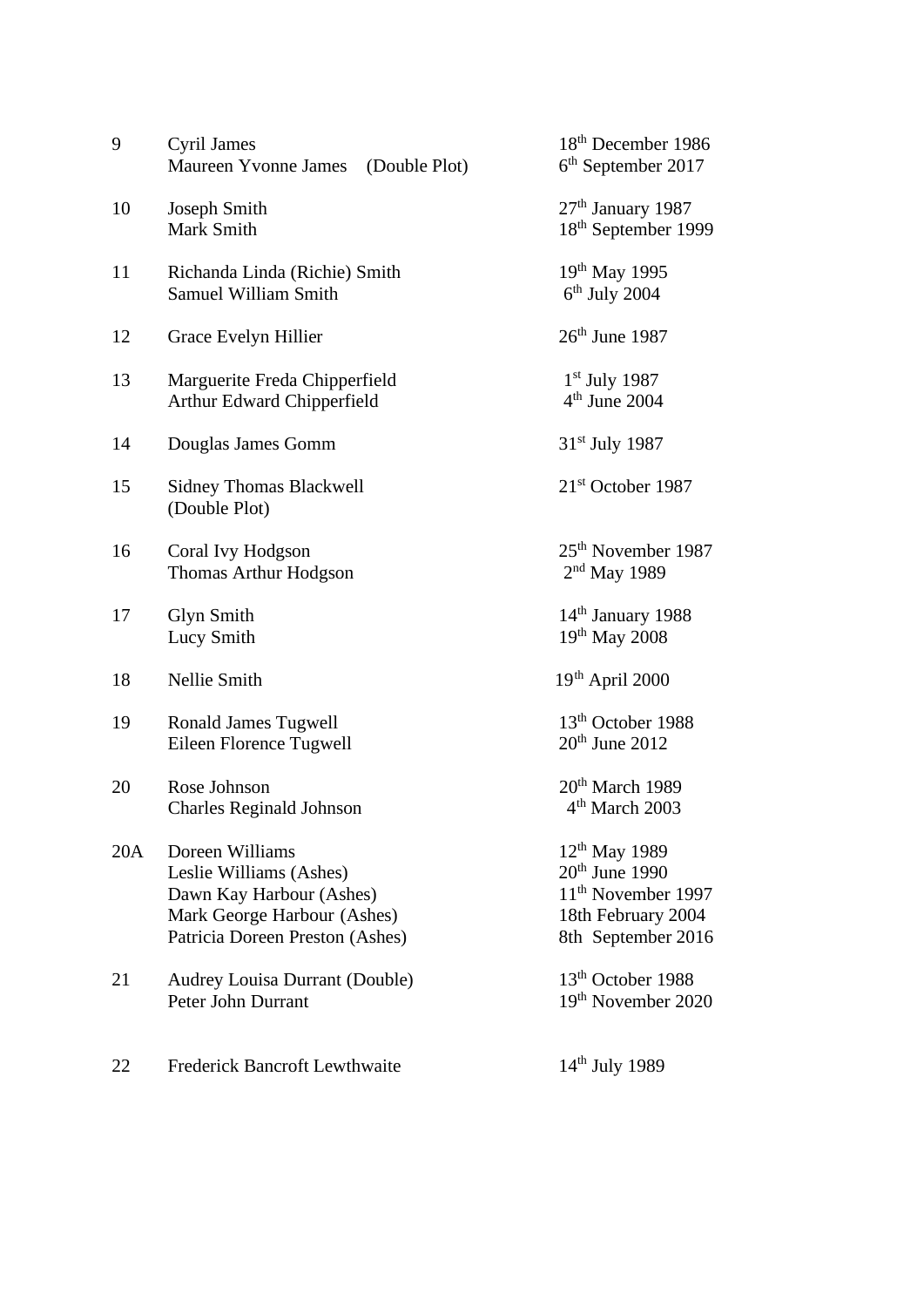## **Plot C (South) – Row M**

| $\mathbf{1}$   | William John Wood<br>Ellen Martha Wood                                 | 28 <sup>th</sup> July 1989<br>17 <sup>th</sup> July 1995         |
|----------------|------------------------------------------------------------------------|------------------------------------------------------------------|
| $\overline{2}$ | <b>Robert Alexander</b><br>Ruth Lavinia Alexander                      | $2nd$ August 1989<br>$12th$ March 2013                           |
| 3              | Letitia Beams<br><b>William George Beams</b>                           | 17 <sup>th</sup> November 1989<br>$27th$ March 1997              |
| 4              | Isabella Creane (Still Born)                                           | $23rd$ March $2010$                                              |
| $\overline{5}$ | <b>Charles Cecil Lyndon Spurring</b><br><b>Constance Drew Spurring</b> | 17 <sup>th</sup> November 1989<br>11 <sup>th</sup> October 1991  |
| 6              | Florence Mary Chipperfield<br>(Double Plot)                            | $10th$ January 1990                                              |
| 7              | <b>Tracey Ruth Coveney</b><br>(Double Plot)                            | 1 <sup>st</sup> February 1990                                    |
| 8              | <b>Constance Victoria Earl</b><br>Ashes of Walter Sidney Earl          | 2 <sup>nd</sup> February 1990<br>30 <sup>th</sup> September 2004 |
| 8a             | Gweneth Vera Weeding<br>Alan John Robertson (Cremated Remains)         | $2nd$ May 1990<br>$25^{th}$ May 2007                             |
| 9              | Victor George Burley                                                   | $13th$ August 1990                                               |
| 10             | Alick William Gordon<br><b>Margaret Gordon</b>                         | 6 <sup>th</sup> November 1990<br>$14^{\text{th}}$ April 2010     |
| 11             | Reginald George Lunn                                                   | 30 <sup>th</sup> November 1990                                   |
| 12             | <b>Adela Milly Every</b><br><b>Edward Every</b>                        | 18th February 1991<br>$18^{\text{th}}$ April 2006                |
| 13             | <b>Evelyn Martin</b><br><b>Gordon Martin</b>                           | 8 <sup>th</sup> April 1991<br>29 <sup>th</sup> October 2001      |
| 14             | Kenneth Thacker<br>Ivy May Thacker                                     | 10 <sup>th</sup> September 1991<br>25 <sup>th</sup> October 1996 |
| 15             | <b>Bernard Valentine</b><br><b>Lilian Esther Valentine</b>             | 25 <sup>th</sup> November 1991<br>$15th$ June 2000               |
| 16             | Daniella Maria Jane Waters                                             | 9 <sup>th</sup> January 1992                                     |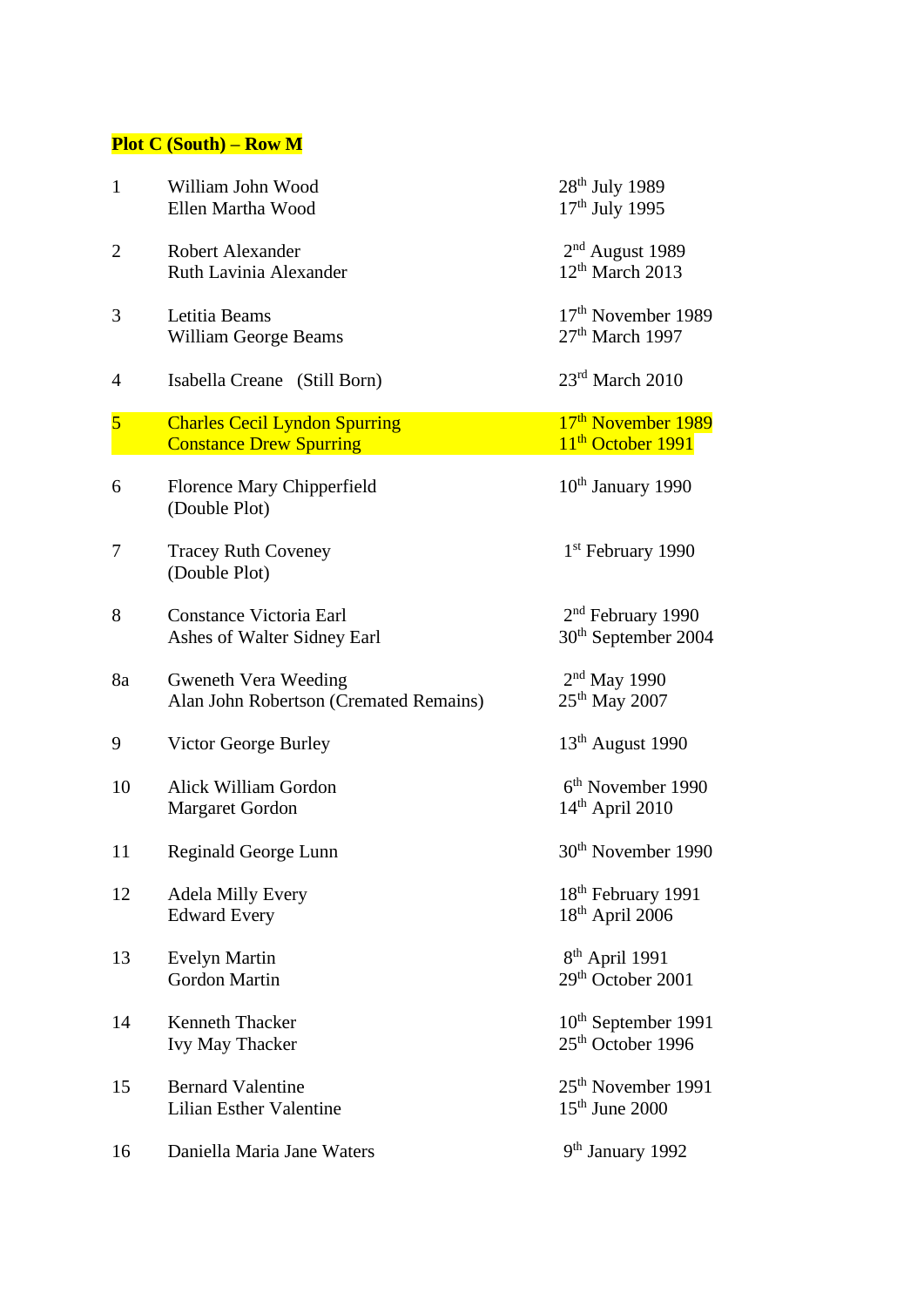| 17 | <b>Florence Emily Harrison</b>                          | $7th$ May 1992                                       |
|----|---------------------------------------------------------|------------------------------------------------------|
| 18 | <b>Thomas Robert Herbert</b><br>Margaret Minter Herbert | $26^{th}$ May 1992<br>31 <sup>st</sup> December 2020 |
| 19 | Peter Stride                                            | 30 <sup>th</sup> December 1992                       |

## **Plot C (South)– Row N**

| $\mathbf{1}$   | Victor Frank Law<br>Hilda Ellen Law                                             | 6 <sup>th</sup> January 1993<br>24 <sup>th</sup> May 1996    |
|----------------|---------------------------------------------------------------------------------|--------------------------------------------------------------|
| $\overline{2}$ | <b>Violet Minnie Hoskins</b>                                                    | 25 <sup>th</sup> July 1993                                   |
| 3              | Alfred John Jones                                                               | $10th$ August 1993                                           |
| 4              | <b>Clifton James Child</b><br>Hilde Child                                       | 15 <sup>th</sup> February 1994<br>30 <sup>th</sup> July 1999 |
| 5              | Daphne Florence Edgecombe<br>Pelham Christopher John Edgecombe                  | $17th$ March 1994<br>24 <sup>th</sup> May 2016               |
| 6              | Marc Bertin                                                                     | $11^{th}$ May 1994                                           |
| 7              | <b>Alfred James Harding</b>                                                     | 28 <sup>th</sup> June 1994                                   |
| 8              | <b>Edgar Lionel Campbell</b>                                                    | 22 <sup>nd</sup> September 1994                              |
| 9              | Denis Scott<br><b>Josephine Mary Scott</b>                                      | 20 <sup>th</sup> January 1995<br>1st December 2014           |
|                | 10 Stephen Rosier                                                               | 15 <sup>th</sup> November 1995                               |
|                | 11 Maud Hilda Mary Gibbins<br>Ashes of Norah Joan Gibbins                       | 20 <sup>th</sup> March 1996<br>$05th$ April 2008             |
|                | 12 Margaret Songhurst<br>John Thomas Songhurst                                  | $25th$ July 1996<br>25 <sup>th</sup> February 2015           |
|                | 13 William David Hunt<br>Joan Irene Hunt                                        | $16th$ April 1997<br>26 <sup>th</sup> January 2004           |
|                | 14 Jamie, son of James Sharp/Victoria Squire<br>Laura Squire Interment of Ashes | $2nd$ August 1996<br>$25th$ July 2007                        |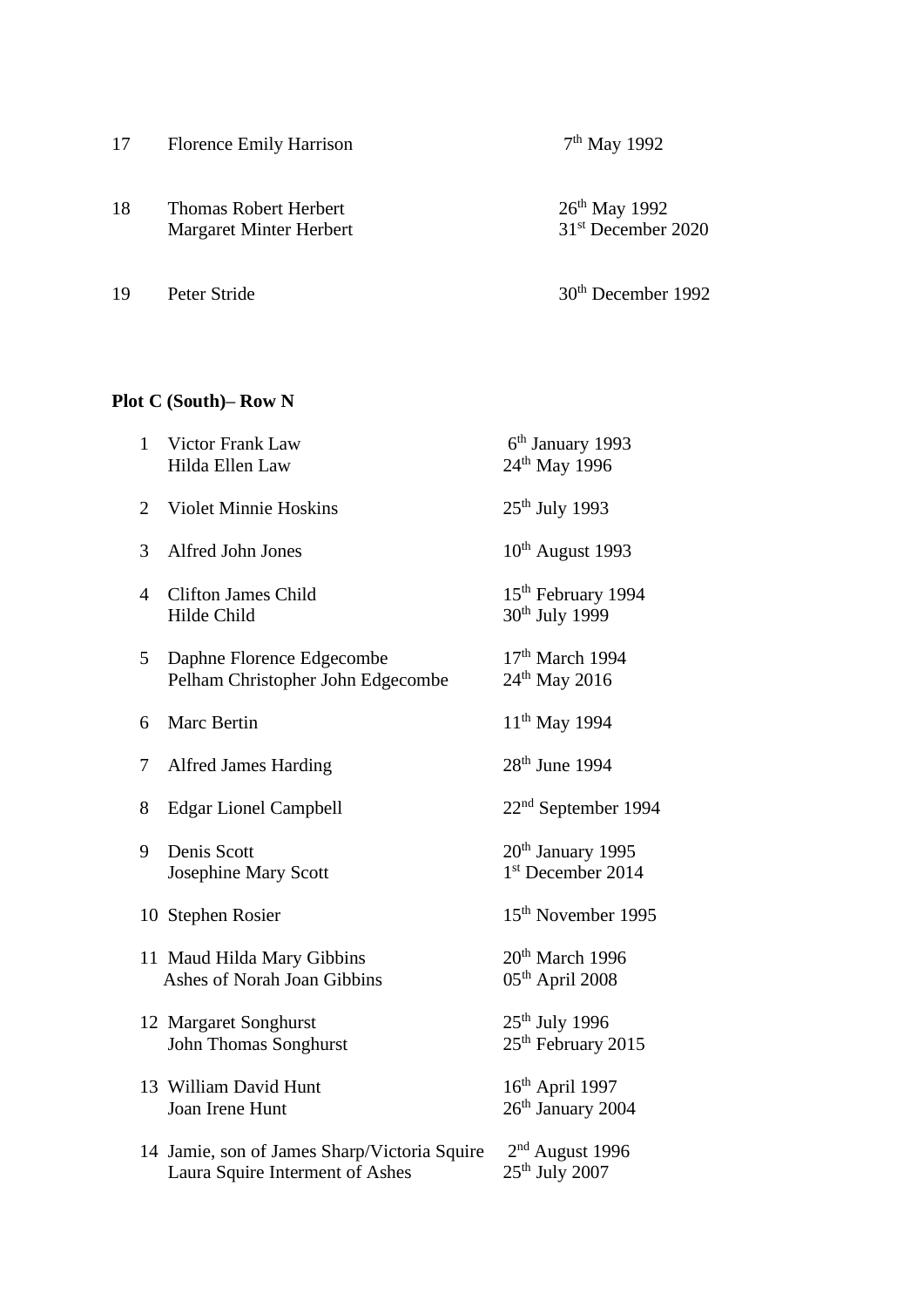| 15 Raymond Hulley Breffit                    | $14th$ October 2002                    |
|----------------------------------------------|----------------------------------------|
| 16 Ashes of Alan McGahan<br>(Triple Plot)    | 3rd May 1997                           |
| 17 Patrick John Lane                         | $26th$ June 2002                       |
| 18 Eric Edwin Cooke<br>Margaret Lilian Cooke | $10^{th}$ May 2002<br>$30th$ June 2014 |

| 19 Ashes of John (Jack) Gordon Burgess | $24th$ September 2001 |
|----------------------------------------|-----------------------|
| Harry William Richardson               |                       |
| Elizabeth Kate Richardson              |                       |
| Doreen Kate Burgess (ashes at foot)    | $6th$ October 2015    |
|                                        |                       |

20 Ashes of Barbara Elizabeth Ansell 1  $1<sup>st</sup>$  July 2001

21 Ashes of Christine Anne Ogley` 23rd March 2001

22 Charles William Barns 13<sup>th</sup> January 2000<br>Alison Carlton Barns 28<sup>th</sup> August 2007 Alison Carlton Barns

NB Charles Elwood Harris 9<sup>th</sup> April 1994 Interred in family grave, Roffey, old churchyard, South Side

#### **Plot D – Row A**

| $\mathbf{1}$  | Archibald Frederick Parker                                        | $23rd$ October 1998                      |
|---------------|-------------------------------------------------------------------|------------------------------------------|
| 2             | Geoffrey Morford Mitchiner<br>Ursula Angela Mary Emilie Mitchiner | $29th$ July 1999<br>$21st$ November 2005 |
| $\mathcal{R}$ | Dale Morison Collins<br><b>Beatrice Edith Collins</b>             | $23rd$ August 1999<br>$26th$ April 2000  |
| $\Delta$      | <b>Reserved for Andrew Child</b>                                  |                                          |
| 5             | Dennis Edward Neale Hills                                         | 6 <sup>th</sup> December 1999            |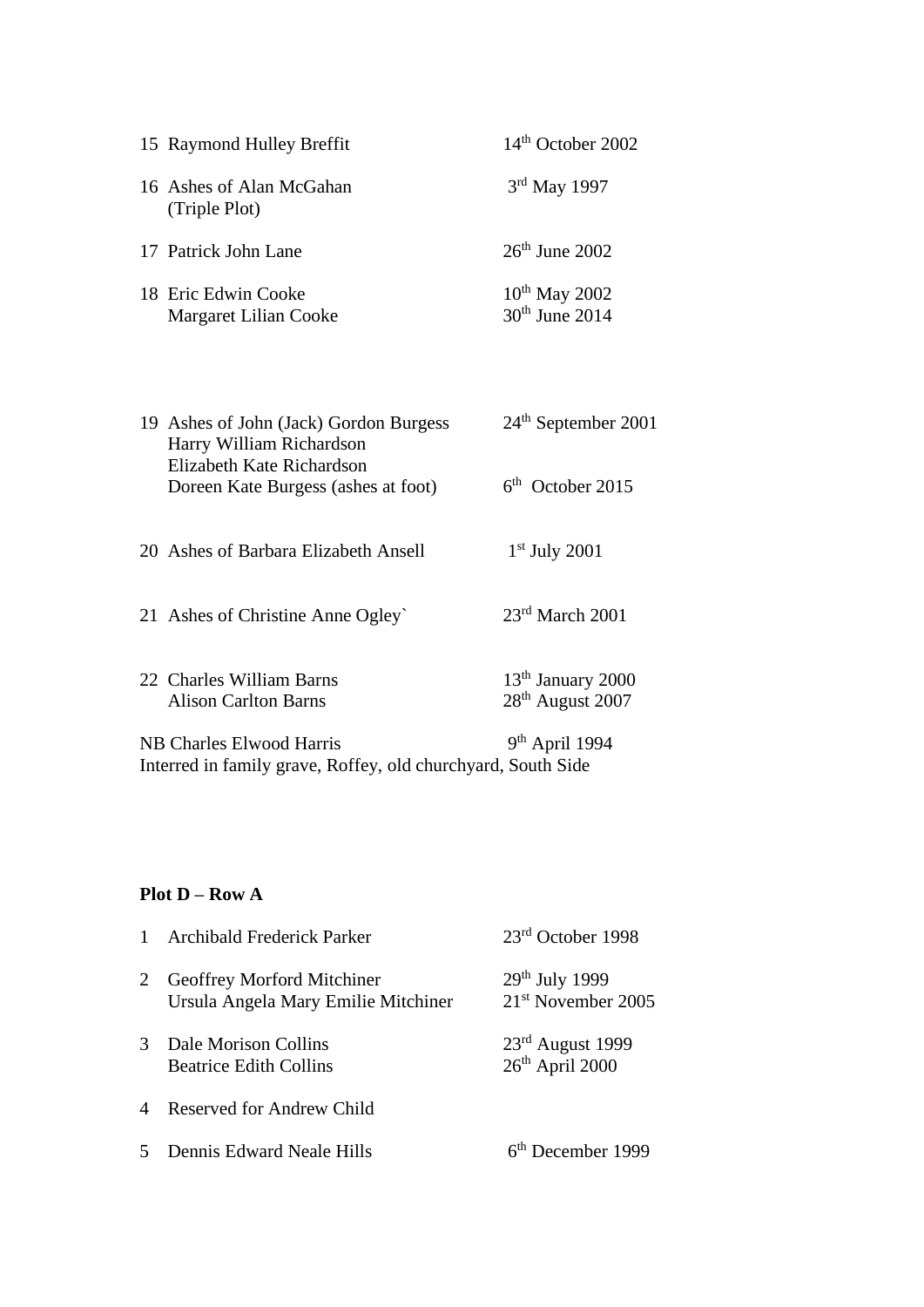| 6              | <b>Stanley Thomas Green</b>                                                                                          | $21st$ January 2000                                            |
|----------------|----------------------------------------------------------------------------------------------------------------------|----------------------------------------------------------------|
| 7              | <b>Margaret Mary Rogers</b>                                                                                          | $6th$ March 2000                                               |
| 8              | Sheila Campbell Law                                                                                                  | 30 <sup>th</sup> July 1999                                     |
| 9 <sup>°</sup> | <b>Florence Louise (Joan) Davies</b><br><b>Penelope Ann Davies</b>                                                   | 9 <sup>th</sup> March 2000<br>4 <sup>th</sup> May 2020         |
|                | 10 Sheila Joyce Aldam                                                                                                | $25th$ May 2000                                                |
|                | 11 Elsie Kelly                                                                                                       | 21 <sup>st</sup> July 2000                                     |
|                | 12 Donald William Scully                                                                                             | 9 <sup>th</sup> October 2000                                   |
|                | 13 Clifford Harry Frank Bates<br><b>Jean Kathleen Bates</b>                                                          | $11th$ September 2001<br>25 <sup>th</sup> July 2018            |
|                | 14 Vera May Carpenter                                                                                                | 22 <sup>nd</sup> February 2002                                 |
|                | 15 Michael Fraser Jones                                                                                              | $16^{th}$ May 2002                                             |
|                | 16 Dennis Billingham<br>Ashes of Timothy Jon Billingham<br>Ashes of Rosemary Winifred Eva Billingham 19th March 2012 | 5 <sup>th</sup> August 2002<br>23 <sup>rd</sup> September 2002 |
|                | 17 Nora Joan Luddington Clark<br>Ashes of George Cyprian Clark                                                       | 3rd March 2005<br>3rd March 2005                               |
|                | 18 Patrick John Staunton<br>Ashes of Dorothy Staunton                                                                | 14 <sup>th</sup> October 2003<br>$19th$ July 2006              |
|                | 19 Richard Thomas Ronane                                                                                             | 25 <sup>th</sup> November 2003                                 |
|                | 20 Leslie Howard Ellis<br><b>Lillian Rose Ellis</b>                                                                  | 17 <sup>th</sup> March 2004<br>$25th$ June 2007                |
|                | 21 Gillian Selborne Kelly<br>Michael John Kelly                                                                      | 19th April 2004<br>$29th$ July 2011                            |

## **Plot D – Row B**

| Patricia Irene Beeson<br><b>Gerald George Beeson</b> | 8 <sup>th</sup> September 2004<br>$17th$ August 2006 |
|------------------------------------------------------|------------------------------------------------------|
| Reserved for Mrs Angela Lendon                       |                                                      |

3 Hector Jesse Bruce 20<sup>th</sup> October 2004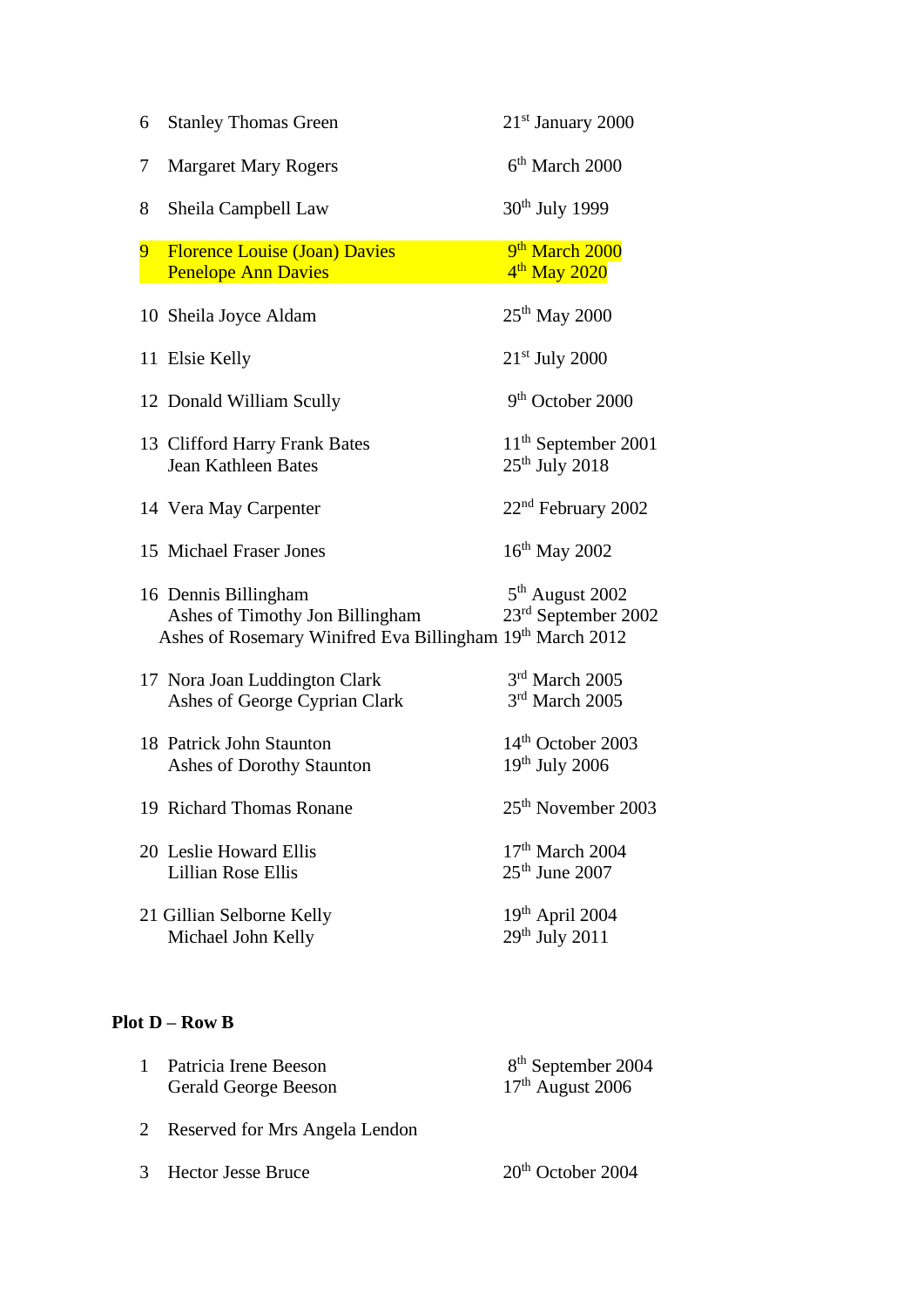|    | Mary Bruce                                                | $19th$ March 2015                                              |
|----|-----------------------------------------------------------|----------------------------------------------------------------|
| 4  | Walter Henry Chipperfield                                 | $31st$ March 2005                                              |
| 5  | <b>Anthony Francis Tyndall</b>                            | $25th$ May 2005                                                |
| 6  | Eric Norman Cutler<br>Mary Beatrice Cutler                | 16 <sup>th</sup> September 2005<br>27 <sup>th</sup> April 2007 |
| 7  | Florence Mary Taylor                                      | 13 <sup>th</sup> October 2005                                  |
| 8  | <b>Richard Hamilton Drake</b>                             | $12th$ December 2005                                           |
| 9  | Reserved for John M. Barrie                               |                                                                |
|    | 10 Harold Allan Bruce                                     | $12th$ January 2006                                            |
|    | 11 John Williams<br>Dorothy May Williams                  | 27 <sup>th</sup> January 2006<br>12 <sup>th</sup> January 2009 |
|    | 12 Stephen Bertram                                        | $22nd$ March 2006                                              |
|    | 13 Georgina E. King<br><b>Barry John King</b>             | 14 <sup>th</sup> December 2006<br>$7th$ June 2017              |
| 14 | Olabisi Somoye<br>(Double Plot)                           | $30th$ March 2007                                              |
| 15 | <b>Reginald Haskell</b><br>Alice Elvira Haskell           | 20 <sup>th</sup> April 2007<br>17 <sup>th</sup> December 2013  |
|    | 16 Alec Wilfred Taylor                                    | $27th$ April 2007                                              |
|    | 17 Laurence Harding<br>Philomena Harding                  | $26th$ June 2007<br>23 <sup>rd</sup> August 2013               |
| 18 | <b>Baby Stammers</b>                                      | 13 <sup>th</sup> October 2008                                  |
|    | 19 Muriel L. Brookes (Double)<br>George Frederick Brookes | 29 <sup>th</sup> September 2014<br>16th February 2017          |
|    | 20 Blanche Lily Vince<br>Leslie Vince                     | $16th$ March 2006<br>25 <sup>th</sup> November 2010            |
| 21 | Janet Clara de Ternant<br>Roger de Ternant                | $26^{th}$ May 2004<br>18 <sup>th</sup> July 2005               |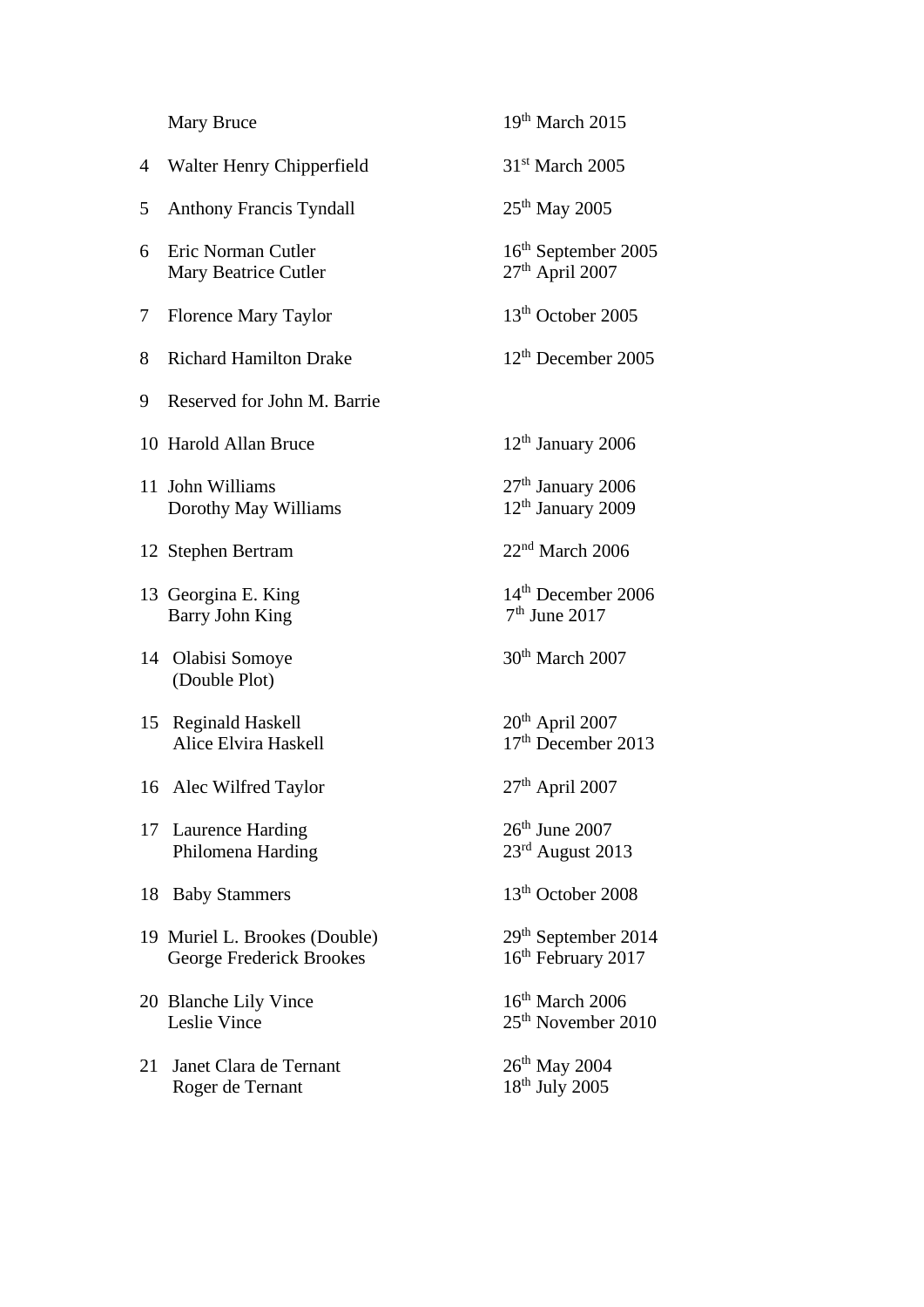## **Plot D – Row C**

| $\mathbf{1}$ | <b>Alfred Ramsay Baker</b><br>Nancy Baker                           | 6 <sup>th</sup> January 2006<br>$22nd$ September 2006           |  |
|--------------|---------------------------------------------------------------------|-----------------------------------------------------------------|--|
| 2            | Reserved for Ms Vanessa Lendon (Double Plot)                        |                                                                 |  |
| 3            | Reserved for Mr Jonathan Lendon (Double Plot)                       |                                                                 |  |
| 4            | Roy William Roger Whalley (Double Plot)                             | $9th$ July 2007                                                 |  |
| 5            | Martin Wright                                                       | 31 <sup>st</sup> July 2007                                      |  |
| 6            | John Kenneth Hall<br>(Double Plot)                                  | 19 <sup>th</sup> September 2007                                 |  |
| 7            | Reserved for John Clifford                                          |                                                                 |  |
| 8            | Cecil Earing (Double Plot)<br>Martha Earing                         | 20 <sup>th</sup> November 2007<br>27 <sup>th</sup> October 2016 |  |
| 9            | Nancy Barbara Bransby (Triple)                                      | 27 <sup>th</sup> November 2007                                  |  |
| 10           | Christina Brookes (Dr) (Double Plot)<br>Robert Charles Brookes (Dr) | 3 <sup>rd</sup> December 2007<br>26 <sup>th</sup> August 2015   |  |
| 11           | Marion Amena Thompson (Double Plot)                                 | 3rd March 2008                                                  |  |
| 12           | Joseph Wright (Triple Plot)<br>Iris Alice Ellen Wright              | $1st$ May 2008<br>4 <sup>th</sup> January 2016                  |  |
| 13           | Reserved for Colin Wright (Double Plot)                             |                                                                 |  |
| 14           | <b>Elspeth Fletcher Fraser</b><br><b>John White Fraser</b>          | $19th$ August 2008<br>19th March 2010                           |  |
| 15           | Benjamin Saville Chandler                                           | $11th$ October 2008                                             |  |
| 16           | Catherine Florence Swinden (Double Plot)<br>Stephen Willian Swinden | 09 <sup>th</sup> December 2008<br>11 <sup>th</sup> January 2018 |  |
| 17           | Patrick James McHugh (Triple Plot)                                  | $30th$ January 2009                                             |  |
| 18           | Victor Lionel Martin (Double)<br>Rhoda Amy Martin                   | 24 <sup>th</sup> November 2009<br>$14th$ June 2016              |  |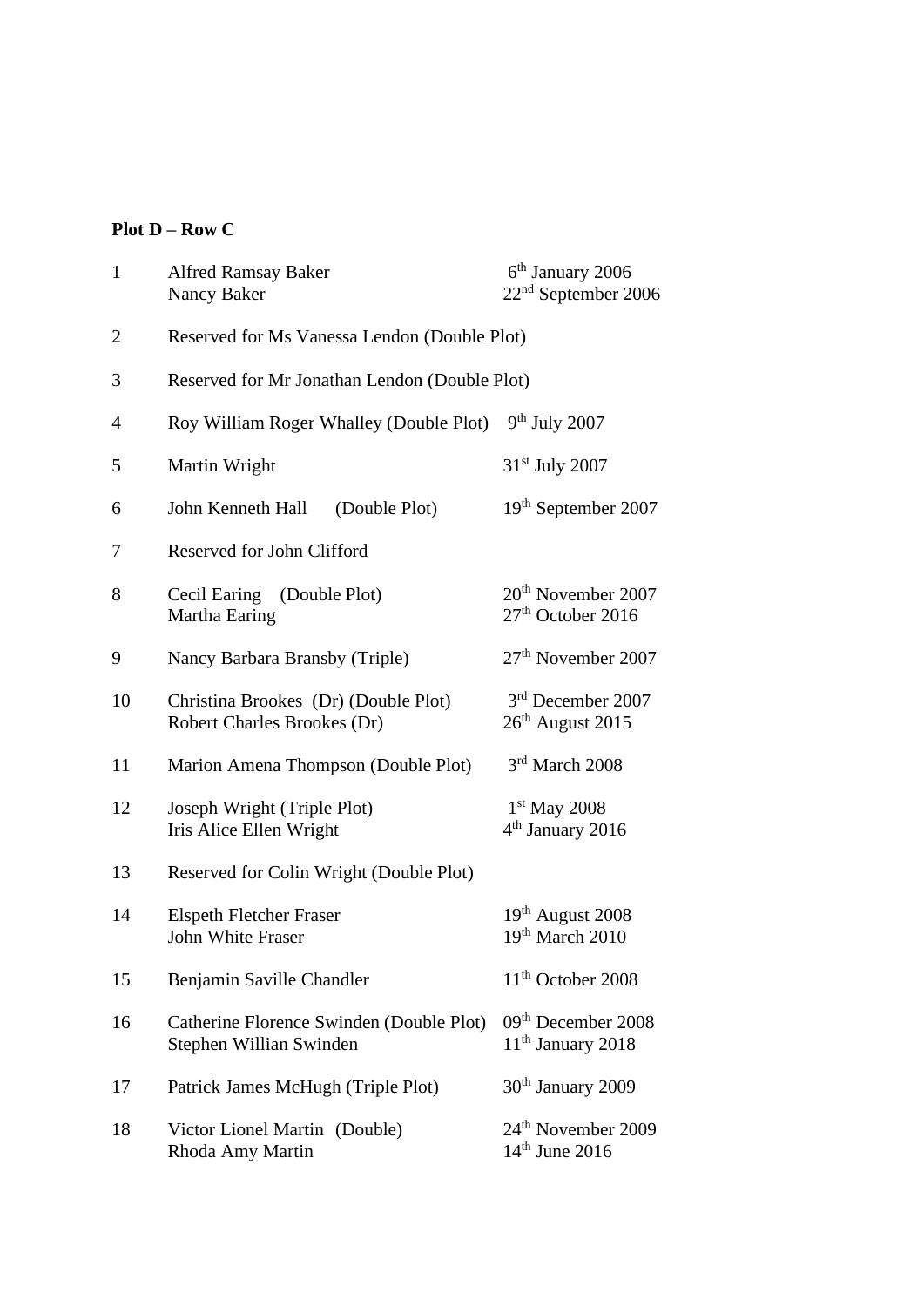19 Mary Elizabeth Sanders (Double Plot) 18<sup>th</sup> February 2010

20 Jules Adolphe Henri Van de Walle  $7^{\rm th}$  August 2006

## **Plot D – Row D**

| $\overline{1}$ | (Double Plot)<br><b>Birgitte Christensen</b>                                                                     | 6th March 2009                       |
|----------------|------------------------------------------------------------------------------------------------------------------|--------------------------------------|
| 2              | Tilman Ricketts (Double Plot)                                                                                    | $17th$ March 2009                    |
| 3              | Clive Raymond Hill                                                                                               | 30 <sup>th</sup> March 2009          |
| $\overline{4}$ | <b>Colin Albert Hutchinson</b>                                                                                   | $17th$ April 2009                    |
| 5              | <b>Reserved for Sandra Ruth Miller</b>                                                                           |                                      |
| 6              | Reserved for Beverley Booker                                                                                     |                                      |
| 7              | Ellen Peters (Double Plot)                                                                                       | $24th$ June 2009                     |
| 8              | Charles George Corbett (Ashes at Head)<br>Doris Corbett (Ashes in Middle)<br>NB This Plot for IOA Only in Future | $01st$ July 2009<br>$11th$ June 2016 |
| 9              | Lynda Maureen Allpress                                                                                           | 19 <sup>th</sup> August 2009         |
| 10             | <b>Richard Allpress Reservation</b>                                                                              |                                      |
| 11             | Dennis Patrick Martin (Double Plot)                                                                              | 19 <sup>th</sup> February 2010       |
| 12             | <b>Stanley Augustine Maple (Double Plot)</b><br><b>Reserved for Margaret Maple</b>                               | $12th$ April 2019                    |
| 13             | Reserved Daughter of No 12 (Allison Valenti)                                                                     |                                      |
| 14             | Reserved for Pam Cooley (Double Plot)                                                                            |                                      |
| 15             | Reserved for Nigel & Ann Platts                                                                                  |                                      |
| 16             | Reserved for Philippa McCarthy                                                                                   |                                      |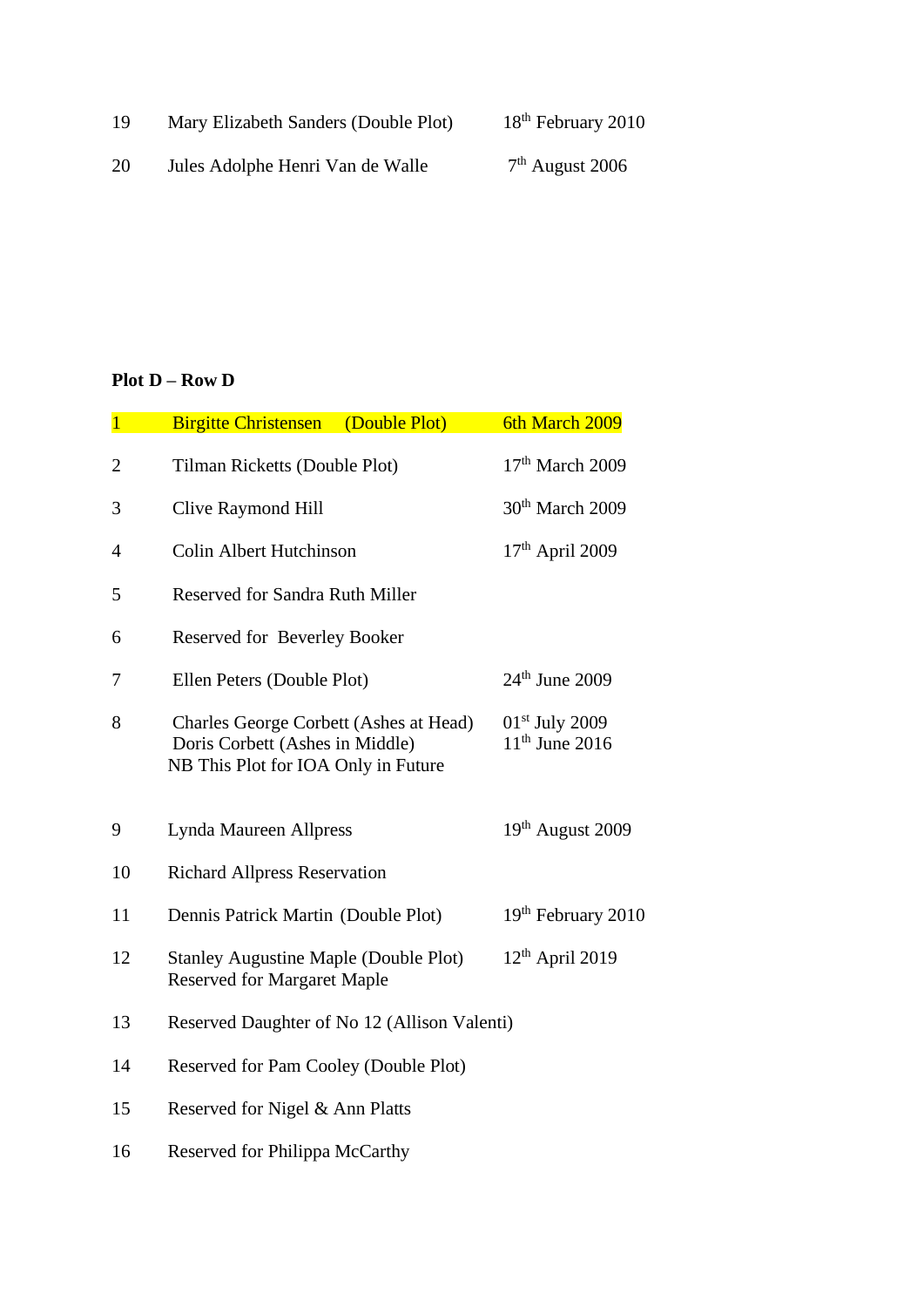| 17 | <b>Reserved for Hannah Platts Carlton</b> |  |  |  |  |
|----|-------------------------------------------|--|--|--|--|
|----|-------------------------------------------|--|--|--|--|

- 18 Reserved for Thomas Platts
- 19 Joby Wells (Ashes at Head) 26<sup>th</sup> September 2008 NB This Plot for IOA Only in Future
- 20 Jean Isabel Mary Barnard 19th July 2013 Norman Clifton Barnard 14<sup>th</sup> April 2020

#### **Plot H – Row A**

| $\mathbf{1}$   | Joyce Doreen Williams (Double)<br><b>Ronald Edward Williams</b> | 08 <sup>th</sup> March 2010<br>$23rd$ January 2019  |
|----------------|-----------------------------------------------------------------|-----------------------------------------------------|
| $\overline{2}$ | Reserved for Mr Joseph Smith                                    |                                                     |
| 3              | <b>Reserved for Miss Linda Smith</b>                            |                                                     |
| $\overline{4}$ | David John Tugwell (Double)                                     | 08 <sup>th</sup> March 2010                         |
| 5              | Frederick Gordon Page<br>Gladys Patricia Page (Dolly)           | $19th$ April 2010<br>20 <sup>th</sup> November 2020 |
| 6              | Reserved for Violet Patricia Flynn                              |                                                     |
| 7              | Laurence Barbara (Double)                                       | $04th$ June 2010                                    |
| 8              | Michael Joseph Shafer (Double)                                  | $12th$ June 2010                                    |
| 9              | Reserved for Paul, Terry & Michael Shafer                       |                                                     |
| 10             | Freddie Standing (Still Born)                                   | $15th$ July 2010                                    |
| 11             | Rose Florence Murray (Double)<br><b>Edward Richard Murray</b>   | $16th$ August 2010<br>$01st$ May 2012               |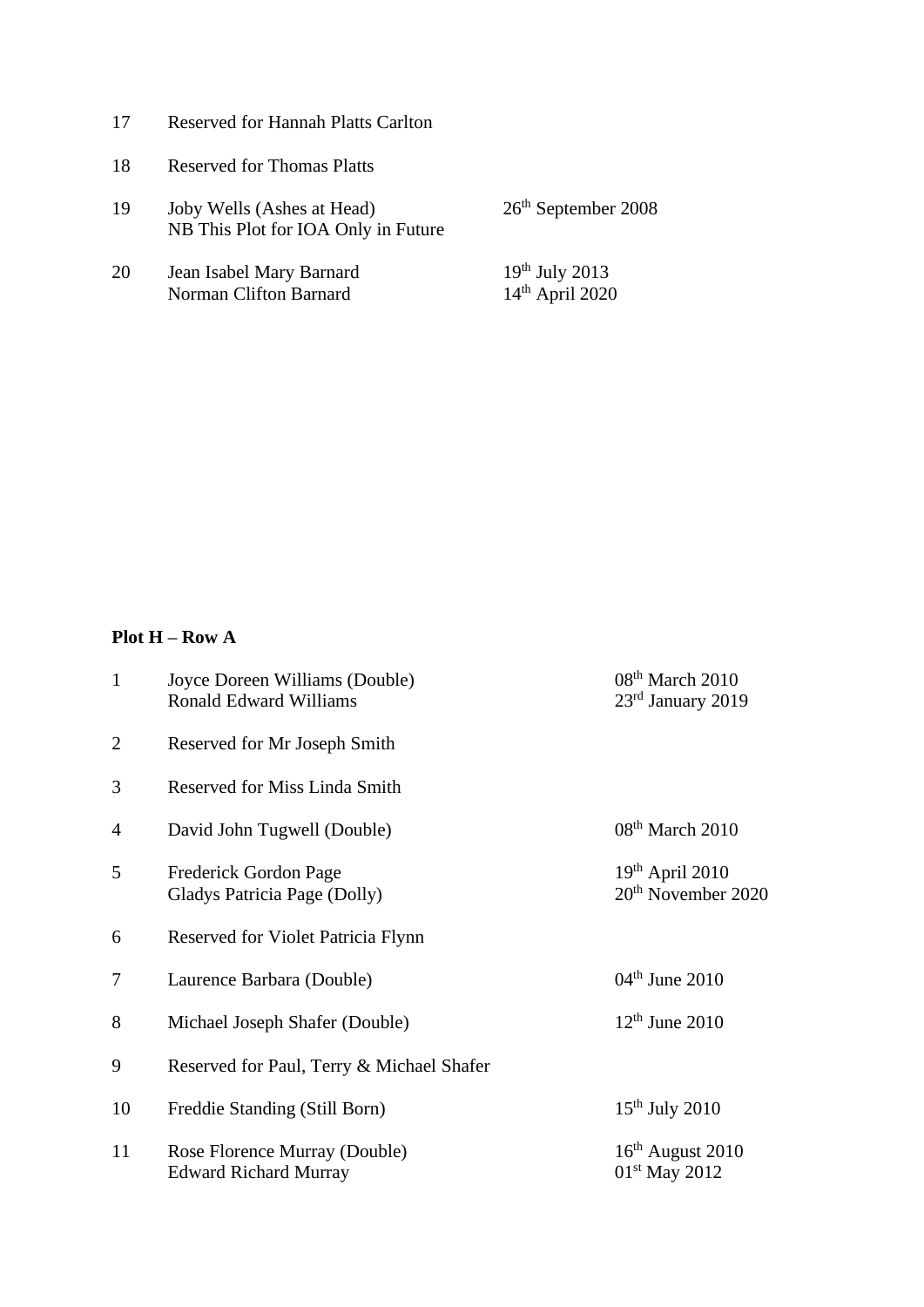| 12 | Marjorie Daisy Penn (Double)                                             | $02nd$ September 2010                                |
|----|--------------------------------------------------------------------------|------------------------------------------------------|
| 13 | <b>Constance Plows</b>                                                   | $02nd$ November 2010                                 |
| 14 | Peter BrigstockeLewis                                                    | 18 <sup>th</sup> November 2010                       |
| 15 | $\checkmark$<br>Ivy Margaret Thevenin (Double)<br>Peter Anthony Thevenin | 30 <sup>th</sup> November 2010<br>$20th$ August 2015 |
| 16 | Susan Jane Wyer<br>Dorcas Alma Walker                                    | $05th$ January 2011<br>30 <sup>th</sup> January 2018 |
| 17 | Averil Brookshaw                                                         | $19th$ January 2011                                  |
| 18 | Maureen Elsey Pither                                                     | $21st$ January 2011                                  |
| 19 | Michael Peter Dell                                                       | $22nd$ February 2011                                 |
| 20 |                                                                          |                                                      |

#### **Plot H - Row B**

| $\mathbf{1}$   | <b>Nicholas John Bristow</b><br>Joyce Amy Bristow                                          | 13 <sup>th</sup> December 2010<br>18 <sup>th</sup> November 2019 |
|----------------|--------------------------------------------------------------------------------------------|------------------------------------------------------------------|
| $\overline{2}$ | Joyce May Green                                                                            | $01st$ March 2011                                                |
| 3              | Michael Joseph Weighill (Triple)<br>Paul Jonathan Weighill                                 | 05 <sup>th</sup> March 2011<br>$24th$ September 2018             |
| $\overline{4}$ | <b>Reserved Michelle Fletcher</b>                                                          |                                                                  |
| 5              | Reserved Nikki Prichard                                                                    |                                                                  |
| 6              | <b>Reserved Emma Fletcher</b>                                                              |                                                                  |
| 7              | <b>Reserved Adam Fletcher</b>                                                              |                                                                  |
| 8              | <b>Reserved Abbey Prichard</b>                                                             |                                                                  |
| 9              | Reserved Georgina Prichard                                                                 |                                                                  |
| 10             | Elizabeth Beatrice Jones (ashes at head only)                                              | $15th$ March 2014                                                |
| 11             | Kathleen Weighill (IOA at head)<br>Reserved Mr & Mrs Colin Weighill (ashes only in future) | 5 August 2014                                                    |
| 12             | Ronald John Piper                                                                          | $20th$ April 2011                                                |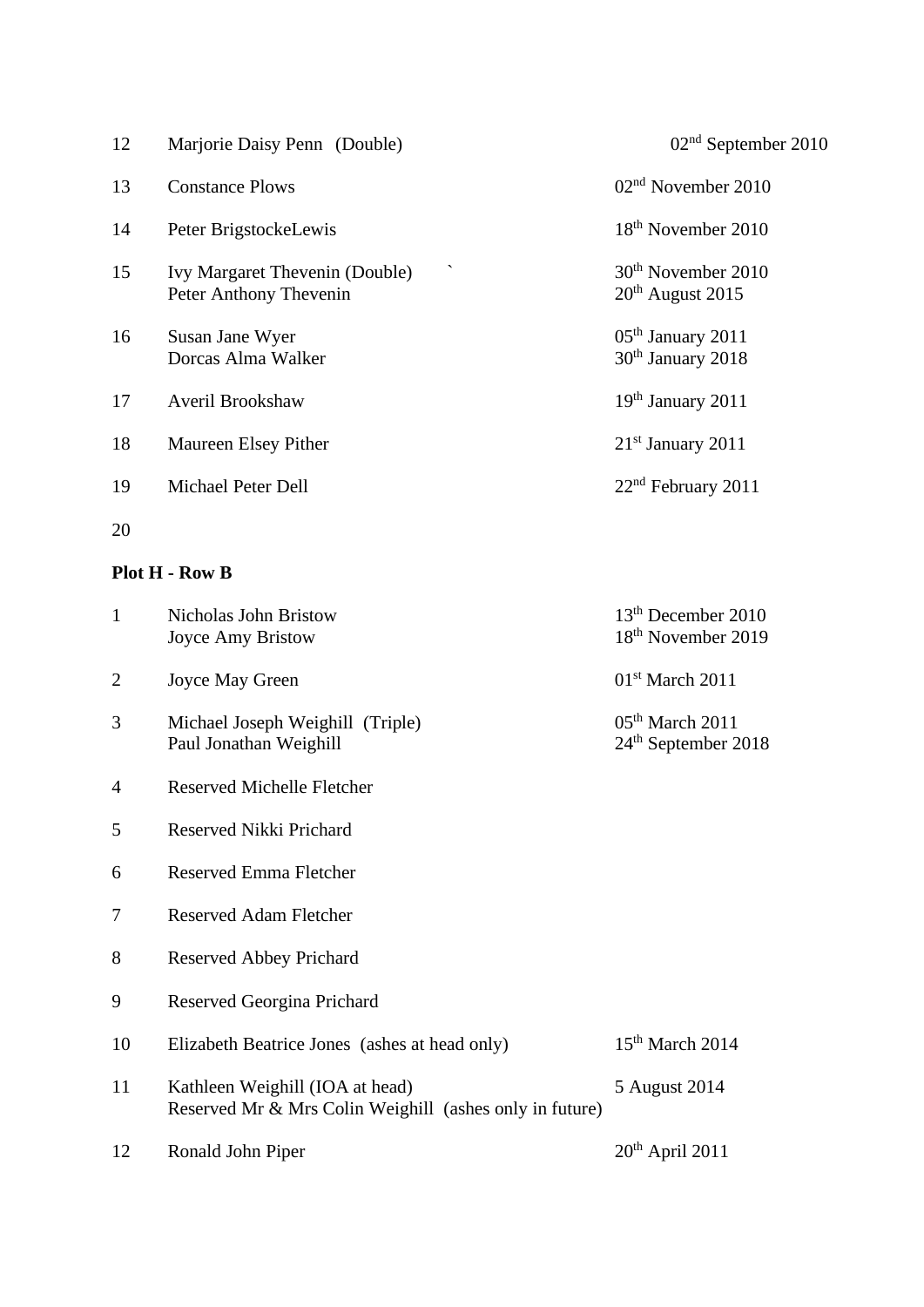| 13             | <b>Patrick Burke</b>                                               | $17th$ May 2011                                          |
|----------------|--------------------------------------------------------------------|----------------------------------------------------------|
| 14             | Roger James Coulson (Ashes in Grave)                               | $12th$ June 2011                                         |
| 15             | Euphemia Agatha Blades<br><b>Beverley Blades</b>                   | $16th$ June 2011<br>5 <sup>th</sup> February 2021        |
| 16             | Kenneth A. Waters                                                  | $05th$ July 2011                                         |
| 17             | Reserved for Mr & Mrs A.H. Hooton                                  |                                                          |
| 18             | Reserved for Mr & Mrs A.H.Hooton                                   |                                                          |
| 19             | Deborah Clare Joy-Holt (double)                                    | 29 <sup>th</sup> January 2015                            |
| 20<br>20       | Ronald John Joy<br>Beryl Vera Denise Joy                           | $12th$ September 2012<br>17 <sup>th</sup> September 2015 |
|                | Plot H - Row C                                                     |                                                          |
| $\mathbf{1}$   | Reserved for Mr & Mrs B. Perry                                     |                                                          |
| $\overline{2}$ | <b>Reserved for Mr John Williams</b>                               |                                                          |
| 3              | <b>Graham Gordon Campbell</b><br><b>Margaret Rosamond Campbell</b> | $24th$ July 2011<br>$15th$ July 2020                     |
| 4              | Pamela Ann King - Ashes Only @ Head                                | $16th$ October 2011                                      |
| 5              | <b>Joyce Evelyn Smart</b>                                          | $14th$ December 2011                                     |
| 6              | <b>Kieron Gerard Robinson</b>                                      | 23 <sup>rd</sup> December 2011                           |
| 7              | David Morgan                                                       | 16 <sup>th</sup> January 2012                            |
| 8              | <b>Brian Anthony Long</b>                                          | 17 <sup>th</sup> February 2012                           |
| 9              | Ann Ferris<br>Jane Cherie Curtis                                   | 13 <sup>th</sup> March 2012<br>$22nd$ June 2016          |
| 10             | John Patrick Cuddeford                                             | $14th$ March 2012                                        |
| 11             | Rev. Claudette Muriel McArthur                                     | $03rd$ April 2012                                        |
| 12             | <b>Beatrice Gladys Chamberlain</b>                                 | $04th$ April 2012                                        |

- 13 Sheila Mary Peat 10<sup>th</sup> April 2012
- 14 Reserved for Alan Peat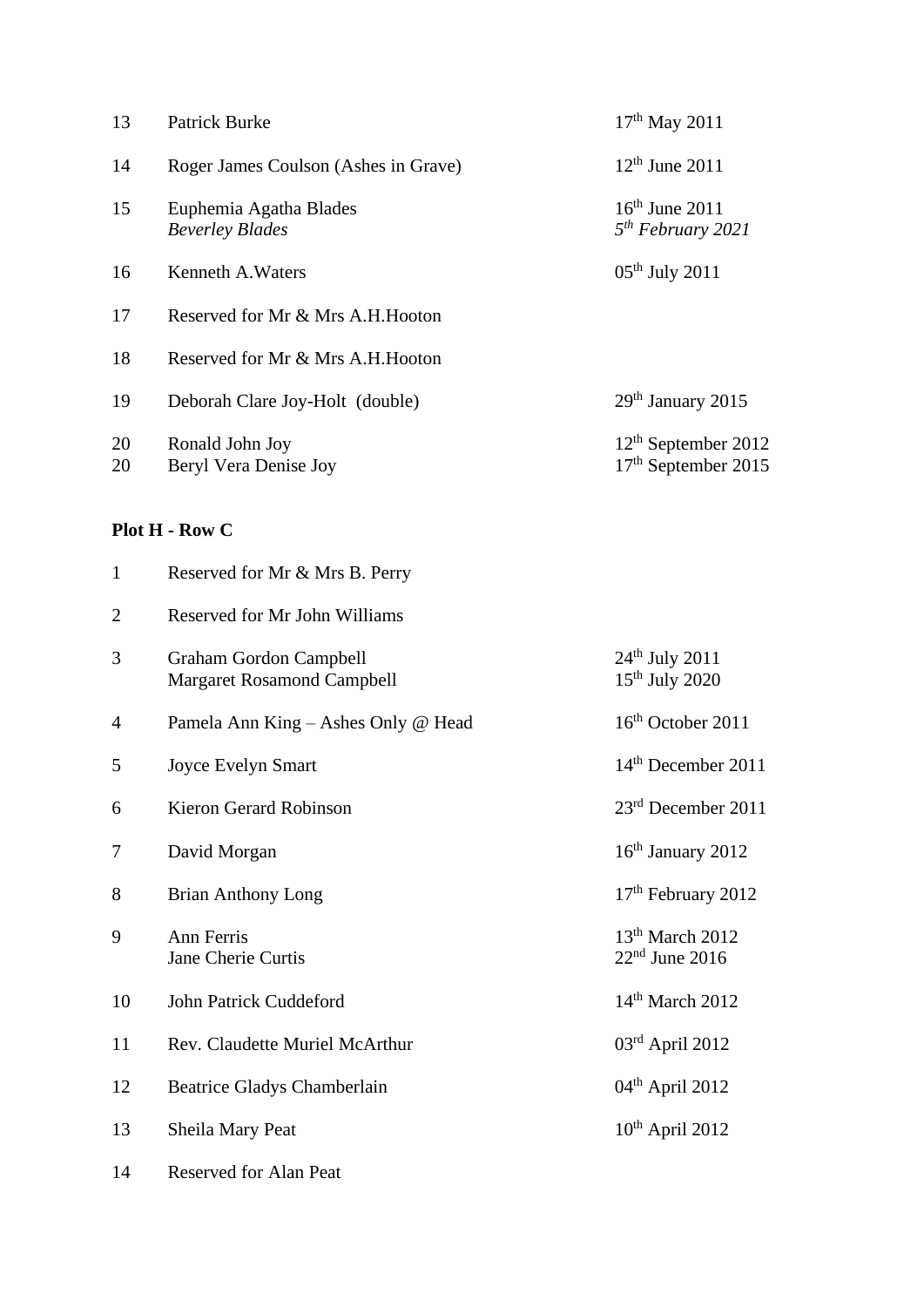| 15             | Vera Steel                                                                                                                  | $13th$ April 2012                                                                     |
|----------------|-----------------------------------------------------------------------------------------------------------------------------|---------------------------------------------------------------------------------------|
| 16             | Eileen Grace                                                                                                                | $17th$ April 2012                                                                     |
| 17<br>18       | Reserved for Andrew John Basil Clark<br><b>Reserved for Stephen Clark</b>                                                   |                                                                                       |
| 19             | John Henry Baxter                                                                                                           | $24th$ May 2012                                                                       |
| 20             | Vilmos Bertalin Kelemen                                                                                                     | 25 <sup>th</sup> May 2012                                                             |
|                | Plot H - Row D                                                                                                              |                                                                                       |
| $\mathbf{1}$   | <b>Bridget Mary Browne</b>                                                                                                  | $18th$ June 2012                                                                      |
| $\overline{2}$ | Joyce Eileen Robertson                                                                                                      | $17th$ July 2012                                                                      |
| 3              | Frederick Philip Cudlipp                                                                                                    | $18th$ July 2012                                                                      |
| 4              | Andrea Moisan                                                                                                               | 23rd August 2012                                                                      |
| 5              | <b>Wesley Milward Smith</b><br>Pamela Elizabeth Edith Smith (Ashes Only)                                                    | 19th October 2012<br>19th October 2012                                                |
| 6              | Francis Joseph Hanley<br>Ellen Katherine Hanley                                                                             | 31 <sup>st</sup> October 2012<br>23rd November 2020                                   |
| 7              | Sheila May Wright                                                                                                           | 23 <sup>rd</sup> November 2012                                                        |
| 8              | Peter John Rose                                                                                                             | $11th$ January 2013                                                                   |
| 9              | Terry Smith (triple plot)                                                                                                   | 28 <sup>th</sup> March 2013                                                           |
| 10             | John William Tugwell (? Double plot)                                                                                        | $30th$ April 2013                                                                     |
| 11             | Martin Cyril Farley                                                                                                         | $14th$ June 2013                                                                      |
| 12             | Reserved for Mrs Marion Farley on 14 June 2013                                                                              |                                                                                       |
| 13             | Georgina Charlotte Victoria Reed<br>Jean Weaver (IoA at foot of grave)<br>Michael Philip Ramsey (IoA just west of J Weaver) | $25th$ September 2013<br>31 <sup>st</sup> August 2019<br>31 <sup>st</sup> August 2019 |
| 14             | Donna Maria Oettinger<br>Zaki Mohamed El Shaer Oettinger<br>(Mother and child in same casket)                               | $19th$ April 2013<br>$19th$ April 2013                                                |

15 Reserved for Mrs Carol Oettinger (pastoral concession given by Rev Blunden January 2014)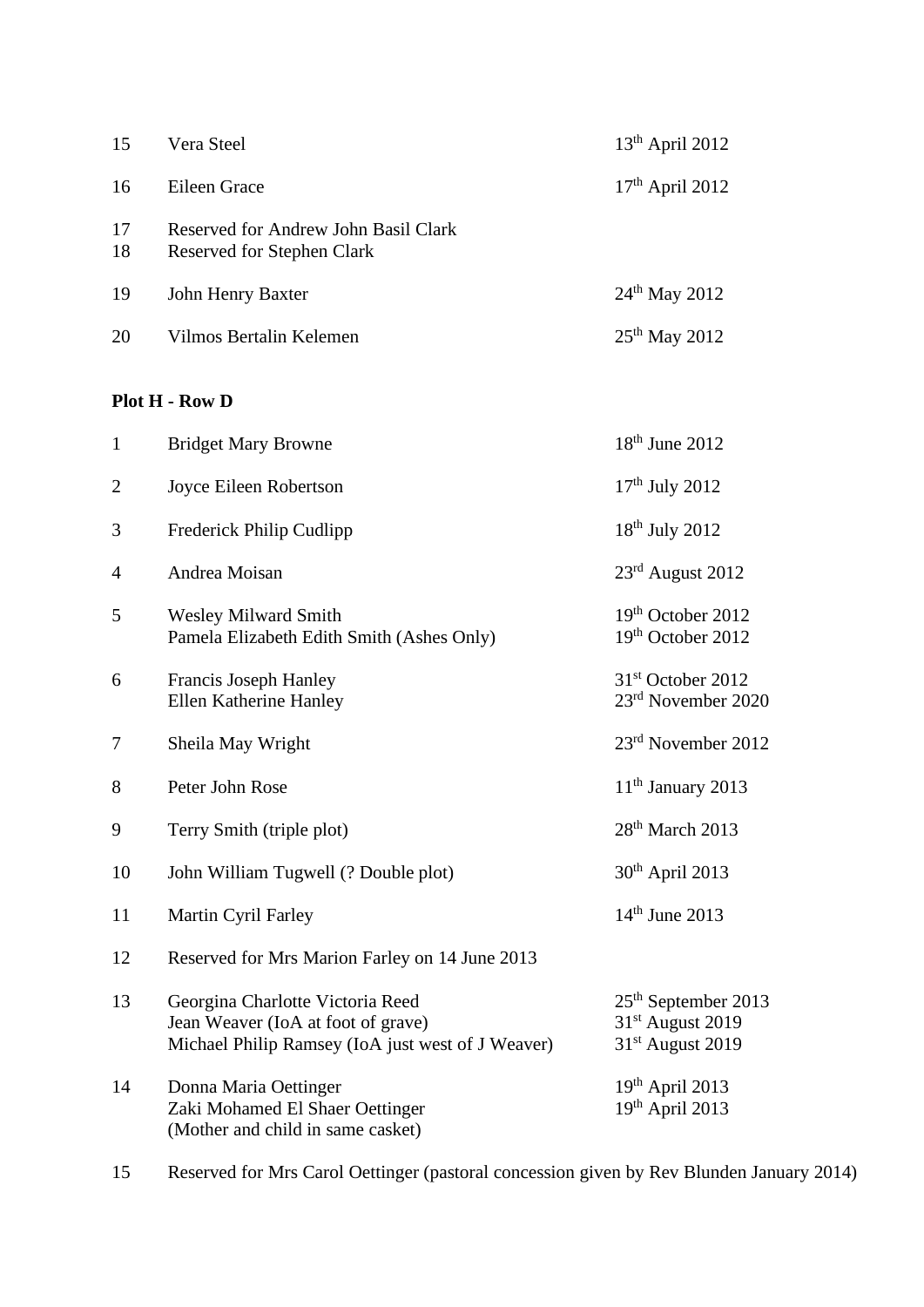| 16 | <b>Ebenezer Moses</b>                                                                                                                                                                      | $6th$ January 2014    |
|----|--------------------------------------------------------------------------------------------------------------------------------------------------------------------------------------------|-----------------------|
| 17 | <b>Raymond Butcher</b><br>NB: IOA of Ashes tba Michael Wort Selsdon & District Funeral Services 02086570030<br>When nearing the plot – Digger Fee Paid in Advance & Burial Fees of £908-00 | $19th$ September 2013 |
| 18 | Reserved for Michelle Louise Butcher                                                                                                                                                       |                       |
| 19 | Reserved for Kylie Nicole Butcher                                                                                                                                                          |                       |
| 20 | Reserved for Lee James Butcher                                                                                                                                                             |                       |

## **Plot H - Row E**

| $\mathbf{1}$   | Joseph McCluskey – double plot                                                           | $19th$ April 2013                      |
|----------------|------------------------------------------------------------------------------------------|----------------------------------------|
| $\overline{2}$ | Reserved for Angelina Adcock, Alfie Adcock + $1$                                         |                                        |
| 3              | Alfred William Adcock (triple)                                                           | $26th$ June 2013                       |
| $\overline{4}$ | Reserved Jimmy Adcock, Charmaine Adcock + $1$                                            |                                        |
| 5              | Marie Elizabeth Arthur - triple plot<br>(Reserved Charmaine Smith, James William Arthur) | 21 <sup>st</sup> October 2020          |
| 6              | <b>Martha Frances West</b>                                                               | 23rd January 2014                      |
| $\tau$         | Michel Benjamin Labonté<br>Suzy Anne Marie Labonté IoA (middle of plot, loose ashes)     | $5th$ February 2014<br>$6th$ July 2018 |
| 8              | Reserved by Mr & Mrs Smith 27 May 2013 for Aron Smith and Jerry Smith                    |                                        |
| 9              | Reserved by Mr & Mrs Smith 27 May 2013 for Frank Smith, Kenny Smith & Shannon Smith      |                                        |
| 10             | John Handley<br><b>Sheila Margaret Handley</b>                                           | 20 March 2014<br>$27th$ January 2017   |
| 11             | Paul John Cooper<br>(double)                                                             | 14 April 2014                          |
| 12             | Desmond William Foster Pye<br>Mary Maude Pye (IoA in coffin of DWF Pye)                  | $4th$ June 2014<br>$4th$ June 2014     |
| 13             | Mabel Ada Rolfe                                                                          | $31st$ July 2014                       |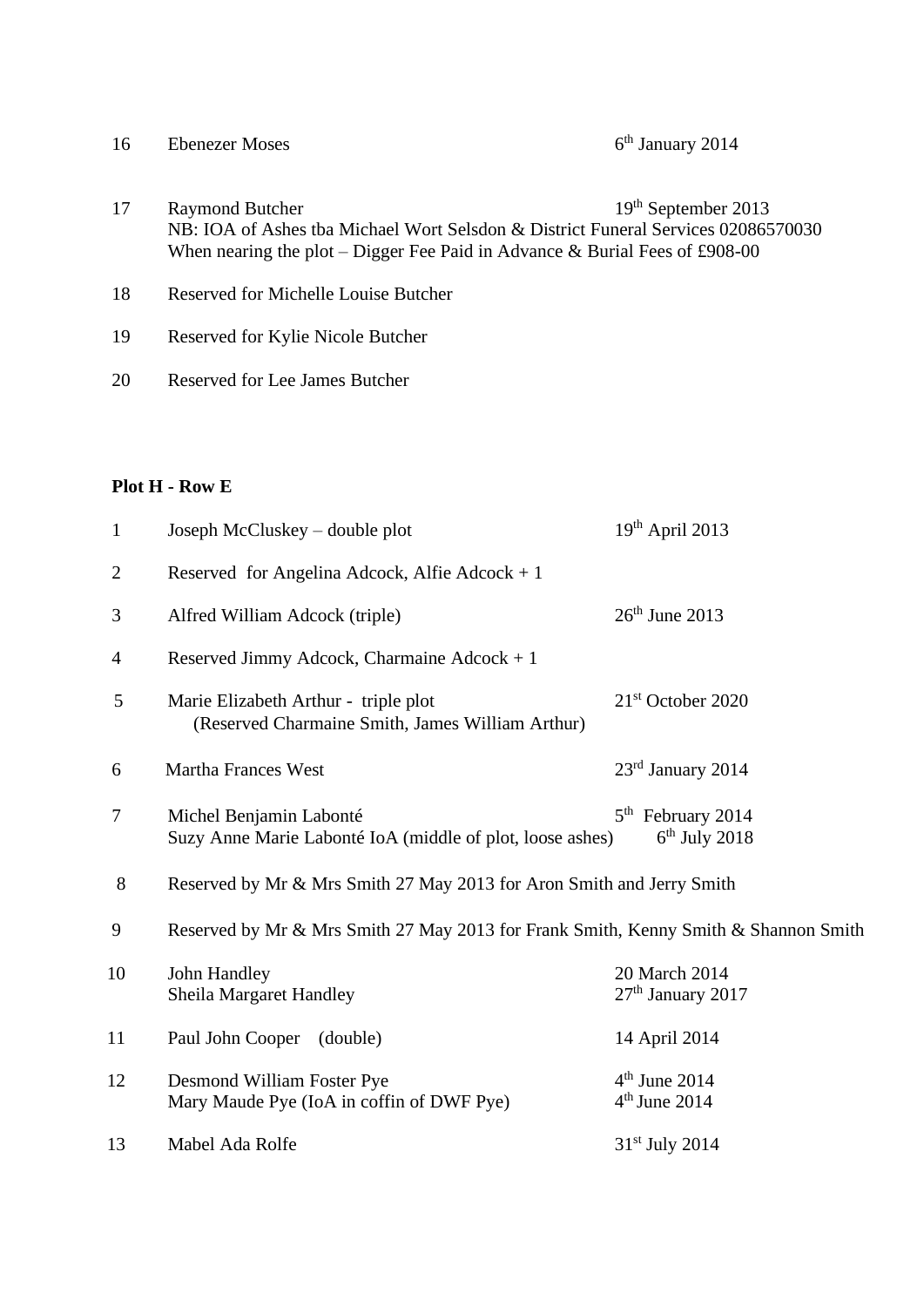| 14 | <b>Reginald Anthony Beard</b>                           | 8 <sup>th</sup> September 2014 |
|----|---------------------------------------------------------|--------------------------------|
| 15 | David Cecil Pressey                                     | $17th$ September 2014          |
| 16 | Dale Quentin Tandridge<br>(Double plot)                 | $5th$ January 2015             |
| 17 | James Edward Horrocks (Double)                          | $22nd$ January 2015            |
| 18 | <b>Ivan Ralph Ottmann</b>                               | $26th$ October 2015            |
| 19 | Glynis Whittle                                          | $26th$ May 2016                |
| 20 | Althea Lorna Mary Woolrich                              | $30th$ June 2016               |
| 21 | Reserved by faculty for Harley (Double Plot) FAC/RES/01 |                                |

#### **Plot H - Row F**

| $\mathbf{1}$   | Derek Victor Law                                                                                    | $18th$ July 2016                |
|----------------|-----------------------------------------------------------------------------------------------------|---------------------------------|
| $\overline{2}$ | Eric Waters (Double)                                                                                | 12 <sup>th</sup> September 2016 |
| 3              | Margaret Sarah Slater (Double)                                                                      | 21 <sup>st</sup> October 2016   |
| $\overline{4}$ | Alan Lincoln                                                                                        | 14 <sup>th</sup> November 2016  |
| 5              | Margaret Rose Lake                                                                                  | 16 <sup>th</sup> March 2017     |
| 6              | John Henry Worley (Double)                                                                          | $22nd$ August 2017              |
| 7              | Martin John Gill                                                                                    | 7 <sup>th</sup> December 2017   |
| 8              | Pauline Kealey                                                                                      | 6 <sup>th</sup> March 2018      |
| 9              | Gwendoline Bridget Egan                                                                             | 20 <sup>th</sup> March 2018     |
| 10             | Terence Michael Egan                                                                                | 25 <sup>th</sup> April 2018     |
| 11             | Mai Bateman (IoA in Middle of Plot)                                                                 | $6th$ May 2018                  |
| 12             | Held for Memorial for Emily Ada Pugh and future burials / IoA<br>for Barbara Pugh and Valerie Greet |                                 |
| 13             | Michael John Grice                                                                                  | $23rd$ May 2018                 |
| 14             | Philip Julian Andriesz                                                                              | 10 <sup>th</sup> December 2018  |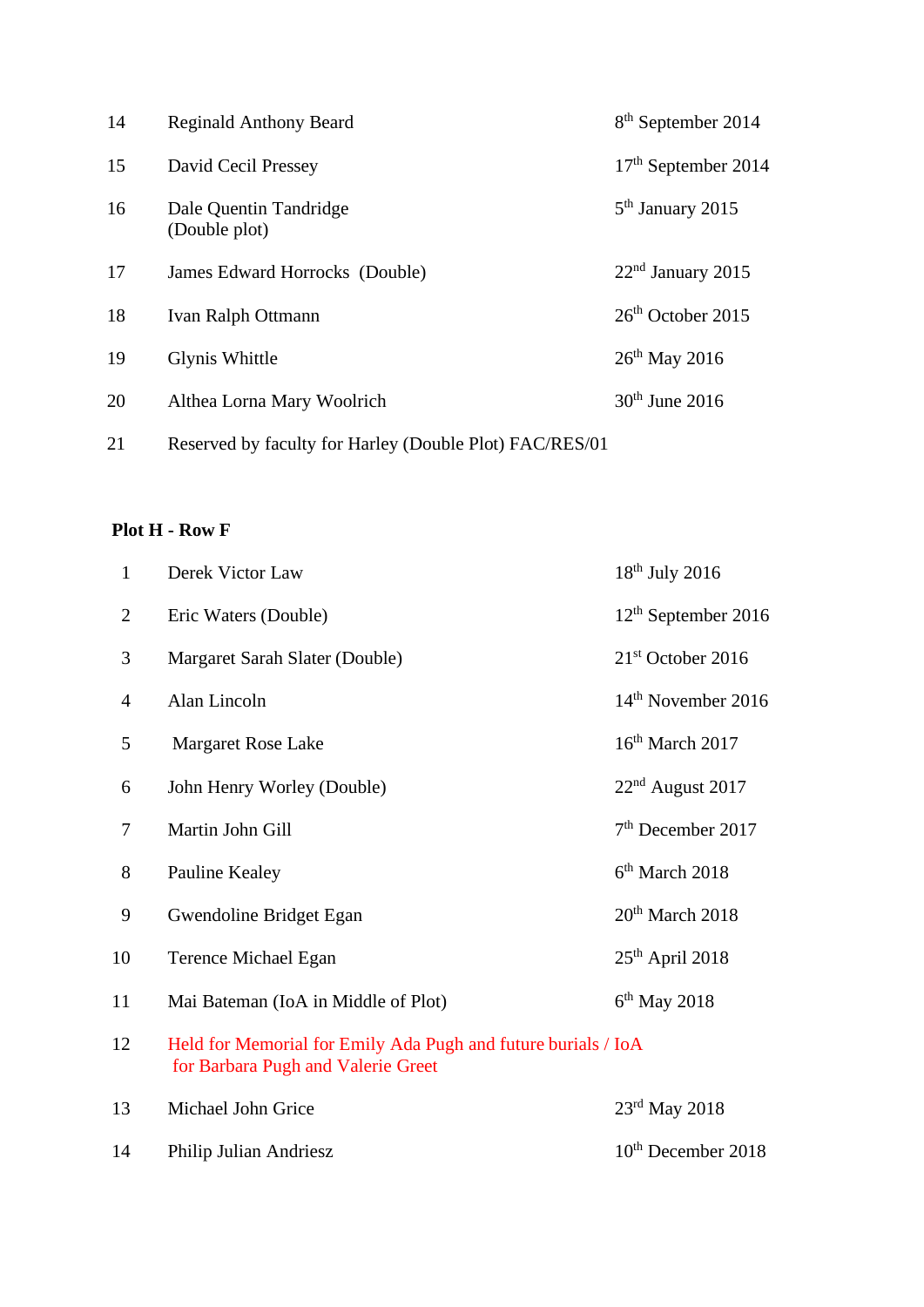| 15 | Patricia Mary Kelemen                   |          | 28 <sup>th</sup> December 2018                    |
|----|-----------------------------------------|----------|---------------------------------------------------|
| 16 | Dennis Richard Major<br>Sheila Major    |          | 3rd January 2019<br>6 <sup>th</sup> November 2020 |
| 17 | Ellen Parr<br>Double                    |          | 30 <sup>th</sup> January 2019                     |
| 18 | <b>Victor Friend</b><br>Double          |          | $1st$ March 2019                                  |
| 19 | Charles John Payne (Jack)               | Double   | 12 <sup>th</sup> March 2019                       |
| 20 | Eileen Ann Kerr                         |          | $26th$ July 2019                                  |
| 21 | <b>Timothy Brand-Crombie</b>            |          | 13 <sup>th</sup> December 2019                    |
| 22 | Alan Richard Willson                    |          | 18 <sup>th</sup> December 2019                    |
| 23 | Sheila Mary Widdows                     |          | 19 <sup>th</sup> December 2019                    |
| 24 | <b>Christopher Anthony Charles Dand</b> | (Triple) | $7th$ July 2020                                   |

# **END OF ROW**

## **Plot H - Row G**

| $\mathbf{1}$   | Gillian Elaine Joy                           | 19 <sup>th</sup> December 2019 |
|----------------|----------------------------------------------|--------------------------------|
| $\overline{2}$ | Angela Mary Grace Adolph (Double)            | $16th$ January 2020            |
| 3              | George Gwynfa Baker                          | 10 <sup>th</sup> February 2020 |
| $\overline{4}$ | Doris Irene Moore                            | 24 <sup>th</sup> February 2020 |
| 5              | <b>Janice Hazel Stevens</b>                  | 27 <sup>th</sup> February 2020 |
| 6              | Marquerita Rosa Gawn                         | $20th$ March 2020              |
| 7              | <b>Charlotte Louise Eade</b>                 | $24th$ March 2020              |
| 8              | James Paul (Seamus) Reynolds                 | $9th$ April 2020               |
| 9              | $\checkmark$<br><b>Margaret Mary Brookes</b> | $24th$ April 2020              |
| 10             | John David Shelley                           | 30th June 2020                 |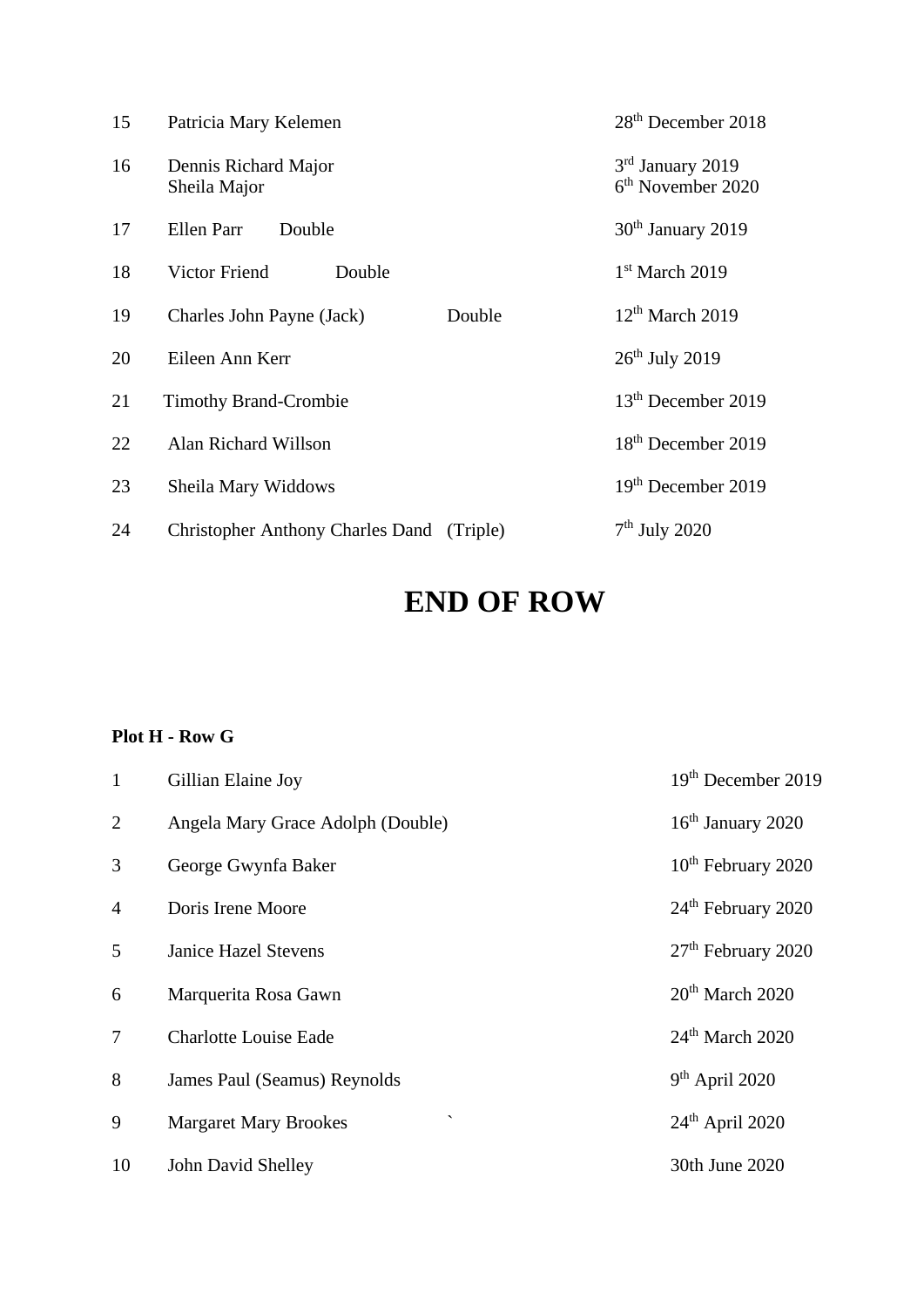- 24 reserved for McDonald family
- 25 Juliet Carolyn McDonald (Double) 21<sup>st</sup> November 2019

#### **Childrens Row – Last Row of Plot H**

| <b>Charlie Priscott</b>                                                                 | $13th$ June 2011                                       |
|-----------------------------------------------------------------------------------------|--------------------------------------------------------|
| <b>Blake Charles Waswa Nakibinge Emery</b><br><b>Quinn Michael Kato Nakibinge Emery</b> | 30 <sup>th</sup> November 2012<br>$05th$ February 2013 |

#### **MEMORIAL GARDEN**

## **In Front of Rose Bed and Seat – Nos: West to East**

|                | <b>May Bristow</b> |                             | $11th$ November 1959          |
|----------------|--------------------|-----------------------------|-------------------------------|
| $\overline{2}$ |                    | <b>Blanche Clara Burley</b> | $5th$ October 1963            |
| Behind 1       |                    | Hilda Violet Bromley        | 5 <sup>th</sup> February 1964 |
|                | West of Above      | Aagot Underwood             | $28th$ April 1967             |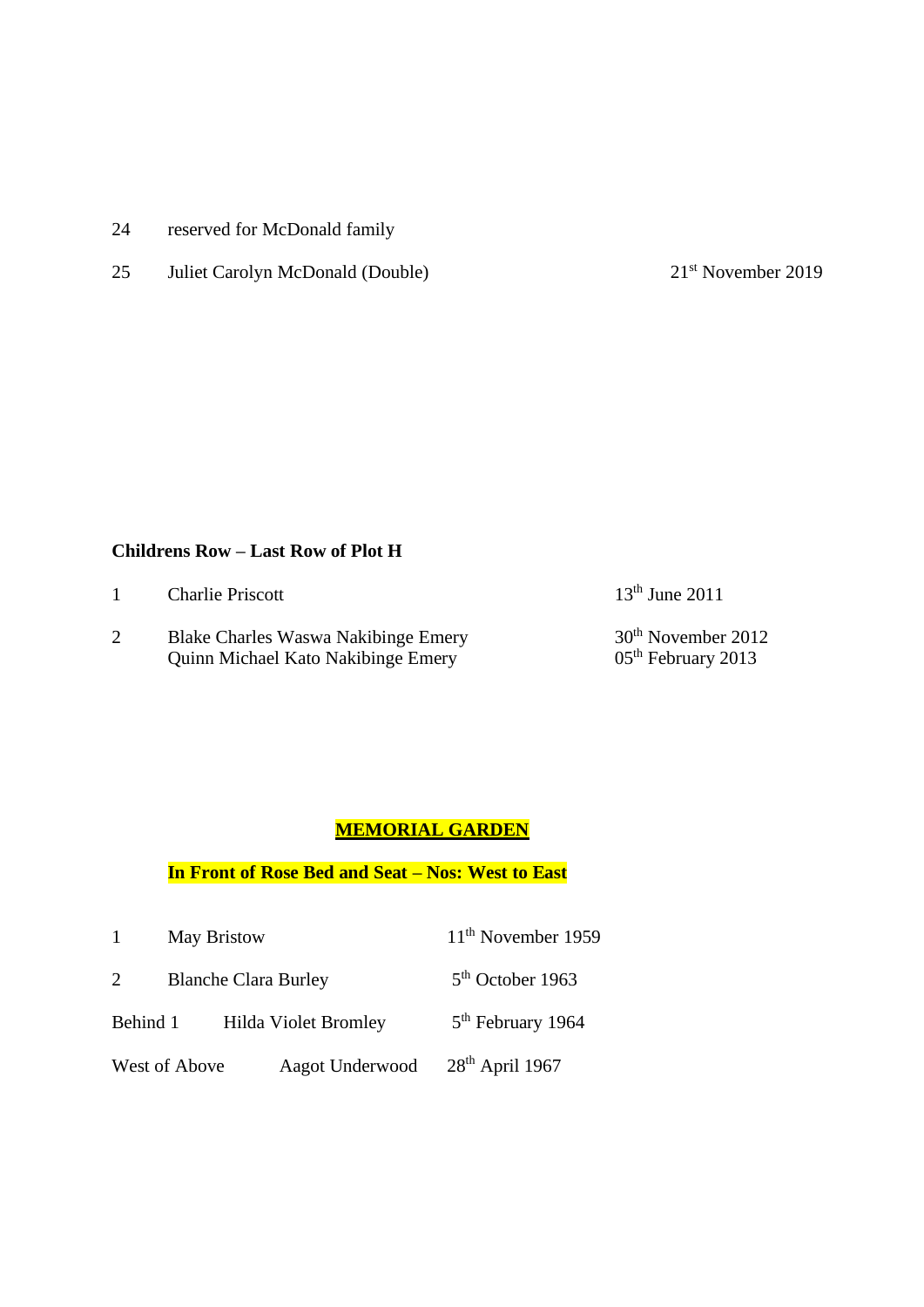# **To Left of Rose Bed and Seat**

## **Row A**

| $\mathbf{1}$            | William John Amery Underwood                                                           | $28th$ September 1955                                             |
|-------------------------|----------------------------------------------------------------------------------------|-------------------------------------------------------------------|
| 2                       | <b>Herbert Neville Witts</b><br><b>Minnie Florence Witts</b>                           | 16 <sup>th</sup> February 1957<br>11 <sup>th</sup> September 1970 |
| 3                       | <b>Maurice Christmas Bennett</b><br>Alice Mary Bennett<br><b>Audrey Lilian Bennett</b> | $11th$ December 1957<br>$22nd$ July 1959<br>$26th$ August 1975    |
| $\overline{4}$          | Not To Be Used                                                                         |                                                                   |
| $\overline{\mathbf{5}}$ | Not To Be Used                                                                         |                                                                   |
| 6                       | <b>Jack Brookshaw</b>                                                                  | $13th$ January 1990                                               |

## **Row AA**

|       |                      | <b>Maude Villars</b><br>Estelle Alberta Hooper Weaver                          | $2nd$ July 1953<br>4 <sup>th</sup> December 1954                                                               |
|-------|----------------------|--------------------------------------------------------------------------------|----------------------------------------------------------------------------------------------------------------|
| 2     |                      | Robert Leslie Young                                                            | 25 <sup>th</sup> September 1953                                                                                |
| 3     |                      | Lizzie Parker Tickner                                                          | $11th$ December 1957                                                                                           |
| 4 (i) | (i)<br>(ii)<br>(iii) | Frank Jeffery Webb<br><b>Ethel Maud Webb</b><br>John Jeffery Webb<br>Nora Webb | 9 <sup>th</sup> March 1951<br>$23rd$ July 1969<br>6 <sup>th</sup> March 1971<br>17 <sup>th</sup> February 2018 |

## **Row B**

|   | William John Biddle<br>Edna Lesley Biddle | $26th$ March 1954<br>$3rd$ August 1983                                                    |
|---|-------------------------------------------|-------------------------------------------------------------------------------------------|
|   | Dennis Edmund Arthur Ringer               |                                                                                           |
|   | Eileen Winifred Corker                    | $4th$ February 1958                                                                       |
| 4 | ashes interred                            | Stone memorial in memory of Michael Charles Geoffrey Webb (son of Nora and John) – but no |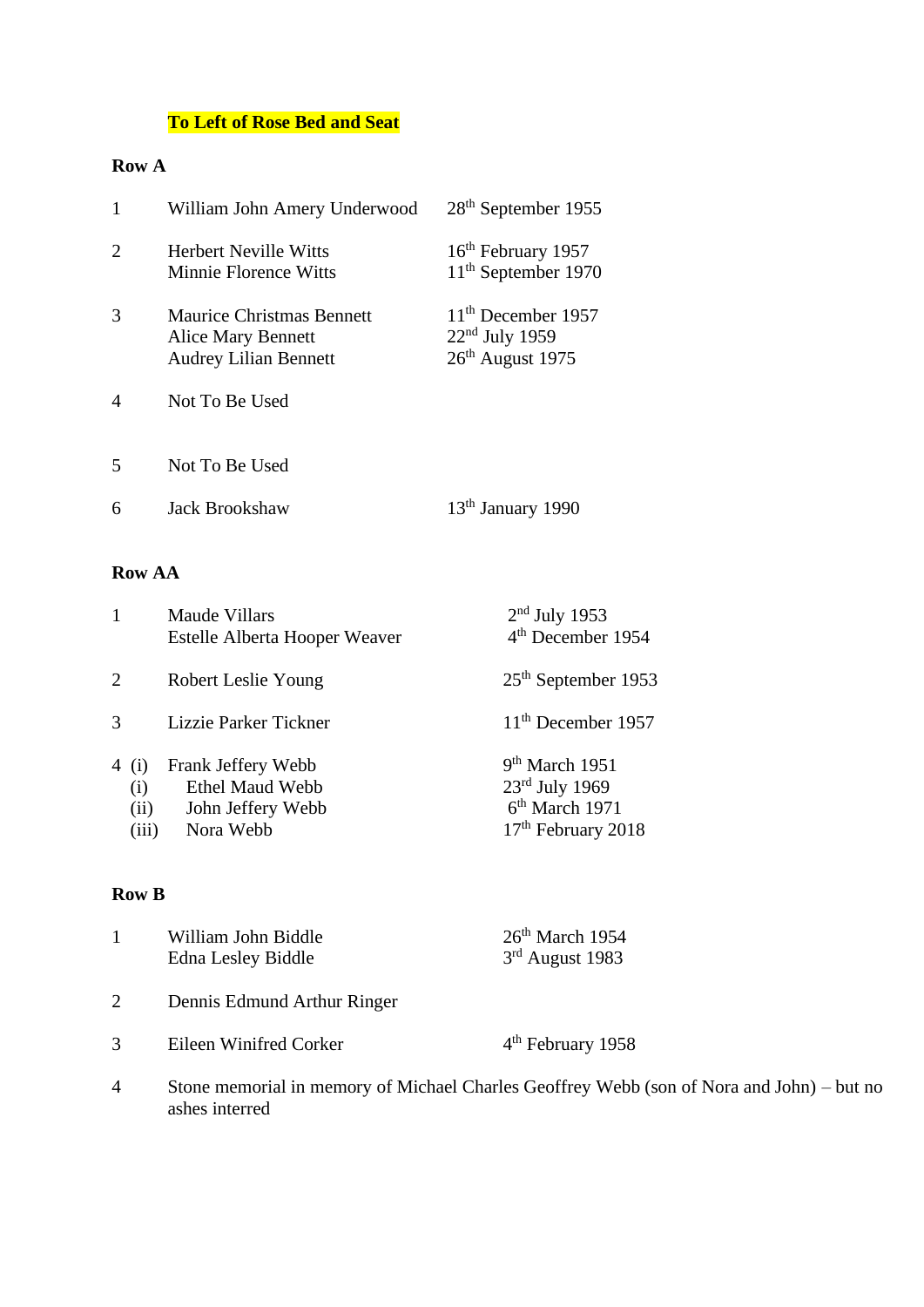# **Row C**

| 1(i)<br>1(ii)               | <b>Gilbert Daniel Williams</b><br>Ivy Williams<br>John Nicholas Williams<br>Gilbert David Williams (west of GDW) | $26th$ September 1953<br>28 <sup>th</sup> July 1979<br>13 <sup>th</sup> August 2013<br>3rd November 2018 |
|-----------------------------|------------------------------------------------------------------------------------------------------------------|----------------------------------------------------------------------------------------------------------|
| $\mathcal{D}_{\mathcal{L}}$ | <b>Ethel Rachel Adey</b>                                                                                         | 30 <sup>th</sup> September 1953                                                                          |
| 3                           | Charles Walter Goodman<br>Nellie Goodman                                                                         | $20th$ December 1957<br>15 <sup>th</sup> January 1971                                                    |
| $\overline{4}$              | <b>Joseph Sampson Bearcroft</b><br>Dorothy Norah Bearcroft                                                       | $24th$ April 1963<br>$1st$ July 1993                                                                     |

## **Row D**

| $\overline{1}$ | Florence Annie O'Connor<br>John Robert O'Connor                                           | 7 <sup>th</sup> January 1955<br>$11^{th}$ May 1957                                 |
|----------------|-------------------------------------------------------------------------------------------|------------------------------------------------------------------------------------|
| $\overline{2}$ | Alice Emma Cousins<br><b>Frank Cousins</b>                                                | $23^{\text{rd}}$ April 1955<br>3rd December 1955                                   |
| 3              | Derek Malcolm Wort                                                                        |                                                                                    |
| 4(i)<br>4(ii)  | <b>Thomas William Best</b><br>Doris Lilian Best                                           | $17th$ March 1976<br>$10^{th}$ July 2015                                           |
| 5(i)<br>5(ii)  | Peter John Ryell<br>Shirley Barbara May Ryell                                             | $7th$ April 1981<br>$10th$ April 2018                                              |
| <b>Row E</b>   |                                                                                           |                                                                                    |
| $\mathbf{1}$   | <b>Alexander Ronald Griffiths</b><br>Hilda Griffiths                                      | 16 <sup>th</sup> June 1954<br>1971                                                 |
| $\overline{2}$ | <b>Reginald Lancaster</b><br><b>Winifred Deborah Lancaster</b><br>David Leonard Lancaster | 5 <sup>th</sup> January 1962<br>22 <sup>nd</sup> February 1990                     |
|                | <b>Leonard Lancaster</b><br>Jane Ions Lancaster                                           | 12 <sup>th</sup> August 1957<br>$26^{th}$ July 1964<br>17 <sup>th</sup> March 1972 |
| 3              | <b>Margaret Violet Tattersall</b>                                                         | $4th$ June 1958                                                                    |
|                | <b>George Tattersall</b>                                                                  | 25 <sup>th</sup> August 1974                                                       |
|                | Geoffrey Stayton                                                                          | 18 <sup>th</sup> December 1981                                                     |
|                | Margaret Amy Stayton                                                                      | 31 <sup>st</sup> August 2010                                                       |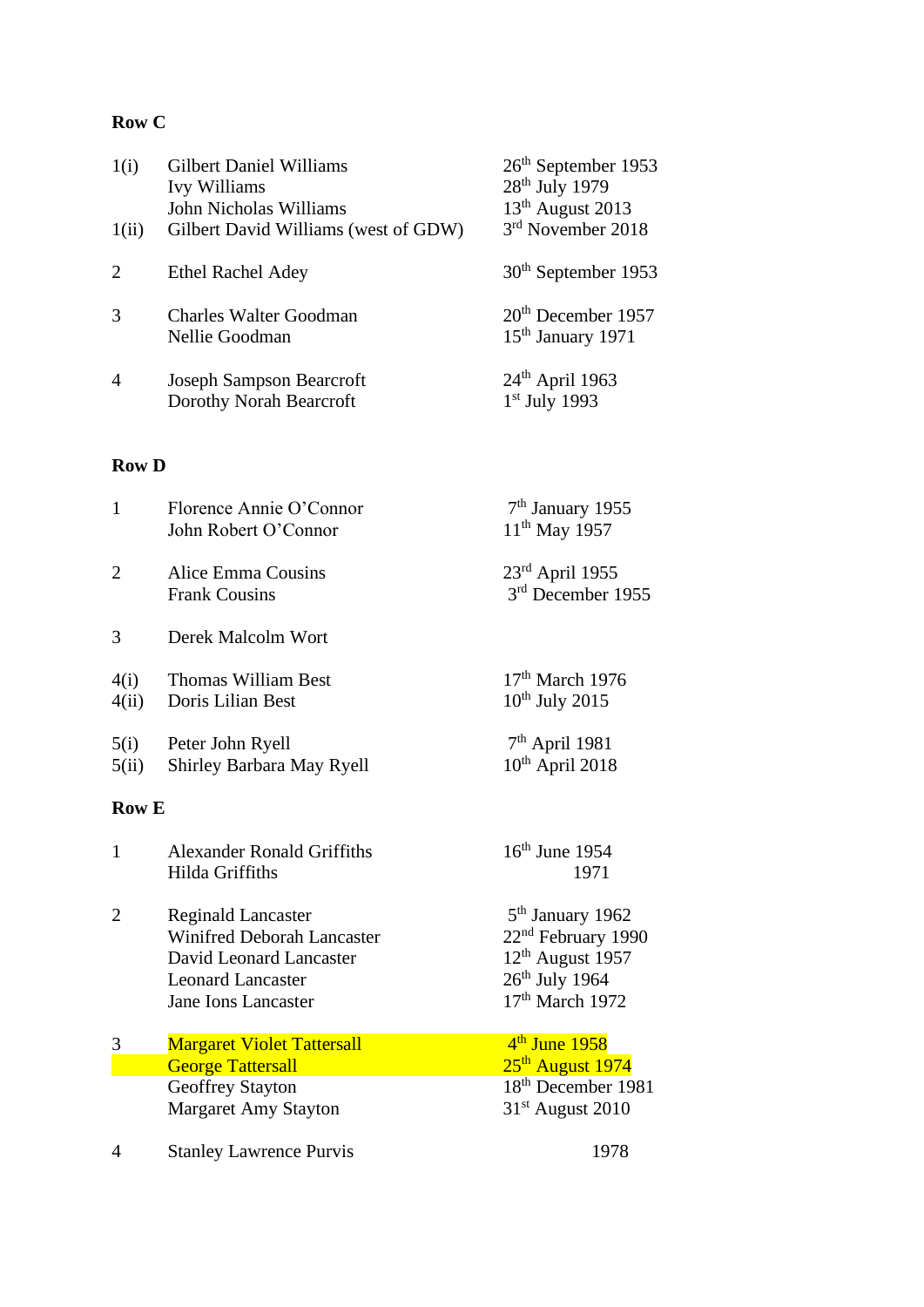## **Row F**

| 1             | <b>Arthur Ernest Parker</b><br>Alice Annie Parker | $24th$ October 1957<br>18 <sup>th</sup> January 1958 |
|---------------|---------------------------------------------------|------------------------------------------------------|
| 2             | Charles H. Hughes<br>Florence Ada Hughes          | $11th$ December 1957<br>$26th$ May 1960              |
| $\mathcal{R}$ | Robert Arthur Watson                              | $25th$ July 1958                                     |
| Row G         |                                                   |                                                      |
| 1             | Eliza Mercy Hollings                              | $26^{th}$ May 1956                                   |
| 2             | John Hicks Craine                                 | $2nd$ May 1957                                       |
| 3             | Joseph Albert Hough                               | $24th$ September 1958                                |

## **Row H**

| 1              | May Louise Long<br>Alfred Allen Long<br>Thomas Long     | 10 <sup>th</sup> December 1958<br>14 <sup>th</sup> May 1975<br>21 <sup>st</sup> September 1988 |
|----------------|---------------------------------------------------------|------------------------------------------------------------------------------------------------|
| $\overline{2}$ | Memorial Garden Plaque                                  |                                                                                                |
| 3              | <b>Annie Dove</b><br><b>Jesse Dove</b>                  | 31 <sup>st</sup> January 1959<br>12 <sup>th</sup> January 1972                                 |
| $\overline{4}$ | Elsie Mary Beck                                         | 1984                                                                                           |
| 5              | <b>Ethel Wilson</b>                                     | 1985                                                                                           |
| 6              | Henry Charles Reynolds<br><b>Florence Maud Reynolds</b> | 1985<br>1987                                                                                   |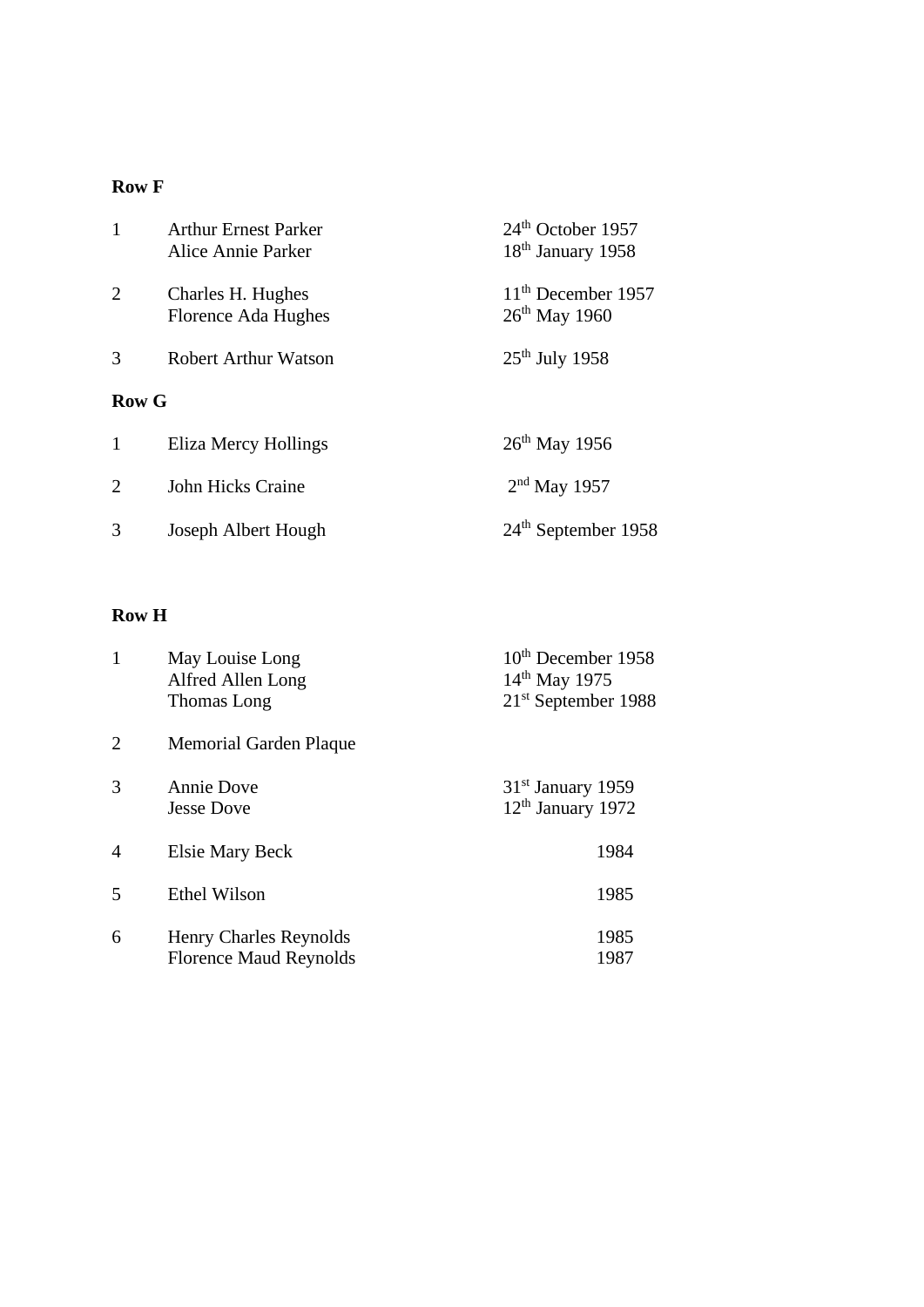#### **Row I**

| $\mathbf{1}$ | <b>Gwladys Mark Morgan</b><br>William Lawrence Morgan                       | $22nd$ August 1959<br>5 <sup>th</sup> January 1967                          |
|--------------|-----------------------------------------------------------------------------|-----------------------------------------------------------------------------|
| 2            | John Thomas Quarterman<br>Maud Alice Quarterman<br>Margery Annie Quarterman | $31st$ March 1960<br>$10th$ December 1967<br>14 <sup>th</sup> December 1992 |
| 3            | Mabel Emily Elsie Austin                                                    | 1960                                                                        |
| 4            | Lesley Cecilia McCarthy                                                     | 1985                                                                        |

#### **Row J**

| $\mathbf{1}$   | Mary Ellen Brewer<br>Mabel Gertrude Maud Baker<br>Hilda Helen Maud Brewer | 22 <sup>nd</sup> February 1961<br>$7th$ April 1967<br>17 <sup>th</sup> January 1968 |
|----------------|---------------------------------------------------------------------------|-------------------------------------------------------------------------------------|
| $\overline{2}$ | Judith Anne Bidwell<br><b>Alfred Charles Bidwell</b>                      | $26th$ April 1961<br>1 <sup>st</sup> May 1974                                       |
| 3              | Henry Walter Newmarch<br>Hilda Alice Newmarch                             | $2nd$ June 1961<br>29 <sup>th</sup> October 1980                                    |
| <b>Row K</b>   |                                                                           |                                                                                     |
| $\mathbf{1}$   | Elizabeth Maria Wright                                                    | $28th$ March 1961                                                                   |
|                | Henry George Wright<br>Winifred Annie Wright                              | $2nd$ July 1963<br>4 <sup>th</sup> December 2005                                    |
| $\overline{2}$ | <b>Annie Holmes Watson</b>                                                | 18 <sup>th</sup> May 1961                                                           |
| 3              | John George Spence                                                        | $14th$ June 1961                                                                    |
| 4              | <b>Arthur Francis Lyon Bowley</b>                                         |                                                                                     |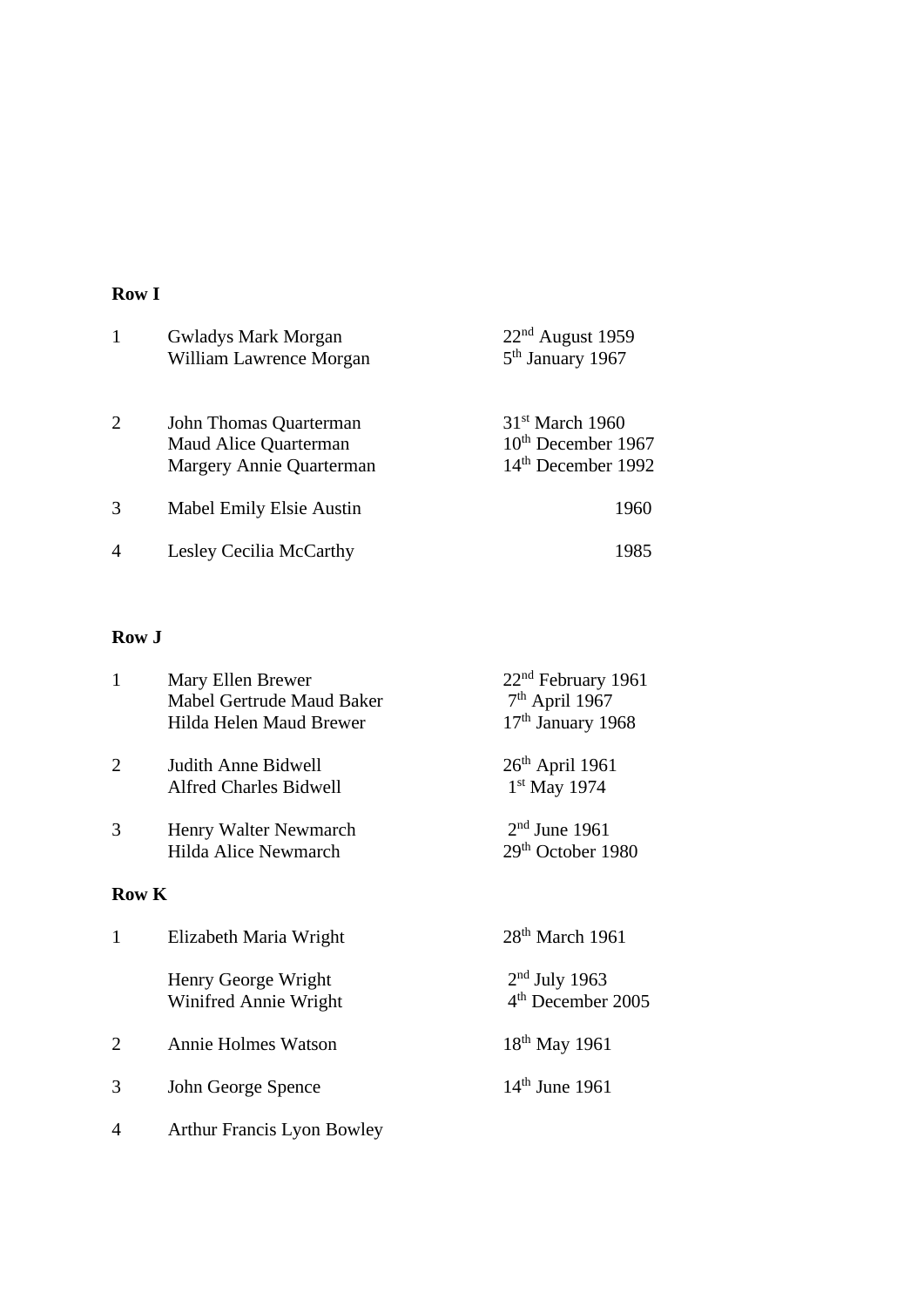## **Row L**

| $\mathbf{1}$   | Urban Thomas William Morgan                                          | $7th$ July 1961                                                                    |
|----------------|----------------------------------------------------------------------|------------------------------------------------------------------------------------|
| $\overline{2}$ | <b>Leonard Lancaster</b><br><b>Winifred Deborah Lancaster</b>        | 5 <sup>th</sup> August 1964<br>19th December 1969                                  |
| 3              | Harry Howard<br>Mary Howard                                          | 16 <sup>th</sup> August 1961<br>21 <sup>st</sup> November 1962                     |
| $\overline{4}$ | Kenneth Harold Marlow<br><b>Mabel Edith Marlow</b>                   | 29 <sup>th</sup> August 1981<br>5 <sup>th</sup> November 1997                      |
| 5              | A. George Golden Calton<br>Jennie Mary Calton                        | 30 <sup>th</sup> December 1981<br>14 <sup>th</sup> July 1989                       |
| 6              | Iris Madeline Allan<br>Donald Alleyne William Allan                  | 20 <sup>th</sup> January 1982<br>3rd August 1993                                   |
| 7              | Grace Jackson                                                        | 10 <sup>th</sup> February 1982                                                     |
| 8              | G. John Stanford                                                     | 25 <sup>th</sup> May 1982                                                          |
| 9              | <b>Edith Arcudale Reyball</b>                                        | $21st$ July 1982                                                                   |
| <b>Row M</b>   |                                                                      |                                                                                    |
| $\mathbf{1}$   | <b>Robert Charles Peckett</b>                                        | 6 <sup>th</sup> September 1961                                                     |
| $\overline{2}$ | Annie Elizabeth Cox<br><b>Harold Victor Cox</b>                      | 14 <sup>th</sup> February 1962<br>16 <sup>th</sup> August 1967                     |
| 3              | <b>Ernest Charles Porter</b>                                         | 20 <sup>th</sup> February 1962                                                     |
| 4              | Madeline Monica Bateman<br><b>Baby Barnaby Heath</b>                 | 23rd November 1979<br>27 <sup>th</sup> February 1984                               |
| 5              | Donald Jack Raine<br><b>Clive Raine</b><br><b>Ann Humphrey Raine</b> | 12 <sup>th</sup> August 1981<br>5 <sup>th</sup> October 1983<br>19th February 2003 |
| 6              | John Tamplin<br>Maria Tamplin                                        | 4 <sup>th</sup> November 1981<br>8 <sup>th</sup> April 1999                        |
| 7              | Louis Charles Sond<br>Jean Mary Sond                                 | $2nd$ July 1980<br>28 <sup>th</sup> February 1997                                  |
| 8              | William Howard Humfrey                                               | $14th$ January 1981                                                                |
|                |                                                                      |                                                                                    |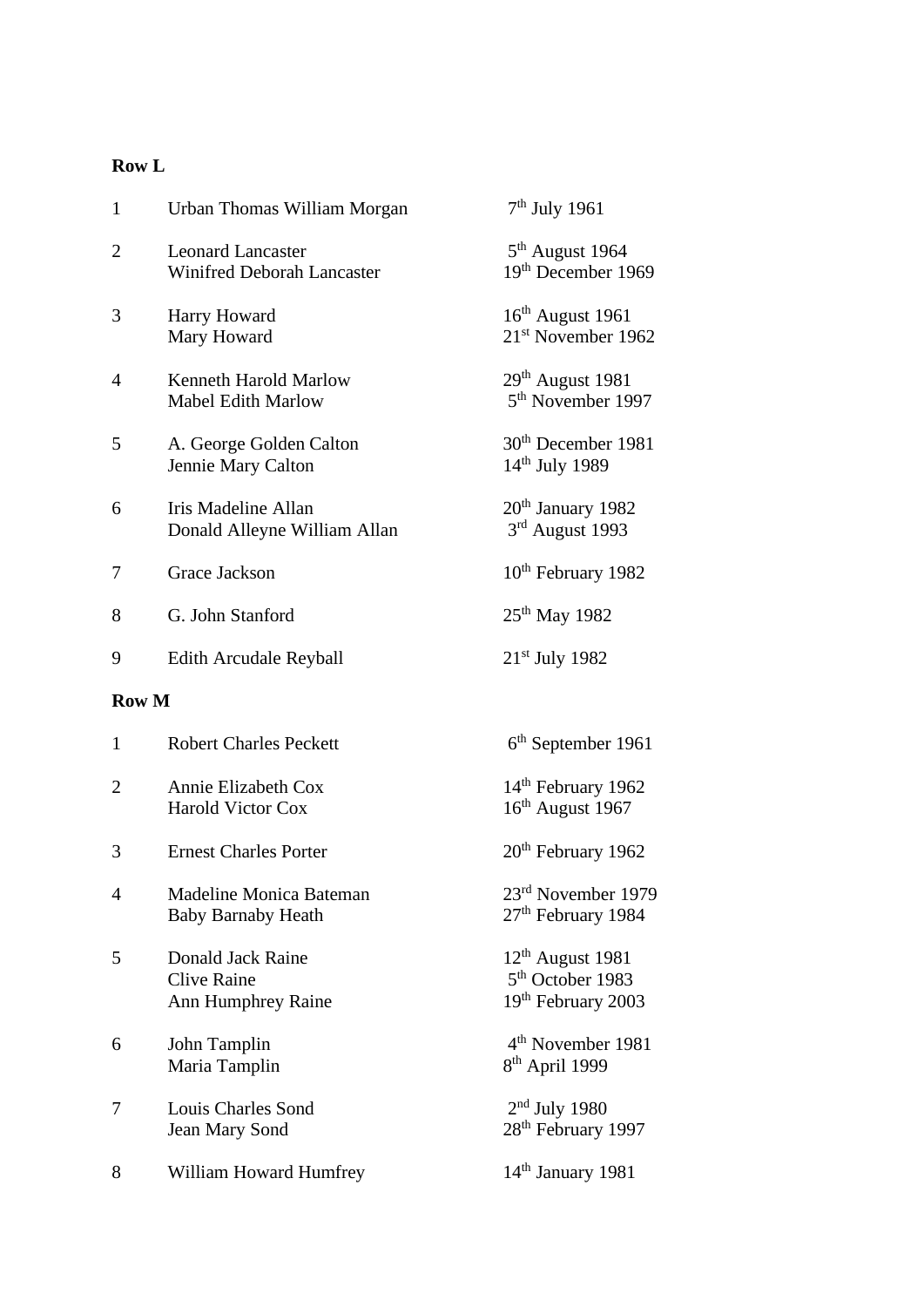#### **Row N**

| $\mathbf{1}$   | Leticia Isobel Goodman<br>Frank George Goodman                          | 14 <sup>th</sup> May 1962<br>$22nd$ June 1976                                   |
|----------------|-------------------------------------------------------------------------|---------------------------------------------------------------------------------|
| $\overline{2}$ | <b>Emily Ethel Parker</b><br><b>Alfred William Parker</b>               | $4th$ July 1962<br>$15th$ June 1966                                             |
| 3              | Alfred Leonard Hilder<br>Ronald Alfred Hilder<br>Agnes Hilder           | $21st$ July 1962<br>31 <sup>st</sup> July 1970<br>30 <sup>th</sup> October 1991 |
| $\overline{4}$ | Annie Aspinwall<br>Elsie Aspinwall<br>Frank Aspinwall                   | 1978<br>1978<br>1978                                                            |
| 5              | <b>Edith Laura Gardiner</b>                                             | 31 <sup>st</sup> October 1979                                                   |
| 6              | <b>James Oswald Jones</b><br><b>William Oswald Jones</b><br>Anne Jones  | $11th$ June 1980<br>1987<br>$14th$ June 1995                                    |
| 7              | Winifred Agnes Ebner<br><b>Frank Frederick Ebner</b><br>Theresa Hunwick | 29 <sup>th</sup> January 1981<br>$1st$ June 1987<br>$15th$ April 2010           |

## **Row O**

| 1 | <b>Frederick Charles Adams</b><br>Elsie Adams       | $21st$ July 1962<br>10 <sup>th</sup> December 2004               |
|---|-----------------------------------------------------|------------------------------------------------------------------|
| 2 | <b>Emily Lancaster</b><br>Horace Percival Lancaster | $6th$ November 1962<br>15 <sup>th</sup> September 1971           |
| 3 | <b>Frederick Davidson</b>                           | $17th$ December 1962                                             |
| 4 | Frederick John Thompson<br>Patricia Maud Thompson   | 17 <sup>th</sup> November 1978<br>26 <sup>th</sup> November 1997 |
| 5 | Joyce Lilian Peters<br>Leslie Frederick Peters      | 5 <sup>th</sup> December 1978<br>5 <sup>th</sup> May 1994        |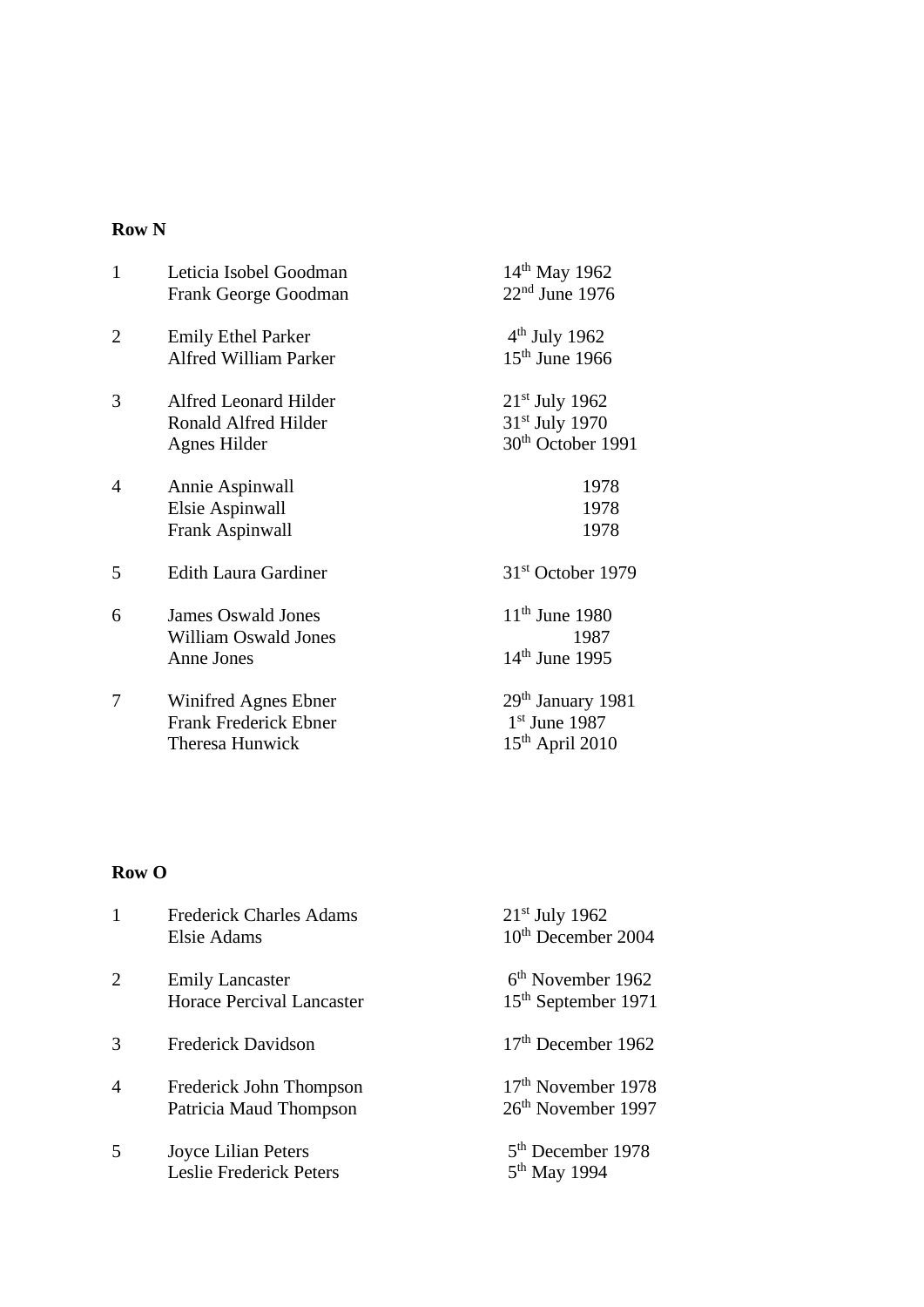| 6          | William John Upton | $14th$ April 1979         |
|------------|--------------------|---------------------------|
| $7\degree$ | Mary Williams      | $18th$ April 1979         |
| 8          | William Lockett    | 30 <sup>th</sup> May 1979 |
| 9          | Isabella Walton    | $14th$ March 1981         |

#### **Row P**

| $\mathbf{1}$   | Leonard Kelly<br>Winifred Kelly                        | $17th$ December 1962<br>20 <sup>th</sup> January 1983             |
|----------------|--------------------------------------------------------|-------------------------------------------------------------------|
| $\overline{2}$ | Harold Henry Martin Gent                               | $12th$ July 1963                                                  |
| 3              | <b>Charles James Lunn</b><br><b>Lucy Mary Lunn</b>     | 27 <sup>th</sup> November 1963<br>21 <sup>st</sup> September 1966 |
|                | <b>William Frederick Matthews</b>                      | $2nd$ November 1994                                               |
| $\overline{4}$ | Henry William Marshall<br><b>Florence May Marshall</b> | $24th$ October 1977<br>31 <sup>st</sup> December 1991             |
| 5              | <b>Ethel Olive Collard</b><br>Percy George Collard     | 8 <sup>th</sup> March 1978<br>8 <sup>th</sup> March 1991          |
| 6              | Doris Irene Tuppen<br>George Henry Tuppen              | $16th$ January 1980<br>3rd January 1992                           |
| 7              | <b>Jack Lawrence Jones</b>                             | 1977                                                              |

# **Row Q**

| 1              | Alfred Golden<br>Jessie Golden                                  | $9th$ April 1964<br>19 <sup>th</sup> November 1969            |
|----------------|-----------------------------------------------------------------|---------------------------------------------------------------|
| 2              | Lawrence Herbert Chiles<br>Doris Chiles<br><b>Sylvia Chiles</b> | $4^{\text{th}}$ July 1964<br>$2nd$ August 1989                |
| 3              | <b>Florence Maud Covell</b>                                     | $28th$ June 1965                                              |
| $\overline{4}$ | Margaret Sybil Kent<br>Henry Leonard Claude Kent                | 30 <sup>th</sup> February 1977<br>20 <sup>th</sup> March 1998 |
| 5              | <b>Sybil Mary Lunn</b>                                          | $22nd$ April 1977                                             |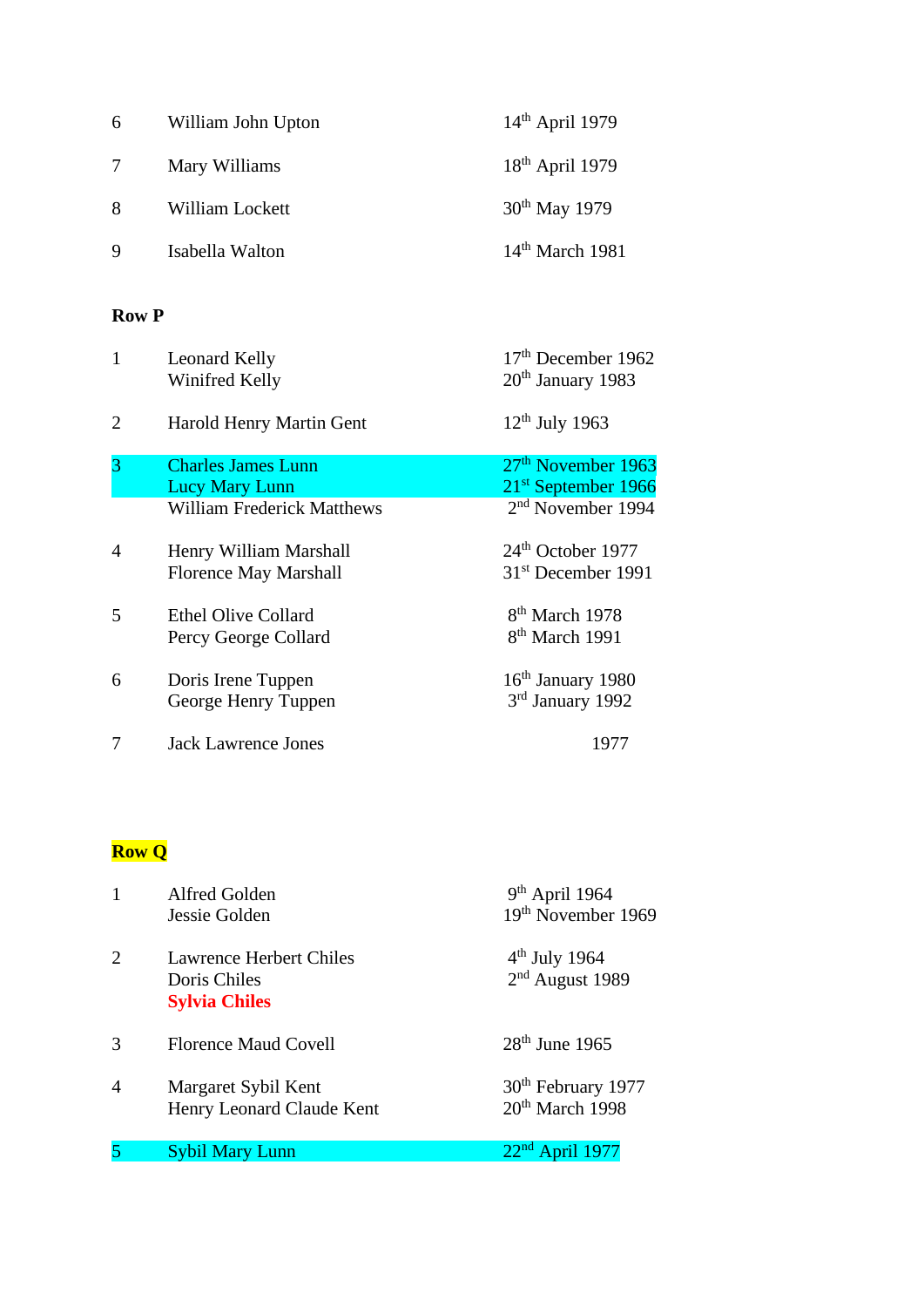| <b>Stanley Coote</b> | $10^{th}$ August 1977           |
|----------------------|---------------------------------|
| Mona Coote           | 30 <sup>th</sup> September 1989 |

#### **Row R**

| $\mathbf{1}$   | <b>Gladys Mary Fabricius</b>                                                                               | $10th$ September 1964                                                                         |
|----------------|------------------------------------------------------------------------------------------------------------|-----------------------------------------------------------------------------------------------|
| $\overline{2}$ | Lydia Maude Gilbert                                                                                        | 16 <sup>th</sup> September 1964                                                               |
| 3              | Alice Rose Corey<br><b>Herbert Corey</b>                                                                   | $16th$ July 1965<br>15 <sup>th</sup> November 1972                                            |
| $\overline{4}$ | Thomas Henry Baker                                                                                         | 11 <sup>th</sup> February 1976                                                                |
| 5              | May Gay                                                                                                    | $14th$ April 1976                                                                             |
| 6              | <b>Harriett Charlotte Parfitt</b><br>Henry James Parfitt<br>Keith Herbert Owen Johnson<br>Mary Ann Johnson | $16th$ June 1976<br>$4th$ June 1981<br>$18^{th}$ April 2004<br>30 <sup>th</sup> November 2006 |
| 7              | Alec Parnell Hewings<br>Beryl Hewings                                                                      | $25th$ June 1976<br>$25th$ July 2002                                                          |
| 8              | <b>Alice Annie Challis</b><br>William Sidney Challis                                                       | $7th$ October 1976<br>$20th$ April 1995                                                       |
| 9              | Clair Suzanne Jeffrey                                                                                      | $2nd$ March 1977                                                                              |
| 10             | <b>Ethel Margaret Pipe</b>                                                                                 | $22nd$ August 1979                                                                            |

## **Row S**

| 1              | <b>Harold Ernest Instance</b>                         | 8 <sup>th</sup> December 1965                         |
|----------------|-------------------------------------------------------|-------------------------------------------------------|
| 2              | Anna Marguerite Addinsell                             | $10th$ December 1965                                  |
| 3              | Kathleen Funnell<br><b>Samuel Funnell</b>             | 14 <sup>th</sup> February 1966                        |
| $\overline{4}$ | <b>Isabell Louise Cooke</b><br>Ruby Octavia Ada Cooke | $16th$ July 1975<br>$16th$ June 1976                  |
| 5              | <b>William Robbin Snow</b><br>Louisa Snow             | $27th$ August 1975<br>30 <sup>th</sup> September 1981 |
| 6              | <b>Edwin George Bernard Setter</b>                    | $3rd$ September 1975                                  |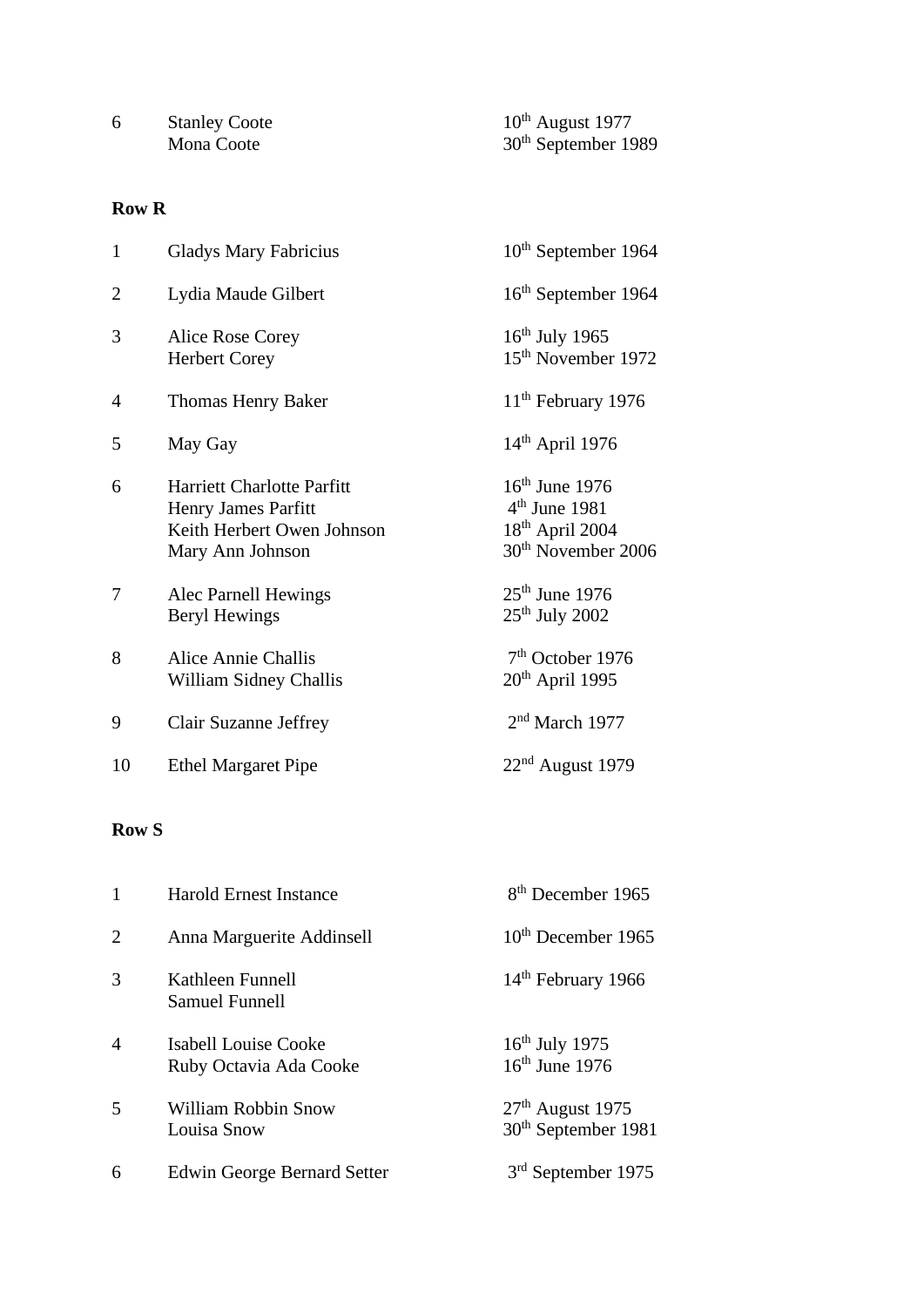|   | Rose Kathleen Setter                                          | $27th$ September 1982                              |
|---|---------------------------------------------------------------|----------------------------------------------------|
|   | <b>Albert George McAdams</b>                                  | $3rd$ September 1975                               |
| 8 | <b>Constance Mary Harvey</b><br><b>Reginald Robert Harvey</b> | 15 <sup>th</sup> October 1975<br>23rd January 1990 |

## **Row T**

| <b>Charles Alfred Bidwell</b><br>Ada Rose Bidwell           | $28th$ April 1966<br>$27th$ June 1959 |
|-------------------------------------------------------------|---------------------------------------|
| <b>Charles Bidwell</b><br><b>Constance Jeanette Bidwell</b> | $16th$ July 1975                      |
| <b>August Henry Alfred Mauchell</b>                         | $19^{th}$ May 1966                    |

### **Row U**

| $\mathbf{1}$   | <b>Albert Leslie Quartz</b>                              | $3rd$ August 1966                                                         |
|----------------|----------------------------------------------------------|---------------------------------------------------------------------------|
| $\overline{2}$ | Harold John Lunn                                         | $2nd$ November 1966                                                       |
| 3              | Rose Morland                                             | $2nd$ November 1966                                                       |
| 4              | <b>Arthur William Burchell</b>                           | $26th$ June 1974                                                          |
| 5              | <b>Leslie Harold Reeves</b>                              | $30th$ August 1974                                                        |
| 6              | <b>William Leslie Sales</b><br><b>Sally Evelyn Sales</b> | 19 <sup>th</sup> October 1974<br>10 <sup>th</sup> September 1985          |
| 7              | David Jones                                              | 6 <sup>th</sup> November 1974                                             |
| 8              | Henry John Balch<br>Ethel Alice B. Balch<br>Joyce Balch  | 18 <sup>th</sup> December 1974<br>$1st$ September 1976<br>$7th$ June 2003 |
| 9              | John Lewis<br>Violet Lewis                               | 3rd May 1975<br>$3rd$ May 1975                                            |
| 10             | Frederick Samuel John Penny<br>Kathleen Laura Penny      | 24 <sup>th</sup> December 1975<br>$13^{th}$ May 1993                      |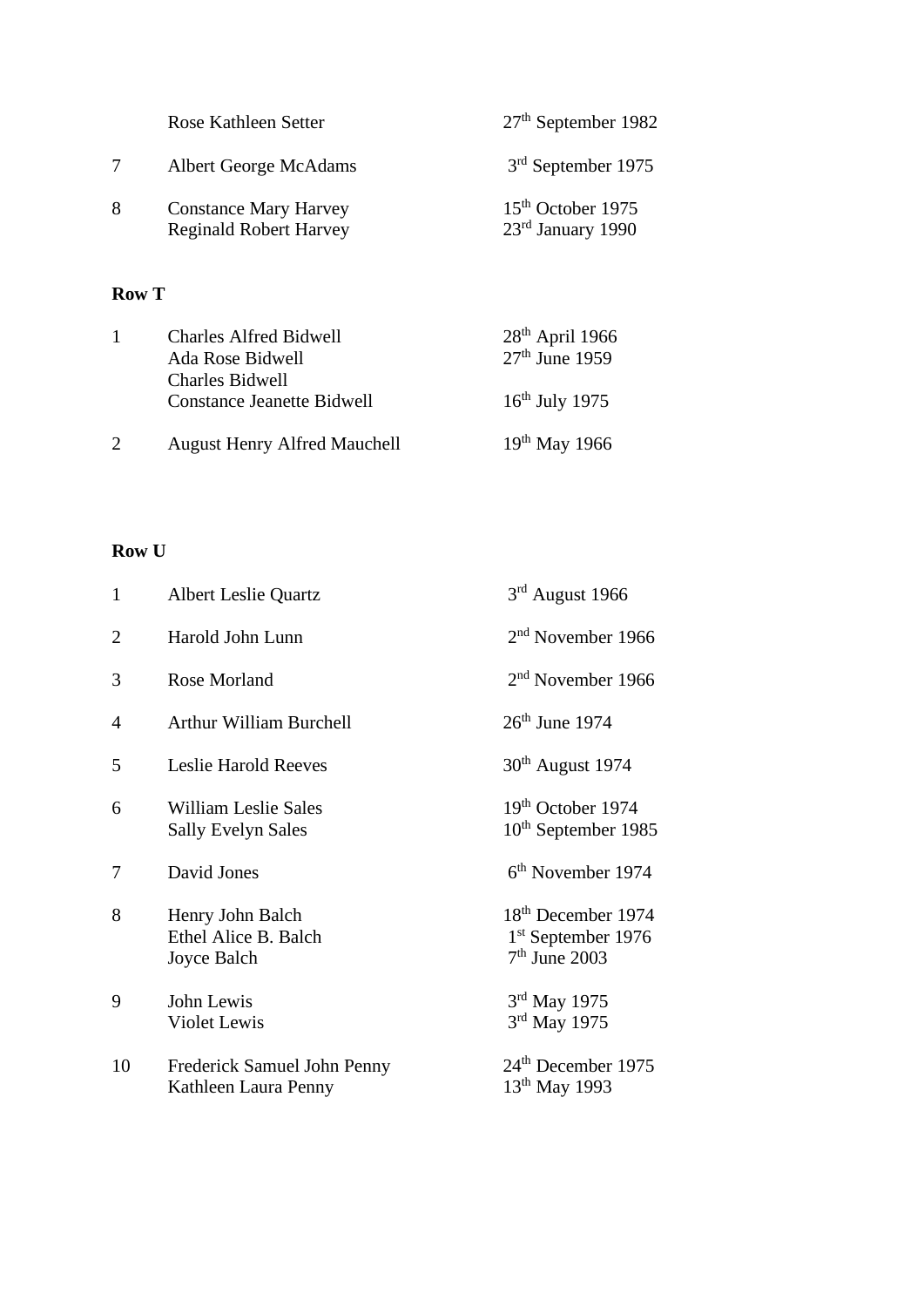## **Row V**

| $\mathbf{1}$   | <b>Charles Dawson</b>                                                                 | 1st March 1967                                                                        |
|----------------|---------------------------------------------------------------------------------------|---------------------------------------------------------------------------------------|
| $\overline{2}$ | <b>Florence Coombs</b>                                                                | $2nd$ June 1967                                                                       |
| 3              | <b>Beatrice Lily Long</b><br>Henry Long<br>Thomas Long                                | 6 <sup>th</sup> September 1967<br>7 <sup>th</sup> October 1970<br>21st September 1988 |
| $\overline{4}$ | Ethel Jessie Williams<br><b>Robert Walter Williams</b><br><b>Elsie Annie Williams</b> | $6th$ July 1973<br>16th November 1992<br>$12th$ March 2001                            |
| 5              | Samuel John Gitsham<br><b>Florence Annie Gitsham</b>                                  | $13th$ July 1973<br>1st October 1975                                                  |
| 6              | Ernest William Spurrell Havard<br>Violet Elsie Havard                                 | $1st$ May 1974<br>28 <sup>th</sup> March 1991                                         |
| 7              | <b>Thomas Lincoln</b><br>Mary Lincoln                                                 | $15th$ August 1973<br>2 <sup>nd</sup> January 1974                                    |
| 8              | Jeremiah Casey<br><b>Ruby Casey</b>                                                   | $20th$ August 1973<br>1989                                                            |
| 9              | Daisy Spires                                                                          | 13 <sup>th</sup> February 1974                                                        |
| 10             | <b>Edward Henry Sheekey</b>                                                           | $24th$ April 1974                                                                     |

### **Row W**

| $\mathbf{1}$            | Alfred Cecil Rodway                                                       | 19 <sup>th</sup> September 1967                                          |
|-------------------------|---------------------------------------------------------------------------|--------------------------------------------------------------------------|
| 2                       | Joan Mary Adey<br><b>Stanworth Wills Adey</b>                             | 30 <sup>th</sup> November 1967<br>$30th$ April 1980                      |
| 3                       | Brian Douglas Walker<br><b>Hector Dundonald Walker</b><br>Marjorie Walker | $12th$ January 1968<br>30 <sup>th</sup> July 1976<br>19th September 1984 |
| $\overline{4}$          | Edward John Giffin                                                        | $5th$ April 1972                                                         |
| $\overline{\mathbf{5}}$ | <b>Bertha Maud Edwards</b>                                                | 31 <sup>st</sup> May 1972                                                |
| 6                       | Janet Gibson                                                              | $24th$ August 1972                                                       |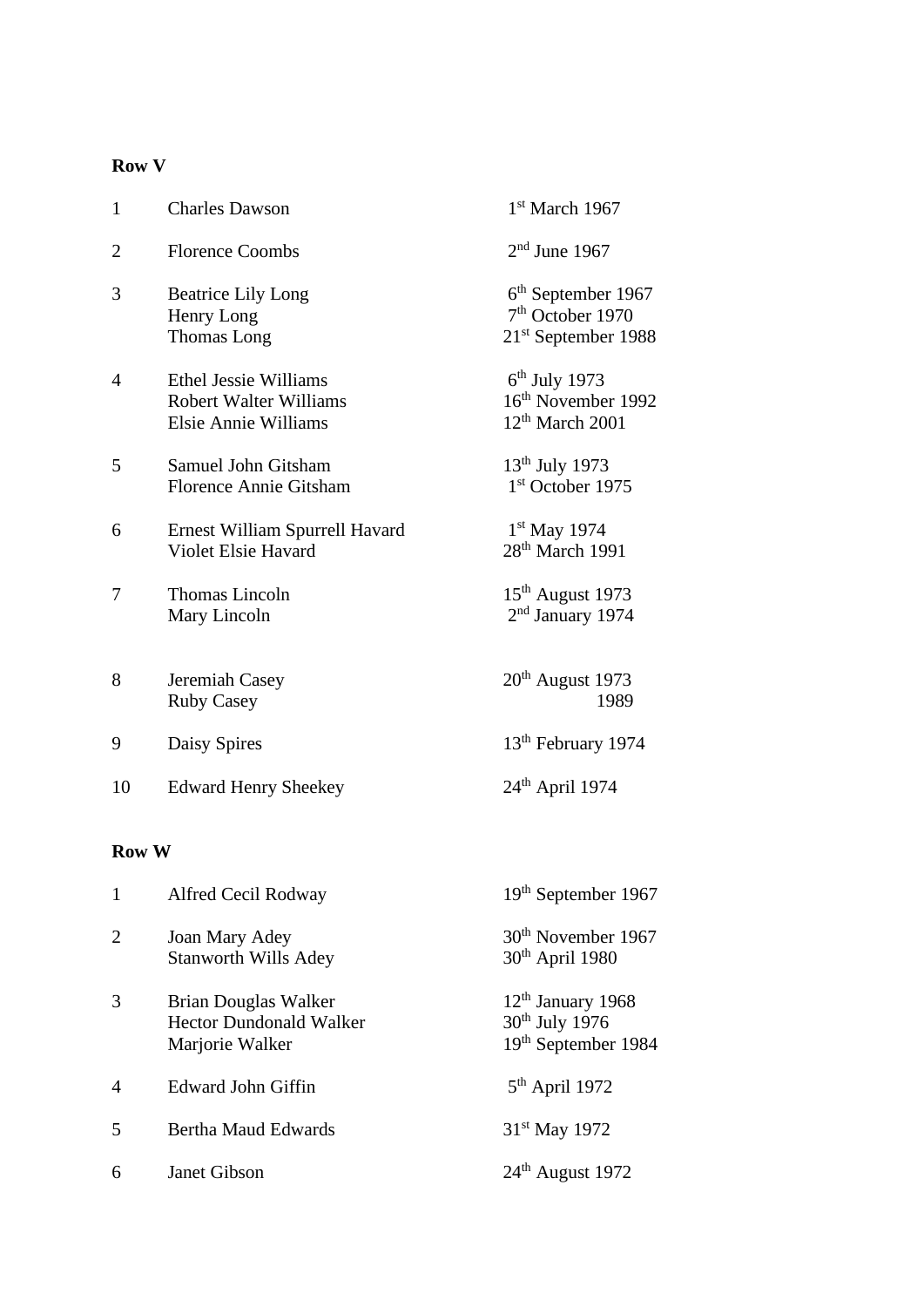|   | Frederick Hepburn<br>Diana Munday               | $30th$ August 1972<br>02 <sup>nd</sup> September 2007 |
|---|-------------------------------------------------|-------------------------------------------------------|
| 8 | William James Leppard<br>Gertrude Agnes Leppard | $10th$ April 1973<br>$17th$ July 2004                 |
| 9 | Harry Joseph Tinslay<br>Eurwan Tinslay          | $12th$ June 1973<br>$19th$ April 1991                 |

## **Row X**

| $\mathbf{1}$   | <b>Florence Irene Reed</b>                                                         | 26 <sup>th</sup> February 1968                                                    |
|----------------|------------------------------------------------------------------------------------|-----------------------------------------------------------------------------------|
| $\overline{2}$ | <b>Edward Albert Levett</b><br>Daisy Margaret Levett                               | 22 <sup>nd</sup> April 1968<br>$11th$ April 1979                                  |
| 3              | Alice Mary Bridgland                                                               | 2 <sup>nd</sup> October 1968                                                      |
| 4              | <b>James Smith</b><br>Ena Marjorie Smith                                           | $14^{th}$ May 1971<br>16 <sup>th</sup> March 2000                                 |
| 5              | <b>Arthur Cecil Webb</b><br>Vera Joan Webb                                         | 9th July 1971<br>10 <sup>th</sup> February 2011                                   |
| 6              | William Clifford Lewis<br><b>Phyllis Margaret Lewis</b>                            | $11th$ August 1971<br>$2nd$ August 2006                                           |
| 7              | <b>Richard Arthur John Turk</b><br>Ellen Maude Turk                                | 26 <sup>th</sup> September 1971<br>$7th$ April 1981                               |
| 8              | Ellen Olymphia Hardingham<br><b>Thomas Ernest Hardingham</b><br>Kenneth Hardingham | 29 <sup>th</sup> September 1971<br>7 <sup>th</sup> March 1973<br>$21st$ June 2000 |
| 9              | <b>Leonard Clayton Stevens</b><br><b>Emma Stevens</b>                              | $22nd$ October 1971<br>30 <sup>th</sup> September 1989                            |
| 10             | Cecil Henry Martin<br><b>Ethel Kate Martin</b><br>Emma Rachael Martin              | 6 <sup>th</sup> January 1972<br>27 <sup>th</sup> July 1973                        |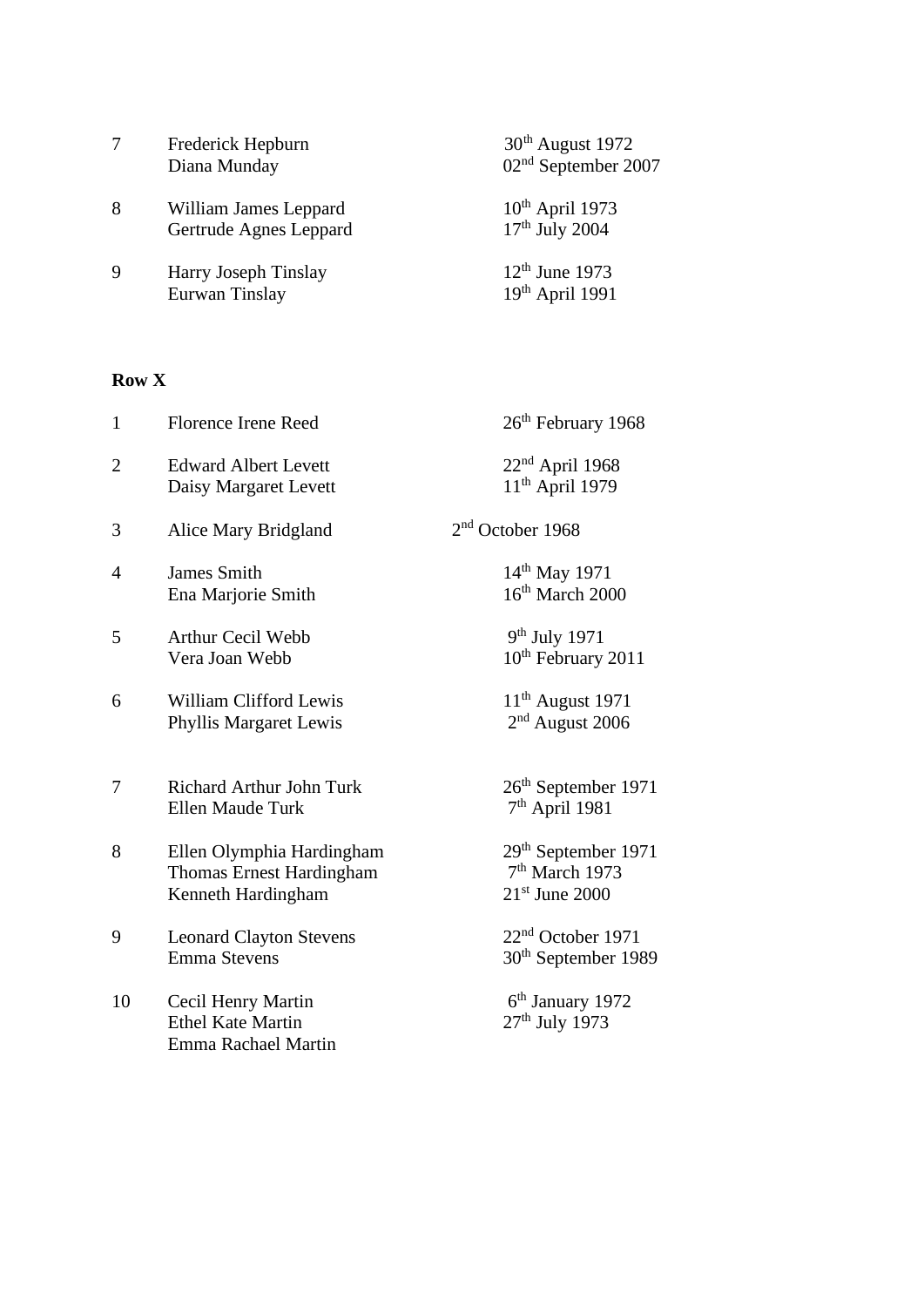#### **Row Y**

| $\mathbf{1}$   | George Ralph Steadman                                   | 15 <sup>th</sup> November 1968                                   |
|----------------|---------------------------------------------------------|------------------------------------------------------------------|
| $\overline{2}$ | <b>Ernest Frank Bridgland</b><br>Mercy Isabel Bridgland | 27 <sup>th</sup> November 1968<br>10 <sup>th</sup> November 1974 |
| 3              | <b>Albert Winter Camden</b><br><b>Maud Mary Camden</b>  | $21st$ January 1969<br>8 <sup>th</sup> October 1980              |
| $\overline{4}$ | Alan Gordon Wheeler                                     | $12th$ August 1970                                               |
| 5              | <b>Antony Davis</b>                                     | $26th$ September 1970                                            |
| 6              | Philip Hooker<br>Amy Alexandra Hooker                   | 28 <sup>th</sup> October 1970<br>$28th$ July 1990                |
| 7              | Florence Hope Rumball                                   | 26 <sup>th</sup> November 1970                                   |
| 8              | Lucy Maud Wells                                         | $20th$ January 1971                                              |
| 9              | <b>Edward Victor Howe</b><br>Dorothy Caroline Howe      | 17 <sup>th</sup> February 1971<br>$1st$ July 1985                |
| 10             | Daphne McCleod Smith<br>Norman McCleod Smith            | $2nd$ May 1971<br>24 <sup>th</sup> November 1989                 |

#### **Row Z**

|                             | Edith Matilda Williams           | $11th$ November 1969           |
|-----------------------------|----------------------------------|--------------------------------|
|                             | William Henry Williams           | 24 <sup>th</sup> November 1973 |
|                             | <b>Frederick Arnold Williams</b> | $11th$ March 1987              |
| $\mathcal{D}_{\mathcal{L}}$ | Helen Elizabeth Eckett           | $6th$ November 1969            |
| 3                           | John Suddick Goundry             | $5th$ March 1969               |
|                             | Sylvia Goundry                   | $26th$ July 1972               |
|                             | <b>Irene Hazel Goundry</b>       | 9 <sup>th</sup> October 1974   |
|                             | <b>William Charles Poole</b>     | October 1969                   |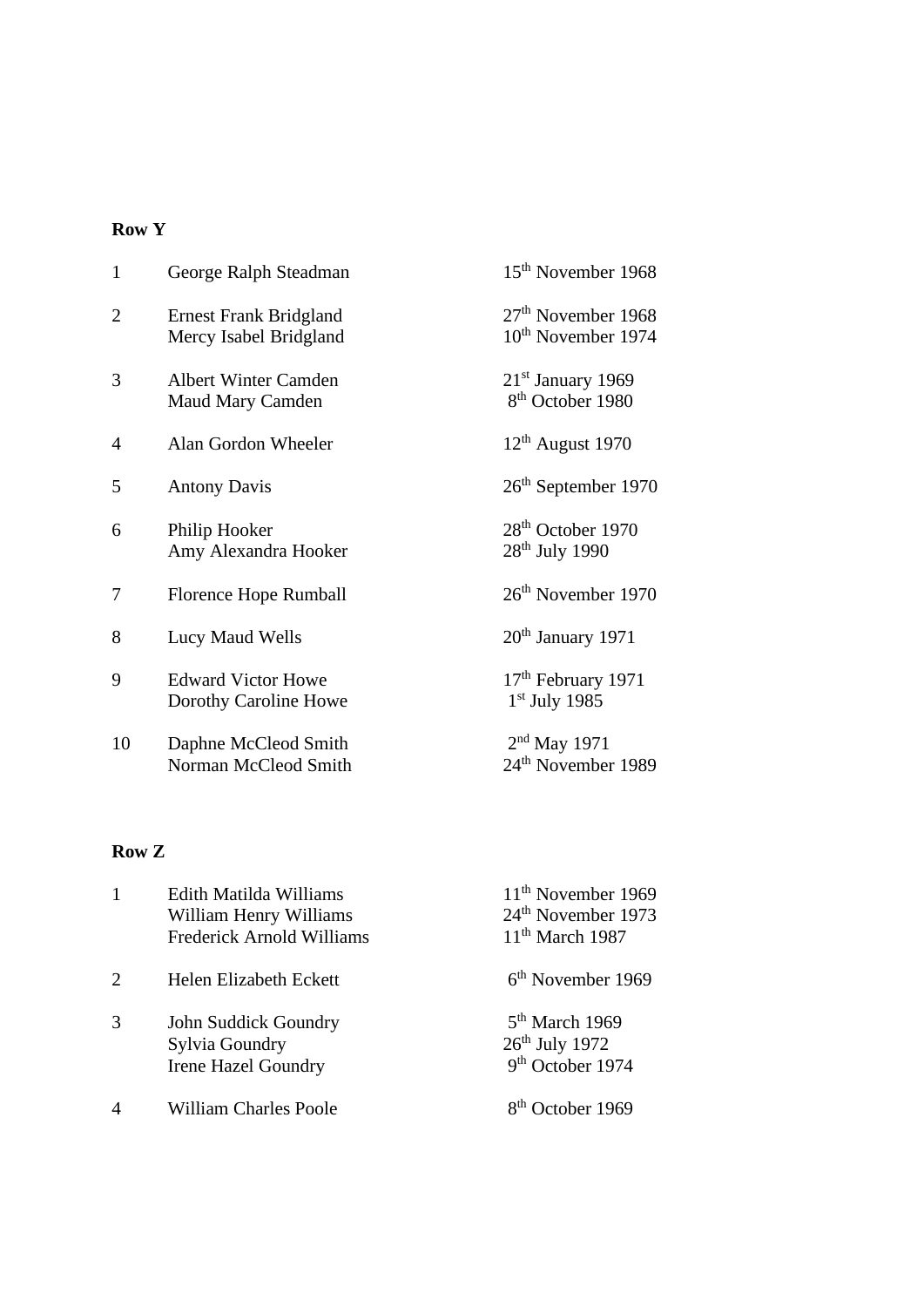| $\overline{\mathcal{L}}$ | <b>Alfred Peckett</b><br>Hannah Cecilia Peckett<br>Paul Sullivan | $15th$ January 1970<br>24 <sup>th</sup> August 197<br>7 <sup>th</sup> September 2004 |
|--------------------------|------------------------------------------------------------------|--------------------------------------------------------------------------------------|
| 6                        | Winifred Hoad                                                    | 15 <sup>th</sup> January 1970                                                        |
| 7                        | <b>Arthur Riches</b><br><b>Iris Mary Riches</b>                  | 28 <sup>th</sup> January 1970<br>15 <sup>th</sup> August 1978                        |
| 8                        | <b>Frank Charles Lancaster</b><br><b>Maud Lancaster</b>          | 28 <sup>th</sup> January 1970<br>30 <sup>th</sup> June 1971                          |
| $\mathbf Q$              | <b>Charlotte Jessie Rouse</b>                                    | $18th$ April 1970                                                                    |
| 10                       | Ernest William Clark Walton                                      | $31st$ July 1970                                                                     |

#### **Row ZA**

| $\mathbf{1}$   | <b>William Francis House</b>                                          | $14th$ January 1976                                              |
|----------------|-----------------------------------------------------------------------|------------------------------------------------------------------|
| $\overline{2}$ | Dennis John Garrod                                                    | $1st$ September 1976                                             |
| 3              | <b>Harry Preston</b><br><b>Barbara Enid Preston</b>                   | $1st$ April 1981<br>15 <sup>th</sup> May 2005                    |
| $\overline{4}$ | <b>Florence Ada Pavitt</b><br><b>Jack Pavitt</b>                      | 29th April 1981<br>11 <sup>th</sup> November 1987                |
| 4a             | Anthony Raymond Lunn (Between Z & ZA) 11 <sup>th</sup> September 2004 |                                                                  |
| 5              | <b>Ethel Catherine Dawson</b>                                         | $1st$ July 1981                                                  |
| 6              | Camellia Margaret Rose Smith                                          | 8 <sup>th</sup> September 1982                                   |
| 7              | Marjorie Broughton<br><b>Joseph Godfrey Broughton</b>                 | 16 <sup>th</sup> November 1982<br>17 <sup>th</sup> February 1990 |

#### **Row ZB**

|  | Gladys May Jones | $23rd$ January 1985 |
|--|------------------|---------------------|
|--|------------------|---------------------|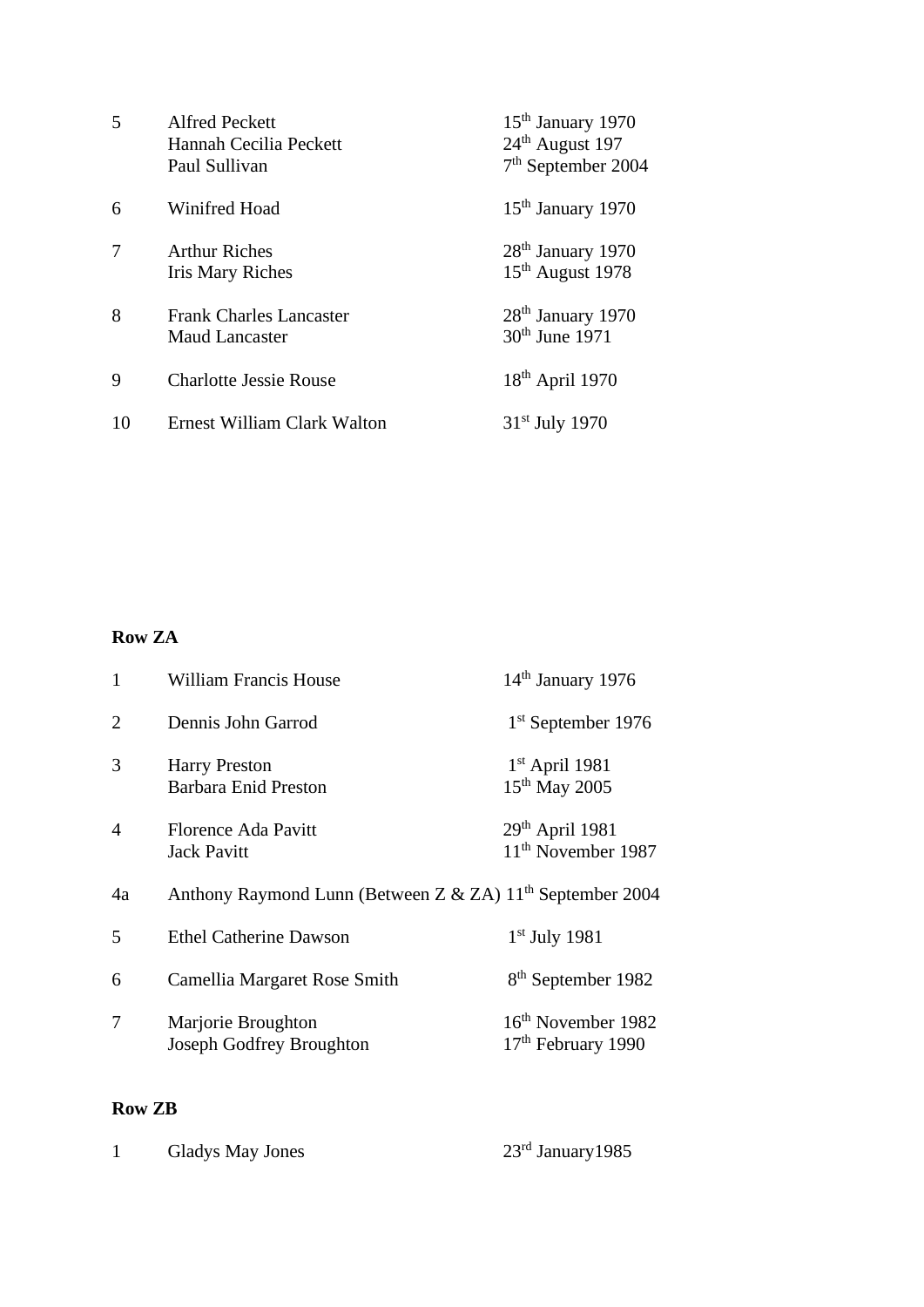2 Empty

| 3              | Kathryn Megan Pickering<br>William Alfred Pickering<br><b>Winifred Daisy Pickering</b> | $16th$ April 1984<br>$1st$ March 1986<br>$23rd$ December 1994 |
|----------------|----------------------------------------------------------------------------------------|---------------------------------------------------------------|
| $\overline{4}$ | John Derek Rodgers                                                                     | $30th$ January 1984                                           |
| 5              | <b>James Frederick Robson</b>                                                          | 8 <sup>th</sup> February 1984                                 |
| 6              | <b>Violet Dorothy Tonks</b><br><b>William Frank Tonks</b>                              | 15 <sup>th</sup> November 1983<br>$20th$ July 1994            |
|                | Len Pearce                                                                             | 1983                                                          |

## **Row ZC**

| 1 | Ronald James George Colebrook                            | $23rd$ August 1983                              |
|---|----------------------------------------------------------|-------------------------------------------------|
| 2 | <b>Trevor Brindle</b>                                    | <b>July 1986</b>                                |
| 3 | <b>Arthur Garrett</b><br>Paula Garrett                   | $23rd$ November 1987<br>$11^{th}$ May 1992      |
| 4 | <b>Albert Robinson</b>                                   | 5 <sup>th</sup> December 1987                   |
| 5 | George Thomas Chequers<br><b>Ellen Marjorie Chequers</b> | $23rd$ March 1988<br>8 <sup>th</sup> April 2003 |
| 6 | <b>Alfred Ellis</b>                                      | $4th$ May 1988                                  |
| 7 | Eileen Jean Kennedy                                      | 1988                                            |

#### **Row ZD**

|   | <b>Brian Shrimpton</b>                            | $23rd$ September 1988                                   |
|---|---------------------------------------------------|---------------------------------------------------------|
| 2 | <b>Ernest Stanley Miles</b><br><b>Olive Miles</b> | 16 <sup>th</sup> November 1988<br>$19th$ July 1990      |
| 3 | David Griffith<br>Mary Frances Griffith           | 10 <sup>th</sup> May 1989<br>6 <sup>th</sup> March 2001 |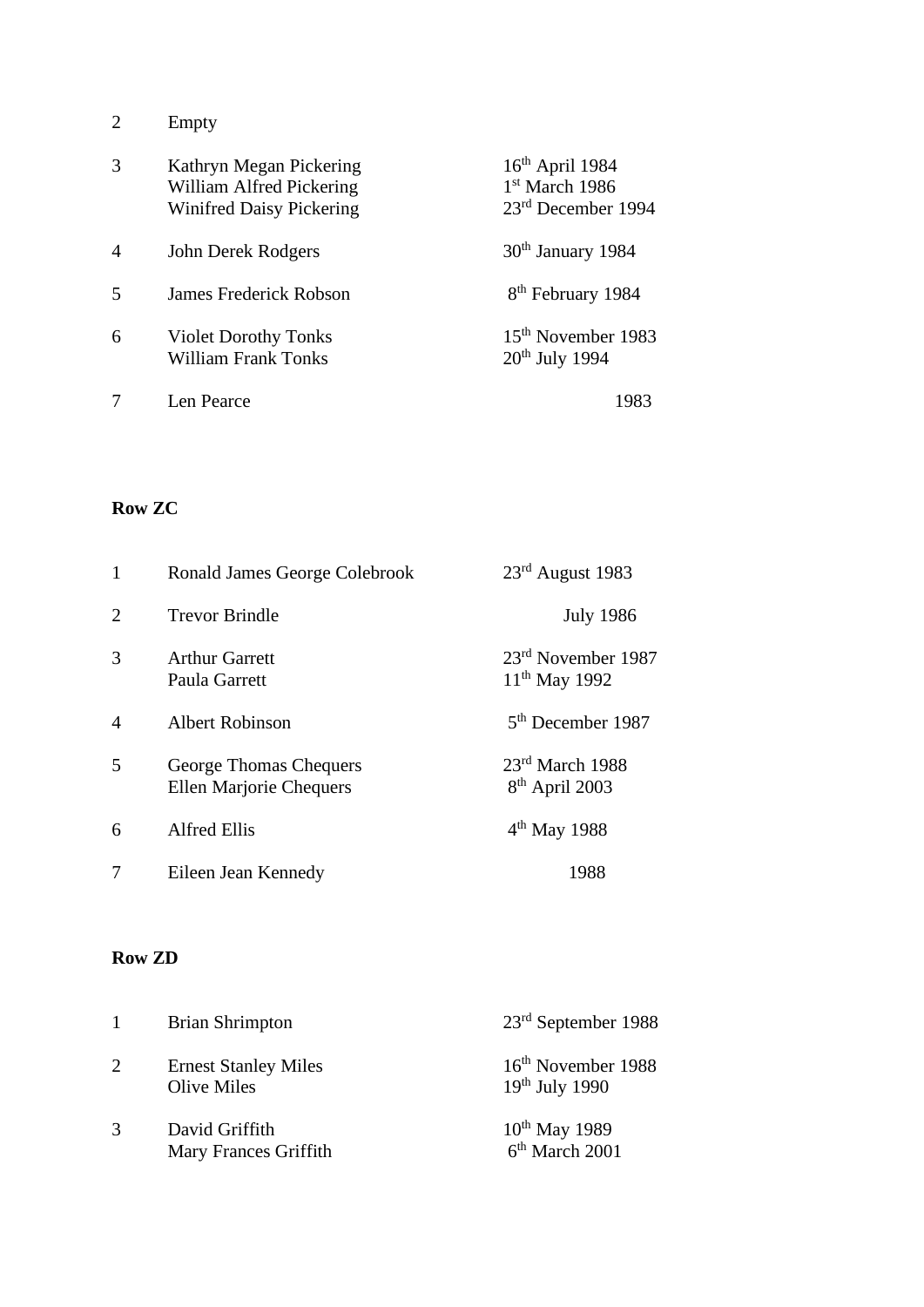| $\overline{4}$ | Peter Pandelis       | $29th$ July 1989    |
|----------------|----------------------|---------------------|
| 5              | Dorothy Cooper       | $12th$ October 1989 |
| 6              | Michael F. G. Vicars | $21st$ October 1989 |

## **Row ZE**

|      | <b>Dorothy Kate Lunn</b>    | $17th$ March 1990              |
|------|-----------------------------|--------------------------------|
|      | <b>Charles Edwin Lunn</b>   | 6 <sup>th</sup> December 2000  |
|      | <b>Violet Lucy May Lunn</b> | 6 <sup>th</sup> December 2003  |
| 1a   | Joan Louise Smith           | 10 <sup>th</sup> February 2001 |
| 1(i) | Alan Robert James Douglass  | 4 <sup>th</sup> December 2002  |
|      | Kathleen Margaret Douglass  | $14th$ March 2018              |
| 6    | Hazel Helen Brown           | 27 <sup>th</sup> November 2002 |

## **Row ZF**

| $\mathbf{1}$   | William John Kennedy<br><b>Ellen Margaret Kennedy</b>                         | $20th$ October 1990<br>$2nd$ August 1996                                |
|----------------|-------------------------------------------------------------------------------|-------------------------------------------------------------------------|
| 1a             | Pamela Carmen Breffit                                                         | $27th$ May 1995                                                         |
| 1 <sub>b</sub> | William Smith<br>Margaret Elizabeth Smith<br><b>Catherine Elizabeth Smith</b> | $2nd$ December 2001<br>$22nd$ May 2005<br>2 <sup>nd</sup> December 2007 |
| 2              | Ellen May Buckland                                                            | $20th$ October 1990                                                     |
| $\mathcal{R}$  | Graham John Selsby                                                            | 17 <sup>th</sup> November 1990                                          |
| $\overline{A}$ | Olivia Mary Green<br><b>Basil Joseph Green</b>                                | 30 <sup>th</sup> May 1991<br>$28th$ August 1991                         |
| 5              | Michael John Graham Callan                                                    | 15 <sup>th</sup> September 2003                                         |
|                |                                                                               |                                                                         |

## **Row ZG**

|    | Wilfred John Clarke<br><b>Betty Sheila Clarke</b> | 1970<br>$20th$ July 1991 |
|----|---------------------------------------------------|--------------------------|
| 1a | James Frederick Templeton                         | $17th$ November 1993     |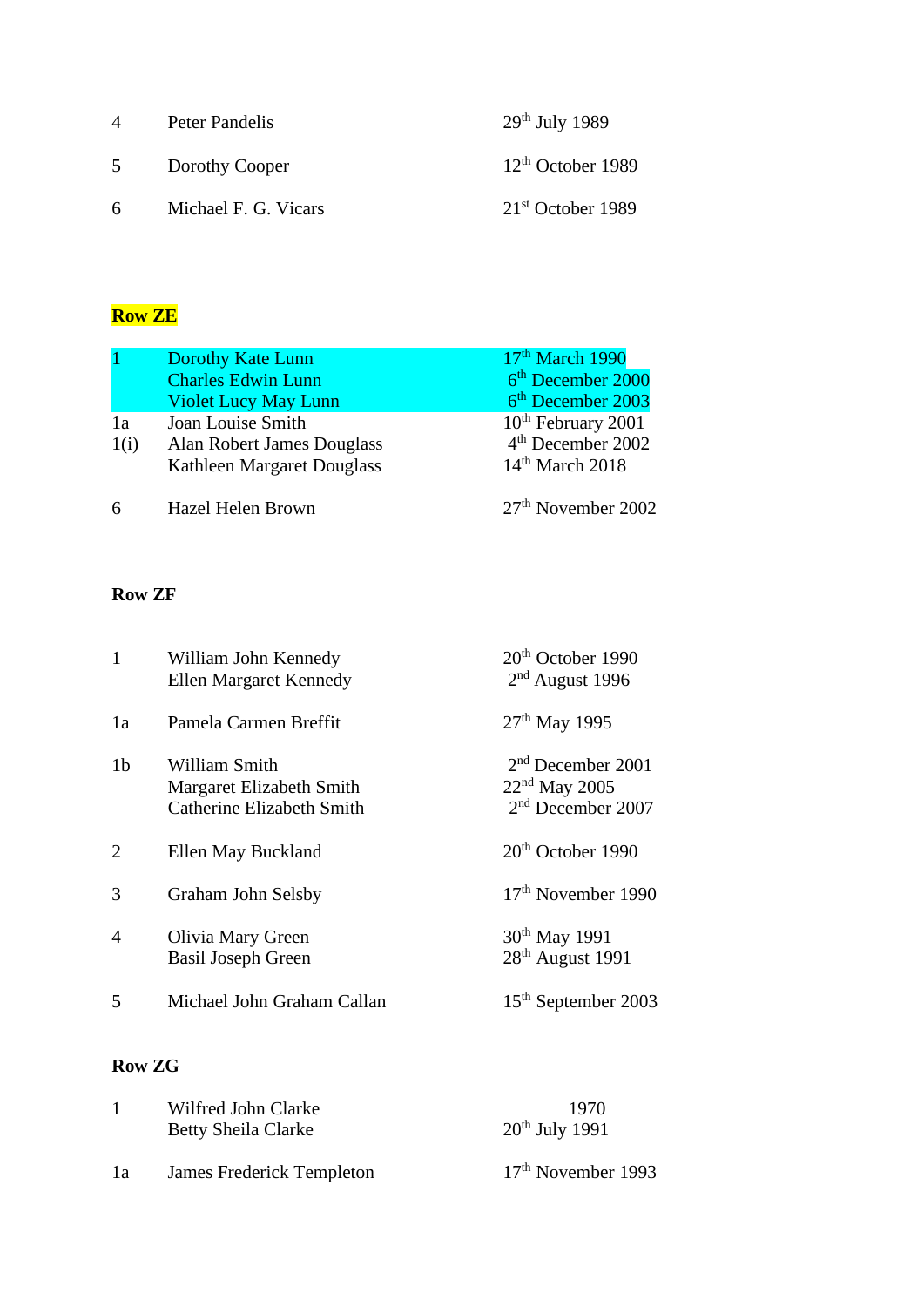|                | Joan Clarabut Templeton                 | $10^{th}$ March 2013                           |
|----------------|-----------------------------------------|------------------------------------------------|
| 1 <sub>b</sub> | Jamie Cheeseman                         | 1993                                           |
| 2              | John Ripley                             | 8 <sup>th</sup> March 1992                     |
| 3              | Anthony John Tower                      | $14th$ March 1992                              |
| 4              | David George Godsell<br>Violet Godsell  | $1st$ April 1992<br>5 <sup>th</sup> March 2002 |
| 5              | William James Coe<br>Olive Kathleen Coe | $22nd$ June 1994<br>$21st$ June 2010           |

#### **Row ZH**

| $\mathbf{1}$   | Connie Spiers                                     | 1992                                                  |
|----------------|---------------------------------------------------|-------------------------------------------------------|
| 1a             | Douglas James Mance<br><b>Beryl Maureen Mance</b> | $20th$ October 1993<br>13 <sup>th</sup> February 2019 |
| 1 <sub>b</sub> | William Frank Wolley                              | 15 <sup>th</sup> November 1998                        |
| 2              | Michael John Williams<br>Dorothy Williams         | $26th$ June 1992<br>$26th$ June 2011                  |
| 3              | <b>Elizabeth Porter</b>                           | $26^{th}$ May 1993                                    |
| $\overline{4}$ | Brian George Rowland                              | 8 <sup>th</sup> February 1999                         |
| 5              | <b>Shirley Ann Palmer</b>                         | $21st$ September 1994                                 |
| бa<br>6b       | Sonia Janet Coe<br>Anne Elaine Coe                | $2nd$ August 2016<br>$14th$ June 2018                 |

#### **Row ZI**

| 1  | Richard Llewelyn Lewis-Evans<br>Elizabeth Palmer Lewis-Evans | 30 <sup>th</sup> March 1994<br>8 <sup>th</sup> November 2005 |
|----|--------------------------------------------------------------|--------------------------------------------------------------|
| 1a | Mary James                                                   | 12 <sup>th</sup> November 1997                               |
| 2  | Florence Isabella Williams<br>Thomas Arthur Williams         | $3rd$ August 1994<br>24 <sup>th</sup> October 2010           |
| 3  | Phyllis Joan Judson                                          | $24th$ June 1995                                             |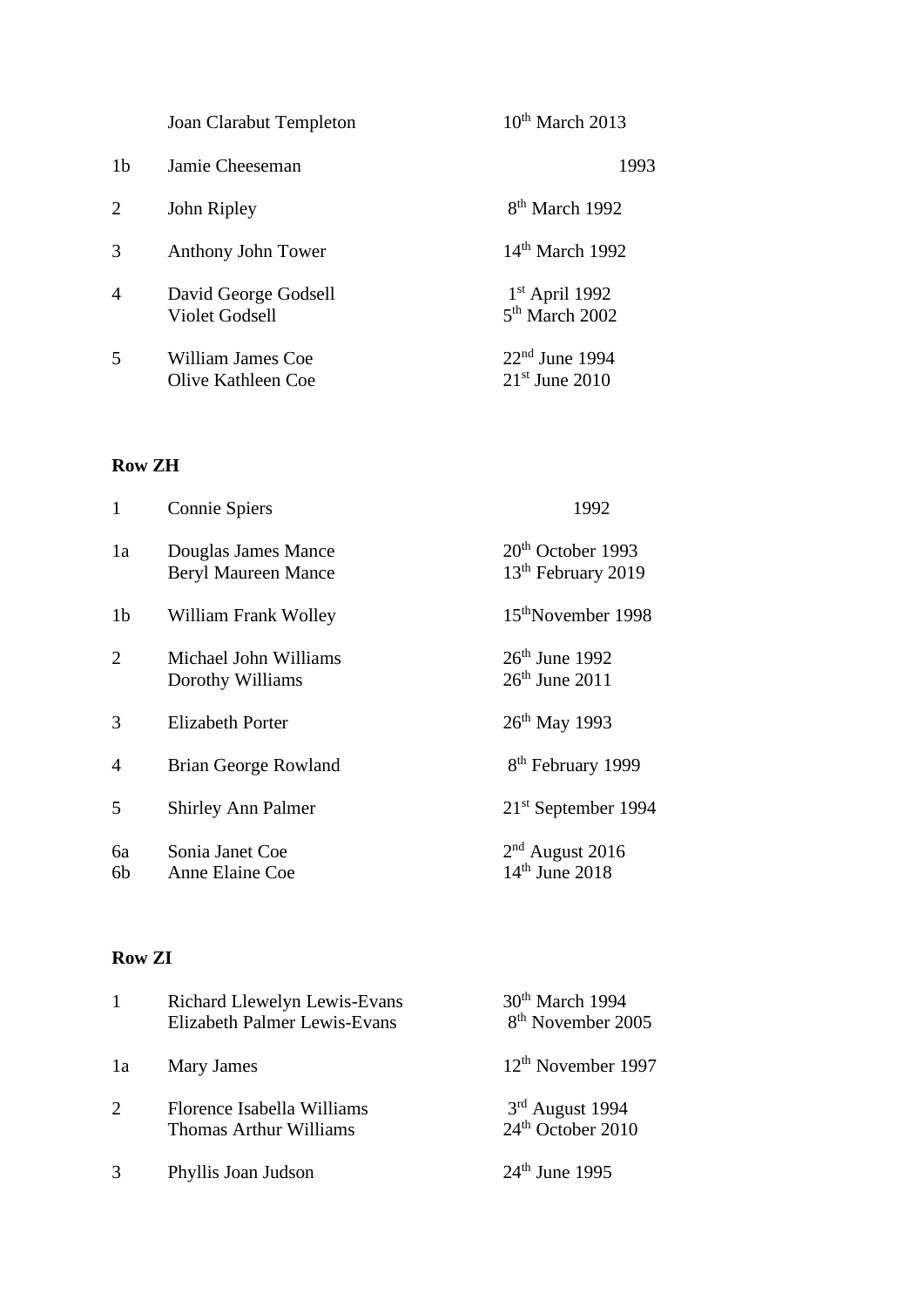| $\boldsymbol{\Lambda}$ | Maria Leigh Jones                                                               | $20th$ July 1995                                                     |
|------------------------|---------------------------------------------------------------------------------|----------------------------------------------------------------------|
| 5                      | Cecily Cooper                                                                   | $21st$ September 1995                                                |
| 6                      | Henry Austin Spackman<br>Ruby Ethel Maud Spackman<br><b>Agnes Louisa Levett</b> | $21^{st}$ May 1996<br>6 <sup>th</sup> March 2005<br>$6th$ March 2005 |

## **Row ZJ**

| $\mathbf{1}$   | Ralph Henry John Hills                                  | $7th$ January 1998                                  |
|----------------|---------------------------------------------------------|-----------------------------------------------------|
| 1a             | George Albert Kite<br>Winifred May Kite                 | 10 <sup>th</sup> November 1998<br>$7th$ August 2005 |
| $\overline{2}$ | Grace Cynthia Good<br><b>Charles Stanley Good</b>       | $12th$ January 2000<br>$3rd$ May 2000               |
| 3              | Empty                                                   |                                                     |
| $\overline{4}$ | John Manditt Allen                                      | $24th$ June 1998                                    |
| 5              | Sheila Mary Phillips<br><b>Edward Clarence Phillips</b> | $21^{st}$ May 1997<br>$8th$ July 2001               |
| 6              | Vera Grace Carr                                         | 30 <sup>th</sup> October 1996                       |
|                |                                                         |                                                     |

## **Row ZK**

| 1              | Elizabeth Rankine Hatch<br>Maurice Edward Hatch | $17th$ April 2000<br>10 <sup>th</sup> December 2016 |
|----------------|-------------------------------------------------|-----------------------------------------------------|
| $\overline{2}$ | <b>Jack Ronald Risley</b><br><b>Enid Risley</b> | $23rd$ July 2000                                    |
| 3              | Josephine Mary Elizabeth Johnson                | $18th$ July 2001                                    |
| 4              | David George Adcock                             | $8th$ May 2002                                      |
| 5              | <b>Betty Reid</b><br><b>Leonard Ernest Reid</b> | $12th$ March 2003<br>17 <sup>th</sup> December 2007 |
| 6              | <b>Brian Lawrence</b>                           | $11^{th}$ June 2003                                 |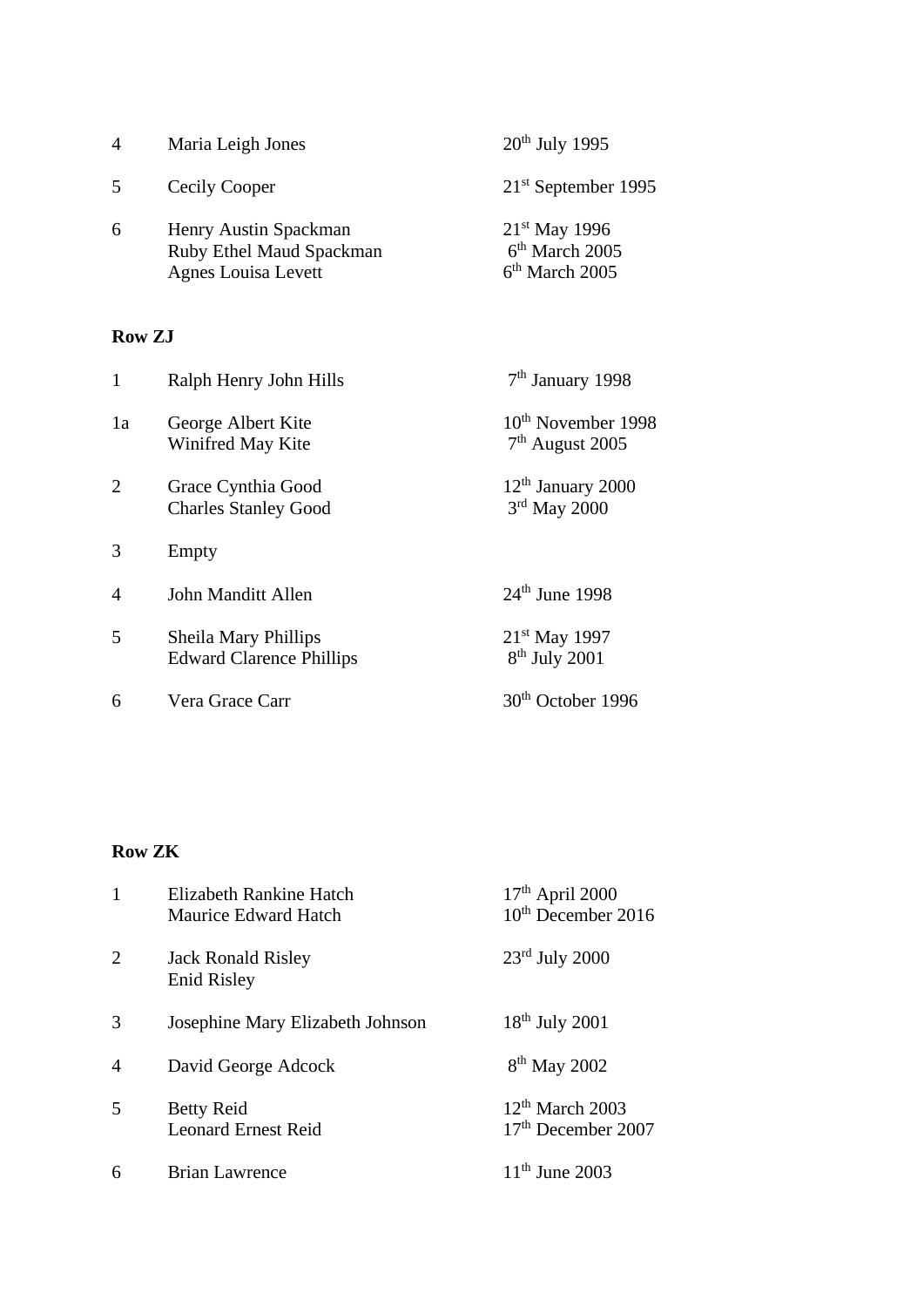|   | Eileen Joyce Barnes | $27th$ September 2003     |
|---|---------------------|---------------------------|
| 8 | Tom Louis Barnes    | $24^{\text{th}}$ May 2014 |

## **Row ZL**

| $\overline{1}$ | <b>John Brian Cutting Higginson</b>                         | $27th$ May 2001                                                  |
|----------------|-------------------------------------------------------------|------------------------------------------------------------------|
| $\overline{2}$ | Denis Arthur Haseldine<br>Kathleen Rose Haseldine           | 8 <sup>th</sup> September 2002<br>04 <sup>th</sup> December 2008 |
| 3              | Leonard George Martin                                       | 29 <sup>th</sup> October 2003                                    |
| 4              | <b>Kathleen Reeves</b><br><b>Robert John Reeves</b>         | $26^{\text{th}}$ July 2004<br>$5^{\text{th}}$ February 2008      |
| 5              | Maud Smith                                                  | 8 <sup>th</sup> September 2004                                   |
| 6a<br>6b       | <b>Tom Edward Moate</b><br><b>Elizabeth Mary Moate</b>      | 30 <sup>th</sup> March 2005<br>$25th$ June 2018                  |
| 7              | Ivor John (Bill) Bloxham                                    | $27th$ July 2005                                                 |
| <b>Row ZM</b>  |                                                             |                                                                  |
| 1              | Carmen Sylvia Russell<br><b>Reginald George Russell</b>     | 17 <sup>th</sup> May 2002<br>22 <sup>nd</sup> March 2009         |
| $\overline{2}$ | <b>Charles Arthur Cox</b>                                   | 3rd April 2004                                                   |
| 3              | Muriel Vera Bridgwater<br><b>Arthur Drummond Bridgwater</b> | 26 <sup>th</sup> January 2005<br>04 <sup>th</sup> August 2011    |
| $\overline{4}$ | Cecil James Bishop<br><b>Grace Anne Bishop</b>              | $1st$ June 2005<br>16 <sup>th</sup> December 2006                |
| 5              | <b>John Frederick Saunders</b><br>Patricia Doris Saunders   | $10^{th}$ July 2005<br>3 <sup>rd</sup> January 2010              |
| 6              | Carol Ann Chappell                                          | 04 <sup>th</sup> September 2005                                  |
| <b>Row ZN</b>  |                                                             |                                                                  |
| 1              | <b>Anthony James Henry Ellison</b>                          | 8 <sup>th</sup> September 20                                     |
| $\overline{2}$ | Empty                                                       |                                                                  |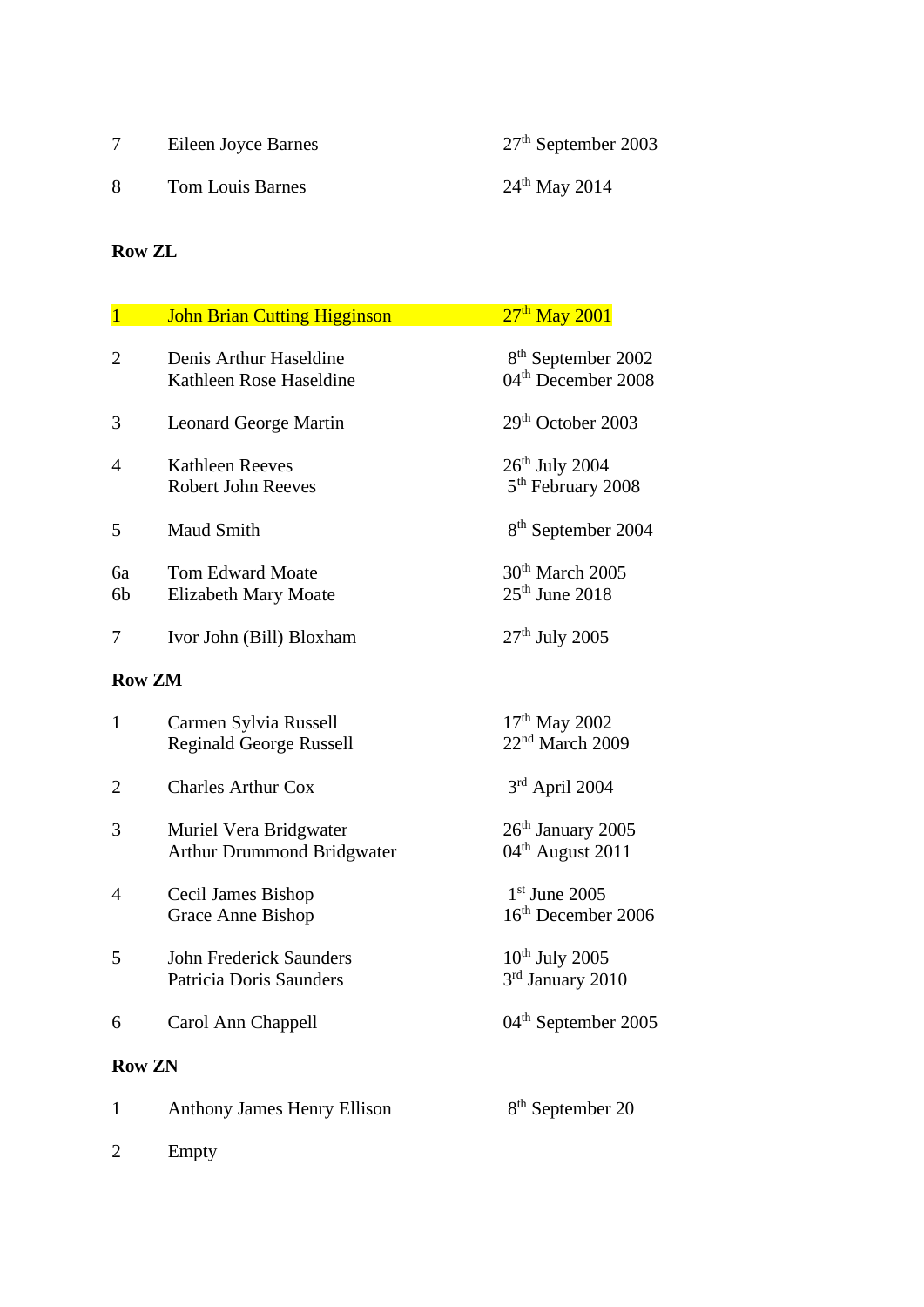| Raymond John Brown             | 28 <sup>th</sup> November 2005  |
|--------------------------------|---------------------------------|
| Dorothy Joyce Brown            | $29th$ April 2015               |
| <b>Kenneth Davies</b>          | $21st$ May 2006                 |
| Doris May Alice Duncan         | $10th$ May 2006                 |
| <b>Archibald Spiers Duncan</b> | 28 <sup>th</sup> September 2010 |
| Mervyn Richard Gatland         | $20th$ September 2006           |
| <b>Row ZO</b>                  |                                 |
| Robert Lane                    | $6th$ October 2006              |
| <b>Winifred Lane</b>           | $15th$ August 2015              |
| <b>Beryl Donaldson</b>         | $2nd$ August 2013               |
| <b>Cyril Ernest Donaldson</b>  | $24th$ April 2007               |
|                                |                                 |

| 3(i)<br>3(ii)  | <b>Roger Thompson Quaile</b><br>(to west of $3(i)$ ) Patricia Elizabeth Quaile | $25th$ May 2007<br>4 <sup>th</sup> December 2017 |
|----------------|--------------------------------------------------------------------------------|--------------------------------------------------|
| $\overline{4}$ | Wilhelm Tudor Schmidt                                                          | $17th$ June 2007                                 |
| .5             | <b>Stephen Anthony Garland</b>                                                 | 15 <sup>th</sup> November 2006                   |

## **Row ZP**

| 1              | Irene Doris Heasman                                 | $4th$ July 2007                                      |
|----------------|-----------------------------------------------------|------------------------------------------------------|
| 2              | <b>Albert Arthur Farley</b><br>Victoria May Farley  | $9th$ August 2007<br>20 <sup>th</sup> September 2009 |
| 3              | <b>Jack Eric Sales</b>                              | $12th$ August 2007                                   |
| $\overline{4}$ | Michael Harvey Norman                               | 09 <sup>th</sup> November 2007                       |
| 5              | Phillip John Larkin                                 | 02 <sup>nd</sup> November 2007                       |
| 6              | Barbara Joan Dewell<br><b>Desmond Edward Dewell</b> | $16th$ January 2008<br>$26th$ July 2008              |

# **Row ZQ**

|      | John Geoffrey Ross Guy  | $16th$ January 2008  |
|------|-------------------------|----------------------|
| 2(i) | Doreen Mary Abbey Upton | $16th$ February 2008 |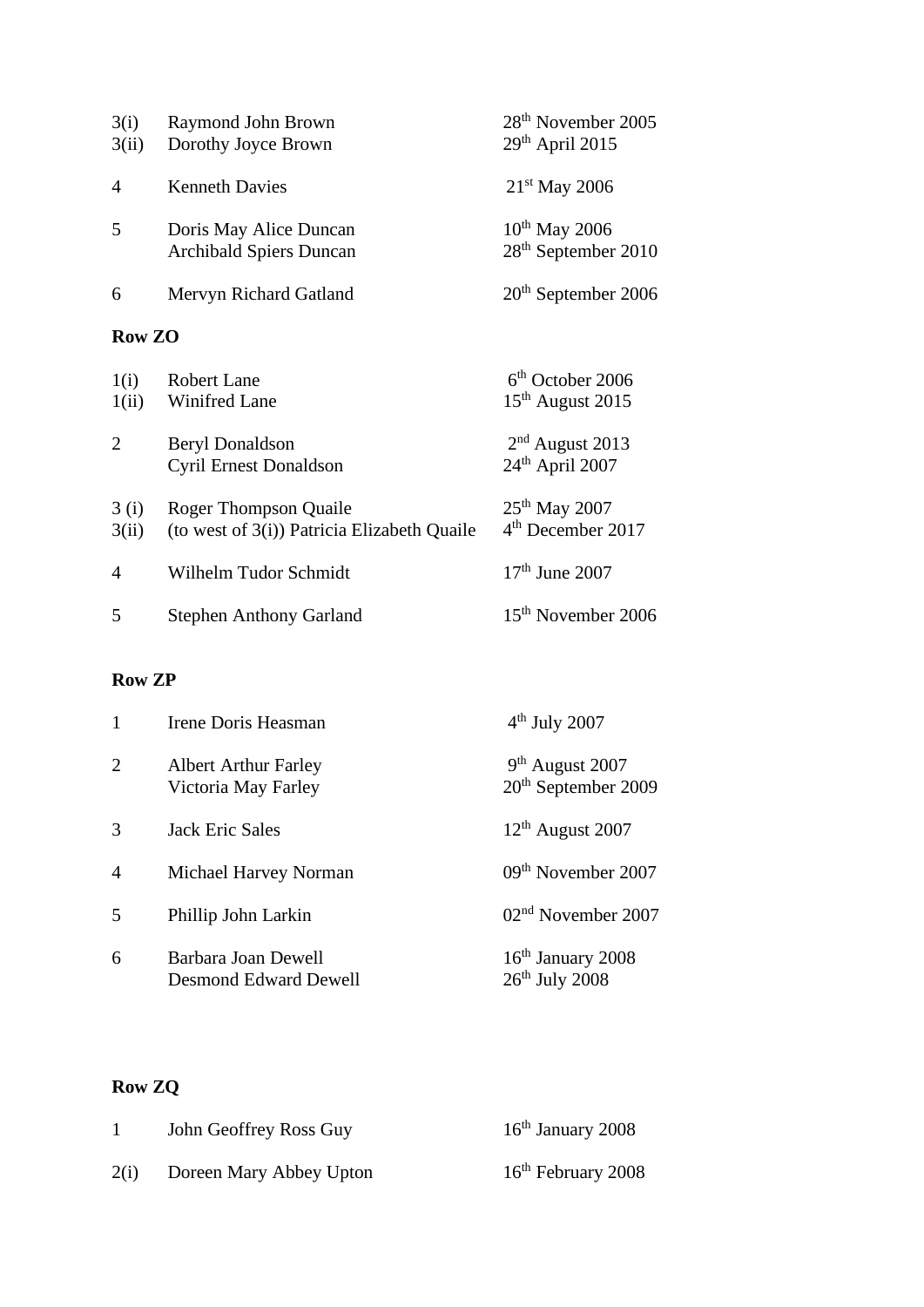|                | $2(ii)$ (to west of $2(i)$ ) Trevor James Upton  | 8 <sup>th</sup> November 2017                        |
|----------------|--------------------------------------------------|------------------------------------------------------|
| $\mathcal{R}$  | Brian John Albert Sinclair                       | $09th$ June 2008                                     |
| $\overline{4}$ | Eva Alice Badcock<br>John Edwin Badcock          | $26th$ March 1988<br>08 <sup>th</sup> September 2008 |
| 5              | Leonard Gordon Smith<br>Julia Clare Dunlop Smith | $05th$ October 2008<br>07 <sup>th</sup> October 2012 |
| 6              | Mary Ellen Cullum                                | 04 <sup>th</sup> October 2009                        |

#### **Row ZR**

| 1              | Barbara Clarissa Davis                               | 30 <sup>th</sup> November 2008                                 |
|----------------|------------------------------------------------------|----------------------------------------------------------------|
| $\overline{2}$ | Kathleen Jean Bowler                                 | $03rd$ December 2008                                           |
| 3              | William Head                                         | 04 <sup>th</sup> December 2008                                 |
| 4 (i)<br>(ii)  | Dennis Edward Waghorn Kerley<br>Thelma Lilian Kerley | $25th$ March 2009<br>$4th$ June 2013                           |
| 5              | <b>Thomas Murtie Reed</b><br>Ruth Ada Reed           | 13 <sup>th</sup> September 2009<br>8 <sup>th</sup> August 2020 |
| 6              | <b>Hedley James Ell</b><br>Doreen May Ell            | $25th$ October 2009<br>$25th$ July 2010                        |

#### **NEW MEMORIAL GARDEN**

#### **Row A**

|  |  | Peter William Bailey |  |
|--|--|----------------------|--|
|--|--|----------------------|--|

2 Basil Dalton 17<sup>th</sup> March 2010<br>June Violet Dalton 04<sup>th</sup> November 20

06<sup>th</sup> December 2009

04<sup>th</sup> November 2012 (plot West of Basil Dalton)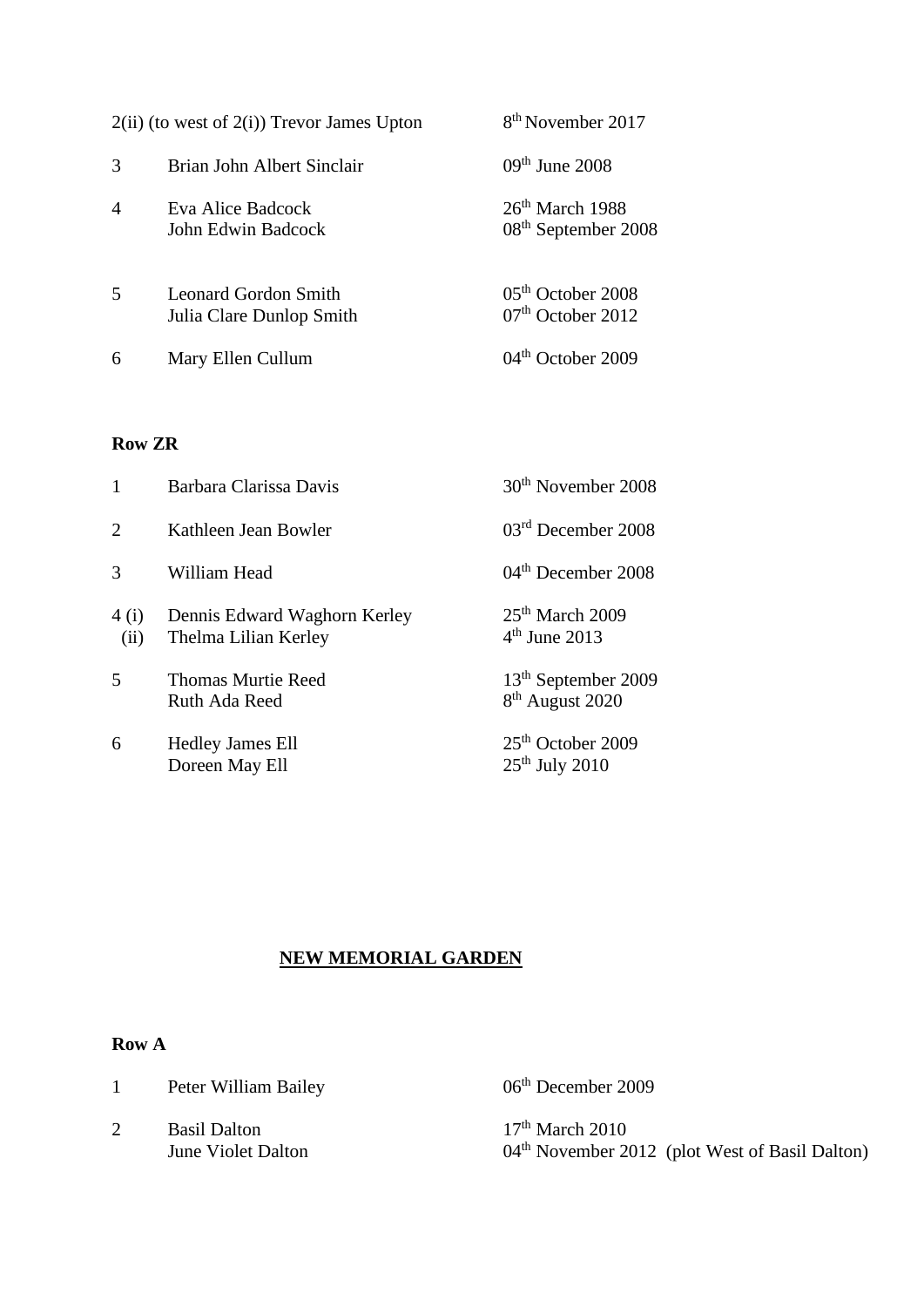| 3               | Desiree Welch<br>Philip Charles Card                                       | $21st$ March 2010<br>31 <sup>st</sup> August 2019                |
|-----------------|----------------------------------------------------------------------------|------------------------------------------------------------------|
| 4               | Janis Elizabeth Badcock                                                    | $15th$ April 2010                                                |
| 5(i)<br>5(ii)   | <b>Marion Audrey Garvey</b><br><b>Patrick Garvey</b>                       | $02nd$ June 2010<br>$13th$ June 2015                             |
| 6(i)<br>6(ii)   | <b>Leonard Grenfell-Williams</b><br><b>Gladys Lilian Grenfell Williams</b> | $04th$ August 2010<br>16 <sup>th</sup> May 2015                  |
| 7(i)<br>7(ii)   | <b>Thomas Harold Hunt</b><br>Barbara Helena Hunt                           | 01 <sup>st</sup> October 2010<br>1st October 2020                |
| 8               | Reuben Hutt                                                                | 19 <sup>th</sup> October 2010                                    |
| 9               | Sidney Frederick Gladden<br>Dorothy Rosaline Irene Seal Gladden            | 27 <sup>th</sup> February 2011<br>18 <sup>th</sup> February 2017 |
| 10              | Murray Beresford Mash                                                      | 07 <sup>th</sup> April 2011                                      |
| 11              | Ronald Filmer George Watson                                                | $21st$ April 2011                                                |
| 12(i)<br>12(ii) | <b>Edward Bernard Cooper</b><br>Steven Michael Cooper (due west of EBC)    | 25 <sup>th</sup> May 2011<br>1st November 2018                   |
| 13              | <b>Alan James Saunders</b>                                                 | $29th$ June $2011$                                               |
| 14              | <b>Thomas Peter Harwood</b>                                                | $21st$ September 2011                                            |
| 15              | <b>Arthur Dennis Wardle</b>                                                | 09 <sup>th</sup> November 2011                                   |
| 16              | <b>Stanley Thomas Casbon</b>                                               | $10^{\text{th}}$ December 2011                                   |
| 17              | Anne Gwendeline Dench<br>Cornelius Jacque Keeley Dench                     | 18 <sup>th</sup> January 2012<br>$11th$ August 2018              |
| 18              | <b>Joan Funnell</b>                                                        | $01st$ March 2012                                                |
| 19              | John Williams                                                              | $14th$ March 2012                                                |
| 20<br>20a       | Colin Harold Pearson Fuller<br>Daphne May Fuller                           | $6th$ April 2012<br>$31st$ August 2013                           |
| 21<br>21a       | Nancy Wemyss Healy<br>Leslie Philip Stephen Healy                          | $18th$ July 2010<br>6 <sup>th</sup> August 2017                  |
| 22              | Michael John Matson                                                        | $30th$ June 2012                                                 |
| 23              | <b>Brenda Pratt</b>                                                        | $18th$ July 2012                                                 |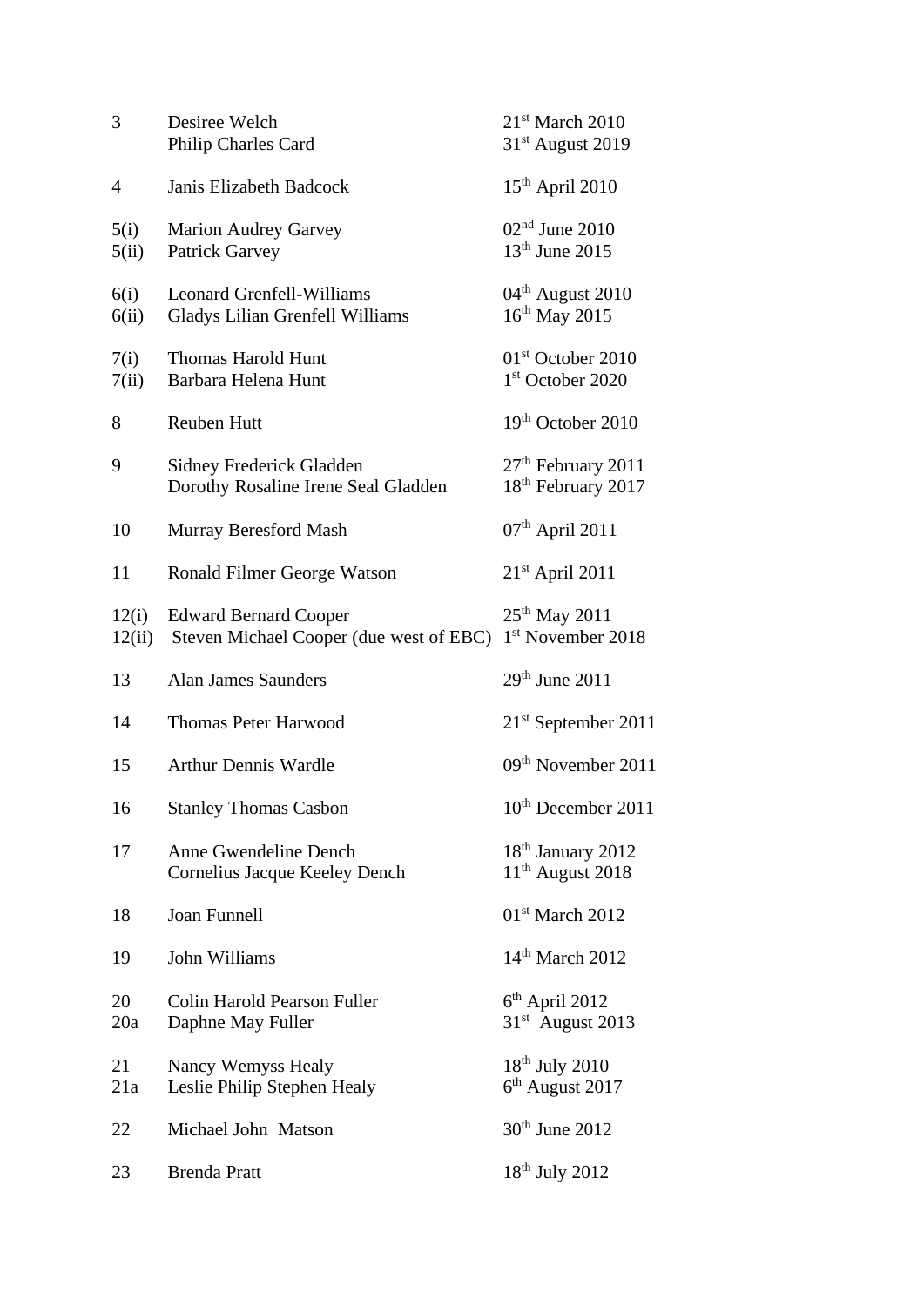| 24    | <b>Trevor Pratt</b>                                          | $18th$ July 2012                                   |
|-------|--------------------------------------------------------------|----------------------------------------------------|
| 25    | Alan Hogarth Smith                                           | 06 <sup>th</sup> October 2012                      |
| 26(i) | David Marshall                                               | $27th$ October 2012                                |
|       | 26(ii) For future IoA<br>26 (iii) Barbara Anastasia Marshall | $14th$ September 2019                              |
| 27    | David William Victor Neil Evans                              | $13th$ January 2013                                |
|       | 28(i) Heather Amy Sealey<br>28(ii) Victor William Sealey     | 09 <sup>th</sup> February 2013<br>$13th$ June 2015 |

#### **Row B**

| $\mathbf{1}$    | Peter Ventham                                                            | 30 <sup>th</sup> June 2013                                                |
|-----------------|--------------------------------------------------------------------------|---------------------------------------------------------------------------|
| $\mathbf{2}$    | <b>John Thomas Vincent Staples</b>                                       | $17th$ August 2013                                                        |
| 3               | <b>Barry Anthony Corbett</b>                                             | 4 <sup>th</sup> October 2013                                              |
| 4               | Peter Edwin Howard                                                       | $29th$ January 2014                                                       |
| 5<br>5a         | Pauline Doris Wingfield<br>Gerald Frederick Wingfield                    | $29th$ June 2014<br>24 <sup>th</sup> September 2014                       |
| 6<br>6a<br>6b   | <b>Arthur Edward Haley</b><br>Eileen Lillian Haley<br><b>Janet Haley</b> | 28 <sup>th</sup> September 2014<br>$7th$ September 2017<br>3rd March 2018 |
| 7               | Patricia Kathleen Scragg                                                 | 14 <sup>th</sup> February 2015                                            |
| 8               | Vera Mabel Edwards                                                       | $7th$ October 2015                                                        |
| 9               | Paul Anthony Cooper Vigars                                               | 26 <sup>th</sup> September 2015                                           |
| 10              | George Robert Algar                                                      | 30 <sup>th</sup> January 2016                                             |
| 11              | Kenneth Herbert Kiely                                                    | 9 <sup>th</sup> March 2016                                                |
| 12              | Dennis Charles Durrant                                                   | $14^{th}$ May 2016                                                        |
| 13(i)<br>13(ii) | <b>Ronald Edward Scott</b><br><b>Shirley Ann Scott</b>                   | $11th$ June 2016<br>$11th$ June 2016                                      |
| 14(i)           | Peter Gordon Towler                                                      | $18th$ June 2016                                                          |